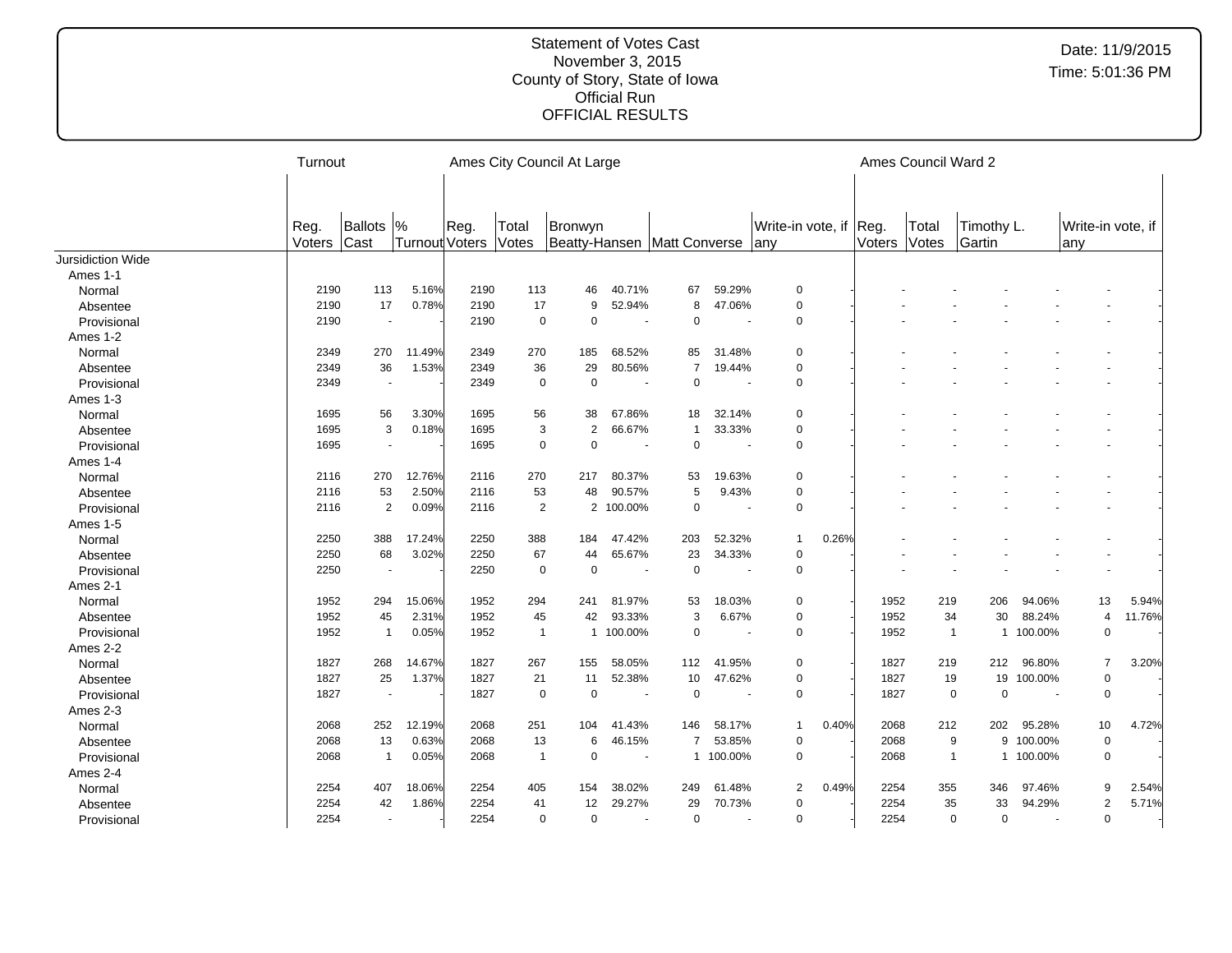|             | Turnout        |                          |                                 |      |                | Ames City Council At Large             |                          |                |                          |                               |       |        | Ames Council Ward 2 |                      |         |                          |       |
|-------------|----------------|--------------------------|---------------------------------|------|----------------|----------------------------------------|--------------------------|----------------|--------------------------|-------------------------------|-------|--------|---------------------|----------------------|---------|--------------------------|-------|
|             |                |                          |                                 |      |                |                                        |                          |                |                          |                               |       |        |                     |                      |         |                          |       |
|             |                |                          |                                 |      |                |                                        |                          |                |                          |                               |       |        |                     |                      |         |                          |       |
|             | Reg.<br>Voters | Ballots<br>Cast          | $\frac{9}{6}$<br>Turnout Voters | Reg. | Total<br>Votes | Bronwyn<br>Beatty-Hansen Matt Converse |                          |                |                          | Write-in vote, if Reg.<br>any |       | Voters | Total<br>Votes      | Timothy L.<br>Gartin |         | Write-in vote, if<br>any |       |
| Ames 2-5    |                |                          |                                 |      |                |                                        |                          |                |                          |                               |       |        |                     |                      |         |                          |       |
| Normal      | 2345           | 408                      | 17.40%                          | 2345 | 408            | 141                                    | 34.56%                   | 267            | 65.44%                   | $\mathbf 0$                   |       | 2345   | 357                 | 355                  | 99.44%  | $\overline{2}$           | 0.56% |
| Absentee    | 2345           | 25                       | 1.07%                           | 2345 | 25             | 9                                      | 36.00%                   | 16             | 64.00%                   | $\mathbf 0$                   |       | 2345   | 24                  | 24                   | 100.00% | $\mathbf 0$              |       |
| Provisional | 2345           | ł,                       |                                 | 2345 | $\mathbf 0$    | $\mathbf 0$                            |                          | $\mathbf 0$    |                          | $\mathbf 0$                   |       | 2345   | $\mathbf 0$         | $\mathbf 0$          |         | $\mathbf 0$              |       |
| Ames 3-1    |                |                          |                                 |      |                |                                        |                          |                |                          |                               |       |        |                     |                      |         |                          |       |
| Normal      | 2127           | 212                      | 9.97%                           | 2127 | 212            | 107                                    | 50.47%                   | 105            | 49.53%                   | $\mathbf 0$                   |       |        |                     |                      |         |                          |       |
| Absentee    | 2127           | 15                       | 0.71%                           | 2127 | 15             | 8                                      | 53.33%                   | $\overline{7}$ | 46.67%                   | $\pmb{0}$                     |       |        |                     |                      |         |                          |       |
| Provisional | 2127           | $\mathbf{1}$             | 0.05%                           | 2127 | $\overline{1}$ |                                        | 1 100.00%                | $\mathsf 0$    | $\sim$                   | $\mathbf 0$                   |       |        |                     |                      |         |                          |       |
| Ames 3-2    |                |                          |                                 |      |                |                                        |                          |                |                          |                               |       |        |                     |                      |         |                          |       |
| Normal      | 1720           | 34                       | 1.98%                           | 1720 | 34             | 13                                     | 38.24%                   | 20             | 58.82%                   | 1                             | 2.94% |        |                     |                      |         |                          |       |
| Absentee    | 1720           | $\overline{\phantom{a}}$ |                                 | 1720 | $\mathbf 0$    | $\mathbf 0$                            |                          | $\mathbf 0$    |                          | $\mathbf 0$                   |       |        |                     |                      |         |                          |       |
| Provisional | 1720           | $\sim$                   |                                 | 1720 | $\mathbf 0$    | $\Omega$                               | $\blacksquare$           | $\Omega$       |                          | $\mathbf 0$                   |       |        |                     |                      |         |                          |       |
| Ames 3-3    |                |                          |                                 |      |                |                                        |                          |                |                          |                               |       |        |                     |                      |         |                          |       |
| Normal      | 1409           | 59                       | 4.19%                           | 1409 | 59             | 38                                     | 64.41%                   | 21             | 35.59%                   | 0                             |       |        |                     |                      |         |                          |       |
| Absentee    | 1409           | 3                        | 0.21%                           | 1409 | $\mathbf{3}$   | $\overline{2}$                         | 66.67%                   | $\mathbf{1}$   | 33.33%                   | $\mathbf 0$                   |       |        |                     |                      |         |                          |       |
| Provisional | 1409           | $\overline{\phantom{a}}$ |                                 | 1409 | $\mathbf 0$    | $\mathbf 0$                            | $\overline{\phantom{a}}$ | $\mathbf 0$    |                          | $\mathbf 0$                   |       |        |                     |                      |         |                          |       |
| Ames 3-4    |                |                          |                                 |      |                |                                        |                          |                |                          |                               |       |        |                     |                      |         |                          |       |
| Normal      | 1945           | 127                      | 6.53%                           | 1945 | 126            | 53                                     | 42.06%                   | 72             | 57.14%                   | 1                             | 0.79% |        |                     |                      |         |                          |       |
| Absentee    | 1945           | 15                       | 0.77%                           | 1945 | 15             | 5                                      | 33.33%                   | 10             | 66.67%                   | $\mathbf 0$                   |       |        |                     |                      |         |                          |       |
| Provisional | 1945           | $\sim$                   |                                 | 1945 | $\mathbf 0$    | $\overline{0}$                         | $\overline{\phantom{a}}$ | $\mathbf 0$    |                          | $\mathbf 0$                   |       |        |                     |                      |         |                          |       |
| Ames 3-5    |                |                          |                                 |      |                |                                        |                          |                |                          |                               |       |        |                     |                      |         |                          |       |
| Normal      | 1908           | 265                      | 13.89%                          | 1908 | 265            | 149                                    | 56.23%                   | 116            | 43.77%                   | 0                             |       |        |                     |                      |         |                          |       |
| Absentee    | 1908           | 32                       | 1.68%                           | 1908 | 32             | 19                                     | 59.38%                   | 13             | 40.62%                   | $\mathbf 0$                   |       |        |                     |                      |         |                          |       |
| Provisional | 1908           | $\overline{2}$           | 0.10%                           | 1908 | $\overline{2}$ | $\overline{2}$                         | 100.00%                  | $\mathbf 0$    |                          | $\mathbf 0$                   |       |        |                     |                      |         |                          |       |
| Ames 4-1    |                |                          |                                 |      |                |                                        |                          |                |                          |                               |       |        |                     |                      |         |                          |       |
| Normal      | 2413           | 63                       | 2.61%                           | 2413 | 61             | 12                                     | 19.67%                   | 49             | 80.33%                   | $\Omega$                      |       |        |                     |                      |         |                          |       |
| Absentee    | 2413           | 10                       | 0.41%                           | 2413 | 6              | $\overline{0}$                         | $\overline{\phantom{a}}$ | 6              | 100.00%                  | 0                             |       |        |                     |                      |         |                          |       |
| Provisional | 2413           | $\overline{\phantom{a}}$ |                                 | 2413 | $\mathbf 0$    | $\mathbf 0$                            | $\overline{\phantom{a}}$ | $\mathbf 0$    | $\overline{\phantom{a}}$ | 0                             |       |        |                     |                      |         |                          |       |
| Ames 4-2    |                |                          |                                 |      |                |                                        |                          |                |                          |                               |       |        |                     |                      |         |                          |       |
| Normal      | 1657           | 8                        | 0.48%                           | 1657 | 8              | 5                                      | 62.50%                   | 3              | 37.50%                   | 0                             |       |        |                     |                      |         |                          |       |
| Absentee    | 1657           | $\mathbf{1}$             | 0.06%                           | 1657 | $\mathbf{1}$   | $\mathbf{1}$                           | 100.00%                  | $\Omega$       |                          | $\pmb{0}$                     |       |        |                     |                      |         |                          |       |
| Provisional | 1657           | $\overline{a}$           |                                 | 1657 | $\mathbf 0$    | $\Omega$                               | $\blacksquare$           | $\Omega$       |                          | 0                             |       |        |                     |                      |         |                          |       |
| Ames 4-3    |                |                          |                                 |      |                |                                        |                          |                |                          |                               |       |        |                     |                      |         |                          |       |
| Normal      | 1363           | 20                       | 1.47%                           | 1363 | 20             | 7                                      | 35.00%                   | 13             | 65.00%                   | 0                             |       |        |                     |                      |         |                          |       |
| Absentee    | 1363           | $\overline{2}$           | 0.15%                           | 1363 | 2              | $\mathbf 1$                            | 50.00%                   | $\mathbf 1$    | 50.00%                   | 0                             |       |        |                     |                      |         |                          |       |
| Provisional | 1363           | $\overline{\phantom{a}}$ |                                 | 1363 | $\mathbf 0$    | $\overline{0}$                         | $\overline{\phantom{a}}$ | $\pmb{0}$      |                          | $\mathbf 0$                   |       |        |                     |                      |         |                          |       |
| Ames 4-4    |                |                          |                                 |      |                |                                        |                          |                |                          |                               |       |        |                     |                      |         |                          |       |
| Normal      | 1824           | 257                      | 14.09%                          | 1824 | 251            | 182                                    | 72.51%                   | 68             | 27.09%                   | 1                             | 0.40% |        |                     |                      |         |                          |       |
| Absentee    | 1824           | 46                       | 2.52%                           | 1824 | 46             | 36                                     | 78.26%                   | 10             | 21.74%                   | 0                             |       |        |                     |                      |         |                          |       |
| Provisional | 1824           | $\mathbf{1}$             | 0.05%                           | 1824 | $\overline{1}$ | $\mathbf 0$                            |                          |                | 1 100.00%                | 0                             |       |        |                     |                      |         |                          |       |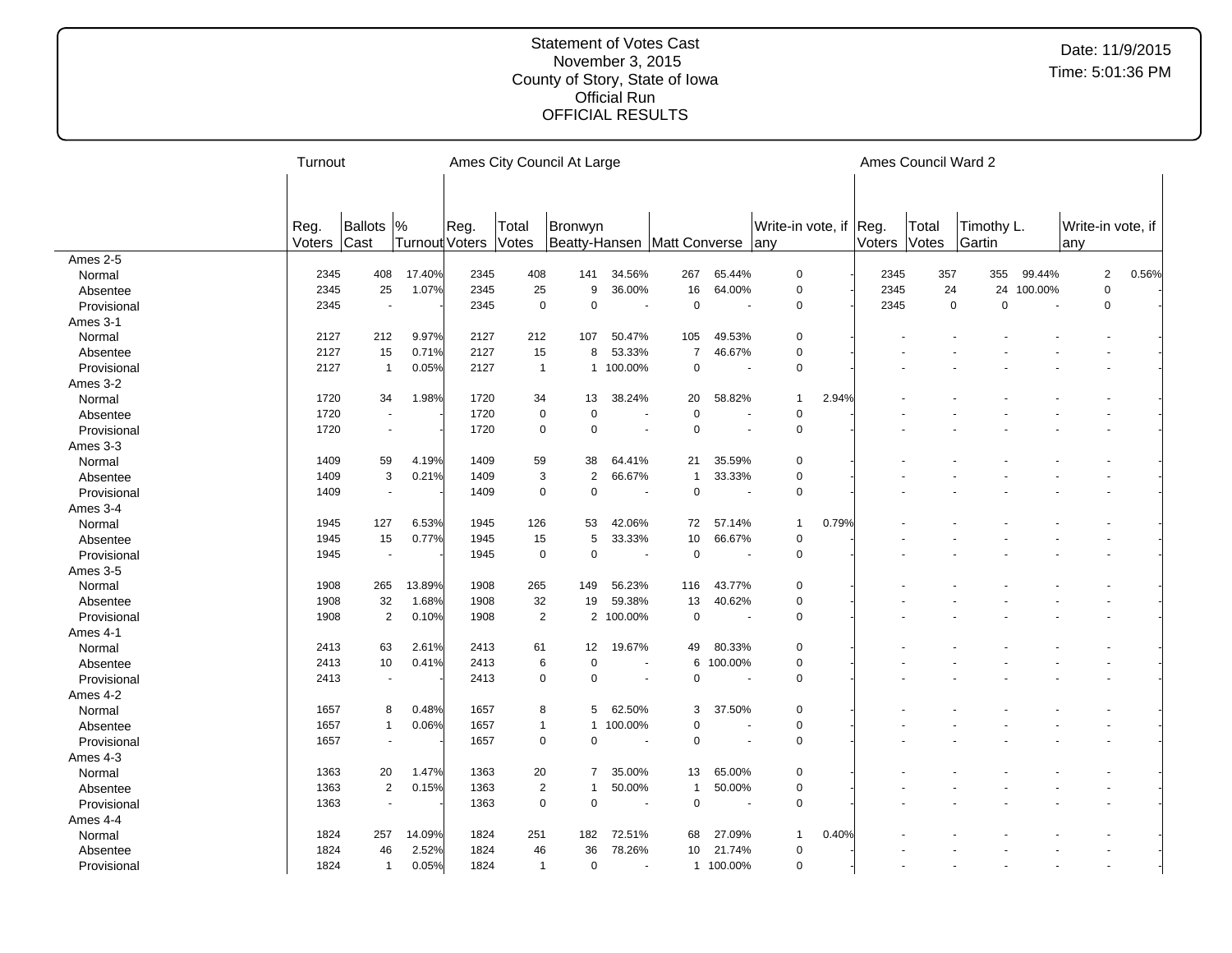|                    | Turnout |                          |                       |      |             | Ames City Council At Large      |        |             |        |                        |              | Ames Council Ward 2 |            |     |                   |
|--------------------|---------|--------------------------|-----------------------|------|-------------|---------------------------------|--------|-------------|--------|------------------------|--------------|---------------------|------------|-----|-------------------|
|                    |         |                          |                       |      |             |                                 |        |             |        |                        |              |                     |            |     |                   |
|                    |         |                          |                       |      |             |                                 |        |             |        |                        |              |                     |            |     |                   |
|                    | Reg.    | Ballots  %               |                       | Reg. | Total       | Bronwyn                         |        |             |        | Write-in vote, if Reg. |              | Total               | Timothy L. |     | Write-in vote, if |
|                    | Voters  | Cast                     | <b>Turnout Voters</b> |      | Votes       | Beatty-Hansen Matt Converse any |        |             |        |                        | Voters Votes |                     | Gartin     | any |                   |
| Ames 4-5           |         |                          |                       |      |             |                                 |        |             |        |                        |              |                     |            |     |                   |
| Normal             | 2167    | 455                      | 21.00%                | 2167 | 447         | 179                             | 40.04% | 267         | 59.73% | $\mathbf{1}$<br>0.22%  |              |                     |            |     |                   |
| Absentee           | 2167    | 91                       | 4.20%                 | 2167 | 86          | 21                              | 24.42% | 65          | 75.58% | 0                      |              |                     |            |     |                   |
| Provisional        | 2167    | $\blacksquare$           |                       | 2167 | $\mathbf 0$ | $\mathbf 0$                     |        | $\mathsf 0$ | $\sim$ | 0                      |              |                     |            |     |                   |
| Cambridge - City   |         |                          |                       |      |             |                                 |        |             |        |                        |              |                     |            |     |                   |
| Normal             | 528     | 61                       | 11.55%                |      |             |                                 |        |             |        |                        |              |                     |            |     |                   |
| Absentee           | 528     | $\mathbf 5$              | 0.95%                 |      |             |                                 |        |             |        |                        |              |                     |            |     |                   |
| Provisional        | 528     | $\tilde{\phantom{a}}$    |                       |      |             |                                 |        |             |        |                        |              |                     |            |     |                   |
| Collins - City     |         |                          |                       |      |             |                                 |        |             |        |                        |              |                     |            |     |                   |
| Normal             | 299     | 96                       | 32.11%                |      |             |                                 |        |             |        |                        |              |                     |            |     |                   |
| Absentee           | 299     | $\overline{\phantom{a}}$ |                       |      |             |                                 |        |             |        |                        |              |                     |            |     |                   |
| Provisional        | 299     | $\blacksquare$           |                       |      |             |                                 |        |             |        |                        |              |                     |            |     |                   |
| Colo - City        |         |                          |                       |      |             |                                 |        |             |        |                        |              |                     |            |     |                   |
| Normal             | 579     | 29                       | 5.01%                 |      |             |                                 |        |             |        |                        |              |                     |            |     |                   |
| Absentee           | 579     | $\mathbf{1}$             | 0.17%                 |      |             |                                 |        |             |        |                        |              |                     |            |     |                   |
| Provisional        | 579     | $\blacksquare$           |                       |      |             |                                 |        |             |        |                        |              |                     |            |     |                   |
| Gilbert - City     |         |                          |                       |      |             |                                 |        |             |        |                        |              |                     |            |     |                   |
| Normal             | 783     | 51                       | 6.51%                 |      |             |                                 |        |             |        |                        |              |                     |            |     |                   |
| Absentee           | 783     | $\ddot{\phantom{a}}$     |                       |      |             |                                 |        |             |        |                        |              |                     |            |     |                   |
| Provisional        | 783     | $\blacksquare$           |                       |      |             |                                 |        |             |        |                        |              |                     |            |     |                   |
| Huxley - City      |         |                          |                       |      |             |                                 |        |             |        |                        |              |                     |            |     |                   |
| Normal             | 2214    | 96                       | 4.34%                 |      |             |                                 |        |             |        |                        |              |                     |            |     |                   |
| Absentee           | 2214    | 5                        | 0.23%                 |      |             |                                 |        |             |        |                        |              |                     |            |     |                   |
| Provisional        | 2214    | $\mathbf{u}$             |                       |      |             |                                 |        |             |        |                        |              |                     |            |     |                   |
| Kelley - City      |         |                          |                       |      |             |                                 |        |             |        |                        |              |                     |            |     |                   |
| Normal             | 235     | 36                       | 15.32%                |      |             |                                 |        |             |        |                        |              |                     |            |     |                   |
|                    | 235     | $\blacksquare$           |                       |      |             |                                 |        |             |        |                        |              |                     |            |     |                   |
| Absentee           |         | $\blacksquare$           |                       |      |             |                                 |        |             |        |                        |              |                     |            |     |                   |
| Provisional        | 235     |                          |                       |      |             |                                 |        |             |        |                        |              |                     |            |     |                   |
| Maxwell - City     |         |                          |                       |      |             |                                 |        |             |        |                        |              |                     |            |     |                   |
| Normal             | 604     | 64                       | 10.60%                |      |             |                                 |        |             |        |                        |              |                     |            |     |                   |
| Absentee           | 604     | $\mathbf{1}$             | 0.17%                 |      |             |                                 |        |             |        |                        |              |                     |            |     |                   |
| Provisional        | 604     | $\overline{\phantom{a}}$ |                       |      |             |                                 |        |             |        |                        |              |                     |            |     |                   |
| McCallsburg - City |         |                          |                       |      |             |                                 |        |             |        |                        |              |                     |            |     |                   |
| Normal             | 190     | 49                       | 25.79%                |      |             |                                 |        |             |        |                        |              |                     |            |     |                   |
| Absentee           | 190     | $\overline{\phantom{a}}$ |                       |      |             |                                 |        |             |        |                        |              |                     |            |     |                   |
| Provisional        | 190     | $\tilde{\phantom{a}}$    |                       |      |             |                                 |        |             |        |                        |              |                     |            |     |                   |
| Nevada 1           |         |                          |                       |      |             |                                 |        |             |        |                        |              |                     |            |     |                   |
| Normal             | 1102    | 207                      | 18.78%                |      |             |                                 |        |             |        |                        |              |                     |            |     |                   |
| Absentee           | 1102    | 65                       | 5.90%                 |      |             |                                 |        |             |        |                        |              |                     |            |     |                   |
| Provisional        | 1102    | $\blacksquare$           |                       |      |             |                                 |        |             |        |                        |              |                     |            |     |                   |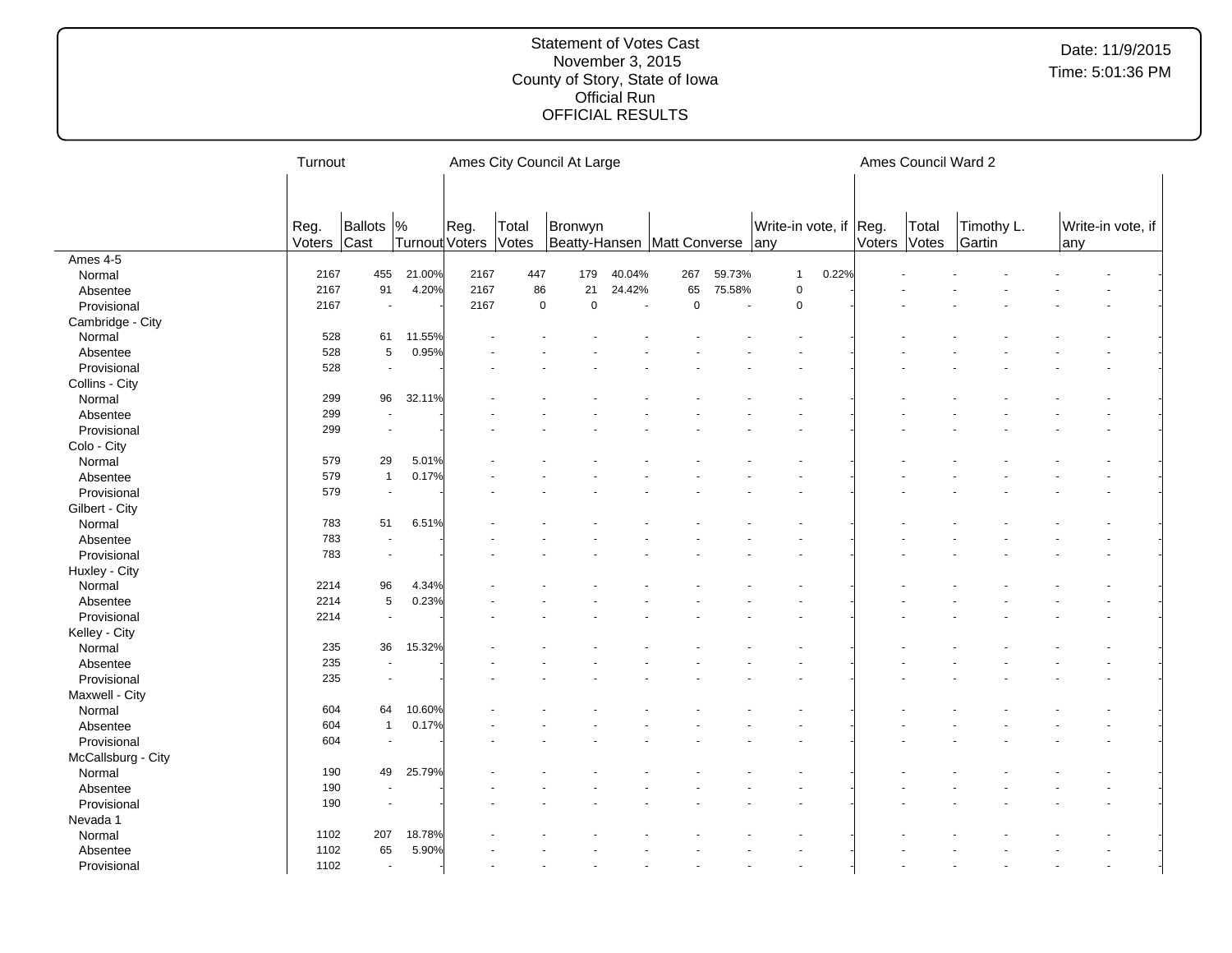|                   | Turnout        |                          |                       |       |                | Ames City Council At Large               |        |                |        |                                   |       |        | Ames Council Ward 2 |                      |         |                           |       |
|-------------------|----------------|--------------------------|-----------------------|-------|----------------|------------------------------------------|--------|----------------|--------|-----------------------------------|-------|--------|---------------------|----------------------|---------|---------------------------|-------|
|                   | Reg.<br>Voters | Ballots  %<br>Cast       | <b>Turnout Voters</b> | Reg.  | Total<br>Votes | Bronwyn<br>Beatty-Hansen   Matt Converse |        |                |        | Write-in vote, if Reg.<br>$ $ any |       | Voters | Total<br>Votes      | Timothy L.<br>Gartin |         | Write-in vote, if<br> any |       |
| Nevada 2          |                |                          |                       |       |                |                                          |        |                |        |                                   |       |        |                     |                      |         |                           |       |
| Normal            | 1063           | 146                      | 13.73%                |       |                |                                          |        |                |        |                                   |       |        |                     |                      |         |                           |       |
| Absentee          | 1063           | 32                       | 3.01%                 |       |                |                                          |        |                |        |                                   |       |        |                     |                      |         |                           |       |
| Provisional       | 1063           | $\mathbf{1}$             | 0.09%                 |       |                |                                          |        |                |        |                                   |       |        |                     |                      |         |                           |       |
| Nevada 3          |                |                          |                       |       |                |                                          |        |                |        |                                   |       |        |                     |                      |         |                           |       |
| Normal            | 1116           | 152                      | 13.62%                |       |                |                                          |        |                |        |                                   |       |        |                     |                      |         |                           |       |
| Absentee          | 1116           | 48                       | 4.30%                 |       |                |                                          |        |                |        |                                   |       |        |                     |                      |         |                           |       |
| Provisional       | 1116           | $\overline{2}$           | 0.18%                 |       |                |                                          |        |                |        |                                   |       |        |                     |                      |         |                           |       |
| Nevada 4          |                |                          |                       |       |                |                                          |        |                |        |                                   |       |        |                     |                      |         |                           |       |
| Normal            | 1101           | 165                      | 14.99%                |       |                |                                          |        |                |        |                                   |       |        |                     |                      |         |                           |       |
| Absentee          | 1101           | 32                       | 2.91%                 |       |                |                                          |        |                |        |                                   |       |        |                     |                      |         |                           |       |
| Provisional       | 1101           | $\blacksquare$           |                       |       |                |                                          |        |                |        |                                   |       |        |                     |                      |         |                           |       |
| Roland - City     |                |                          |                       |       |                |                                          |        |                |        |                                   |       |        |                     |                      |         |                           |       |
| Normal            | 918            | 111                      | 12.09%                |       |                |                                          |        |                |        |                                   |       |        |                     |                      |         |                           |       |
| Absentee          | 918            | $\mathbf{1}$             | 0.11%                 |       |                |                                          |        |                |        |                                   |       |        |                     |                      |         |                           |       |
| Provisional       | 918            | $\overline{\phantom{a}}$ |                       |       |                |                                          |        |                |        |                                   |       |        |                     |                      |         |                           |       |
| Slater - City     |                |                          |                       |       |                |                                          |        |                |        |                                   |       |        |                     |                      |         |                           |       |
| Normal            | 1127           | 352                      | 31.23%                |       |                |                                          |        |                |        |                                   |       |        |                     |                      |         |                           |       |
| Absentee          | 1127           | 8                        | 0.71%                 |       |                |                                          |        |                |        |                                   |       |        |                     |                      |         |                           |       |
| Provisional       | 1127           | $\sim$                   |                       |       |                |                                          |        |                |        |                                   |       |        |                     |                      |         |                           |       |
| Story City - City |                |                          |                       |       |                |                                          |        |                |        |                                   |       |        |                     |                      |         |                           |       |
| Normal            | 2391           | 482                      | 20.16%                |       |                |                                          |        |                |        |                                   |       |        |                     |                      |         |                           |       |
| Absentee          | 2391           | 18                       | 0.75%                 |       |                |                                          |        |                |        |                                   |       |        |                     |                      |         |                           |       |
| Provisional       | 2391           | $\overline{\phantom{a}}$ |                       |       |                |                                          |        |                |        |                                   |       |        |                     |                      |         |                           |       |
| Zearing - City    |                |                          |                       |       |                |                                          |        |                |        |                                   |       |        |                     |                      |         |                           |       |
| Normal            | 347            | 59                       | 17.00%                |       |                |                                          |        |                |        |                                   |       |        |                     |                      |         |                           |       |
| Absentee          | 347            | $\overline{2}$           | 0.58%                 |       |                |                                          |        |                |        |                                   |       |        |                     |                      |         |                           |       |
| Provisional       | 347            | ÷,                       |                       |       |                |                                          |        |                |        |                                   |       |        |                     |                      |         |                           |       |
| Total             |                |                          |                       |       |                |                                          |        |                |        |                                   |       |        |                     |                      |         |                           |       |
| Normal            | 54176          | 6382                     | 11.78%                | 39579 | 4205           | 2210                                     | 52.56% | 1987           | 47.25% | 8                                 | 0.19% | 10446  | 1362                | 1321                 | 96.99%  | 41                        | 3.01% |
| Absentee          | 54176          | 760                      | 1.40%                 | 39579 | 527            | 305                                      | 57.87% | 222            | 42.13% | $\mathbf 0$                       |       | 10446  | 121                 | 115                  | 95.04%  | 6                         | 4.96% |
| Provisional       | 54176          | 11                       | 0.02%                 | 39579 |                | 6<br>8                                   | 75.00% | $\overline{2}$ | 25.00% | 0                                 |       | 10446  |                     | $\overline{2}$<br>2  | 100.00% | $\mathbf 0$               |       |
| Total             | 54176          | 7153                     | 13.20%                | 39579 | 4740           | 2521                                     | 53.19% | 2211           | 46.65% | 8                                 | 0.17% | 10446  | 1485                | 1438                 | 96.84%  | 47                        | 3.16% |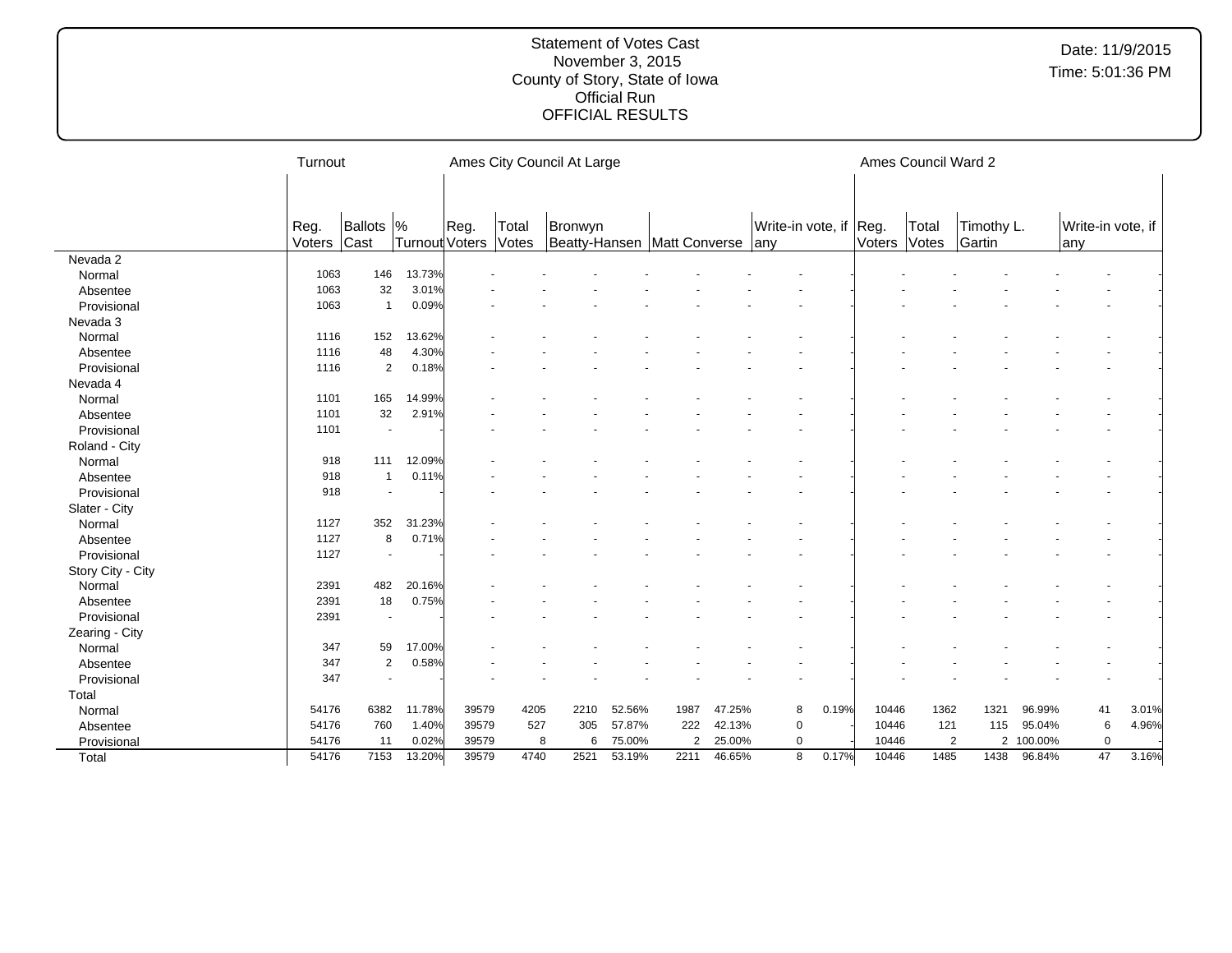Ames Council Ward 4

|                   | Reg.<br>Voters | Total<br>Votes | Daniel Lloyd<br><b>DeGeest</b> | Chris Nelson | Write-in vote, if<br>any |  |
|-------------------|----------------|----------------|--------------------------------|--------------|--------------------------|--|
| Jursidiction Wide |                |                |                                |              |                          |  |
| Ames 1-1          |                |                |                                |              |                          |  |
| Normal            |                |                |                                |              |                          |  |
| Absentee          |                |                |                                |              |                          |  |
| Provisional       |                |                |                                |              |                          |  |
| Ames 1-2          |                |                |                                |              |                          |  |
| Normal            |                |                |                                |              |                          |  |
| Absentee          |                |                |                                |              |                          |  |
| Provisional       |                |                |                                |              |                          |  |
| Ames 1-3          |                |                |                                |              |                          |  |
| Normal            |                |                |                                |              |                          |  |
| Absentee          |                |                |                                |              |                          |  |
| Provisional       |                |                |                                |              |                          |  |
| Ames 1-4          |                |                |                                |              |                          |  |
| Normal            |                |                |                                |              |                          |  |
| Absentee          |                |                |                                |              |                          |  |
| Provisional       |                |                |                                |              |                          |  |
| Ames 1-5          |                |                |                                |              |                          |  |
| Normal            |                |                |                                |              |                          |  |
| Absentee          |                |                |                                |              |                          |  |
| Provisional       |                |                |                                |              |                          |  |
| Ames 2-1          |                |                |                                |              |                          |  |
| Normal            |                |                |                                |              |                          |  |
| Absentee          |                |                |                                |              |                          |  |
| Provisional       |                |                |                                |              |                          |  |
| Ames 2-2          |                |                |                                |              |                          |  |
| Normal            |                |                |                                |              |                          |  |
| Absentee          |                |                |                                |              |                          |  |
| Provisional       |                |                |                                |              |                          |  |
| Ames 2-3          |                |                |                                |              |                          |  |
| Normal            |                |                |                                |              |                          |  |
| Absentee          |                |                |                                |              |                          |  |
| Provisional       |                |                |                                |              |                          |  |
| Ames 2-4          |                |                |                                |              |                          |  |
| Normal            |                |                |                                |              |                          |  |
| Absentee          |                |                |                                |              |                          |  |
| Provisional       |                |                |                                |              |                          |  |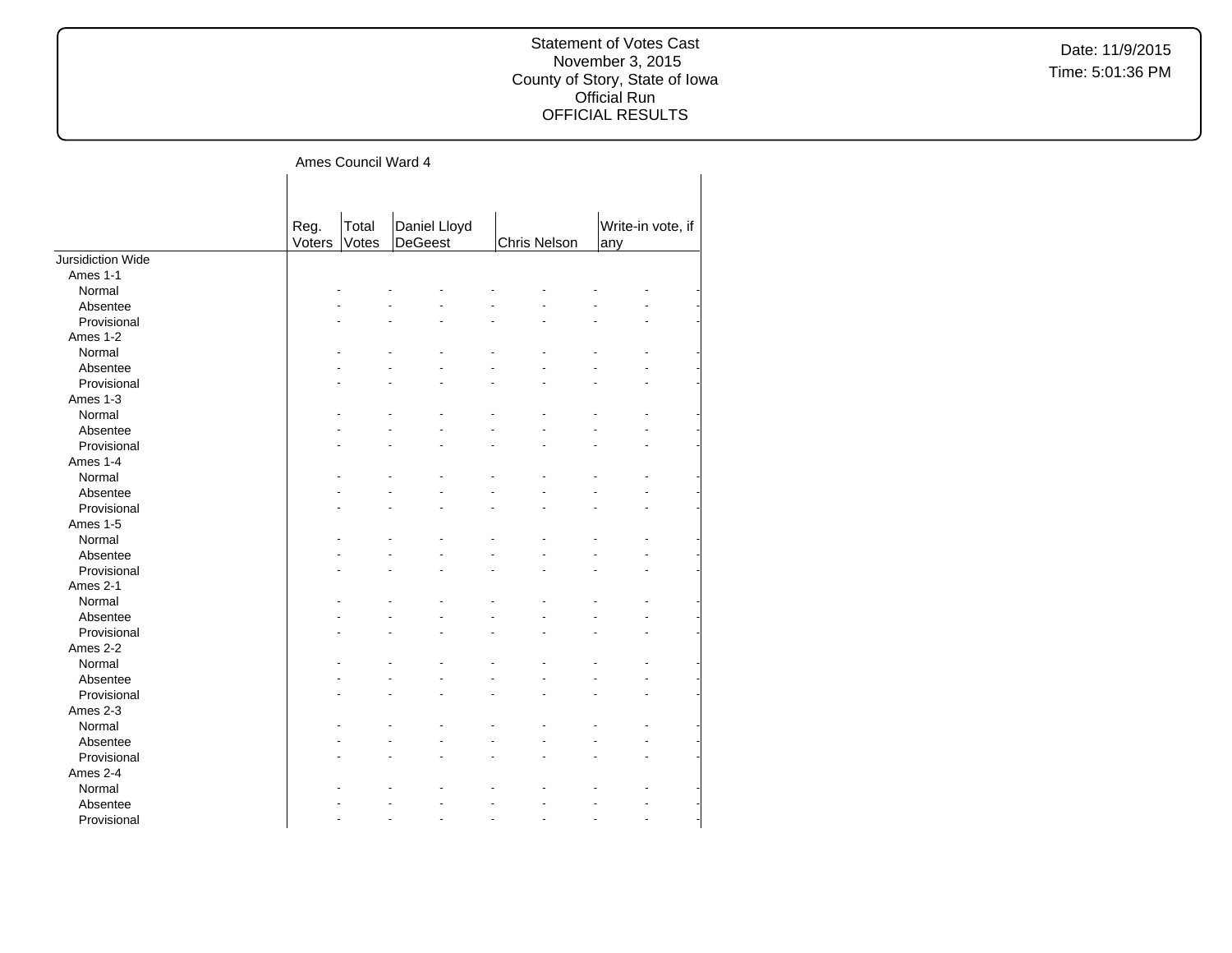#### Statement of Votes Cast November 3, 2015 County of Story, State of Iowa Official Run OFFICIAL RESULTS

## Ames Council Ward 4

|             | Reg.   | Total | Daniel Lloyd                     |                          |              |         | Write-in vote, if |       |
|-------------|--------|-------|----------------------------------|--------------------------|--------------|---------|-------------------|-------|
|             | Voters | Votes | <b>DeGeest</b>                   |                          | Chris Nelson |         | any               |       |
| Ames 2-5    |        |       |                                  |                          |              |         |                   |       |
| Normal      |        |       |                                  |                          |              |         |                   |       |
| Absentee    |        |       |                                  |                          |              |         |                   |       |
| Provisional |        |       |                                  |                          |              |         |                   |       |
| Ames 3-1    |        |       |                                  |                          |              |         |                   |       |
| Normal      |        |       |                                  |                          |              |         |                   |       |
| Absentee    |        |       |                                  |                          |              |         |                   |       |
| Provisional |        |       |                                  |                          |              |         |                   |       |
| Ames 3-2    |        |       |                                  |                          |              |         |                   |       |
| Normal      |        |       |                                  |                          |              |         |                   |       |
| Absentee    |        |       |                                  |                          |              |         |                   |       |
| Provisional |        |       |                                  |                          |              |         |                   |       |
| Ames 3-3    |        |       |                                  |                          |              |         |                   |       |
| Normal      |        |       |                                  |                          |              |         |                   |       |
| Absentee    |        |       |                                  |                          |              |         |                   |       |
| Provisional |        |       |                                  |                          |              |         |                   |       |
| Ames 3-4    |        |       |                                  |                          |              |         |                   |       |
| Normal      |        |       |                                  |                          |              |         |                   |       |
| Absentee    |        |       |                                  |                          |              |         |                   |       |
| Provisional |        |       |                                  |                          |              |         |                   |       |
| Ames 3-5    |        |       |                                  |                          |              |         |                   |       |
| Normal      |        |       |                                  |                          |              |         |                   |       |
| Absentee    |        |       |                                  |                          |              |         |                   |       |
| Provisional |        |       |                                  |                          |              |         |                   |       |
| Ames 4-1    |        |       |                                  |                          |              |         |                   |       |
| Normal      | 2413   | 63    | 4                                | 6.35%                    | 58           | 92.06%  | 1                 | 1.59% |
| Absentee    | 2413   | 10    | $\pmb{0}$                        | L.                       | 10           | 100.00% | 0                 |       |
| Provisional | 2413   |       | $\pmb{0}$<br>$\pmb{0}$           |                          | $\pmb{0}$    | ÷.      | 0                 |       |
| Ames 4-2    |        |       |                                  |                          |              |         |                   |       |
| Normal      | 1657   |       | 8<br>6                           | 75.00%                   | 2            | 25.00%  | 0                 |       |
| Absentee    | 1657   |       | $\mathbf{1}$<br>$\mathbf{1}$     | 100.00%                  | 0            |         | 0                 |       |
| Provisional | 1657   |       | $\mathbf 0$<br>$\mathbf 0$       | $\overline{\phantom{a}}$ | 0            | ÷.      | 0                 |       |
| Ames 4-3    |        |       |                                  |                          |              |         |                   |       |
| Normal      | 1363   | 20    | $\overline{7}$                   | 35.00%                   | 13           | 65.00%  | 0                 |       |
| Absentee    | 1363   |       | $\overline{2}$<br>$\overline{2}$ | 100.00%                  | $\pmb{0}$    | ä,      | 0                 |       |
| Provisional | 1363   |       | $\mathbf 0$<br>$\mathbf 0$       | ÷,                       | 0            |         | 0                 |       |
| Ames 4-4    |        |       |                                  |                          |              |         |                   |       |
| Normal      | 1824   | 255   | 166                              | 65.10%                   | 89           | 34.90%  | 0                 |       |
| Absentee    | 1824   | 46    | 36                               | 78.26%                   | 10           | 21.74%  | 0                 |       |
| Provisional | 1824   |       | $\mathbf{1}$<br>$\mathbf 0$      | ÷.                       | $\mathbf{1}$ | 100.00% | $\overline{0}$    |       |
|             |        |       |                                  |                          |              |         |                   |       |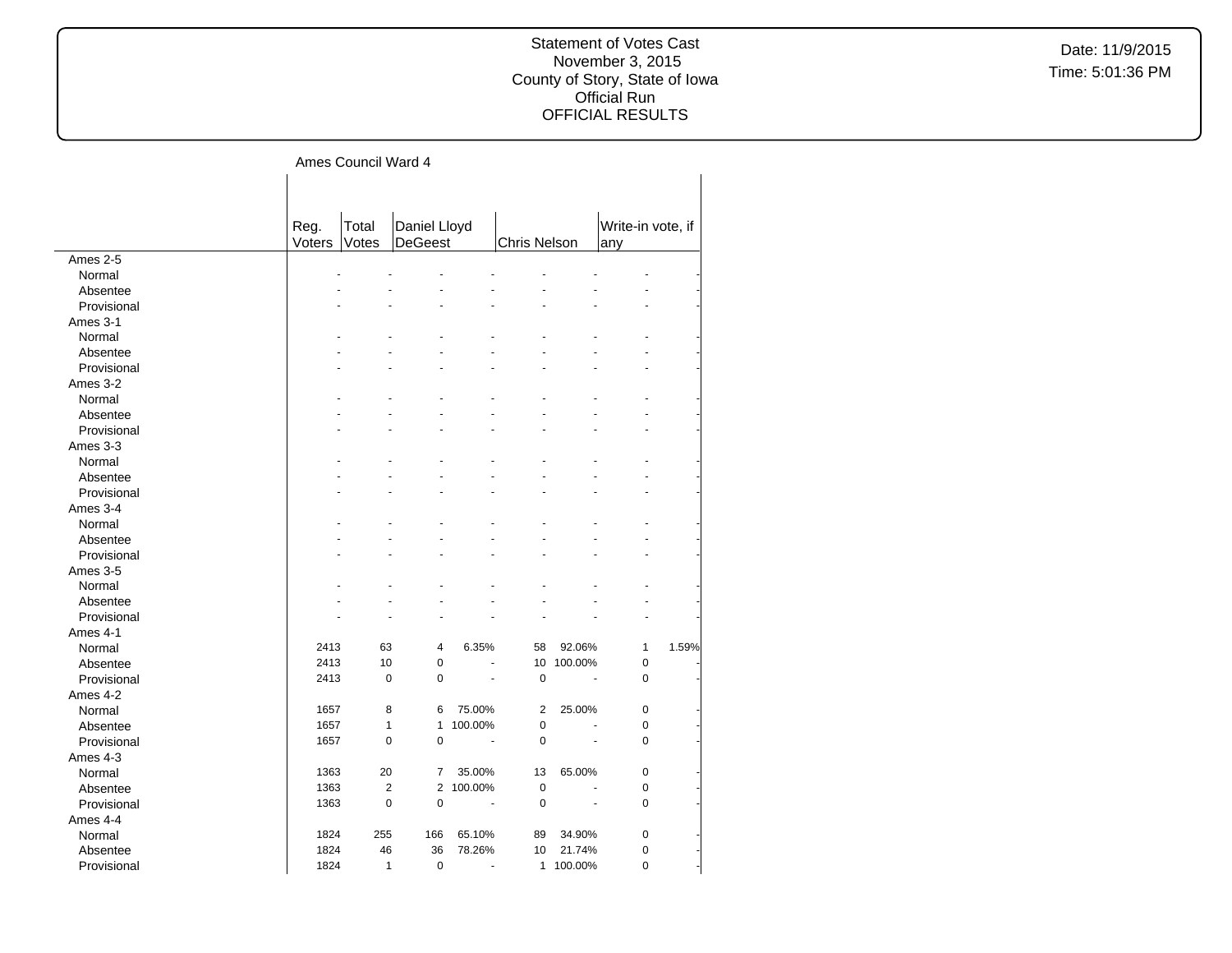#### Statement of Votes Cast November 3, 2015 County of Story, State of Iowa Official Run OFFICIAL RESULTS

## Ames Council Ward 4

|                          | Reg.<br>Voters | Total<br>Votes | Daniel Lloyd<br><b>DeGeest</b> |        | Chris Nelson |                | Write-in vote, if |  |
|--------------------------|----------------|----------------|--------------------------------|--------|--------------|----------------|-------------------|--|
| Ames 4-5                 |                |                |                                |        |              |                | any               |  |
| Normal                   | 2167           | 452            | 144                            | 31.86% | 308          | 68.14%         | $\mathbf 0$       |  |
| Absentee                 | 2167           | 91             | 19                             | 20.88% | 72           | 79.12%         | $\pmb{0}$         |  |
| Provisional              | 2167           | $\mathbf 0$    | $\mathbf 0$                    |        | $\mathbf 0$  | $\overline{a}$ | $\mathbf 0$       |  |
| Cambridge - City         |                |                |                                |        |              |                |                   |  |
| Normal                   |                |                |                                |        |              |                |                   |  |
| Absentee                 |                |                |                                |        |              |                |                   |  |
| Provisional              |                |                |                                |        |              |                |                   |  |
| Collins - City           |                |                |                                |        |              |                |                   |  |
| Normal                   |                |                |                                |        |              |                |                   |  |
| Absentee                 |                |                |                                |        |              |                |                   |  |
| Provisional              |                |                |                                |        |              |                |                   |  |
| Colo - City              |                |                |                                |        |              |                |                   |  |
| Normal                   |                |                |                                |        |              |                |                   |  |
| Absentee                 |                |                |                                |        |              |                |                   |  |
| Provisional              |                |                |                                |        |              |                |                   |  |
|                          |                |                |                                |        |              |                |                   |  |
| Gilbert - City<br>Normal |                |                |                                |        |              |                |                   |  |
| Absentee                 |                |                |                                |        |              |                |                   |  |
|                          |                |                |                                |        |              |                |                   |  |
| Provisional              |                |                |                                |        |              |                |                   |  |
| Huxley - City            |                |                |                                |        |              |                |                   |  |
| Normal                   |                |                |                                |        |              |                |                   |  |
| Absentee                 |                |                |                                |        |              |                |                   |  |
| Provisional              |                |                |                                |        |              |                |                   |  |
| Kelley - City            |                |                |                                |        |              |                |                   |  |
| Normal                   |                |                |                                |        |              |                |                   |  |
| Absentee                 |                |                |                                |        |              |                |                   |  |
| Provisional              |                |                |                                |        |              |                |                   |  |
| Maxwell - City           |                |                |                                |        |              |                |                   |  |
| Normal                   |                |                |                                |        |              |                |                   |  |
| Absentee                 |                |                |                                |        |              |                |                   |  |
| Provisional              |                |                |                                |        |              |                |                   |  |
| McCallsburg - City       |                |                |                                |        |              |                |                   |  |
| Normal                   |                |                |                                |        |              |                |                   |  |
| Absentee                 |                |                |                                |        |              |                |                   |  |
| Provisional              |                |                |                                |        |              |                |                   |  |
| Nevada 1                 |                |                |                                |        |              |                |                   |  |
| Normal                   |                |                |                                |        |              |                |                   |  |
| Absentee                 |                |                |                                |        |              |                |                   |  |
| Provisional              |                |                |                                |        |              |                |                   |  |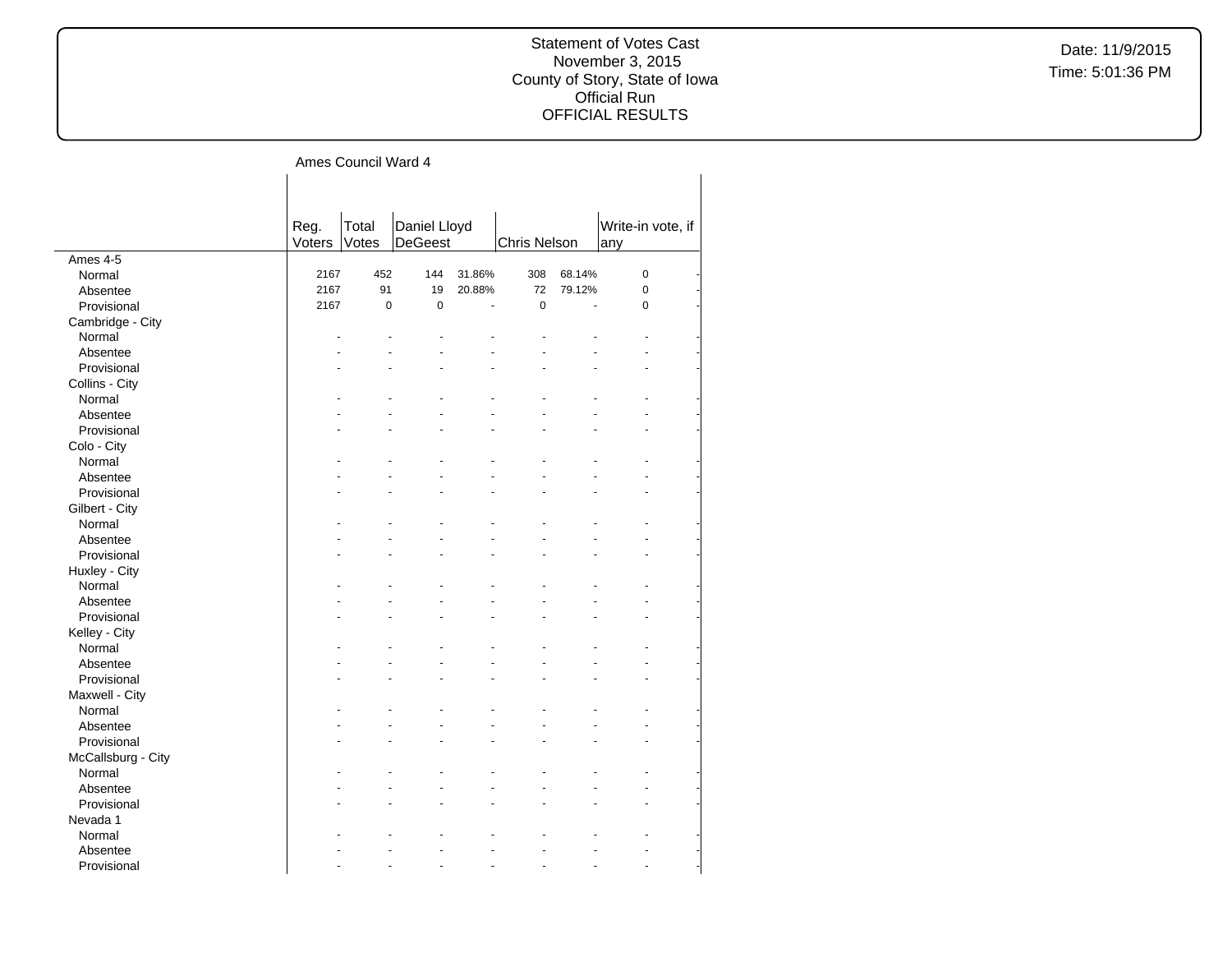#### Statement of Votes Cast November 3, 2015 County of Story, State of Iowa Official Run OFFICIAL RESULTS

# Ames Council Ward 4

|                   | Reg.<br>Voters | Total<br>Votes | Daniel Lloyd<br><b>DeGeest</b> |        | <b>Chris Nelson</b> |         | Write-in vote, if<br>any |       |
|-------------------|----------------|----------------|--------------------------------|--------|---------------------|---------|--------------------------|-------|
| Nevada 2          |                |                |                                |        |                     |         |                          |       |
| Normal            |                |                |                                |        |                     |         |                          |       |
| Absentee          |                |                |                                |        |                     |         |                          |       |
| Provisional       |                |                |                                |        |                     |         |                          |       |
| Nevada 3          |                |                |                                |        |                     |         |                          |       |
| Normal            |                |                |                                |        |                     |         |                          |       |
| Absentee          |                |                |                                |        |                     |         |                          |       |
| Provisional       |                |                |                                |        |                     |         |                          |       |
| Nevada 4          |                |                |                                |        |                     |         |                          |       |
| Normal            |                |                |                                |        |                     |         |                          |       |
| Absentee          |                |                |                                |        |                     |         |                          |       |
| Provisional       |                |                |                                |        |                     |         |                          |       |
| Roland - City     |                |                |                                |        |                     |         |                          |       |
| Normal            |                |                |                                |        |                     |         |                          |       |
| Absentee          |                |                |                                |        |                     |         |                          |       |
| Provisional       |                |                |                                |        |                     |         |                          |       |
| Slater - City     |                |                |                                |        |                     |         |                          |       |
| Normal            |                |                |                                |        |                     |         |                          |       |
| Absentee          |                |                |                                |        |                     |         |                          |       |
| Provisional       |                |                |                                |        |                     |         |                          |       |
| Story City - City |                |                |                                |        |                     |         |                          |       |
| Normal            |                |                |                                |        |                     |         |                          |       |
| Absentee          |                |                |                                |        |                     |         |                          |       |
| Provisional       |                |                |                                |        |                     |         |                          |       |
| Zearing - City    |                |                |                                |        |                     |         |                          |       |
| Normal            |                |                |                                |        |                     |         |                          |       |
| Absentee          |                |                |                                |        |                     |         |                          |       |
| Provisional       |                |                |                                |        |                     |         |                          |       |
| Total             |                |                |                                |        |                     |         |                          |       |
| Normal            | 9424           | 798            | 327                            | 40.98% | 470                 | 58.90%  | 1                        | 0.13% |
| Absentee          | 9424           | 150            | 58                             | 38.67% | 92                  | 61.33%  | $\pmb{0}$                |       |
| Provisional       | 9424           | 1              | $\mathbf 0$                    |        | $\mathbf{1}$        | 100.00% | $\mathbf 0$              |       |
| Total             | 9424           | 949            | 385                            | 40.57% | 563                 | 59.33%  | $\overline{1}$           | 0.11% |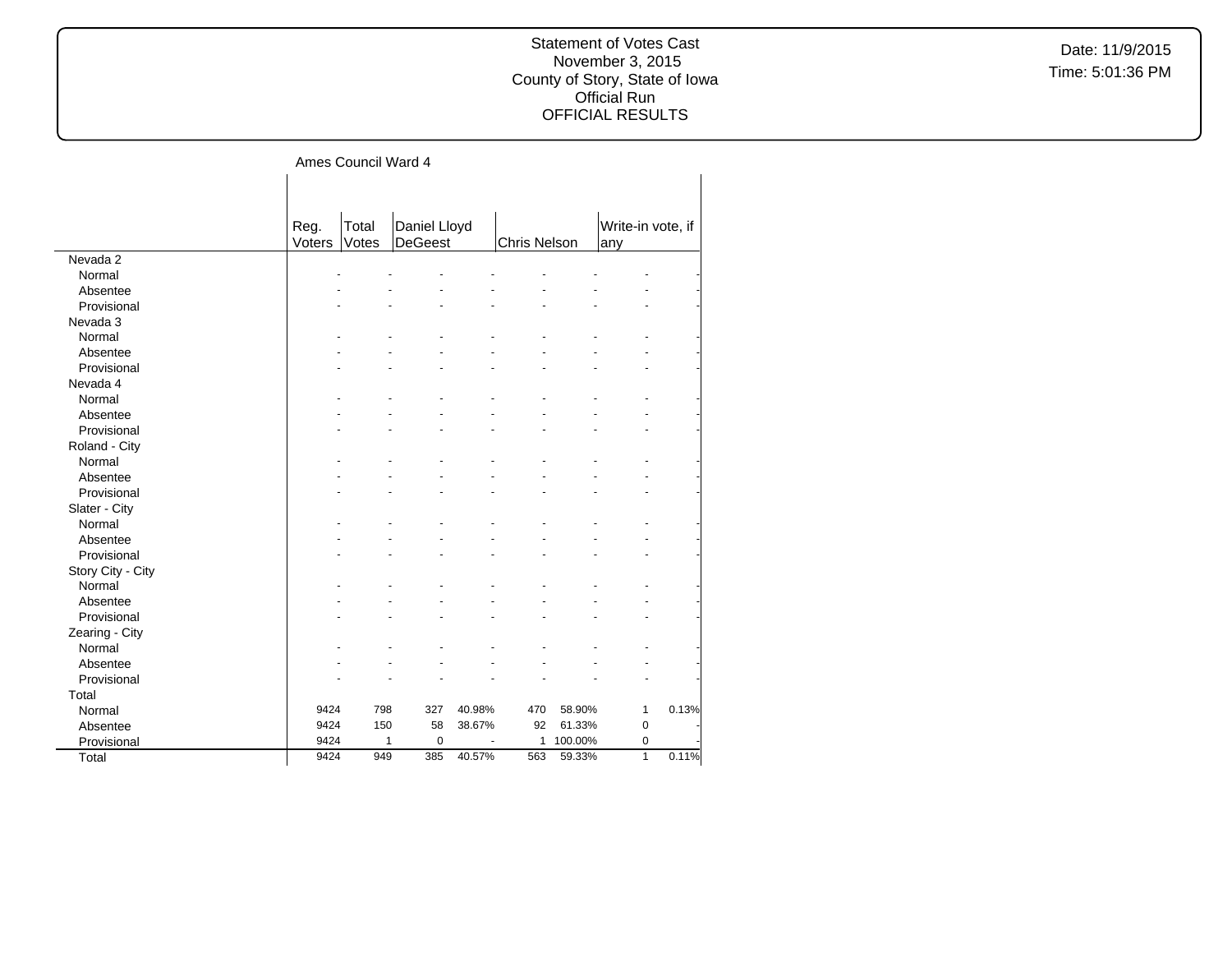|                          |        |             | Ames City Hospital Trustee |                |                |                |                        |                       |                   |       |
|--------------------------|--------|-------------|----------------------------|----------------|----------------|----------------|------------------------|-----------------------|-------------------|-------|
|                          |        |             |                            |                |                |                |                        |                       |                   |       |
|                          | Reg.   | Total       |                            |                |                |                | Kenneth D.             |                       | Write-in vote, if |       |
|                          | Voters | Votes       | Sarah Buck                 |                |                |                | Brad Heemstra McCuskey |                       | any               |       |
| <b>Jursidiction Wide</b> |        |             |                            |                |                |                |                        |                       |                   |       |
| Ames 1-1                 |        |             |                            |                |                |                |                        |                       |                   |       |
| Normal                   | 2190   | 251         | 87                         | 34.66%         | 84             | 33.47%         | 78                     | 31.08%                | 2                 | 0.80% |
| Absentee                 | 2190   | 37          | 13                         | 35.14%         | 10             | 27.03%         | 11                     | 29.73%                | 3                 | 8.11% |
| Provisional              | 2190   | $\mathbf 0$ | $\mathbf 0$                | $\blacksquare$ | $\mathbf 0$    | $\blacksquare$ | $\pmb{0}$              | $\blacksquare$        | $\mathbf 0$       |       |
| Ames 1-2                 |        |             |                            |                |                |                |                        |                       |                   |       |
| Normal                   | 2349   | 590         | 219                        | 37.12%         | 185            | 31.36%         | 182                    | 30.85%                | 4                 | 0.68% |
| Absentee                 | 2349   | 75          | 28                         | 37.33%         | 26             | 34.67%         | 21                     | 28.00%                | 0                 |       |
| Provisional              | 2349   | $\mathbf 0$ | $\mathbf 0$                | $\sim$         | $\mathbf 0$    | $\sim$         | $\mathbf 0$            | $\tilde{\phantom{a}}$ | $\mathbf 0$       |       |
| Ames 1-3                 |        |             |                            |                |                |                |                        |                       |                   |       |
| Normal                   | 1695   | 110         | 38                         | 34.55%         | 40             | 36.36%         | 30                     | 27.27%                | 2                 | 1.82% |
| Absentee                 | 1695   | 9           | 3                          | 33.33%         | 3              | 33.33%         | 3                      | 33.33%                | 0                 |       |
| Provisional              | 1695   | $\mathbf 0$ | $\mathbf 0$                | $\blacksquare$ | $\mathbf 0$    | $\blacksquare$ | $\mathbf 0$            | $\blacksquare$        | $\mathbf 0$       |       |
| Ames 1-4                 |        |             |                            |                |                |                |                        |                       |                   |       |
| Normal                   | 2116   | 474         | 179                        | 37.76%         | 144            | 30.38%         | 141                    | 29.75%                | 10                | 2.11% |
| Absentee                 | 2116   | 83          | 28                         | 33.73%         | 26             | 31.33%         | 29                     | 34.94%                | $\mathbf 0$       |       |
| Provisional              | 2116   | $\mathbf 0$ | $\mathbf 0$                |                | $\mathbf 0$    | ÷,             | $\Omega$               |                       | $\mathbf 0$       |       |
| Ames 1-5                 |        |             |                            |                |                |                |                        |                       |                   |       |
| Normal                   | 2250   | 827         | 290                        | 35.07%         | 276            | 33.37%         | 255                    | 30.83%                | 6                 | 0.73% |
| Absentee                 | 2250   | 153         | 56                         | 36.60%         | 48             | 31.37%         | 48                     | 31.37%                | 1                 | 0.65% |
| Provisional              | 2250   | $\mathbf 0$ | $\mathbf 0$                | $\sim$         | $\mathbf 0$    | $\blacksquare$ | $\mathbf 0$            | $\tilde{\phantom{a}}$ | 0                 |       |
| Ames 2-1                 |        |             |                            |                |                |                |                        |                       |                   |       |
| Normal                   | 1952   | 571         | 204                        | 35.73%         | 180            | 31.52%         | 175                    | 30.65%                | 12                | 2.10% |
| Absentee                 | 1952   | 91          | 33                         | 36.26%         | 29             | 31.87%         | 29                     | 31.87%                | 0                 |       |
| Provisional              | 1952   | 3           | $\mathbf{1}$               | 33.33%         | $\overline{1}$ | 33.33%         | $\mathbf{1}$           | 33.33%                | 0                 |       |
| Ames 2-2                 |        |             |                            |                |                |                |                        |                       |                   |       |
| Normal                   | 1827   | 597         | 214                        | 35.85%         | 191            | 31.99%         | 188                    | 31.49%                | 4                 | 0.67% |
| Absentee                 | 1827   | 50          | 19                         | 38.00%         | 16             | 32.00%         | 15                     | 30.00%                | 0                 |       |
| Provisional              | 1827   | $\mathbf 0$ | $\mathbf 0$                |                | $\mathbf 0$    |                | $\mathbf 0$            |                       | $\pmb{0}$         |       |
| Ames 2-3                 |        |             |                            |                |                |                |                        |                       |                   |       |
| Normal                   | 2068   | 559         | 196                        | 35.06%         | 180            | 32.20%         | 171                    | 30.59%                | 12                | 2.15% |
| Absentee                 | 2068   | 23          | 9                          | 39.13%         | $\overline{7}$ | 30.43%         | $\overline{7}$         | 30.43%                | 0                 |       |
| Provisional              | 2068   | 3           | $\mathbf{1}$               | 33.33%         | $\mathbf{1}$   | 33.33%         | $\mathbf{1}$           | 33.33%                | $\mathbf 0$       |       |
| Ames 2-4                 |        |             |                            |                |                |                |                        |                       |                   |       |
| Normal                   | 2254   | 887         | 313                        | 35.29%         | 297            | 33.48%         | 272                    | 30.67%                | 5                 | 0.56% |
| Absentee                 | 2254   | 88          | 28                         | 31.82%         | 26             | 29.55%         | 33                     | 37.50%                | 1                 | 1.14% |
| Provisional              | 2254   | 0           | $\mathbf 0$                | $\blacksquare$ | $\mathbf 0$    | $\blacksquare$ | $\mathbf 0$            | $\tilde{\phantom{a}}$ | 0                 |       |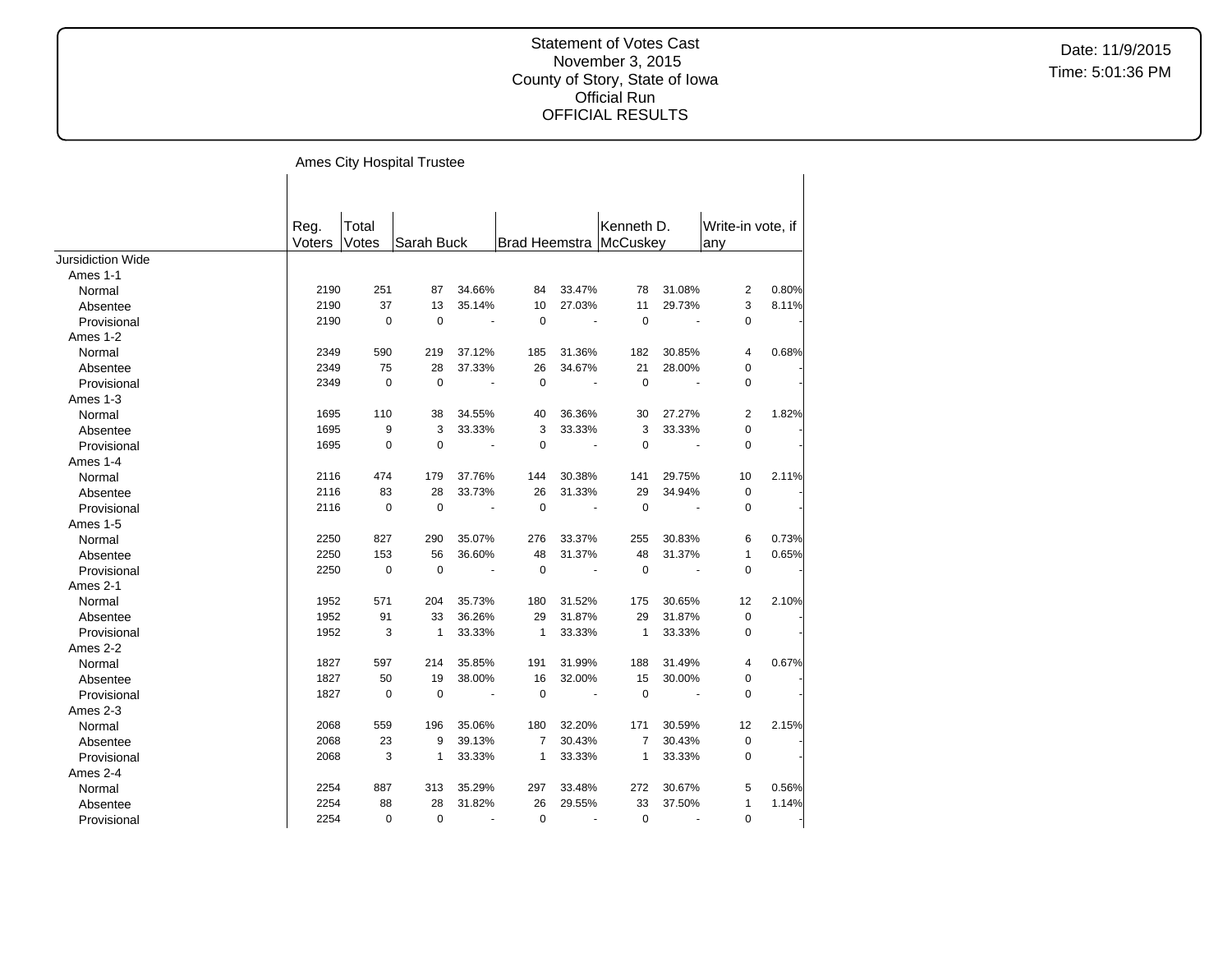|             |        |              | Ames City Hospital Trustee |                          |                |                       |                          |                       |                   |        |
|-------------|--------|--------------|----------------------------|--------------------------|----------------|-----------------------|--------------------------|-----------------------|-------------------|--------|
|             |        |              |                            |                          |                |                       |                          |                       |                   |        |
|             |        |              |                            |                          |                |                       |                          |                       |                   |        |
|             | Reg.   | Total        |                            |                          |                |                       | Kenneth D.               |                       | Write-in vote, if |        |
|             | Voters | Votes        | Sarah Buck                 |                          |                |                       | Brad Heemstra   McCuskey |                       | any               |        |
| Ames 2-5    |        |              |                            |                          |                |                       |                          |                       |                   |        |
| Normal      | 2345   | 943          | 325                        | 34.46%                   | 316            | 33.51%                | 297                      | 31.50%                | 5                 | 0.53%  |
| Absentee    | 2345   | 64           | 22                         | 34.38%                   | 21             | 32.81%                | 20                       | 31.25%                | $\mathbf{1}$      | 1.56%  |
| Provisional | 2345   | $\mathbf 0$  | $\mathbf 0$                | $\overline{\phantom{a}}$ | $\mathbf 0$    | $\tilde{\phantom{a}}$ | $\mathbf 0$              | $\tilde{\phantom{a}}$ | $\mathbf 0$       |        |
| Ames 3-1    |        |              |                            |                          |                |                       |                          |                       |                   |        |
| Normal      | 2127   | 466          | 170                        | 36.48%                   | 151            | 32.40%                | 142                      | 30.47%                | 3                 | 0.64%  |
| Absentee    | 2127   | 35           | 12                         | 34.29%                   | 13             | 37.14%                | 10                       | 28.57%                | $\pmb{0}$         |        |
| Provisional | 2127   | 3            | $\mathbf{1}$               | 33.33%                   | $\mathbf{1}$   | 33.33%                | $\mathbf{1}$             | 33.33%                | 0                 |        |
| Ames 3-2    |        |              |                            |                          |                |                       |                          |                       |                   |        |
| Normal      | 1720   | 67           | 24                         | 35.82%                   | 21             | 31.34%                | 22                       | 32.84%                | $\mathbf 0$       |        |
| Absentee    | 1720   | $\pmb{0}$    | $\mathbf 0$                |                          | $\mathbf 0$    |                       | $\mathbf 0$              |                       | $\pmb{0}$         |        |
| Provisional | 1720   | $\pmb{0}$    | $\mathbf 0$                | $\tilde{\phantom{a}}$    | $\mathbf 0$    | $\tilde{\phantom{a}}$ | $\mathbf 0$              | ÷,                    | $\mathbf 0$       |        |
| Ames 3-3    |        |              |                            |                          |                |                       |                          |                       |                   |        |
| Normal      | 1409   | 122          | 45                         | 36.89%                   | 38             | 31.15%                | 37                       | 30.33%                | $\overline{2}$    | 1.64%  |
| Absentee    | 1409   | 3            | $\mathbf{1}$               | 33.33%                   | $\mathbf{1}$   | 33.33%                | $\mathbf{1}$             | 33.33%                | $\pmb{0}$         |        |
| Provisional | 1409   | $\mathbf 0$  | $\mathbf 0$                | ÷,                       | $\mathbf 0$    |                       | $\mathbf 0$              | ÷,                    | 0                 |        |
| Ames 3-4    |        |              |                            |                          |                |                       |                          |                       |                   |        |
| Normal      | 1945   | 278          | 99                         | 35.61%                   | 88             | 31.65%                | 89                       | 32.01%                | $\overline{2}$    | 0.72%  |
| Absentee    | 1945   | 29           | 11                         | 37.93%                   | 9              | 31.03%                | 9                        | 31.03%                | $\pmb{0}$         |        |
| Provisional | 1945   | $\mathbf 0$  | $\mathbf 0$                | $\blacksquare$           | $\overline{0}$ | $\blacksquare$        | $\mathbf 0$              | $\tilde{\phantom{a}}$ | $\pmb{0}$         |        |
| Ames 3-5    |        |              |                            |                          |                |                       |                          |                       |                   |        |
| Normal      | 1908   | 528          | 186                        | 35.23%                   | 173            | 32.77%                | 163                      | 30.87%                | 6                 | 1.14%  |
| Absentee    | 1908   | 74           | 24                         | 32.43%                   | 25             | 33.78%                | 24                       | 32.43%                | $\mathbf{1}$      | 1.35%  |
| Provisional | 1908   | $\mathbf{1}$ | 1                          | 100.00%                  | $\mathbf 0$    |                       | $\mathbf 0$              | ÷,                    | $\mathbf 0$       |        |
| Ames 4-1    |        |              |                            |                          |                |                       |                          |                       |                   |        |
| Normal      | 2413   | 92           | 27                         | 29.35%                   | 21             | 22.83%                | 24                       | 26.09%                | 20                | 21.74% |
| Absentee    | 2413   | 18           | 6                          | 33.33%                   | 6              | 33.33%                | 6                        | 33.33%                | $\pmb{0}$         |        |
| Provisional | 2413   | $\mathbf 0$  | $\Omega$                   | $\ddot{\phantom{1}}$     | 0              | $\tilde{\phantom{a}}$ | $\mathbf 0$              | $\tilde{\phantom{a}}$ | $\mathbf 0$       |        |
| Ames 4-2    |        |              |                            |                          |                |                       |                          |                       |                   |        |
| Normal      | 1657   | 16           | 7                          | 43.75%                   | 5              | 31.25%                | 4                        | 25.00%                | $\mathbf 0$       |        |
| Absentee    | 1657   | $\mathbf 0$  | $\mathbf 0$                |                          | 0              |                       | $\mathbf 0$              |                       | 0                 |        |
| Provisional | 1657   | 0            | $\mathbf 0$                | ä,                       | $\mathbf 0$    |                       | $\mathbf 0$              | ä,                    | $\mathbf 0$       |        |
| Ames 4-3    |        |              |                            |                          |                |                       |                          |                       |                   |        |
| Normal      | 1363   | 30           | 13                         | 43.33%                   | 10             | 33.33%                | 7                        | 23.33%                | $\mathbf 0$       |        |
| Absentee    | 1363   | 4            | $\overline{2}$             | 50.00%                   | $\mathbf{1}$   | 25.00%                | 1                        | 25.00%                | 0                 |        |
| Provisional | 1363   | $\pmb{0}$    | $\mathbf 0$                | $\overline{\phantom{a}}$ | $\mathbf 0$    | $\sim$ $-$            | 0                        | $\ddot{\phantom{a}}$  | $\mathbf 0$       |        |
| Ames 4-4    |        |              |                            |                          |                |                       |                          |                       |                   |        |
| Normal      | 1824   | 498          | 182                        | 36.55%                   | 162            | 32.53%                | 148                      | 29.72%                | 6                 | 1.20%  |
| Absentee    | 1824   | 88           | 31                         | 35.23%                   | 30             | 34.09%                | 27                       | 30.68%                | $\mathbf 0$       |        |
| Provisional | 1824   | 3            | $\mathbf{1}$               | 33.33%                   | $\mathbf{1}$   | 33.33%                | $\mathbf{1}$             | 33.33%                | $\mathbf 0$       |        |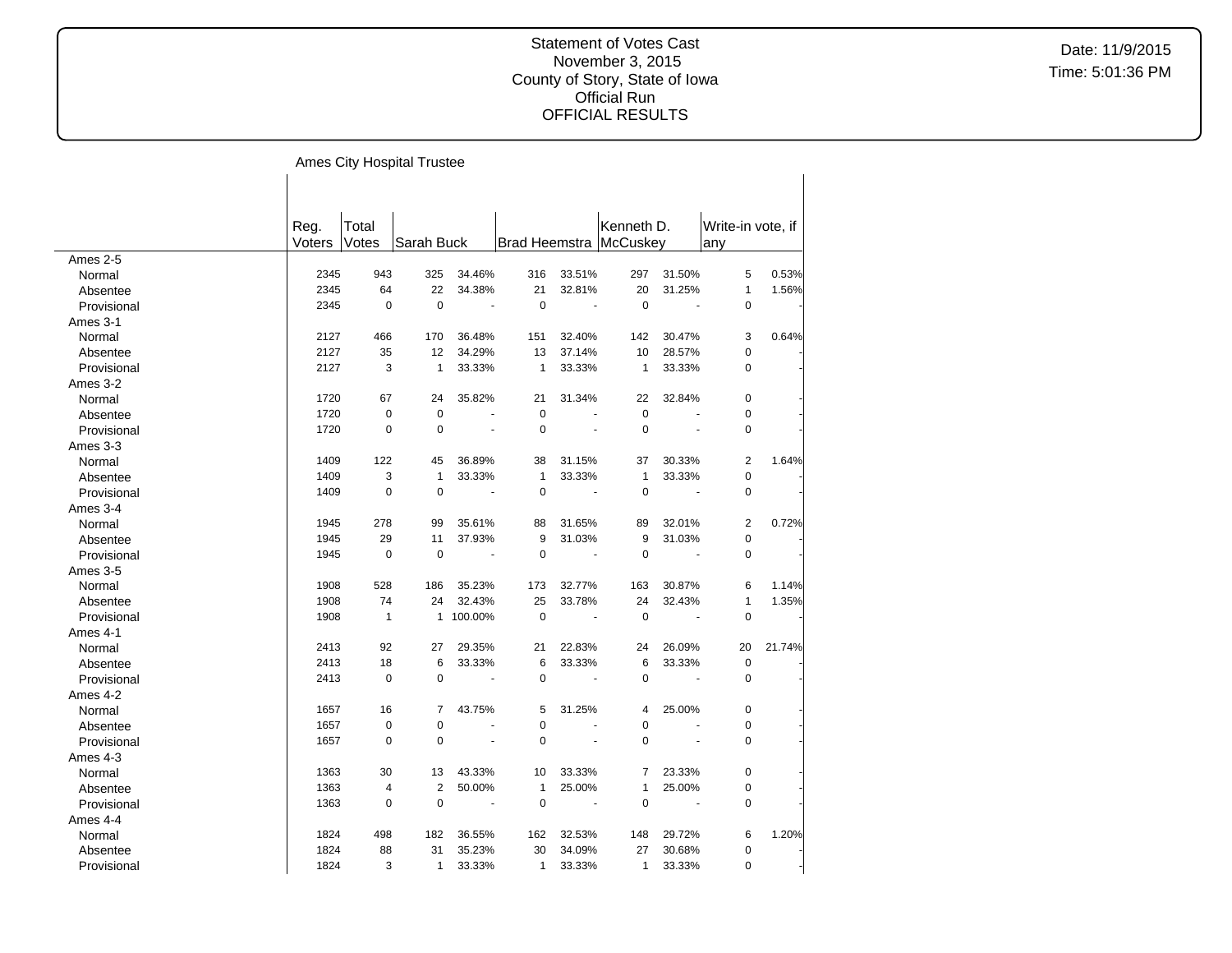|                    |        |             | Ames City Hospital Trustee |        |             |        |                          |        |                   |       |
|--------------------|--------|-------------|----------------------------|--------|-------------|--------|--------------------------|--------|-------------------|-------|
|                    |        |             |                            |        |             |        |                          |        |                   |       |
|                    |        |             |                            |        |             |        |                          |        |                   |       |
|                    | Reg.   | Total       |                            |        |             |        | Kenneth D.               |        | Write-in vote, if |       |
|                    | Voters | Votes       | Sarah Buck                 |        |             |        | Brad Heemstra   McCuskey |        | any               |       |
| Ames 4-5           |        |             |                            |        |             |        |                          |        |                   |       |
| Normal             | 2167   | 969         | 345                        | 35.60% | 323         | 33.33% | 295                      | 30.44% | 6                 | 0.62% |
| Absentee           | 2167   | 197         | 68                         | 34.52% | 65          | 32.99% | 63                       | 31.98% | $\mathbf{1}$      | 0.51% |
| Provisional        | 2167   | $\mathbf 0$ | $\pmb{0}$                  |        | $\mathbf 0$ |        | $\pmb{0}$                |        | $\pmb{0}$         |       |
| Cambridge - City   |        |             |                            |        |             |        |                          |        |                   |       |
| Normal             |        |             |                            |        |             |        |                          |        |                   |       |
| Absentee           |        |             |                            |        |             |        |                          |        |                   |       |
| Provisional        |        |             |                            |        |             |        |                          |        |                   |       |
| Collins - City     |        |             |                            |        |             |        |                          |        |                   |       |
| Normal             |        |             |                            |        |             |        |                          |        |                   |       |
| Absentee           |        |             |                            |        |             |        |                          |        |                   |       |
| Provisional        |        |             |                            |        |             |        |                          |        |                   |       |
| Colo - City        |        |             |                            |        |             |        |                          |        |                   |       |
| Normal             |        |             |                            |        |             |        |                          |        |                   |       |
| Absentee           |        |             |                            |        |             |        |                          |        |                   |       |
| Provisional        |        |             |                            |        |             |        |                          |        |                   |       |
| Gilbert - City     |        |             |                            |        |             |        |                          |        |                   |       |
| Normal             |        |             |                            |        |             |        |                          |        |                   |       |
| Absentee           |        |             |                            |        |             |        |                          |        |                   |       |
| Provisional        |        |             |                            |        |             |        |                          |        |                   |       |
| Huxley - City      |        |             |                            |        |             |        |                          |        |                   |       |
| Normal             |        |             |                            |        |             |        |                          |        |                   |       |
| Absentee           |        |             |                            |        |             |        |                          |        |                   |       |
| Provisional        |        |             |                            |        |             |        |                          |        |                   |       |
| Kelley - City      |        |             |                            |        |             |        |                          |        |                   |       |
| Normal             |        |             |                            |        |             |        |                          |        |                   |       |
| Absentee           |        |             |                            |        |             |        |                          |        |                   |       |
| Provisional        |        |             |                            |        |             |        |                          |        |                   |       |
| Maxwell - City     |        |             |                            |        |             |        |                          |        |                   |       |
| Normal             |        |             |                            |        |             |        |                          |        |                   |       |
| Absentee           |        |             |                            |        |             |        |                          |        |                   |       |
| Provisional        |        |             |                            |        |             |        |                          |        |                   |       |
| McCallsburg - City |        |             |                            |        |             |        |                          |        |                   |       |
| Normal             |        |             |                            |        |             |        |                          |        |                   |       |
| Absentee           |        |             |                            |        |             |        |                          |        |                   |       |
| Provisional        |        |             |                            |        |             |        |                          |        |                   |       |
| Nevada 1           |        |             |                            |        |             |        |                          |        |                   |       |
| Normal             |        |             |                            |        |             |        |                          |        |                   |       |
| Absentee           |        |             |                            |        |             |        |                          |        |                   |       |
| Provisional        |        |             |                            |        |             |        |                          |        |                   |       |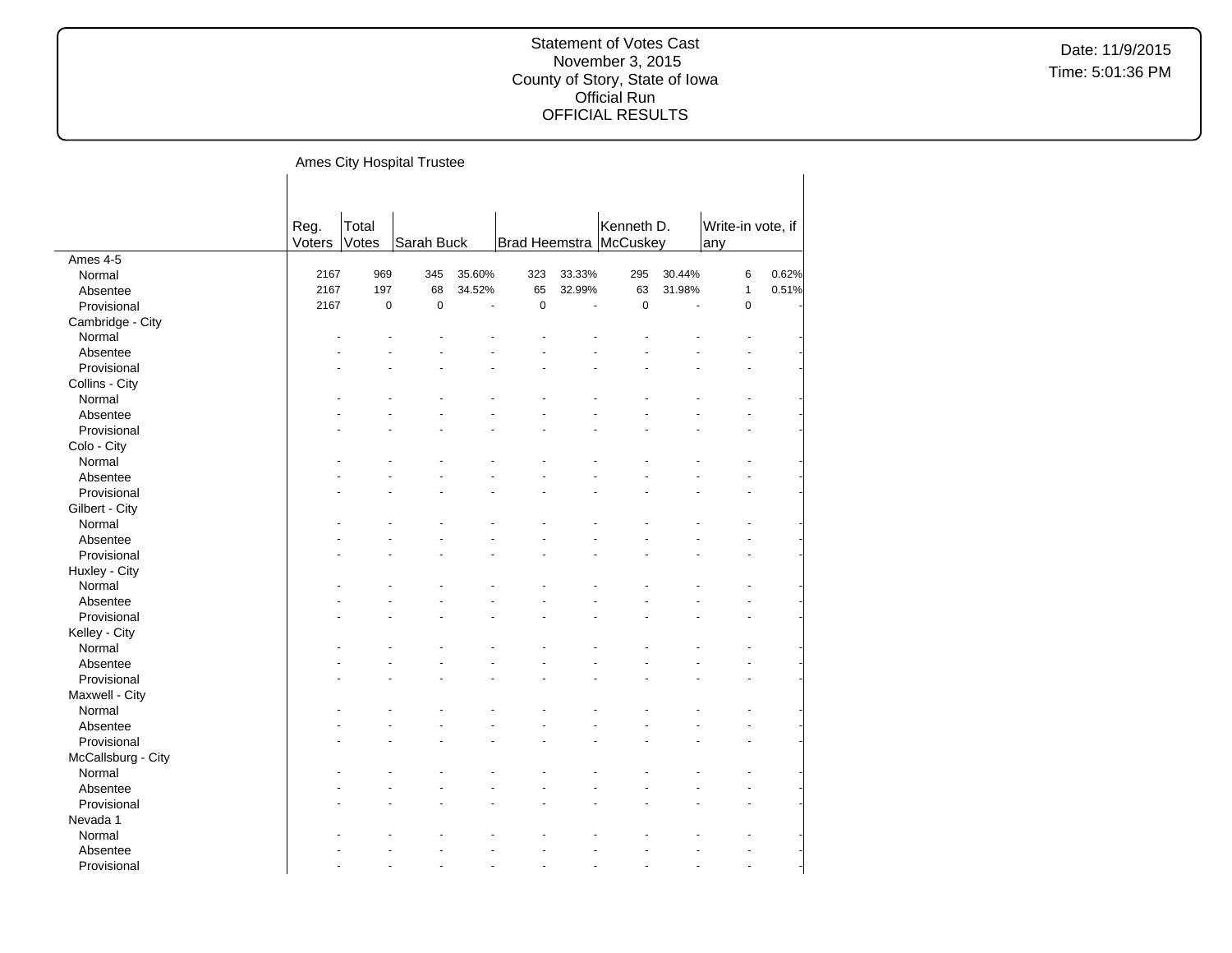|                   |        |       | Ames City Hospital Trustee |        |      |        |                          |        |                   |       |
|-------------------|--------|-------|----------------------------|--------|------|--------|--------------------------|--------|-------------------|-------|
|                   |        |       |                            |        |      |        |                          |        |                   |       |
|                   |        |       |                            |        |      |        |                          |        |                   |       |
|                   | Reg.   | Total |                            |        |      |        | Kenneth D.               |        | Write-in vote, if |       |
|                   | Voters | Votes | Sarah Buck                 |        |      |        | Brad Heemstra   McCuskey |        | any               |       |
| Nevada 2          |        |       |                            |        |      |        |                          |        |                   |       |
| Normal            |        |       |                            |        |      |        |                          |        |                   |       |
| Absentee          |        |       |                            |        |      |        |                          |        |                   |       |
| Provisional       |        |       |                            |        |      |        |                          |        |                   |       |
| Nevada 3          |        |       |                            |        |      |        |                          |        |                   |       |
| Normal            |        |       |                            |        |      |        |                          |        |                   |       |
| Absentee          |        |       |                            |        |      |        |                          |        |                   |       |
| Provisional       |        |       |                            |        |      |        |                          |        |                   |       |
| Nevada 4          |        |       |                            |        |      |        |                          |        |                   |       |
| Normal            |        |       |                            |        |      |        |                          |        |                   |       |
| Absentee          |        |       |                            |        |      |        |                          |        |                   |       |
| Provisional       |        |       |                            |        |      |        |                          |        |                   |       |
| Roland - City     |        |       |                            |        |      |        |                          |        |                   |       |
| Normal            |        |       |                            |        |      |        |                          |        |                   |       |
| Absentee          |        |       |                            |        |      |        |                          |        |                   |       |
| Provisional       |        |       |                            |        |      |        |                          |        |                   |       |
| Slater - City     |        |       |                            |        |      |        |                          |        |                   |       |
| Normal            |        |       |                            |        |      |        |                          |        |                   |       |
| Absentee          |        |       |                            |        |      |        |                          |        |                   |       |
| Provisional       |        |       |                            |        |      |        |                          |        |                   |       |
| Story City - City |        |       |                            |        |      |        |                          |        |                   |       |
| Normal            |        |       |                            |        |      |        |                          |        |                   |       |
| Absentee          |        |       |                            |        |      |        |                          |        |                   |       |
| Provisional       |        |       |                            |        |      |        |                          |        |                   |       |
| Zearing - City    |        |       |                            |        |      |        |                          |        |                   |       |
| Normal            |        |       |                            |        |      |        |                          |        |                   |       |
| Absentee          |        |       |                            |        |      |        |                          |        |                   |       |
| Provisional       |        |       |                            |        |      |        |                          |        |                   |       |
| Total             |        |       |                            |        |      |        |                          |        |                   |       |
| Normal            | 39579  | 8875  | 3163                       | 35.64% | 2885 | 32.51% | 2720                     | 30.65% | 107               | 1.21% |
| Absentee          | 39579  | 1121  | 394                        | 35.15% | 362  | 32.29% | 357                      | 31.85% | 8                 | 0.71% |
| Provisional       | 39579  | 13    | 5                          | 38.46% | 4    | 30.77% | 4                        | 30.77% | $\pmb{0}$         |       |
| Total             | 39579  | 10009 | 3562                       | 35.59% | 3251 | 32.48% | 3081                     | 30.78% | 115               | 1.15% |
|                   |        |       |                            |        |      |        |                          |        |                   |       |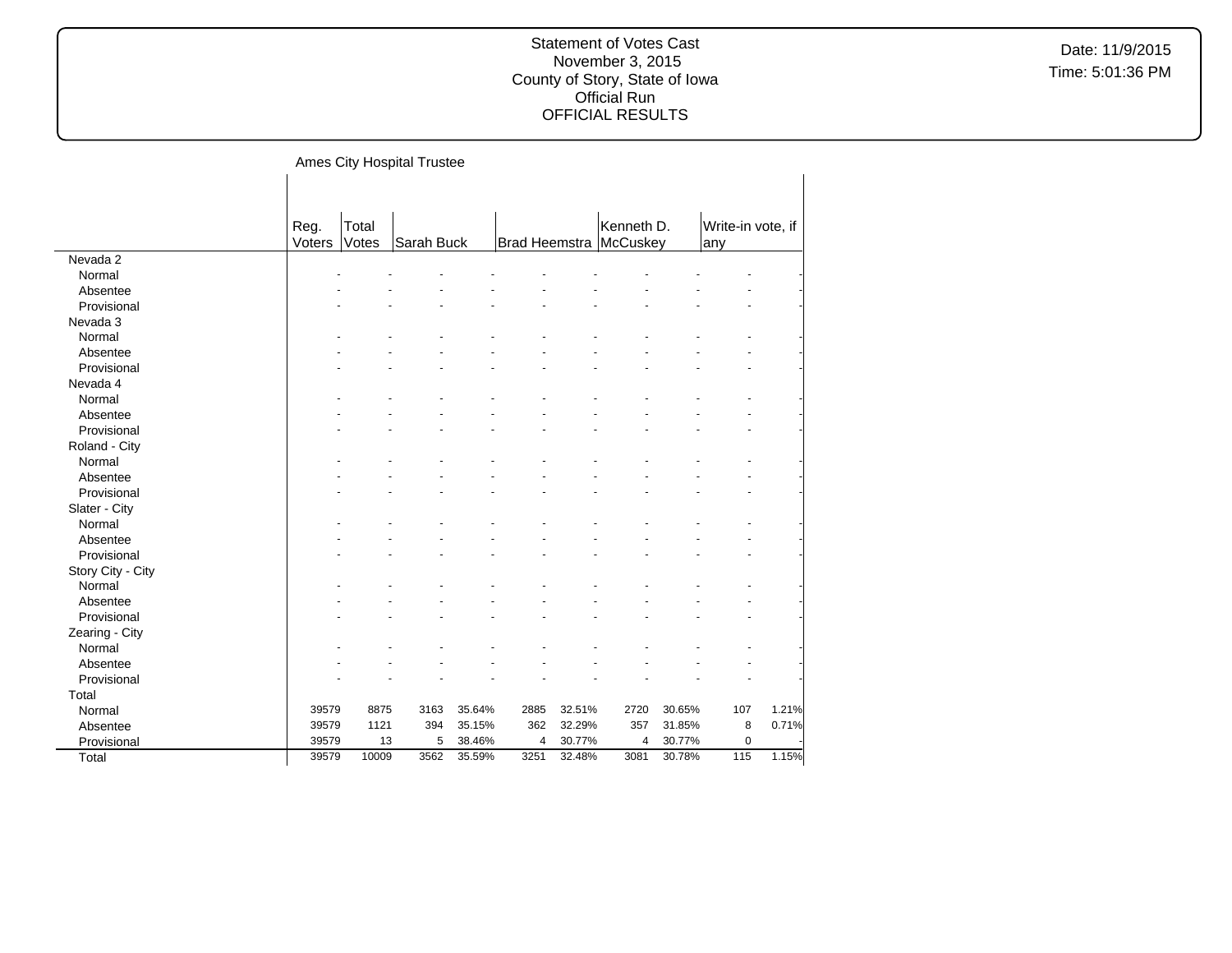|                          |                |                | Cambridge Council At Large |              |                      |                    |    |     |                   |  |
|--------------------------|----------------|----------------|----------------------------|--------------|----------------------|--------------------|----|-----|-------------------|--|
|                          |                |                |                            |              |                      |                    |    |     |                   |  |
|                          | Reg.<br>Voters | Total<br>Votes | Michael J.<br>Macki        | Zachary Pelz |                      | <b>Tricia Todd</b> |    | any | Write-in vote, if |  |
| <b>Jursidiction Wide</b> |                |                |                            |              |                      |                    |    |     |                   |  |
| Ames 1-1                 |                |                |                            |              |                      |                    |    |     |                   |  |
| Normal                   |                |                |                            |              |                      |                    |    |     |                   |  |
| Absentee                 |                |                |                            |              |                      |                    |    |     |                   |  |
| Provisional              |                |                |                            |              |                      |                    |    |     |                   |  |
| Ames 1-2                 |                |                |                            |              |                      |                    |    |     |                   |  |
| Normal                   |                |                |                            |              |                      |                    |    |     |                   |  |
| Absentee                 |                |                |                            |              |                      |                    |    |     |                   |  |
| Provisional              |                |                |                            |              |                      |                    |    |     |                   |  |
| Ames 1-3                 |                |                |                            |              |                      |                    |    |     |                   |  |
| Normal                   |                |                |                            |              |                      |                    |    |     |                   |  |
| Absentee                 |                |                |                            |              |                      |                    |    |     |                   |  |
| Provisional              |                |                |                            |              |                      |                    |    |     |                   |  |
| Ames 1-4                 |                |                |                            |              |                      |                    |    |     |                   |  |
| Normal                   |                |                |                            |              |                      |                    |    |     |                   |  |
| Absentee                 |                |                |                            |              |                      |                    |    |     |                   |  |
| Provisional              |                |                |                            |              |                      |                    |    |     |                   |  |
| Ames 1-5                 |                |                |                            |              |                      |                    |    |     |                   |  |
| Normal                   |                |                |                            |              |                      |                    |    |     |                   |  |
| Absentee                 |                |                |                            |              |                      |                    |    |     |                   |  |
| Provisional              |                |                |                            |              |                      |                    |    |     |                   |  |
| Ames 2-1                 |                |                |                            |              |                      |                    |    |     |                   |  |
| Normal                   |                |                |                            |              |                      |                    |    |     |                   |  |
| Absentee                 |                |                |                            |              |                      |                    |    |     |                   |  |
| Provisional              |                |                |                            |              |                      |                    |    |     |                   |  |
| Ames 2-2                 |                |                |                            |              |                      |                    |    |     |                   |  |
| Normal                   |                |                |                            |              |                      |                    |    |     |                   |  |
| Absentee                 |                |                |                            |              |                      |                    |    |     |                   |  |
| Provisional              |                |                |                            |              |                      |                    |    |     |                   |  |
| Ames 2-3                 |                |                |                            |              |                      |                    |    |     |                   |  |
| Normal                   |                |                |                            |              |                      |                    |    |     |                   |  |
| Absentee                 |                |                |                            |              |                      |                    |    |     |                   |  |
| Provisional              |                |                |                            |              |                      |                    |    |     |                   |  |
| Ames 2-4                 |                |                |                            |              |                      |                    |    |     |                   |  |
| Normal                   |                |                |                            |              |                      |                    |    |     |                   |  |
| Absentee                 |                |                |                            |              |                      |                    |    |     |                   |  |
| Provisional              |                |                |                            |              | $\ddot{\phantom{1}}$ |                    | ä, |     |                   |  |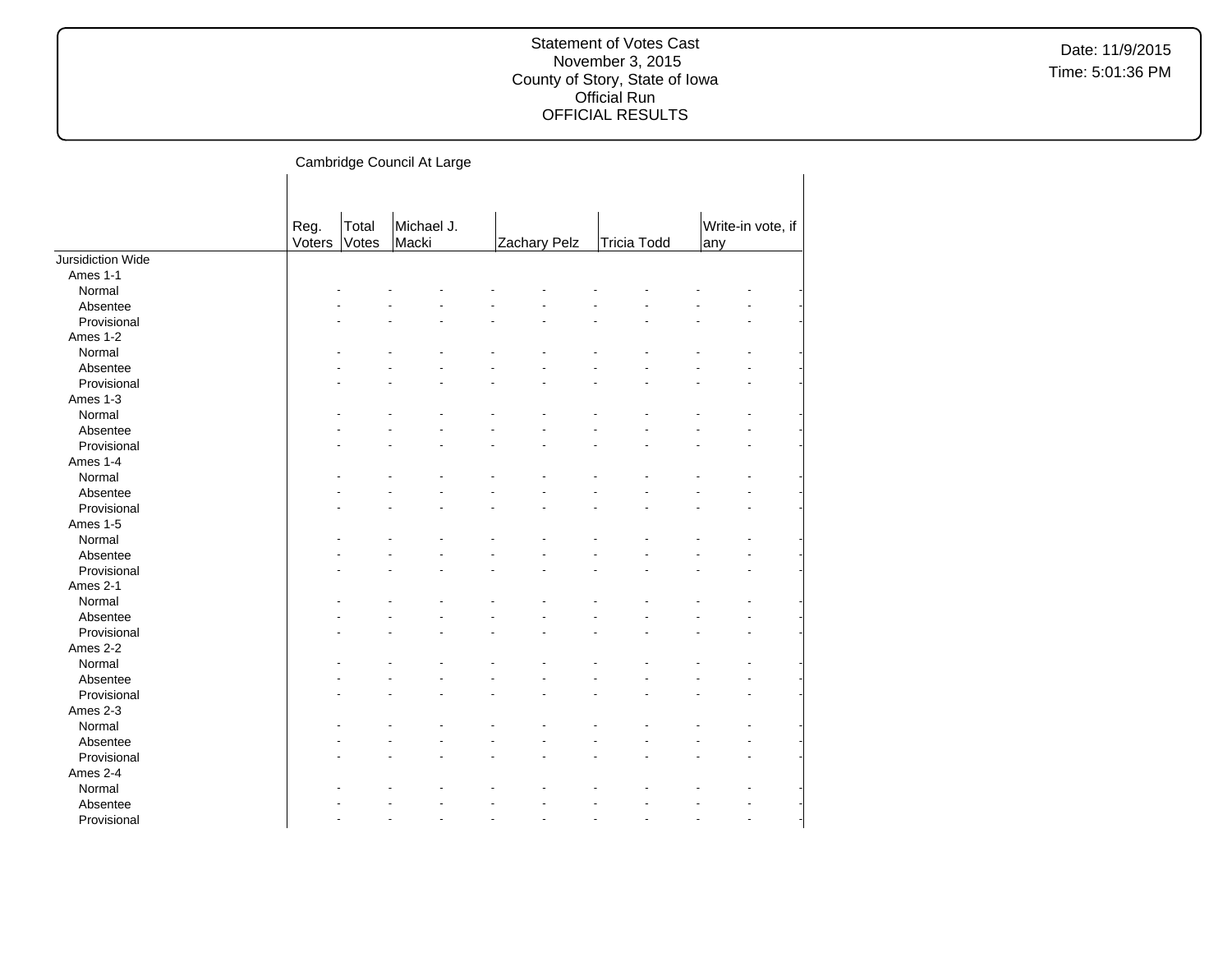|             |        |       | Cambridge Council At Large |              |                    |     |                   |
|-------------|--------|-------|----------------------------|--------------|--------------------|-----|-------------------|
|             |        |       |                            |              |                    |     |                   |
|             |        |       |                            |              |                    |     |                   |
|             | Reg.   | Total | Michael J.                 |              |                    |     | Write-in vote, if |
|             | Voters | Votes | Macki                      | Zachary Pelz | <b>Tricia Todd</b> | any |                   |
| Ames 2-5    |        |       |                            |              |                    |     |                   |
| Normal      |        |       |                            |              |                    |     |                   |
| Absentee    |        |       |                            |              |                    |     |                   |
| Provisional |        |       |                            |              |                    |     |                   |
| Ames 3-1    |        |       |                            |              |                    |     |                   |
| Normal      |        |       |                            |              |                    |     |                   |
| Absentee    |        |       |                            |              |                    |     |                   |
| Provisional |        |       |                            |              |                    |     |                   |
| Ames 3-2    |        |       |                            |              |                    |     |                   |
| Normal      |        |       |                            |              |                    |     |                   |
| Absentee    |        |       |                            |              |                    |     |                   |
| Provisional |        |       |                            |              |                    |     |                   |
| Ames 3-3    |        |       |                            |              |                    |     |                   |
| Normal      |        |       |                            |              |                    |     |                   |
| Absentee    |        |       |                            |              |                    |     |                   |
| Provisional |        |       |                            |              |                    |     |                   |
| Ames 3-4    |        |       |                            |              |                    |     |                   |
| Normal      |        |       |                            |              |                    |     |                   |
| Absentee    |        |       |                            |              |                    |     |                   |
| Provisional |        |       |                            |              |                    |     |                   |
| Ames 3-5    |        |       |                            |              |                    |     |                   |
| Normal      |        |       |                            |              |                    |     |                   |
| Absentee    |        |       |                            |              |                    |     |                   |
| Provisional |        |       |                            |              |                    |     |                   |
| Ames 4-1    |        |       |                            |              |                    |     |                   |
| Normal      |        |       |                            |              |                    |     |                   |
| Absentee    |        |       |                            |              |                    |     |                   |
| Provisional |        |       |                            |              |                    |     |                   |
| Ames 4-2    |        |       |                            |              |                    |     |                   |
| Normal      |        |       |                            |              |                    |     |                   |
| Absentee    |        |       |                            |              |                    |     |                   |
| Provisional |        |       |                            |              |                    |     |                   |
| Ames 4-3    |        |       |                            |              |                    |     |                   |
| Normal      |        |       |                            |              |                    |     |                   |
| Absentee    |        |       |                            |              |                    |     |                   |
| Provisional |        |       |                            |              |                    |     |                   |
| Ames 4-4    |        |       |                            |              |                    |     |                   |
| Normal      |        |       |                            |              |                    |     |                   |
| Absentee    |        |       |                            |              |                    |     |                   |
| Provisional |        |       |                            |              |                    |     |                   |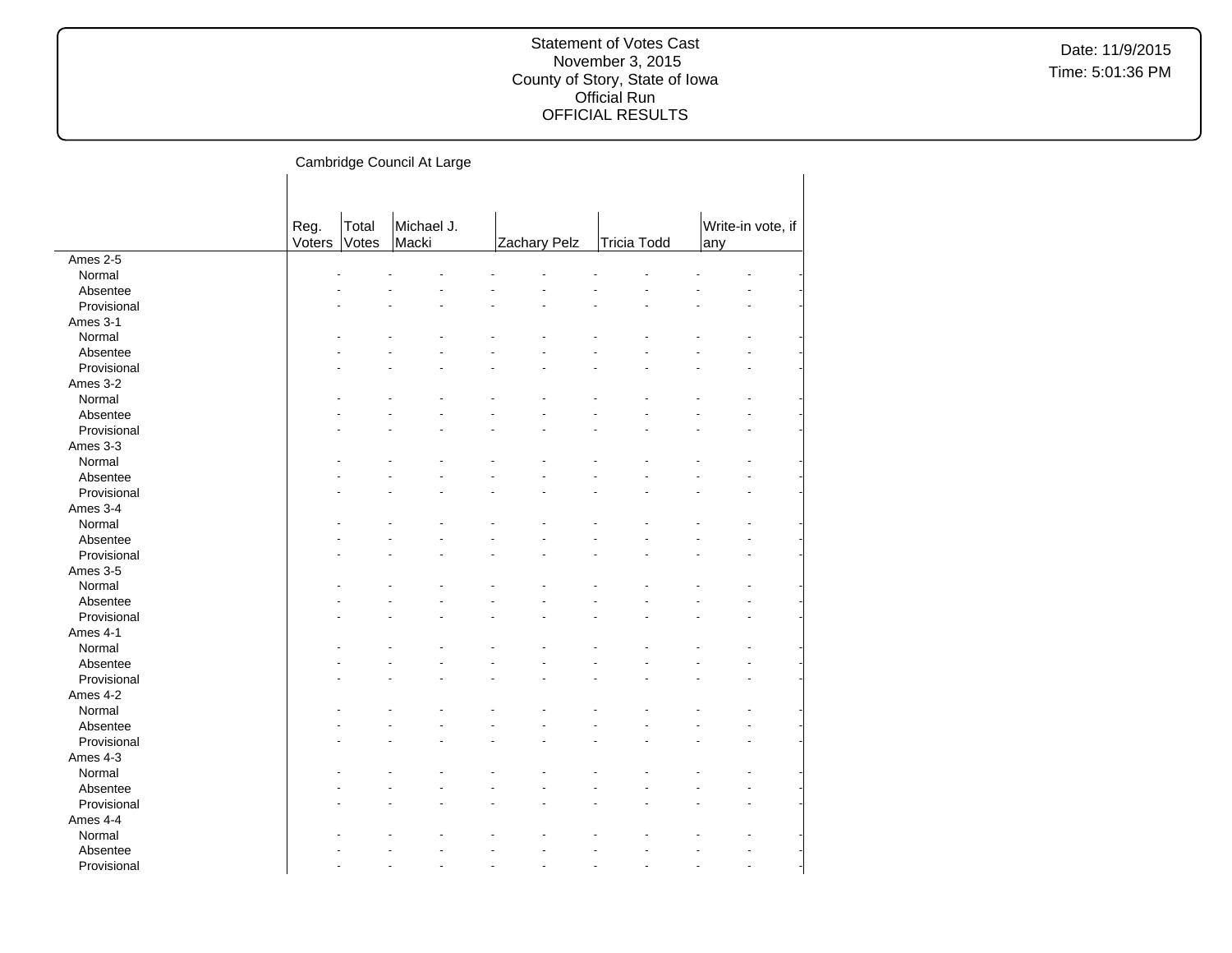|                    |        |             | Cambridge Council At Large |        |              |        |                    |        |                   |        |
|--------------------|--------|-------------|----------------------------|--------|--------------|--------|--------------------|--------|-------------------|--------|
|                    |        |             |                            |        |              |        |                    |        |                   |        |
|                    |        |             |                            |        |              |        |                    |        |                   |        |
|                    |        |             |                            |        |              |        |                    |        |                   |        |
|                    | Reg.   | Total       | Michael J.                 |        |              |        |                    |        | Write-in vote, if |        |
|                    | Voters | Votes       | Macki                      |        | Zachary Pelz |        | <b>Tricia Todd</b> |        | any               |        |
| Ames 4-5           |        |             |                            |        |              |        |                    |        |                   |        |
| Normal             |        |             |                            |        |              |        |                    |        |                   |        |
| Absentee           |        |             |                            |        |              |        |                    |        |                   |        |
| Provisional        |        |             |                            |        |              |        |                    |        |                   |        |
| Cambridge - City   |        |             |                            |        |              |        |                    |        |                   |        |
| Normal             | 528    | 113         | 28                         | 24.78% | 40           | 35.40% | 39                 | 34.51% | 6                 | 5.31%  |
| Absentee           | 528    | 10          | 4                          | 40.00% | 3            | 30.00% | $\mathbf{1}$       | 10.00% | $\overline{c}$    | 20.00% |
| Provisional        | 528    | $\mathbf 0$ | $\mathbf 0$                | ÷,     | $\mathbf 0$  | ÷.     | $\mathbf 0$        | ÷.     | 0                 |        |
| Collins - City     |        |             |                            |        |              |        |                    |        |                   |        |
| Normal             |        |             |                            |        |              |        |                    |        |                   |        |
| Absentee           |        |             |                            |        |              |        |                    |        |                   |        |
| Provisional        |        |             |                            |        |              |        |                    |        |                   |        |
| Colo - City        |        |             |                            |        |              |        |                    |        |                   |        |
| Normal             |        |             |                            |        |              |        |                    |        |                   |        |
| Absentee           |        |             |                            |        |              |        |                    |        |                   |        |
| Provisional        |        |             |                            |        |              |        |                    |        |                   |        |
| Gilbert - City     |        |             |                            |        |              |        |                    |        |                   |        |
| Normal             |        |             |                            |        |              |        |                    |        |                   |        |
| Absentee           |        |             |                            |        |              |        |                    |        |                   |        |
| Provisional        |        |             |                            |        |              |        |                    |        |                   |        |
| Huxley - City      |        |             |                            |        |              |        |                    |        |                   |        |
| Normal             |        |             |                            |        |              |        |                    |        |                   |        |
| Absentee           |        |             |                            |        |              |        |                    |        |                   |        |
| Provisional        |        |             |                            |        |              |        |                    |        |                   |        |
| Kelley - City      |        |             |                            |        |              |        |                    |        |                   |        |
| Normal             |        |             |                            |        |              |        |                    |        |                   |        |
| Absentee           |        |             |                            |        |              |        |                    |        |                   |        |
| Provisional        |        |             |                            |        |              |        |                    |        |                   |        |
| Maxwell - City     |        |             |                            |        |              |        |                    |        |                   |        |
|                    |        |             |                            |        |              |        |                    |        |                   |        |
| Normal             |        |             |                            |        |              |        |                    |        |                   |        |
| Absentee           |        |             |                            |        |              |        |                    |        |                   |        |
| Provisional        |        |             |                            |        |              |        |                    |        |                   |        |
| McCallsburg - City |        |             |                            |        |              |        |                    |        |                   |        |
| Normal             |        |             |                            |        |              |        |                    |        |                   |        |
| Absentee           |        |             |                            |        |              |        |                    |        |                   |        |
| Provisional        |        |             |                            |        |              |        |                    |        |                   |        |
| Nevada 1           |        |             |                            |        |              |        |                    |        |                   |        |
| Normal             |        |             |                            |        |              |        |                    |        |                   |        |
| Absentee           |        |             |                            |        |              |        |                    |        |                   |        |
| Provisional        |        |             |                            |        |              |        |                    |        |                   |        |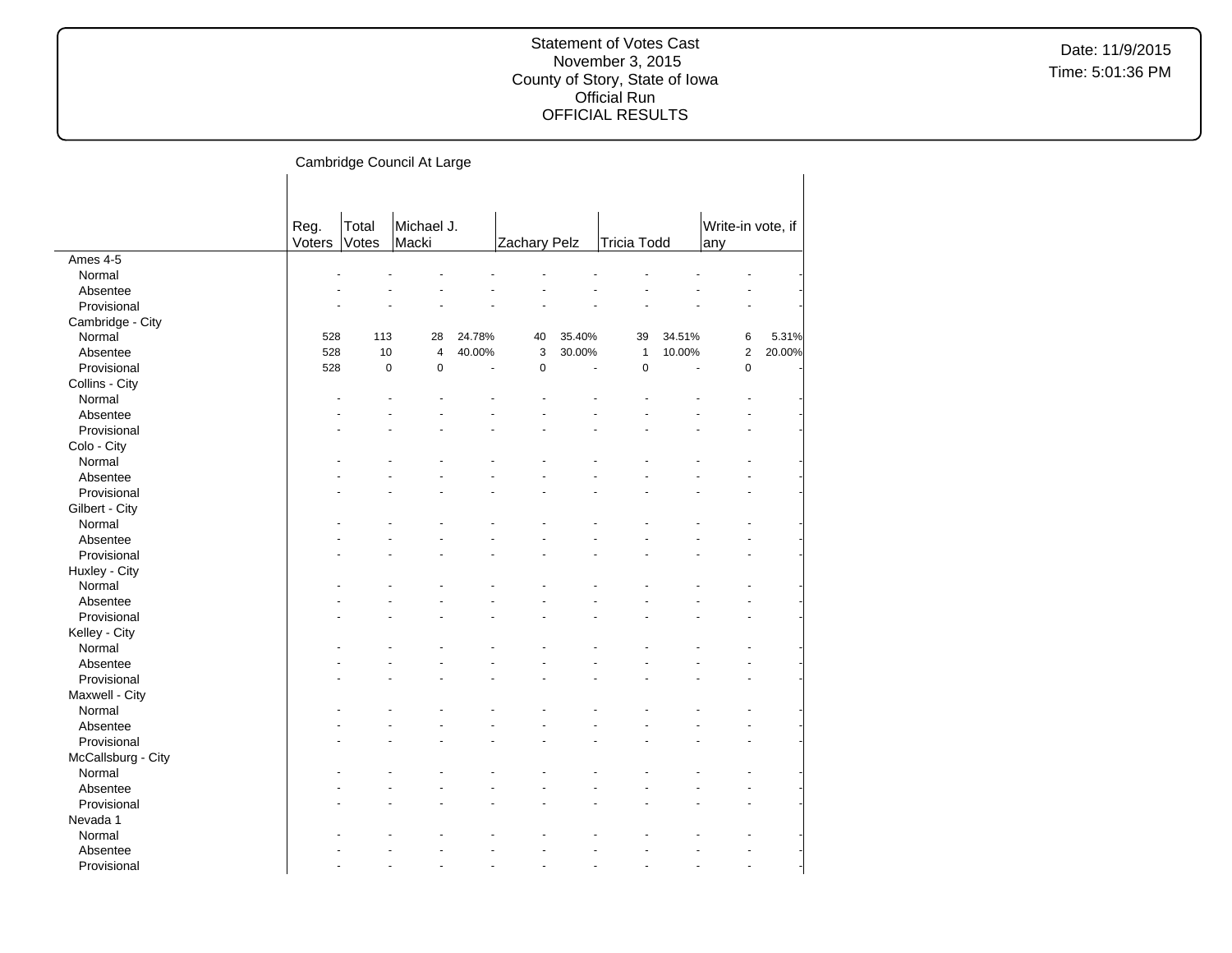|                   |                |                | Cambridge Council At Large |        |              |        |                    |        |                          |        |
|-------------------|----------------|----------------|----------------------------|--------|--------------|--------|--------------------|--------|--------------------------|--------|
|                   |                |                |                            |        |              |        |                    |        |                          |        |
|                   | Reg.<br>Voters | Total<br>Votes | Michael J.<br>Macki        |        | Zachary Pelz |        | <b>Tricia Todd</b> |        | Write-in vote, if<br>any |        |
| Nevada 2          |                |                |                            |        |              |        |                    |        |                          |        |
| Normal            |                |                |                            |        |              |        |                    |        |                          |        |
| Absentee          |                |                |                            |        |              |        |                    |        |                          |        |
| Provisional       |                |                |                            |        |              |        |                    |        |                          |        |
| Nevada 3          |                |                |                            |        |              |        |                    |        |                          |        |
| Normal            |                |                |                            |        |              |        |                    |        |                          |        |
| Absentee          |                |                |                            |        |              |        |                    |        |                          |        |
| Provisional       |                |                |                            |        |              |        |                    |        |                          |        |
| Nevada 4          |                |                |                            |        |              |        |                    |        |                          |        |
| Normal            |                |                |                            |        |              |        |                    |        |                          |        |
| Absentee          |                |                |                            |        |              |        |                    |        |                          |        |
| Provisional       |                |                |                            |        |              |        |                    |        |                          |        |
| Roland - City     |                |                |                            |        |              |        |                    |        |                          |        |
| Normal            |                |                |                            |        |              |        |                    |        |                          |        |
| Absentee          |                |                |                            |        |              |        |                    |        |                          |        |
| Provisional       |                |                |                            |        |              |        |                    |        |                          |        |
| Slater - City     |                |                |                            |        |              |        |                    |        |                          |        |
| Normal            |                |                |                            |        |              |        |                    |        |                          |        |
| Absentee          |                |                |                            |        |              |        |                    |        |                          |        |
| Provisional       |                |                |                            |        |              |        |                    |        |                          |        |
| Story City - City |                |                |                            |        |              |        |                    |        |                          |        |
| Normal            |                |                |                            |        |              |        |                    |        |                          |        |
| Absentee          |                |                |                            |        |              |        |                    |        |                          |        |
| Provisional       |                |                |                            |        |              |        |                    |        |                          |        |
| Zearing - City    |                |                |                            |        |              |        |                    |        |                          |        |
| Normal            |                |                |                            |        |              |        |                    |        |                          |        |
| Absentee          |                |                |                            |        |              |        |                    |        |                          |        |
| Provisional       |                |                |                            |        |              |        |                    |        |                          |        |
| Total             |                |                |                            |        |              |        |                    |        |                          |        |
| Normal            | 528            | 113            | 28                         | 24.78% | 40           | 35.40% | 39                 | 34.51% | 6                        | 5.31%  |
| Absentee          | 528            | 10             | 4                          | 40.00% | 3            | 30.00% | $\mathbf{1}$       | 10.00% | $\overline{c}$           | 20.00% |
| Provisional       | 528            |                | $\pmb{0}$<br>$\pmb{0}$     |        | $\mathbf 0$  |        | $\mathbf 0$        |        | $\pmb{0}$                |        |
| Total             | 528            | 123            | 32                         | 26.02% | 43           | 34.96% | 40                 | 32.52% | $\overline{8}$           | 6.50%  |
|                   |                |                |                            |        |              |        |                    |        |                          |        |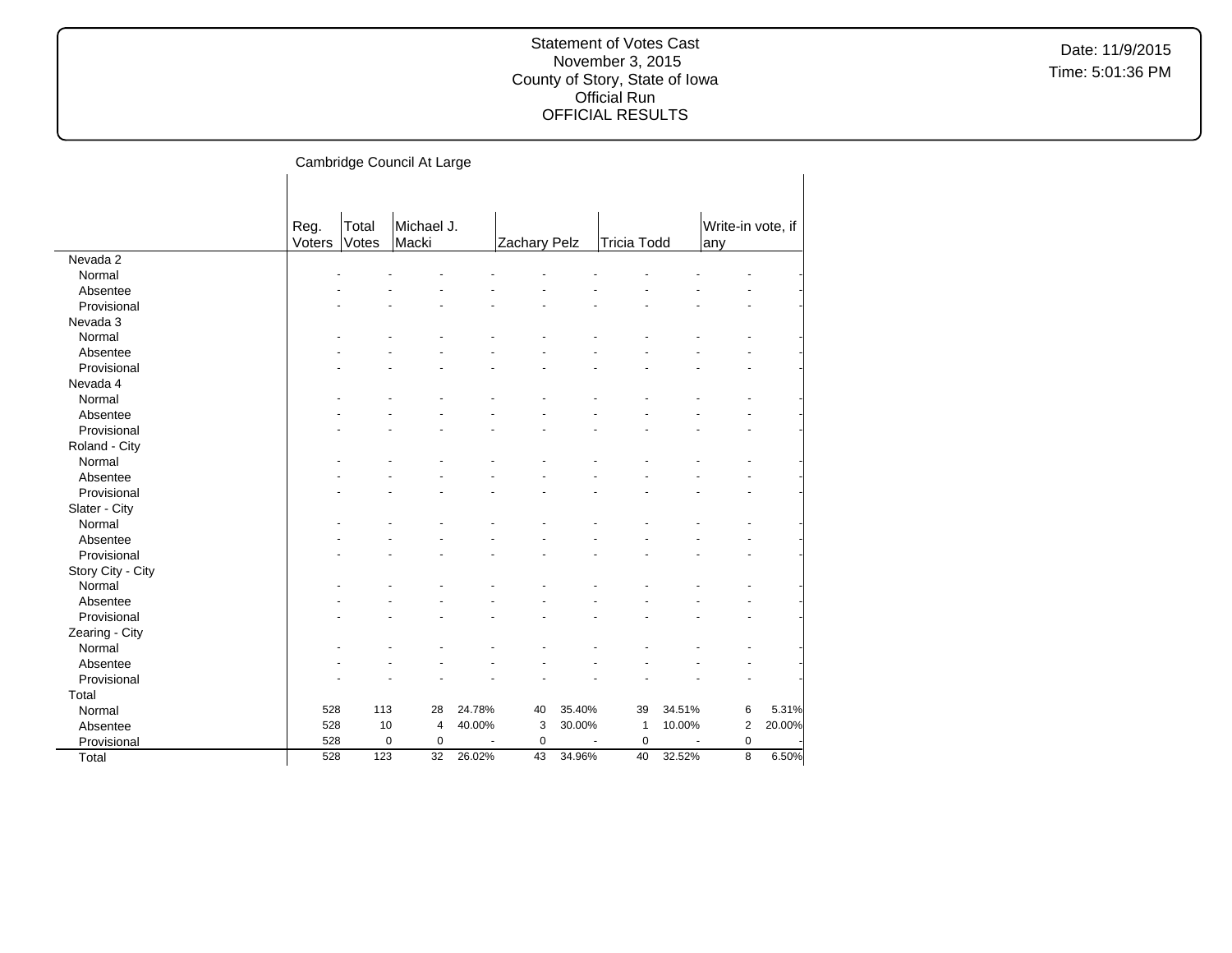Date: 11/9/2015 Time: 5:01:36 PM

Collins Mayor (2-Year)

|                   |                |                |                      |                            | Freddie    |             |                                  |     |  |
|-------------------|----------------|----------------|----------------------|----------------------------|------------|-------------|----------------------------------|-----|--|
|                   | Reg.<br>Voters | Total<br>Votes | Brett Comegys<br>(W) | Christian<br>Schlosser (W) | Dupont (W) | $\vert$ (W) | Greg Schlueter Write-in vote, if | any |  |
| Jursidiction Wide |                |                |                      |                            |            |             |                                  |     |  |
| Ames 1-1          |                |                |                      |                            |            |             |                                  |     |  |
| Normal            |                |                |                      |                            |            |             |                                  |     |  |
| Absentee          |                |                |                      |                            |            |             |                                  |     |  |
| Provisional       |                |                |                      |                            |            |             |                                  |     |  |
| Ames 1-2          |                |                |                      |                            |            |             |                                  |     |  |
| Normal            |                |                |                      |                            |            |             |                                  |     |  |
| Absentee          |                |                |                      |                            |            |             |                                  |     |  |
| Provisional       |                |                |                      |                            |            |             |                                  |     |  |
| Ames 1-3          |                |                |                      |                            |            |             |                                  |     |  |
| Normal            |                |                |                      |                            |            |             |                                  |     |  |
| Absentee          |                |                |                      |                            |            |             |                                  |     |  |
| Provisional       |                |                |                      |                            |            |             |                                  |     |  |
| Ames 1-4          |                |                |                      |                            |            |             |                                  |     |  |
| Normal            |                |                |                      |                            |            |             |                                  |     |  |
| Absentee          |                |                |                      |                            |            |             |                                  |     |  |
| Provisional       |                |                |                      |                            |            |             |                                  |     |  |
| Ames 1-5          |                |                |                      |                            |            |             |                                  |     |  |
| Normal            |                |                |                      |                            |            |             |                                  |     |  |
| Absentee          |                |                |                      |                            |            |             |                                  |     |  |
| Provisional       |                |                |                      |                            |            |             |                                  |     |  |
| Ames 2-1          |                |                |                      |                            |            |             |                                  |     |  |
| Normal            |                |                |                      |                            |            |             |                                  |     |  |
| Absentee          |                |                |                      |                            |            |             |                                  |     |  |
| Provisional       |                |                |                      |                            |            |             |                                  |     |  |
| Ames 2-2          |                |                |                      |                            |            |             |                                  |     |  |
| Normal            |                |                |                      |                            |            |             |                                  |     |  |
| Absentee          |                |                |                      |                            |            |             |                                  |     |  |
| Provisional       |                |                |                      |                            |            |             |                                  |     |  |
| Ames 2-3          |                |                |                      |                            |            |             |                                  |     |  |
| Normal            |                |                |                      |                            |            |             |                                  |     |  |
| Absentee          |                |                |                      |                            |            |             |                                  |     |  |
| Provisional       |                |                |                      |                            |            |             |                                  |     |  |
| Ames 2-4          |                |                |                      |                            |            |             |                                  |     |  |
| Normal            |                |                |                      |                            |            |             |                                  |     |  |
| Absentee          |                |                |                      |                            |            |             |                                  |     |  |
| Provisional       |                |                |                      |                            |            |             |                                  |     |  |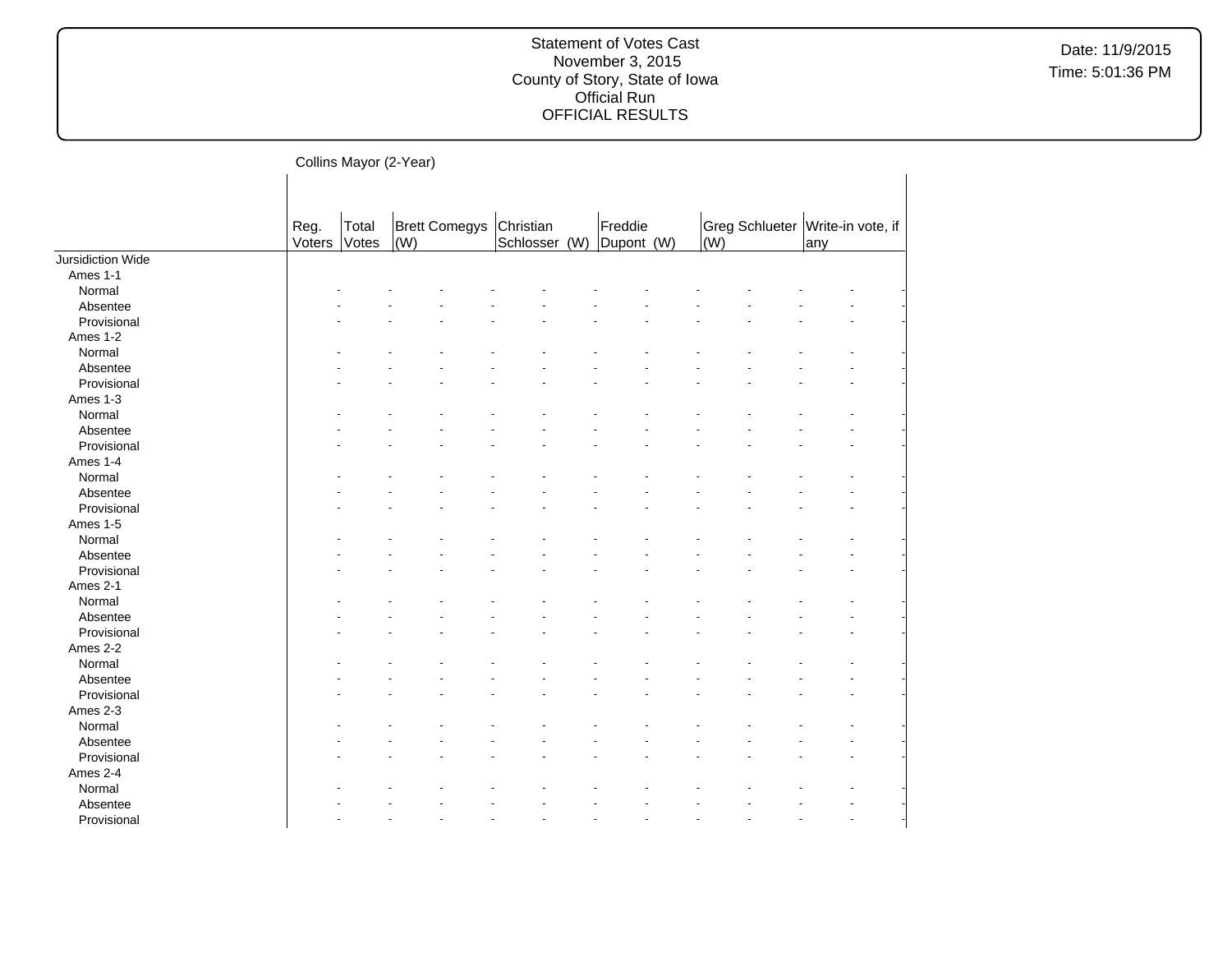Date: 11/9/2015 Time: 5:01:36 PM

—<br>| Collins Mayor (2-Year)<br>|

|             | ------- -- <i>---</i> , |                | $\cdots$ $\cdots$           |                            |                       |     |                                  |     |  |
|-------------|-------------------------|----------------|-----------------------------|----------------------------|-----------------------|-----|----------------------------------|-----|--|
|             |                         |                |                             |                            |                       |     |                                  |     |  |
|             | Reg.<br>Voters          | Total<br>Votes | <b>Brett Comegys</b><br>(W) | Christian<br>Schlosser (W) | Freddie<br>Dupont (W) | (W) | Greg Schlueter Write-in vote, if | any |  |
| Ames 2-5    |                         |                |                             |                            |                       |     |                                  |     |  |
| Normal      |                         |                |                             |                            |                       |     |                                  |     |  |
| Absentee    |                         |                |                             |                            |                       |     |                                  |     |  |
| Provisional |                         |                |                             |                            |                       |     |                                  |     |  |
| Ames 3-1    |                         |                |                             |                            |                       |     |                                  |     |  |
| Normal      |                         |                |                             |                            |                       |     |                                  |     |  |
| Absentee    |                         |                |                             |                            |                       |     |                                  |     |  |
| Provisional |                         |                |                             |                            |                       |     |                                  |     |  |
| Ames 3-2    |                         |                |                             |                            |                       |     |                                  |     |  |
| Normal      |                         |                |                             |                            |                       |     |                                  |     |  |
| Absentee    |                         |                |                             |                            |                       |     |                                  |     |  |
| Provisional |                         |                |                             |                            |                       |     |                                  |     |  |
| Ames 3-3    |                         |                |                             |                            |                       |     |                                  |     |  |
| Normal      |                         |                |                             |                            |                       |     |                                  |     |  |
| Absentee    |                         |                |                             |                            |                       |     |                                  |     |  |
| Provisional |                         |                |                             |                            |                       |     |                                  |     |  |
| Ames 3-4    |                         |                |                             |                            |                       |     |                                  |     |  |
| Normal      |                         |                |                             |                            |                       |     |                                  |     |  |
| Absentee    |                         |                |                             |                            |                       |     |                                  |     |  |
| Provisional |                         |                |                             |                            |                       |     |                                  |     |  |
| Ames 3-5    |                         |                |                             |                            |                       |     |                                  |     |  |
| Normal      |                         |                |                             |                            |                       |     |                                  |     |  |
| Absentee    |                         |                |                             |                            |                       |     |                                  |     |  |
| Provisional |                         |                |                             |                            |                       |     |                                  |     |  |
|             |                         |                |                             |                            |                       |     |                                  |     |  |
| Ames 4-1    |                         |                |                             |                            |                       |     |                                  |     |  |
| Normal      |                         |                |                             |                            |                       |     |                                  |     |  |
| Absentee    |                         |                |                             |                            |                       |     |                                  |     |  |
| Provisional |                         |                |                             |                            |                       |     |                                  |     |  |
| Ames 4-2    |                         |                |                             |                            |                       |     |                                  |     |  |
| Normal      |                         |                |                             |                            |                       |     |                                  |     |  |
| Absentee    |                         |                |                             |                            |                       |     |                                  |     |  |
| Provisional |                         |                |                             |                            |                       |     |                                  |     |  |
| Ames 4-3    |                         |                |                             |                            |                       |     |                                  |     |  |
| Normal      |                         |                |                             |                            |                       |     |                                  |     |  |
| Absentee    |                         |                |                             |                            |                       |     |                                  |     |  |
| Provisional |                         |                |                             |                            |                       |     |                                  |     |  |
| Ames 4-4    |                         |                |                             |                            |                       |     |                                  |     |  |
| Normal      |                         |                |                             |                            |                       |     |                                  |     |  |
| Absentee    |                         |                |                             |                            |                       |     |                                  |     |  |
| Provisional |                         |                |                             |                            |                       |     |                                  |     |  |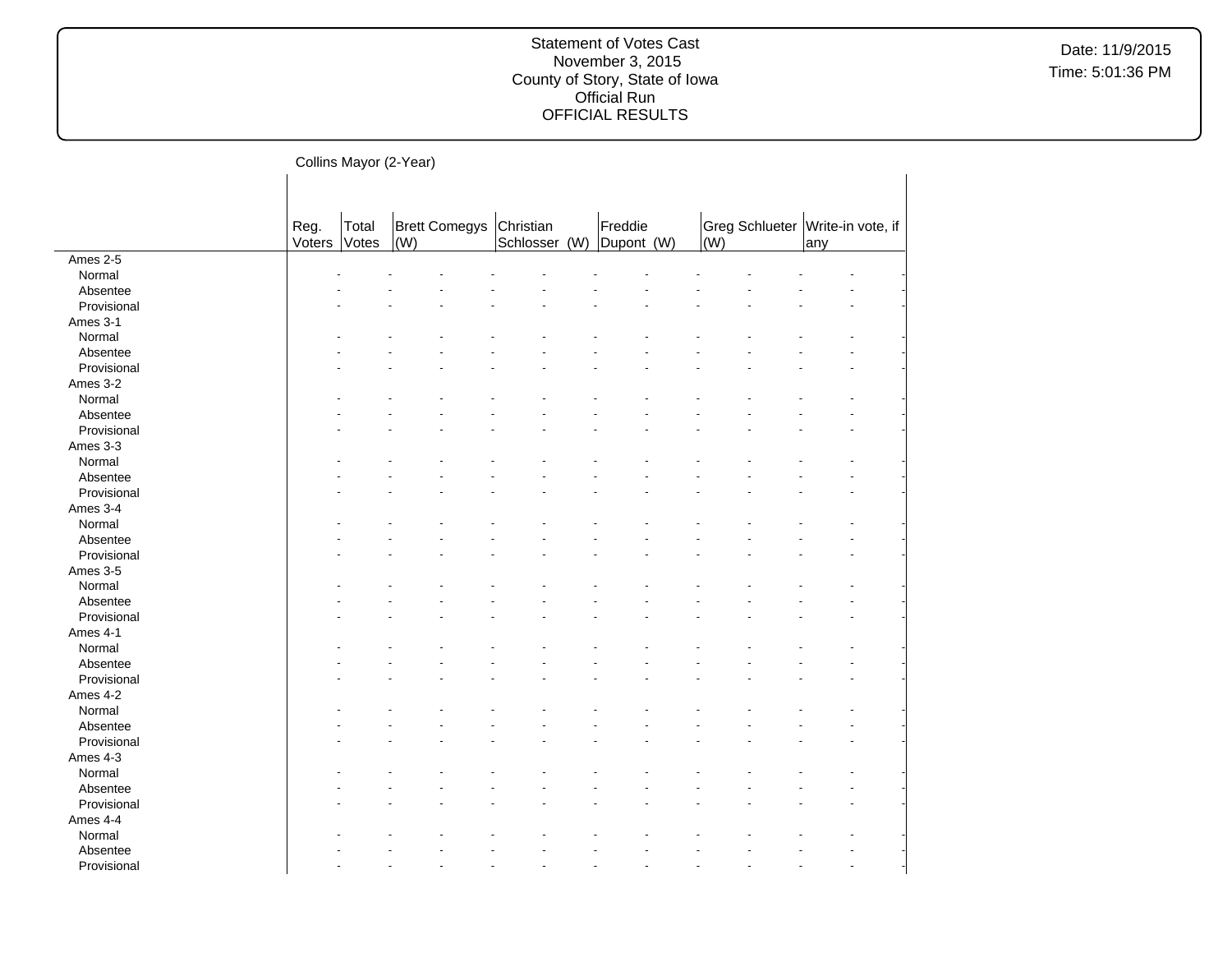Date: 11/9/2015 Time: 5:01:36 PM

Collins Mayor (2-Year)

|                    | Reg.   | Total     | Brett Comegys |        | Christian     |        | Freddie    |       | Greg Schlueter Write-in vote, if |       |             |        |
|--------------------|--------|-----------|---------------|--------|---------------|--------|------------|-------|----------------------------------|-------|-------------|--------|
|                    | Voters | Votes     | (W)           |        | Schlosser (W) |        | Dupont (W) |       | (W)                              |       | any         |        |
| Ames 4-5           |        |           |               |        |               |        |            |       |                                  |       |             |        |
| Normal             |        |           |               |        |               |        |            |       |                                  |       |             |        |
| Absentee           |        |           |               |        |               |        |            |       |                                  |       |             |        |
| Provisional        |        |           |               |        |               |        |            |       |                                  |       |             |        |
| Cambridge - City   |        |           |               |        |               |        |            |       |                                  |       |             |        |
| Normal             |        |           |               |        |               |        |            |       |                                  |       |             |        |
| Absentee           |        |           |               |        |               |        |            |       |                                  |       |             |        |
| Provisional        |        |           |               |        |               |        |            |       |                                  |       |             |        |
| Collins - City     |        |           |               |        |               |        |            |       |                                  |       |             |        |
| Normal             | 299    | 67        | 38            | 56.72% | 11            | 16.42% | 5          | 7.46% | 5                                | 7.46% | 8           | 11.94% |
| Absentee           | 299    | $\pmb{0}$ | $\mathbf 0$   |        | $\pmb{0}$     |        | 0          |       | $\pmb{0}$                        |       | 0           |        |
| Provisional        | 299    | $\pmb{0}$ | $\mathbf 0$   | ä,     | $\pmb{0}$     |        | $\pmb{0}$  |       | $\mathbf 0$<br>÷,                |       | $\mathsf 0$ |        |
| Colo - City        |        |           |               |        |               |        |            |       |                                  |       |             |        |
| Normal             |        |           |               |        |               |        |            |       |                                  |       |             |        |
| Absentee           |        |           |               |        |               |        |            |       |                                  |       |             |        |
| Provisional        |        |           |               |        |               |        |            |       |                                  |       |             |        |
| Gilbert - City     |        |           |               |        |               |        |            |       |                                  |       |             |        |
| Normal             |        |           |               |        |               |        |            |       |                                  |       |             |        |
| Absentee           |        |           |               |        |               |        |            |       |                                  |       |             |        |
| Provisional        |        |           |               |        |               |        |            |       |                                  |       |             |        |
| Huxley - City      |        |           |               |        |               |        |            |       |                                  |       |             |        |
| Normal             |        |           |               |        |               |        |            |       |                                  |       |             |        |
| Absentee           |        |           |               |        |               |        |            |       |                                  |       |             |        |
| Provisional        |        |           |               |        |               |        |            |       |                                  |       |             |        |
| Kelley - City      |        |           |               |        |               |        |            |       |                                  |       |             |        |
| Normal             |        |           |               |        |               |        |            |       |                                  |       |             |        |
| Absentee           |        |           |               |        |               |        |            |       |                                  |       |             |        |
| Provisional        |        |           |               |        |               |        |            |       |                                  |       |             |        |
| Maxwell - City     |        |           |               |        |               |        |            |       |                                  |       |             |        |
| Normal             |        |           |               |        |               |        |            |       |                                  |       |             |        |
| Absentee           |        |           |               |        |               |        |            |       |                                  |       |             |        |
| Provisional        |        |           |               |        |               |        |            |       |                                  |       |             |        |
| McCallsburg - City |        |           |               |        |               |        |            |       |                                  |       |             |        |
| Normal             |        |           |               |        |               |        |            |       |                                  |       |             |        |
| Absentee           |        |           |               |        |               |        |            |       |                                  |       |             |        |
| Provisional        |        |           |               |        |               |        |            |       |                                  |       |             |        |
| Nevada 1           |        |           |               |        |               |        |            |       |                                  |       |             |        |
| Normal             |        |           |               |        |               |        |            |       |                                  |       |             |        |
| Absentee           |        |           |               |        |               |        |            |       |                                  |       |             |        |
| Provisional        |        |           |               |        |               |        |            |       |                                  |       |             |        |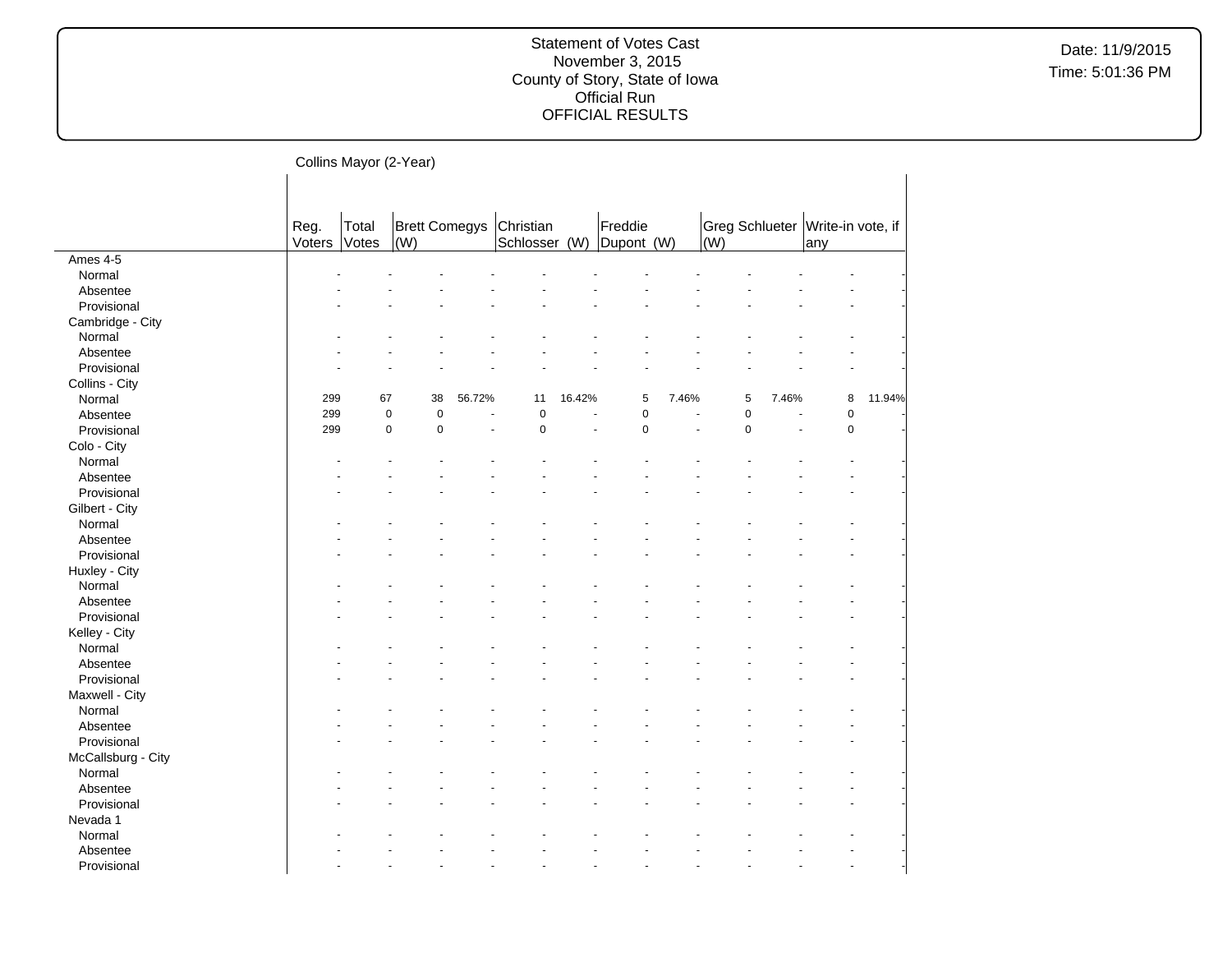| Collins Mayor (2-Year) |  |
|------------------------|--|
|------------------------|--|

| Freddie<br><b>Brett Comegys</b><br>Reg.<br>Total<br>Christian<br>Greg Schlueter   Write-in vote, if<br>Schlosser<br>Voters<br><b>Votes</b><br>$\vert$ (W)<br>(W)<br>Dupont (W)<br>(W)<br>lany<br>Nevada 2<br>Normal<br>Absentee<br>Provisional<br>Nevada 3<br>Normal<br>Absentee<br>Provisional<br>Nevada 4<br>Normal<br>Absentee<br>Provisional<br>Roland - City<br>Normal<br>Absentee<br>Provisional<br>Slater - City<br>Normal<br>Absentee<br>Provisional<br>Story City - City<br>Normal<br>Absentee<br>Provisional |        |
|------------------------------------------------------------------------------------------------------------------------------------------------------------------------------------------------------------------------------------------------------------------------------------------------------------------------------------------------------------------------------------------------------------------------------------------------------------------------------------------------------------------------|--------|
|                                                                                                                                                                                                                                                                                                                                                                                                                                                                                                                        |        |
|                                                                                                                                                                                                                                                                                                                                                                                                                                                                                                                        |        |
|                                                                                                                                                                                                                                                                                                                                                                                                                                                                                                                        |        |
|                                                                                                                                                                                                                                                                                                                                                                                                                                                                                                                        |        |
|                                                                                                                                                                                                                                                                                                                                                                                                                                                                                                                        |        |
|                                                                                                                                                                                                                                                                                                                                                                                                                                                                                                                        |        |
|                                                                                                                                                                                                                                                                                                                                                                                                                                                                                                                        |        |
|                                                                                                                                                                                                                                                                                                                                                                                                                                                                                                                        |        |
|                                                                                                                                                                                                                                                                                                                                                                                                                                                                                                                        |        |
|                                                                                                                                                                                                                                                                                                                                                                                                                                                                                                                        |        |
|                                                                                                                                                                                                                                                                                                                                                                                                                                                                                                                        |        |
|                                                                                                                                                                                                                                                                                                                                                                                                                                                                                                                        |        |
|                                                                                                                                                                                                                                                                                                                                                                                                                                                                                                                        |        |
|                                                                                                                                                                                                                                                                                                                                                                                                                                                                                                                        |        |
|                                                                                                                                                                                                                                                                                                                                                                                                                                                                                                                        |        |
|                                                                                                                                                                                                                                                                                                                                                                                                                                                                                                                        |        |
|                                                                                                                                                                                                                                                                                                                                                                                                                                                                                                                        |        |
|                                                                                                                                                                                                                                                                                                                                                                                                                                                                                                                        |        |
|                                                                                                                                                                                                                                                                                                                                                                                                                                                                                                                        |        |
|                                                                                                                                                                                                                                                                                                                                                                                                                                                                                                                        |        |
|                                                                                                                                                                                                                                                                                                                                                                                                                                                                                                                        |        |
|                                                                                                                                                                                                                                                                                                                                                                                                                                                                                                                        |        |
|                                                                                                                                                                                                                                                                                                                                                                                                                                                                                                                        |        |
|                                                                                                                                                                                                                                                                                                                                                                                                                                                                                                                        |        |
|                                                                                                                                                                                                                                                                                                                                                                                                                                                                                                                        |        |
|                                                                                                                                                                                                                                                                                                                                                                                                                                                                                                                        |        |
| Zearing - City                                                                                                                                                                                                                                                                                                                                                                                                                                                                                                         |        |
| Normal                                                                                                                                                                                                                                                                                                                                                                                                                                                                                                                 |        |
| Absentee                                                                                                                                                                                                                                                                                                                                                                                                                                                                                                               |        |
| Provisional                                                                                                                                                                                                                                                                                                                                                                                                                                                                                                            |        |
| Total                                                                                                                                                                                                                                                                                                                                                                                                                                                                                                                  |        |
| 299<br>67<br>38<br>56.72%<br>16.42%<br>5<br>7.46%<br>5<br>7.46%<br>8<br>Normal<br>11                                                                                                                                                                                                                                                                                                                                                                                                                                   | 11.94% |
| $\mathbf 0$<br>$\pmb{0}$<br>$\pmb{0}$<br>Absentee<br>299<br>$\mathbf 0$<br>$\mathbf 0$<br>$\mathbf 0$<br>$\overline{\phantom{a}}$                                                                                                                                                                                                                                                                                                                                                                                      |        |
| 299<br>0<br>$\mathbf 0$<br>$\mathbf 0$<br>$\mathbf 0$<br>$\mathbf 0$<br>$\mathbf 0$<br>Provisional<br>$\ddot{\phantom{1}}$                                                                                                                                                                                                                                                                                                                                                                                             |        |
| $\overline{8}$<br>67<br>$\overline{5}$<br>299<br>38<br>11<br>16.42%<br>5<br>7.46%<br>7.46%<br>Total<br>56.72%                                                                                                                                                                                                                                                                                                                                                                                                          |        |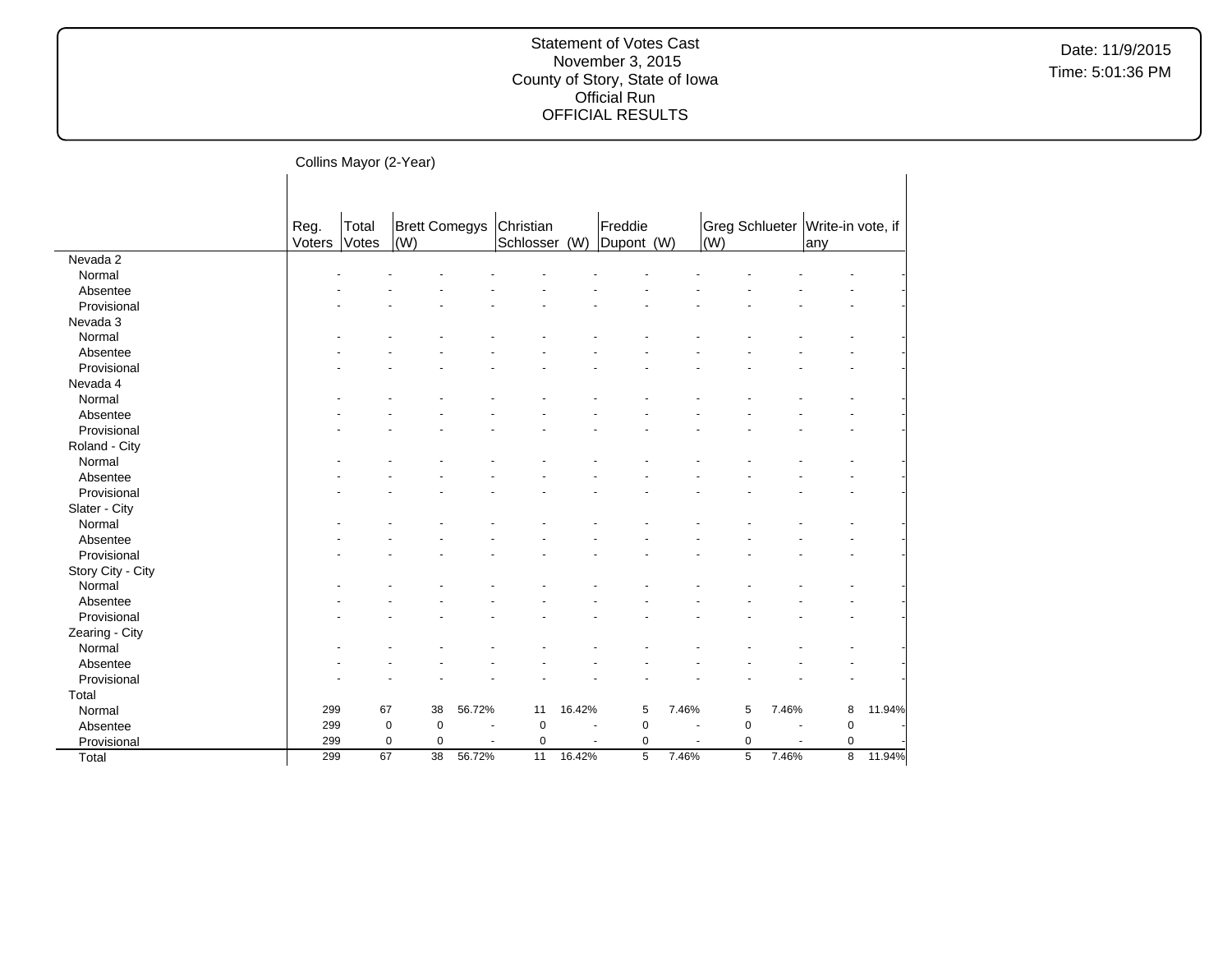|                   |                |                | Collins Council At Large |                   |  |                    | Colo Mayor |                        |              |       |  |                    |  |                   |
|-------------------|----------------|----------------|--------------------------|-------------------|--|--------------------|------------|------------------------|--------------|-------|--|--------------------|--|-------------------|
|                   |                |                |                          |                   |  |                    |            |                        |              |       |  |                    |  |                   |
|                   | Reg.<br>Voters | Total<br>Votes | Jay Christie             | Freddie<br>DuPont |  | Winston Reitan any |            | Write-in vote, if Reg. | Voters Votes | Total |  | John C. Wilson any |  | Write-in vote, if |
| Jursidiction Wide |                |                |                          |                   |  |                    |            |                        |              |       |  |                    |  |                   |
| Ames 1-1          |                |                |                          |                   |  |                    |            |                        |              |       |  |                    |  |                   |
| Normal            |                |                |                          |                   |  |                    |            |                        |              |       |  |                    |  |                   |
| Absentee          |                |                |                          |                   |  |                    |            |                        |              |       |  |                    |  |                   |
| Provisional       |                |                |                          |                   |  |                    |            |                        |              |       |  |                    |  |                   |
| Ames 1-2          |                |                |                          |                   |  |                    |            |                        |              |       |  |                    |  |                   |
| Normal            |                |                |                          |                   |  |                    |            |                        |              |       |  |                    |  |                   |
| Absentee          |                |                |                          |                   |  |                    |            |                        |              |       |  |                    |  |                   |
| Provisional       |                |                |                          |                   |  |                    |            |                        |              |       |  |                    |  |                   |
| Ames 1-3          |                |                |                          |                   |  |                    |            |                        |              |       |  |                    |  |                   |
| Normal            |                |                |                          |                   |  |                    |            |                        |              |       |  |                    |  |                   |
| Absentee          |                |                |                          |                   |  |                    |            |                        |              |       |  |                    |  |                   |
| Provisional       |                |                |                          |                   |  |                    |            |                        |              |       |  |                    |  |                   |
| Ames 1-4          |                |                |                          |                   |  |                    |            |                        |              |       |  |                    |  |                   |
| Normal            |                |                |                          |                   |  |                    |            |                        |              |       |  |                    |  |                   |
| Absentee          |                |                |                          |                   |  |                    |            |                        |              |       |  |                    |  |                   |
| Provisional       |                |                |                          |                   |  |                    |            |                        |              |       |  |                    |  |                   |
| Ames 1-5          |                |                |                          |                   |  |                    |            |                        |              |       |  |                    |  |                   |
|                   |                |                |                          |                   |  |                    |            |                        |              |       |  |                    |  |                   |
| Normal            |                |                |                          |                   |  |                    |            |                        |              |       |  |                    |  |                   |
| Absentee          |                |                |                          |                   |  |                    |            |                        |              |       |  |                    |  |                   |
| Provisional       |                |                |                          |                   |  |                    |            |                        |              |       |  |                    |  |                   |
| Ames 2-1          |                |                |                          |                   |  |                    |            |                        |              |       |  |                    |  |                   |
| Normal            |                |                |                          |                   |  |                    |            |                        |              |       |  |                    |  |                   |
| Absentee          |                |                |                          |                   |  |                    |            |                        |              |       |  |                    |  |                   |
| Provisional       |                |                |                          |                   |  |                    |            |                        |              |       |  |                    |  |                   |
| Ames 2-2          |                |                |                          |                   |  |                    |            |                        |              |       |  |                    |  |                   |
| Normal            |                |                |                          |                   |  |                    |            |                        |              |       |  |                    |  |                   |
| Absentee          |                |                |                          |                   |  |                    |            |                        |              |       |  |                    |  |                   |
| Provisional       |                |                |                          |                   |  |                    |            |                        |              |       |  |                    |  |                   |
| Ames 2-3          |                |                |                          |                   |  |                    |            |                        |              |       |  |                    |  |                   |
| Normal            |                |                |                          |                   |  |                    |            |                        |              |       |  |                    |  |                   |
| Absentee          |                |                |                          |                   |  |                    |            |                        |              |       |  |                    |  |                   |
| Provisional       |                |                |                          |                   |  |                    |            |                        |              |       |  |                    |  |                   |
| Ames 2-4          |                |                |                          |                   |  |                    |            |                        |              |       |  |                    |  |                   |
| Normal            |                |                |                          |                   |  |                    |            |                        |              |       |  |                    |  |                   |
| Absentee          |                |                |                          |                   |  |                    |            |                        |              |       |  |                    |  |                   |
| Provisional       |                |                |                          |                   |  |                    |            |                        |              |       |  |                    |  |                   |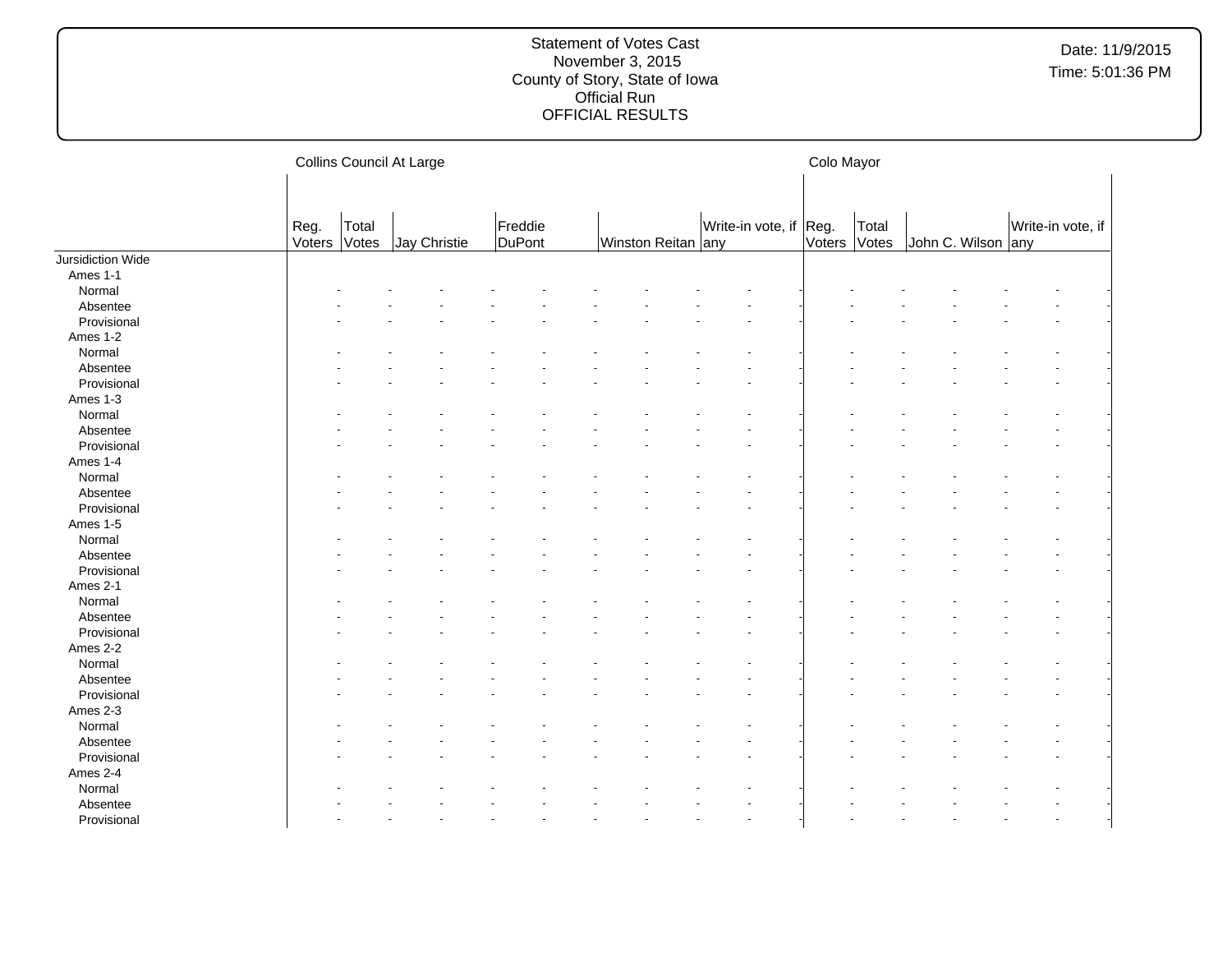|             |                |                | Collins Council At Large |                   |                    |                        | Colo Mayor |                |                    |                   |  |
|-------------|----------------|----------------|--------------------------|-------------------|--------------------|------------------------|------------|----------------|--------------------|-------------------|--|
|             |                |                |                          |                   |                    |                        |            |                |                    |                   |  |
|             | Reg.<br>Voters | Total<br>Votes | Jay Christie             | Freddie<br>DuPont | Winston Reitan any | Write-in vote, if Reg. | Voters     | Total<br>Votes | John C. Wilson any | Write-in vote, if |  |
| Ames 2-5    |                |                |                          |                   |                    |                        |            |                |                    |                   |  |
| Normal      |                |                |                          |                   |                    |                        |            |                |                    |                   |  |
| Absentee    |                |                |                          |                   |                    |                        |            |                |                    |                   |  |
| Provisional |                |                |                          |                   |                    |                        |            |                |                    |                   |  |
| Ames 3-1    |                |                |                          |                   |                    |                        |            |                |                    |                   |  |
| Normal      |                |                |                          |                   |                    |                        |            |                |                    |                   |  |
| Absentee    |                |                |                          |                   |                    |                        |            |                |                    |                   |  |
| Provisional |                |                |                          |                   |                    |                        |            |                |                    |                   |  |
| Ames 3-2    |                |                |                          |                   |                    |                        |            |                |                    |                   |  |
| Normal      |                |                |                          |                   |                    |                        |            |                |                    |                   |  |
| Absentee    |                |                |                          |                   |                    |                        |            |                |                    |                   |  |
| Provisional |                |                |                          |                   |                    |                        |            |                |                    |                   |  |
| Ames 3-3    |                |                |                          |                   |                    |                        |            |                |                    |                   |  |
| Normal      |                |                |                          |                   |                    |                        |            |                |                    |                   |  |
| Absentee    |                |                |                          |                   |                    |                        |            |                |                    |                   |  |
| Provisional |                |                |                          |                   |                    |                        |            |                |                    |                   |  |
| Ames 3-4    |                |                |                          |                   |                    |                        |            |                |                    |                   |  |
| Normal      |                |                |                          |                   |                    |                        |            |                |                    |                   |  |
| Absentee    |                |                |                          |                   |                    |                        |            |                |                    |                   |  |
| Provisional |                |                |                          |                   |                    |                        |            |                |                    |                   |  |
| Ames 3-5    |                |                |                          |                   |                    |                        |            |                |                    |                   |  |
| Normal      |                |                |                          |                   |                    |                        |            |                |                    |                   |  |
| Absentee    |                |                |                          |                   |                    |                        |            |                |                    |                   |  |
| Provisional |                |                |                          |                   |                    |                        |            |                |                    |                   |  |
| Ames 4-1    |                |                |                          |                   |                    |                        |            |                |                    |                   |  |
| Normal      |                |                |                          |                   |                    |                        |            |                |                    |                   |  |
| Absentee    |                |                |                          |                   |                    |                        |            |                |                    |                   |  |
| Provisional |                |                |                          |                   |                    |                        |            |                |                    |                   |  |
| Ames 4-2    |                |                |                          |                   |                    |                        |            |                |                    |                   |  |
| Normal      |                |                |                          |                   |                    |                        |            |                |                    |                   |  |
| Absentee    |                |                |                          |                   |                    |                        |            |                |                    |                   |  |
| Provisional |                |                |                          |                   |                    |                        |            |                |                    |                   |  |
| Ames 4-3    |                |                |                          |                   |                    |                        |            |                |                    |                   |  |
| Normal      |                |                |                          |                   |                    |                        |            |                |                    |                   |  |
| Absentee    |                |                |                          |                   |                    |                        |            |                |                    |                   |  |
| Provisional |                |                |                          |                   |                    |                        |            |                |                    |                   |  |
| Ames 4-4    |                |                |                          |                   |                    |                        |            |                |                    |                   |  |
| Normal      |                |                |                          |                   |                    |                        |            |                |                    |                   |  |
| Absentee    |                |                |                          |                   |                    |                        |            |                |                    |                   |  |
| Provisional |                |                |                          |                   |                    |                        |            |                |                    |                   |  |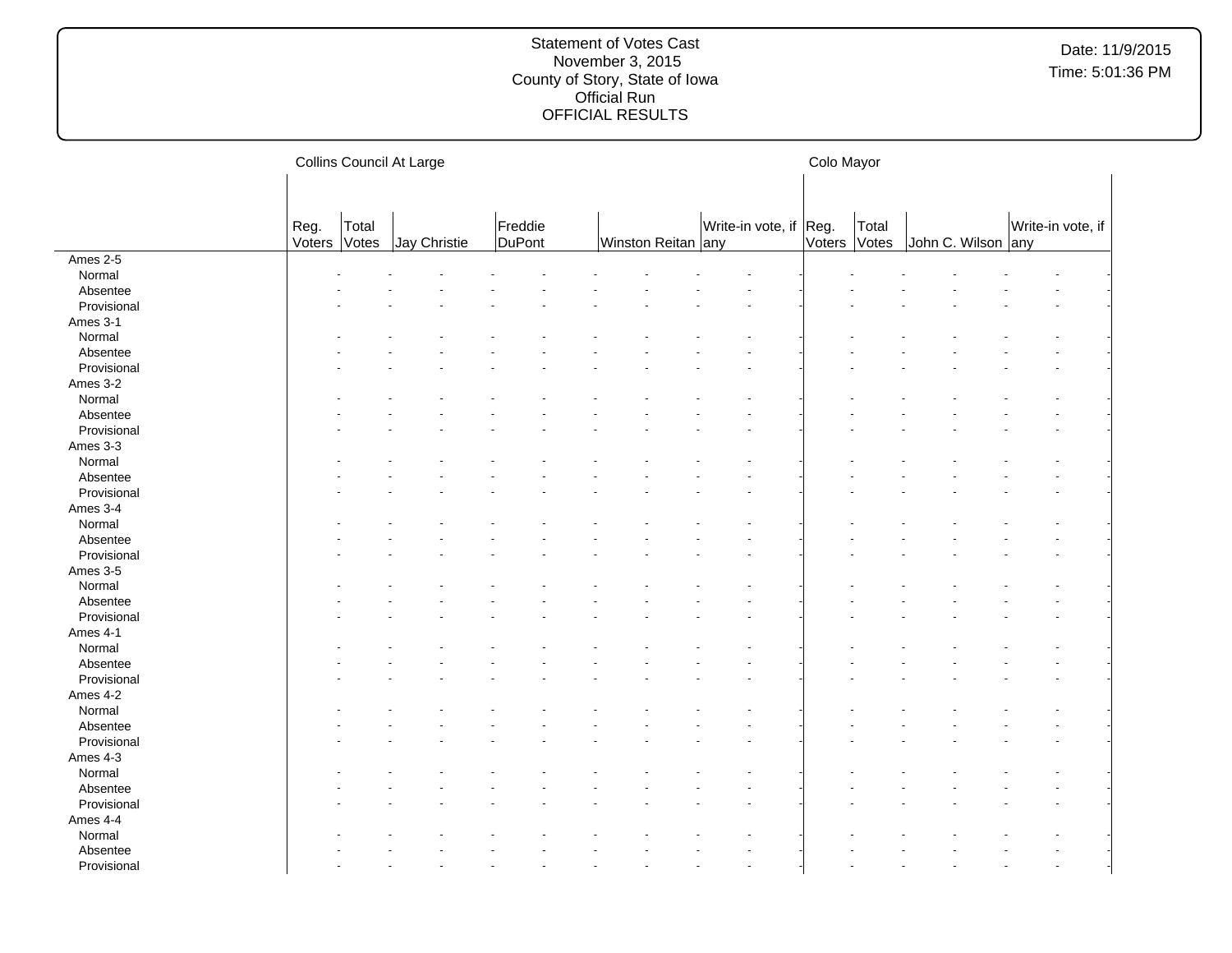|                    |        |       | Collins Council At Large   |        |             |        |                     |                |                        |       | Colo Mayor |              |                              |         |                   |       |  |
|--------------------|--------|-------|----------------------------|--------|-------------|--------|---------------------|----------------|------------------------|-------|------------|--------------|------------------------------|---------|-------------------|-------|--|
|                    |        |       |                            |        |             |        |                     |                |                        |       |            |              |                              |         |                   |       |  |
|                    | Reg.   | Total |                            |        | Freddie     |        |                     |                | Write-in vote, if Reg. |       |            | Total        |                              |         | Write-in vote, if |       |  |
|                    | Voters | Votes | Jay Christie               |        | DuPont      |        | Winston Reitan any  |                |                        |       |            | Voters Votes | John C. Wilson any           |         |                   |       |  |
| Ames 4-5           |        |       |                            |        |             |        |                     |                |                        |       |            |              |                              |         |                   |       |  |
| Normal             |        |       |                            |        |             |        |                     |                |                        |       |            |              |                              |         |                   |       |  |
| Absentee           |        |       |                            |        |             |        |                     |                |                        |       |            |              |                              |         |                   |       |  |
| Provisional        |        |       |                            |        |             |        |                     |                |                        |       |            |              |                              |         |                   |       |  |
| Cambridge - City   |        |       |                            |        |             |        |                     |                |                        |       |            |              |                              |         |                   |       |  |
| Normal             |        |       |                            |        |             |        |                     |                |                        |       |            |              |                              |         |                   |       |  |
| Absentee           |        |       |                            |        |             |        |                     |                |                        |       |            |              |                              |         |                   |       |  |
| Provisional        |        |       |                            |        |             |        |                     |                |                        |       |            |              |                              |         |                   |       |  |
| Collins - City     |        |       |                            |        |             |        |                     |                |                        |       |            |              |                              |         |                   |       |  |
| Normal             | 299    | 171   | 65                         | 38.01% | 55          | 32.16% | 40                  | 23.39%         | 11                     | 6.43% |            |              |                              |         |                   |       |  |
| Absentee           | 299    |       | $\mathsf 0$<br>$\pmb{0}$   | ÷,     | $\pmb{0}$   |        | $\mathsf{O}\xspace$ | $\blacksquare$ | $\pmb{0}$              |       |            |              |                              |         |                   |       |  |
| Provisional        | 299    |       | $\mathsf 0$<br>$\mathbf 0$ |        | $\mathbf 0$ |        | 0                   |                | $\mathbf 0$            |       |            |              |                              |         |                   |       |  |
| Colo - City        |        |       |                            |        |             |        |                     |                |                        |       |            |              |                              |         |                   |       |  |
| Normal             |        |       |                            |        |             |        |                     |                |                        |       | 579        |              | 28<br>26                     | 92.86%  | $\sqrt{2}$        | 7.14% |  |
| Absentee           |        |       |                            |        |             |        |                     |                |                        |       | 579        |              | $\mathbf{1}$<br>$\mathbf{1}$ | 100.00% | $\pmb{0}$         |       |  |
| Provisional        |        |       |                            |        |             |        |                     |                |                        |       | 579        |              | $\mathbf 0$<br>$\mathbf 0$   | $\sim$  | $\mathsf 0$       |       |  |
| Gilbert - City     |        |       |                            |        |             |        |                     |                |                        |       |            |              |                              |         |                   |       |  |
| Normal             |        |       |                            |        |             |        |                     |                |                        |       |            |              |                              |         |                   |       |  |
| Absentee           |        |       |                            |        |             |        |                     |                |                        |       |            |              |                              |         |                   |       |  |
| Provisional        |        |       |                            |        |             |        |                     |                |                        |       |            |              |                              |         |                   |       |  |
| Huxley - City      |        |       |                            |        |             |        |                     |                |                        |       |            |              |                              |         |                   |       |  |
| Normal             |        |       |                            |        |             |        |                     |                |                        |       |            |              |                              |         |                   |       |  |
| Absentee           |        |       |                            |        |             |        |                     |                |                        |       |            |              |                              |         |                   |       |  |
| Provisional        |        |       |                            |        |             |        |                     |                |                        |       |            |              |                              |         |                   |       |  |
| Kelley - City      |        |       |                            |        |             |        |                     |                |                        |       |            |              |                              |         |                   |       |  |
| Normal             |        |       |                            |        |             |        |                     |                |                        |       |            |              |                              |         |                   |       |  |
| Absentee           |        |       |                            |        |             |        |                     |                |                        |       |            |              |                              |         |                   |       |  |
| Provisional        |        |       |                            |        |             |        |                     |                |                        |       |            |              |                              |         |                   |       |  |
| Maxwell - City     |        |       |                            |        |             |        |                     |                |                        |       |            |              |                              |         |                   |       |  |
| Normal             |        |       |                            |        |             |        |                     |                |                        |       |            |              |                              |         |                   |       |  |
| Absentee           |        |       |                            |        |             |        |                     |                |                        |       |            |              |                              |         |                   |       |  |
| Provisional        |        |       |                            |        |             |        |                     |                |                        |       |            |              |                              |         |                   |       |  |
| McCallsburg - City |        |       |                            |        |             |        |                     |                |                        |       |            |              |                              |         |                   |       |  |
| Normal             |        |       |                            |        |             |        |                     |                |                        |       |            |              |                              |         |                   |       |  |
| Absentee           |        |       |                            |        |             |        |                     |                |                        |       |            |              |                              |         |                   |       |  |
| Provisional        |        |       |                            |        |             |        |                     |                |                        |       |            |              |                              |         |                   |       |  |
| Nevada 1           |        |       |                            |        |             |        |                     |                |                        |       |            |              |                              |         |                   |       |  |
| Normal             |        |       |                            |        |             |        |                     |                |                        |       |            |              |                              |         |                   |       |  |
|                    |        |       |                            |        |             |        |                     |                |                        |       |            |              |                              |         |                   |       |  |
| Absentee           |        |       |                            |        |             |        |                     |                |                        |       |            |              |                              |         |                   |       |  |
| Provisional        |        |       |                            |        |             |        |                     |                |                        |       |            |              |                              |         |                   |       |  |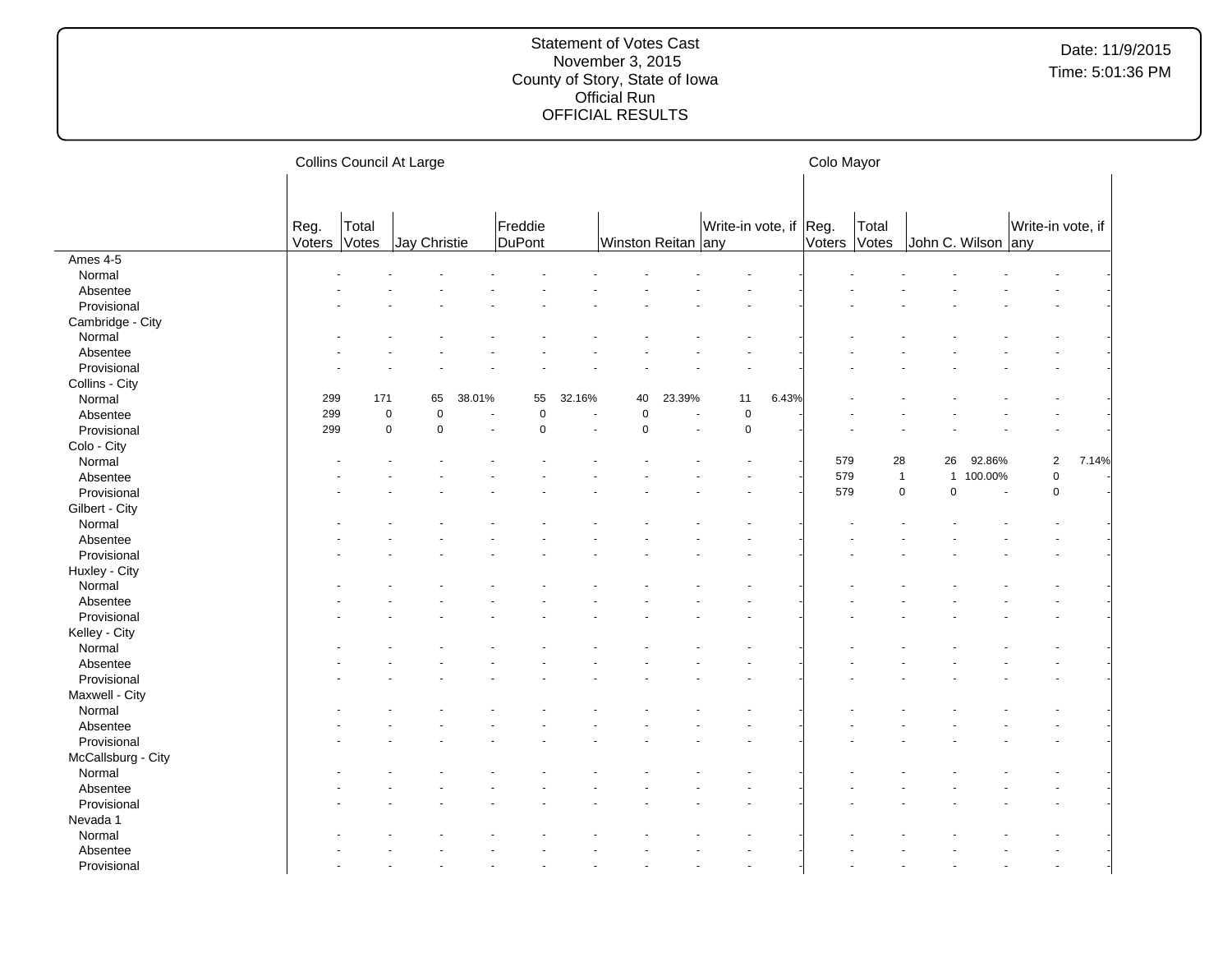|                   |                | Collins Council At Large |              |        |                   |                |                    |        | Colo Mayor             |       |               |                |                          |           |                   |       |
|-------------------|----------------|--------------------------|--------------|--------|-------------------|----------------|--------------------|--------|------------------------|-------|---------------|----------------|--------------------------|-----------|-------------------|-------|
|                   | Reg.<br>Voters | Total<br>Votes           | Jay Christie |        | Freddie<br>DuPont |                | Winston Reitan any |        | Write-in vote, if Reg. |       | <b>Voters</b> | Total<br>Votes | John C. Wilson any       |           | Write-in vote, if |       |
| Nevada 2          |                |                          |              |        |                   |                |                    |        |                        |       |               |                |                          |           |                   |       |
| Normal            |                |                          |              |        |                   |                |                    |        |                        |       |               |                |                          |           |                   |       |
| Absentee          |                |                          |              |        |                   |                |                    |        |                        |       |               |                |                          |           |                   |       |
| Provisional       |                |                          |              |        |                   |                |                    |        |                        |       |               |                |                          |           |                   |       |
| Nevada 3          |                |                          |              |        |                   |                |                    |        |                        |       |               |                |                          |           |                   |       |
| Normal            |                |                          |              |        |                   |                |                    |        |                        |       |               |                |                          |           |                   |       |
| Absentee          |                |                          |              |        |                   |                |                    |        |                        |       |               |                |                          |           |                   |       |
| Provisional       |                |                          |              |        |                   |                |                    |        |                        |       |               |                |                          |           |                   |       |
| Nevada 4          |                |                          |              |        |                   |                |                    |        |                        |       |               |                |                          |           |                   |       |
| Normal            |                |                          |              |        |                   |                |                    |        |                        |       |               |                |                          |           |                   |       |
| Absentee          |                |                          |              |        |                   |                |                    |        |                        |       |               |                |                          |           |                   |       |
| Provisional       |                |                          |              |        |                   |                |                    |        |                        |       |               |                |                          |           |                   |       |
| Roland - City     |                |                          |              |        |                   |                |                    |        |                        |       |               |                |                          |           |                   |       |
| Normal            |                |                          |              |        |                   |                |                    |        |                        |       |               |                |                          |           |                   |       |
| Absentee          |                |                          |              |        |                   |                |                    |        |                        |       |               |                |                          |           |                   |       |
| Provisional       |                |                          |              |        |                   |                |                    |        |                        |       |               |                |                          |           |                   |       |
| Slater - City     |                |                          |              |        |                   |                |                    |        |                        |       |               |                |                          |           |                   |       |
| Normal            |                |                          |              |        |                   |                |                    |        |                        |       |               |                |                          |           |                   |       |
| Absentee          |                |                          |              |        |                   |                |                    |        |                        |       |               |                |                          |           |                   |       |
| Provisional       |                |                          |              |        |                   |                |                    |        |                        |       |               |                |                          |           |                   |       |
| Story City - City |                |                          |              |        |                   |                |                    |        |                        |       |               |                |                          |           |                   |       |
| Normal            |                |                          |              |        |                   |                |                    |        |                        |       |               |                |                          |           |                   |       |
| Absentee          |                |                          |              |        |                   |                |                    |        |                        |       |               |                |                          |           |                   |       |
| Provisional       |                |                          |              |        |                   |                |                    |        |                        |       |               |                |                          |           |                   |       |
| Zearing - City    |                |                          |              |        |                   |                |                    |        |                        |       |               |                |                          |           |                   |       |
| Normal            |                |                          |              |        |                   |                |                    |        |                        |       |               |                |                          |           |                   |       |
| Absentee          |                |                          |              |        |                   |                |                    |        |                        |       |               |                |                          |           |                   |       |
| Provisional       |                |                          |              |        |                   |                |                    |        |                        |       |               |                |                          |           |                   |       |
| Total             |                |                          |              |        |                   |                |                    |        |                        |       |               |                |                          |           |                   |       |
| Normal            | 299            | 171                      | 65           | 38.01% | 55                | 32.16%         | 40                 | 23.39% | 11                     | 6.43% | 579           | 28             | 26                       | 92.86%    | $\overline{2}$    | 7.14% |
| Absentee          | 299            | $\mathbf 0$              | $\mathbf 0$  |        | $\mathbf 0$       |                | $\pmb{0}$          |        | $\mathbf 0$            |       | 579           |                | $\overline{1}$           | 1 100.00% | $\mathsf 0$       |       |
| Provisional       | 299            | 0                        | $\mathbf 0$  |        | 0                 | $\overline{a}$ | 0                  |        | $\pmb{0}$              |       | 579           |                | $\pmb{0}$<br>$\mathbf 0$ |           | 0                 |       |
| Total             | 299            | 171                      | 65           | 38.01% | 55                | 32.16%         | 40                 | 23.39% | 11                     | 6.43% | 579           | 29             | 27                       | 93.10%    | $\overline{2}$    | 6.90% |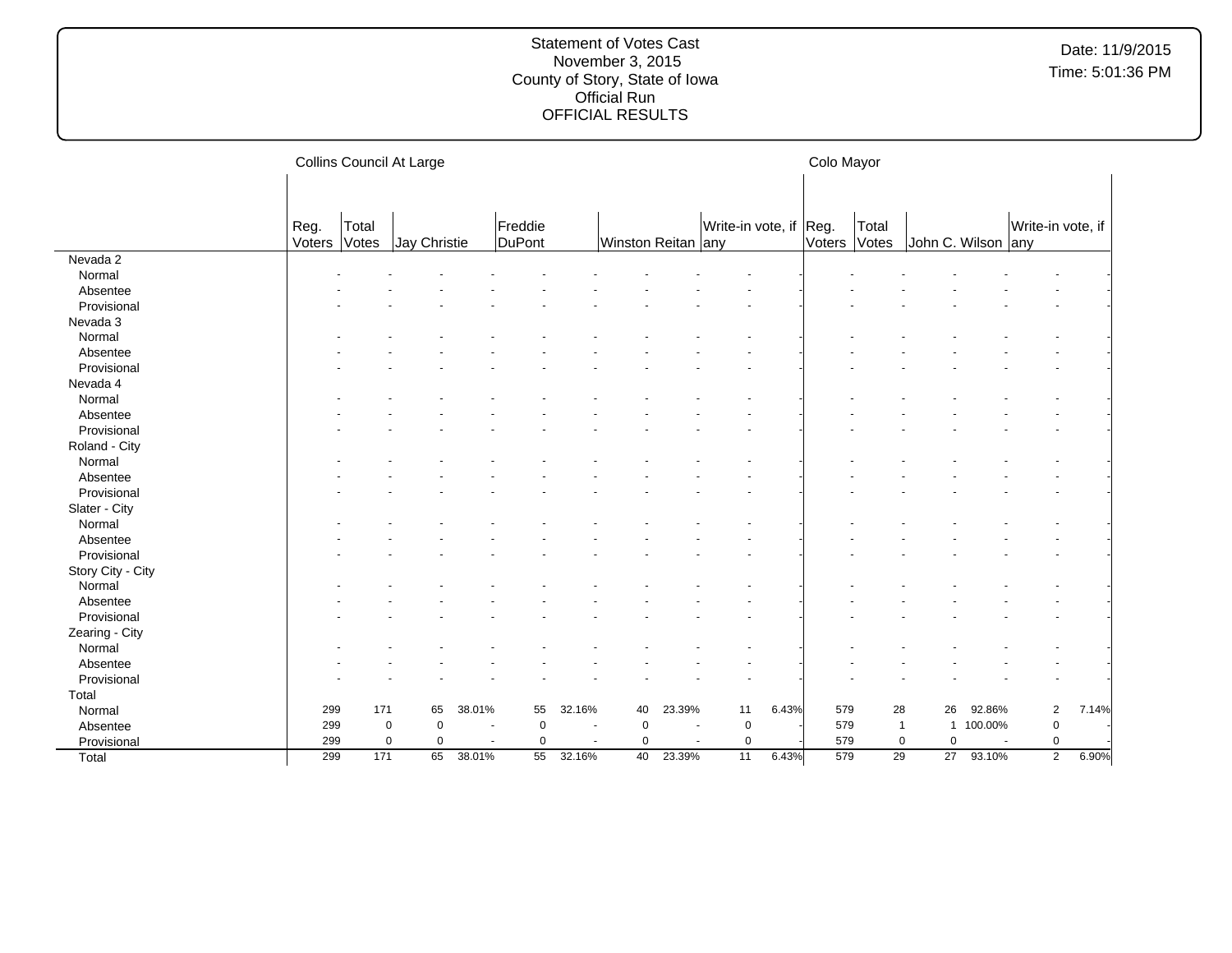|                   |                | Colo Council At Large |                     |           |  |     |                        |        | Gilbert Mayor (2-Year) |                     |  |     |                   |  |
|-------------------|----------------|-----------------------|---------------------|-----------|--|-----|------------------------|--------|------------------------|---------------------|--|-----|-------------------|--|
|                   | Reg.<br>Voters | Total<br>Votes        | Rodney<br>Geisinger | Earl Otto |  | any | Write-in vote, if Reg. | Voters | Total<br>Votes         | Jonathan C.<br>Popp |  | any | Write-in vote, if |  |
| Jursidiction Wide |                |                       |                     |           |  |     |                        |        |                        |                     |  |     |                   |  |
| Ames 1-1          |                |                       |                     |           |  |     |                        |        |                        |                     |  |     |                   |  |
| Normal            |                |                       |                     |           |  |     |                        |        |                        |                     |  |     |                   |  |
| Absentee          |                |                       |                     |           |  |     |                        |        |                        |                     |  |     |                   |  |
| Provisional       |                |                       |                     |           |  |     |                        |        |                        |                     |  |     |                   |  |
| Ames 1-2          |                |                       |                     |           |  |     |                        |        |                        |                     |  |     |                   |  |
| Normal            |                |                       |                     |           |  |     |                        |        |                        |                     |  |     |                   |  |
| Absentee          |                |                       |                     |           |  |     |                        |        |                        |                     |  |     |                   |  |
| Provisional       |                |                       |                     |           |  |     |                        |        |                        |                     |  |     |                   |  |
| Ames 1-3          |                |                       |                     |           |  |     |                        |        |                        |                     |  |     |                   |  |
| Normal            |                |                       |                     |           |  |     |                        |        |                        |                     |  |     |                   |  |
| Absentee          |                |                       |                     |           |  |     |                        |        |                        |                     |  |     |                   |  |
| Provisional       |                |                       |                     |           |  |     |                        |        |                        |                     |  |     |                   |  |
| Ames 1-4          |                |                       |                     |           |  |     |                        |        |                        |                     |  |     |                   |  |
| Normal            |                |                       |                     |           |  |     |                        |        |                        |                     |  |     |                   |  |
| Absentee          |                |                       |                     |           |  |     |                        |        |                        |                     |  |     |                   |  |
| Provisional       |                |                       |                     |           |  |     |                        |        |                        |                     |  |     |                   |  |
| Ames 1-5          |                |                       |                     |           |  |     |                        |        |                        |                     |  |     |                   |  |
| Normal            |                |                       |                     |           |  |     |                        |        |                        |                     |  |     |                   |  |
| Absentee          |                |                       |                     |           |  |     |                        |        |                        |                     |  |     |                   |  |
| Provisional       |                |                       |                     |           |  |     |                        |        |                        |                     |  |     |                   |  |
| Ames 2-1          |                |                       |                     |           |  |     |                        |        |                        |                     |  |     |                   |  |
| Normal            |                |                       |                     |           |  |     |                        |        |                        |                     |  |     |                   |  |
| Absentee          |                |                       |                     |           |  |     |                        |        |                        |                     |  |     |                   |  |
| Provisional       |                |                       |                     |           |  |     |                        |        |                        |                     |  |     |                   |  |
| Ames 2-2          |                |                       |                     |           |  |     |                        |        |                        |                     |  |     |                   |  |
| Normal            |                |                       |                     |           |  |     |                        |        |                        |                     |  |     |                   |  |
| Absentee          |                |                       |                     |           |  |     |                        |        |                        |                     |  |     |                   |  |
| Provisional       |                |                       |                     |           |  |     |                        |        |                        |                     |  |     |                   |  |
| Ames 2-3          |                |                       |                     |           |  |     |                        |        |                        |                     |  |     |                   |  |
| Normal            |                |                       |                     |           |  |     |                        |        |                        |                     |  |     |                   |  |
| Absentee          |                |                       |                     |           |  |     |                        |        |                        |                     |  |     |                   |  |
| Provisional       |                |                       |                     |           |  |     |                        |        |                        |                     |  |     |                   |  |
| Ames 2-4          |                |                       |                     |           |  |     |                        |        |                        |                     |  |     |                   |  |
| Normal            |                |                       |                     |           |  |     |                        |        |                        |                     |  |     |                   |  |
| Absentee          |                |                       |                     |           |  |     |                        |        |                        |                     |  |     |                   |  |
|                   |                |                       |                     |           |  |     |                        |        |                        |                     |  |     |                   |  |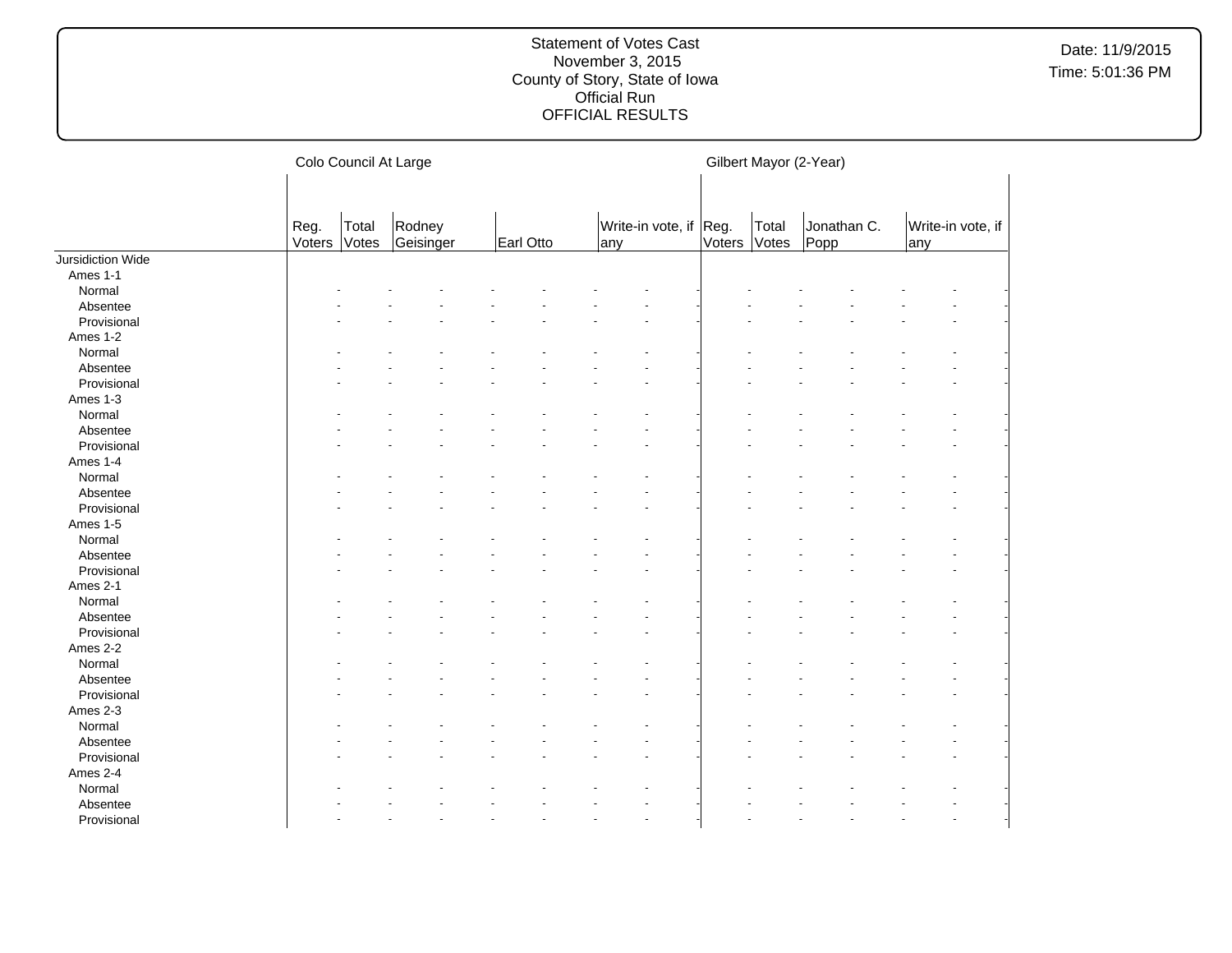|                                                              | Colo Council At Large |                |                     |           | Gilbert Mayor (2-Year)        |              |       |                     |                          |  |
|--------------------------------------------------------------|-----------------------|----------------|---------------------|-----------|-------------------------------|--------------|-------|---------------------|--------------------------|--|
|                                                              |                       |                |                     |           |                               |              |       |                     |                          |  |
|                                                              | Reg.<br>Voters        | Total<br>Votes | Rodney<br>Geisinger | Earl Otto | Write-in vote, if Reg.<br>any | Voters Votes | Total | Jonathan C.<br>Popp | Write-in vote, if<br>any |  |
| Ames 2-5                                                     |                       |                |                     |           |                               |              |       |                     |                          |  |
| Normal                                                       |                       |                |                     |           |                               |              |       |                     |                          |  |
| Absentee                                                     |                       |                |                     |           |                               |              |       |                     |                          |  |
| Provisional                                                  |                       |                |                     |           |                               |              |       |                     |                          |  |
| Ames 3-1                                                     |                       |                |                     |           |                               |              |       |                     |                          |  |
| Normal                                                       |                       |                |                     |           |                               |              |       |                     |                          |  |
| Absentee                                                     |                       |                |                     |           |                               |              |       |                     |                          |  |
| Provisional                                                  |                       |                |                     |           |                               |              |       |                     |                          |  |
| Ames 3-2                                                     |                       |                |                     |           |                               |              |       |                     |                          |  |
| Normal                                                       |                       |                |                     |           |                               |              |       |                     |                          |  |
| Absentee                                                     |                       |                |                     |           |                               |              |       |                     |                          |  |
| Provisional                                                  |                       |                |                     |           |                               |              |       |                     |                          |  |
| Ames 3-3                                                     |                       |                |                     |           |                               |              |       |                     |                          |  |
| Normal                                                       |                       |                |                     |           |                               |              |       |                     |                          |  |
| Absentee                                                     |                       |                |                     |           |                               |              |       |                     |                          |  |
| Provisional                                                  |                       |                |                     |           |                               |              |       |                     |                          |  |
| Ames 3-4                                                     |                       |                |                     |           |                               |              |       |                     |                          |  |
| Normal                                                       |                       |                |                     |           |                               |              |       |                     |                          |  |
| Absentee                                                     |                       |                |                     |           |                               |              |       |                     |                          |  |
| Provisional                                                  |                       |                |                     |           |                               |              |       |                     |                          |  |
| Ames 3-5                                                     |                       |                |                     |           |                               |              |       |                     |                          |  |
| Normal                                                       |                       |                |                     |           |                               |              |       |                     |                          |  |
| Absentee                                                     |                       |                |                     |           |                               |              |       |                     |                          |  |
| Provisional                                                  |                       |                |                     |           |                               |              |       |                     |                          |  |
| Ames 4-1                                                     |                       |                |                     |           |                               |              |       |                     |                          |  |
| Normal                                                       |                       |                |                     |           |                               |              |       |                     |                          |  |
| Absentee                                                     |                       |                |                     |           |                               |              |       |                     |                          |  |
| Provisional                                                  |                       |                |                     |           |                               |              |       |                     |                          |  |
| Ames 4-2                                                     |                       |                |                     |           |                               |              |       |                     |                          |  |
| Normal                                                       |                       |                |                     |           |                               |              |       |                     |                          |  |
| Absentee                                                     |                       |                |                     |           |                               |              |       |                     |                          |  |
| Provisional                                                  |                       |                |                     |           |                               |              |       |                     |                          |  |
| Ames 4-3                                                     |                       |                |                     |           |                               |              |       |                     |                          |  |
| Normal                                                       |                       |                |                     |           |                               |              |       |                     |                          |  |
| Absentee                                                     |                       |                |                     |           |                               |              |       |                     |                          |  |
|                                                              |                       |                |                     |           |                               |              |       |                     |                          |  |
|                                                              |                       |                |                     |           |                               |              |       |                     |                          |  |
|                                                              |                       |                |                     |           |                               |              |       |                     |                          |  |
|                                                              |                       |                |                     |           |                               |              |       |                     |                          |  |
|                                                              |                       |                |                     |           | ÷.                            |              |       |                     |                          |  |
| Provisional<br>Ames 4-4<br>Normal<br>Absentee<br>Provisional |                       |                |                     |           |                               |              |       |                     |                          |  |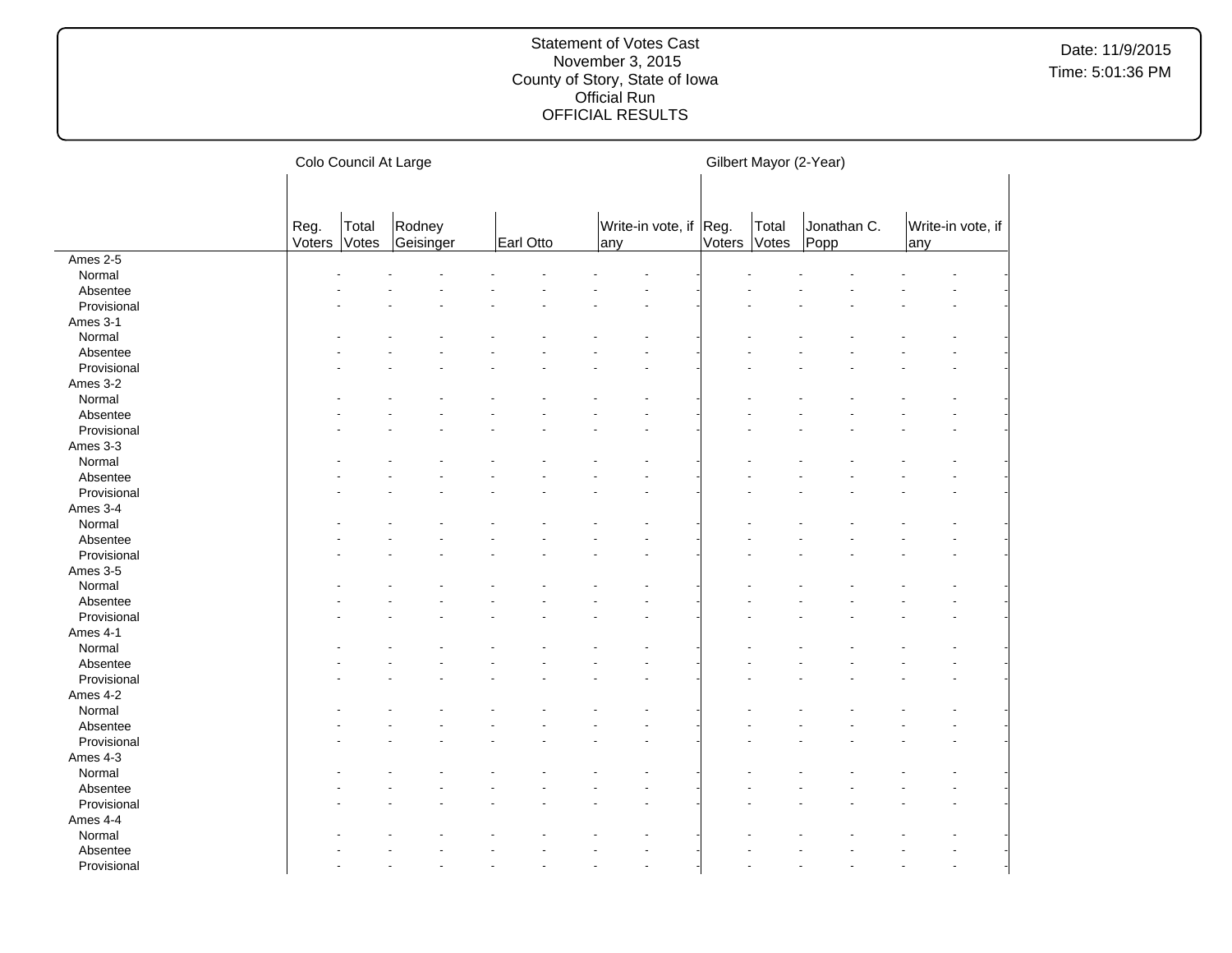|                    |                | Colo Council At Large |                     |                          |              |        |                               |  |        | Gilbert Mayor (2-Year) |                        |        |                          |       |  |
|--------------------|----------------|-----------------------|---------------------|--------------------------|--------------|--------|-------------------------------|--|--------|------------------------|------------------------|--------|--------------------------|-------|--|
|                    | Reg.<br>Voters | Total<br>Votes        | Rodney<br>Geisinger |                          | Earl Otto    |        | Write-in vote, if Reg.<br>any |  | Voters | Total<br>Votes         | Jonathan C.<br>Popp    |        | Write-in vote, if<br>any |       |  |
| Ames 4-5           |                |                       |                     |                          |              |        |                               |  |        |                        |                        |        |                          |       |  |
| Normal             |                |                       |                     |                          |              |        |                               |  |        |                        |                        |        |                          |       |  |
| Absentee           |                |                       |                     |                          |              |        |                               |  |        |                        |                        |        |                          |       |  |
| Provisional        |                |                       |                     |                          |              |        |                               |  |        |                        |                        |        |                          |       |  |
| Cambridge - City   |                |                       |                     |                          |              |        |                               |  |        |                        |                        |        |                          |       |  |
| Normal             |                |                       |                     |                          |              |        |                               |  |        |                        |                        |        |                          |       |  |
| Absentee           |                |                       |                     |                          |              |        |                               |  |        |                        |                        |        |                          |       |  |
| Provisional        |                |                       |                     |                          |              |        |                               |  |        |                        |                        |        |                          |       |  |
| Collins - City     |                |                       |                     |                          |              |        |                               |  |        |                        |                        |        |                          |       |  |
| Normal             |                |                       |                     |                          |              |        |                               |  |        |                        |                        |        |                          |       |  |
| Absentee           |                |                       |                     |                          |              |        |                               |  |        |                        |                        |        |                          |       |  |
| Provisional        |                |                       |                     |                          |              |        |                               |  |        |                        |                        |        |                          |       |  |
| Colo - City        |                |                       |                     |                          |              |        |                               |  |        |                        |                        |        |                          |       |  |
| Normal             | 579            | 55                    | 28                  | 50.91%                   | 27           | 49.09% | $\mathbf 0$                   |  |        |                        |                        |        |                          |       |  |
| Absentee           | 579            | $\overline{2}$        | $\mathbf{1}$        | 50.00%                   | $\mathbf{1}$ | 50.00% | $\pmb{0}$                     |  |        |                        |                        |        |                          |       |  |
| Provisional        | 579            | $\mathbf 0$           | $\mathsf 0$         | $\overline{\phantom{a}}$ | $\mathbf 0$  | ÷,     | $\mathbf 0$                   |  |        |                        |                        |        |                          |       |  |
| Gilbert - City     |                |                       |                     |                          |              |        |                               |  |        |                        |                        |        |                          |       |  |
| Normal             |                |                       |                     |                          |              |        |                               |  | 783    | 47                     | 46                     | 97.87% | $\mathbf{1}$             | 2.13% |  |
| Absentee           |                |                       |                     |                          |              |        |                               |  | 783    |                        | 0<br>$\pmb{0}$         |        | $\pmb{0}$                |       |  |
| Provisional        |                |                       |                     |                          |              |        |                               |  | 783    |                        | $\pmb{0}$<br>$\pmb{0}$ | $\sim$ | $\pmb{0}$                |       |  |
|                    |                |                       |                     |                          |              |        |                               |  |        |                        |                        |        |                          |       |  |
| Huxley - City      |                |                       |                     |                          |              |        |                               |  |        |                        |                        |        |                          |       |  |
| Normal             |                |                       |                     |                          |              |        |                               |  |        |                        |                        |        |                          |       |  |
| Absentee           |                |                       |                     |                          |              |        |                               |  |        |                        |                        |        |                          |       |  |
| Provisional        |                |                       |                     |                          |              |        |                               |  |        |                        |                        |        |                          |       |  |
| Kelley - City      |                |                       |                     |                          |              |        |                               |  |        |                        |                        |        |                          |       |  |
| Normal             |                |                       |                     |                          |              |        |                               |  |        |                        |                        |        |                          |       |  |
| Absentee           |                |                       |                     |                          |              |        |                               |  |        |                        |                        |        |                          |       |  |
| Provisional        |                |                       |                     |                          |              |        |                               |  |        |                        |                        |        |                          |       |  |
| Maxwell - City     |                |                       |                     |                          |              |        |                               |  |        |                        |                        |        |                          |       |  |
| Normal             |                |                       |                     |                          |              |        |                               |  |        |                        |                        |        |                          |       |  |
| Absentee           |                |                       |                     |                          |              |        |                               |  |        |                        |                        |        |                          |       |  |
| Provisional        |                |                       |                     |                          |              |        |                               |  |        |                        |                        |        |                          |       |  |
| McCallsburg - City |                |                       |                     |                          |              |        |                               |  |        |                        |                        |        |                          |       |  |
| Normal             |                |                       |                     |                          |              |        |                               |  |        |                        |                        |        |                          |       |  |
| Absentee           |                |                       |                     |                          |              |        |                               |  |        |                        |                        |        |                          |       |  |
| Provisional        |                |                       |                     |                          |              |        |                               |  |        |                        |                        |        |                          |       |  |
| Nevada 1           |                |                       |                     |                          |              |        |                               |  |        |                        |                        |        |                          |       |  |
| Normal             |                |                       |                     |                          |              |        |                               |  |        |                        |                        |        |                          |       |  |
| Absentee           |                |                       |                     |                          |              |        |                               |  |        |                        |                        |        |                          |       |  |
| Provisional        |                |                       |                     |                          |              |        |                               |  |        |                        |                        |        |                          |       |  |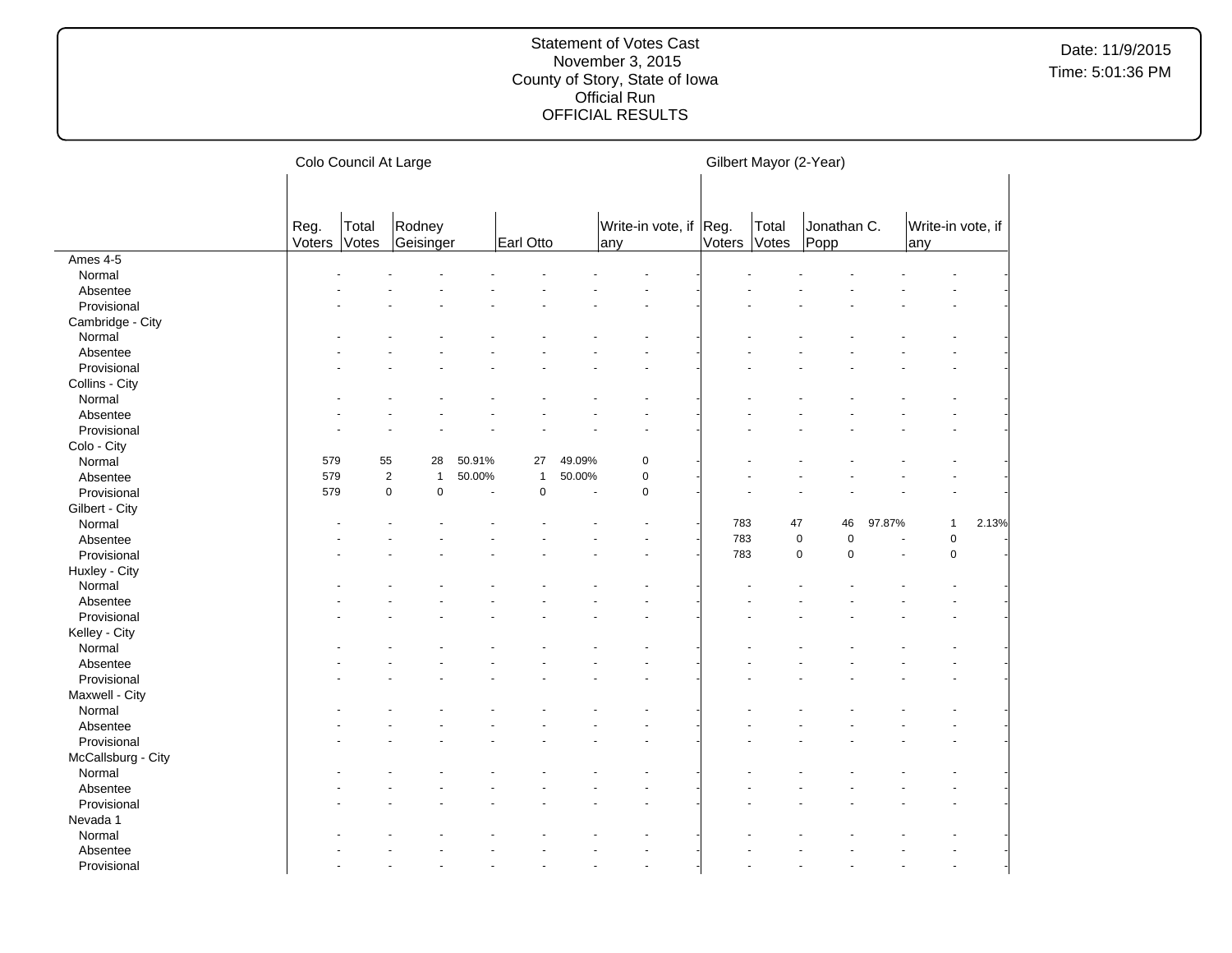|                   |        | Colo Council At Large                             |                                |        |                 |        |             |        | Gilbert Mayor (2-Year) |                            |                      |                   |       |  |
|-------------------|--------|---------------------------------------------------|--------------------------------|--------|-----------------|--------|-------------|--------|------------------------|----------------------------|----------------------|-------------------|-------|--|
|                   |        | Total<br>Rodney<br>Write-in vote, if Reg.<br>Reg. |                                |        |                 |        |             |        | Total                  | Jonathan C.                |                      | Write-in vote, if |       |  |
|                   | Voters | Votes                                             | Geisinger                      |        | Earl Otto       |        | any         | Voters | Votes                  | Popp                       |                      | any               |       |  |
| Nevada 2          |        |                                                   |                                |        |                 |        |             |        |                        |                            |                      |                   |       |  |
| Normal            |        |                                                   |                                |        |                 |        |             |        |                        |                            |                      |                   |       |  |
| Absentee          |        |                                                   |                                |        |                 |        |             |        |                        |                            |                      |                   |       |  |
| Provisional       |        |                                                   |                                |        |                 |        |             |        |                        |                            |                      |                   |       |  |
| Nevada 3          |        |                                                   |                                |        |                 |        |             |        |                        |                            |                      |                   |       |  |
| Normal            |        |                                                   |                                |        |                 |        |             |        |                        |                            |                      |                   |       |  |
| Absentee          |        |                                                   |                                |        |                 |        |             |        |                        |                            |                      |                   |       |  |
| Provisional       |        |                                                   |                                |        |                 |        |             |        |                        |                            |                      |                   |       |  |
| Nevada 4          |        |                                                   |                                |        |                 |        |             |        |                        |                            |                      |                   |       |  |
| Normal            |        |                                                   |                                |        |                 |        |             |        |                        |                            |                      |                   |       |  |
| Absentee          |        |                                                   |                                |        |                 |        |             |        |                        |                            |                      |                   |       |  |
| Provisional       |        |                                                   |                                |        |                 |        |             |        |                        |                            |                      |                   |       |  |
| Roland - City     |        |                                                   |                                |        |                 |        |             |        |                        |                            |                      |                   |       |  |
| Normal            |        |                                                   |                                |        |                 |        |             |        |                        |                            |                      |                   |       |  |
| Absentee          |        |                                                   |                                |        |                 |        |             |        |                        |                            |                      |                   |       |  |
| Provisional       |        |                                                   |                                |        |                 |        |             |        |                        |                            |                      |                   |       |  |
| Slater - City     |        |                                                   |                                |        |                 |        |             |        |                        |                            |                      |                   |       |  |
| Normal            |        |                                                   |                                |        |                 |        |             |        |                        |                            |                      |                   |       |  |
| Absentee          |        |                                                   |                                |        |                 |        |             |        |                        |                            |                      |                   |       |  |
| Provisional       |        |                                                   |                                |        |                 |        |             |        |                        |                            |                      |                   |       |  |
| Story City - City |        |                                                   |                                |        |                 |        |             |        |                        |                            |                      |                   |       |  |
| Normal            |        |                                                   |                                |        |                 |        |             |        |                        |                            |                      |                   |       |  |
| Absentee          |        |                                                   |                                |        |                 |        |             |        |                        |                            |                      |                   |       |  |
| Provisional       |        |                                                   |                                |        |                 |        |             |        |                        |                            |                      |                   |       |  |
| Zearing - City    |        |                                                   |                                |        |                 |        |             |        |                        |                            |                      |                   |       |  |
| Normal            |        |                                                   |                                |        |                 |        |             |        |                        |                            |                      |                   |       |  |
| Absentee          |        |                                                   |                                |        |                 |        |             |        |                        |                            |                      |                   |       |  |
| Provisional       |        |                                                   |                                |        |                 |        |             |        |                        |                            |                      |                   |       |  |
| Total             |        |                                                   |                                |        |                 |        |             |        |                        |                            |                      |                   |       |  |
| Normal            | 579    | 55                                                | 28                             | 50.91% | 27              | 49.09% | 0           | 783    | 47                     | 46                         | 97.87%               | $\mathbf{1}$      | 2.13% |  |
| Absentee          | 579    |                                                   | $\overline{2}$<br>$\mathbf{1}$ | 50.00% | -1              | 50.00% | $\mathbf 0$ | 783    |                        | $\mathbf 0$<br>$\mathbf 0$ | $\overline{a}$       | $\pmb{0}$         |       |  |
| Provisional       | 579    |                                                   | $\mathsf 0$<br>$\mathbf 0$     |        | $\mathbf 0$     |        | 0           | 783    |                        | 0<br>$\pmb{0}$             | $\ddot{\phantom{1}}$ | $\pmb{0}$         |       |  |
| Total             | 579    | 57                                                | 29                             | 50.88% | $\overline{28}$ | 49.12% | $\mathbf 0$ | 783    | 47                     | 46                         | 97.87%               | $\mathbf{1}$      | 2.13% |  |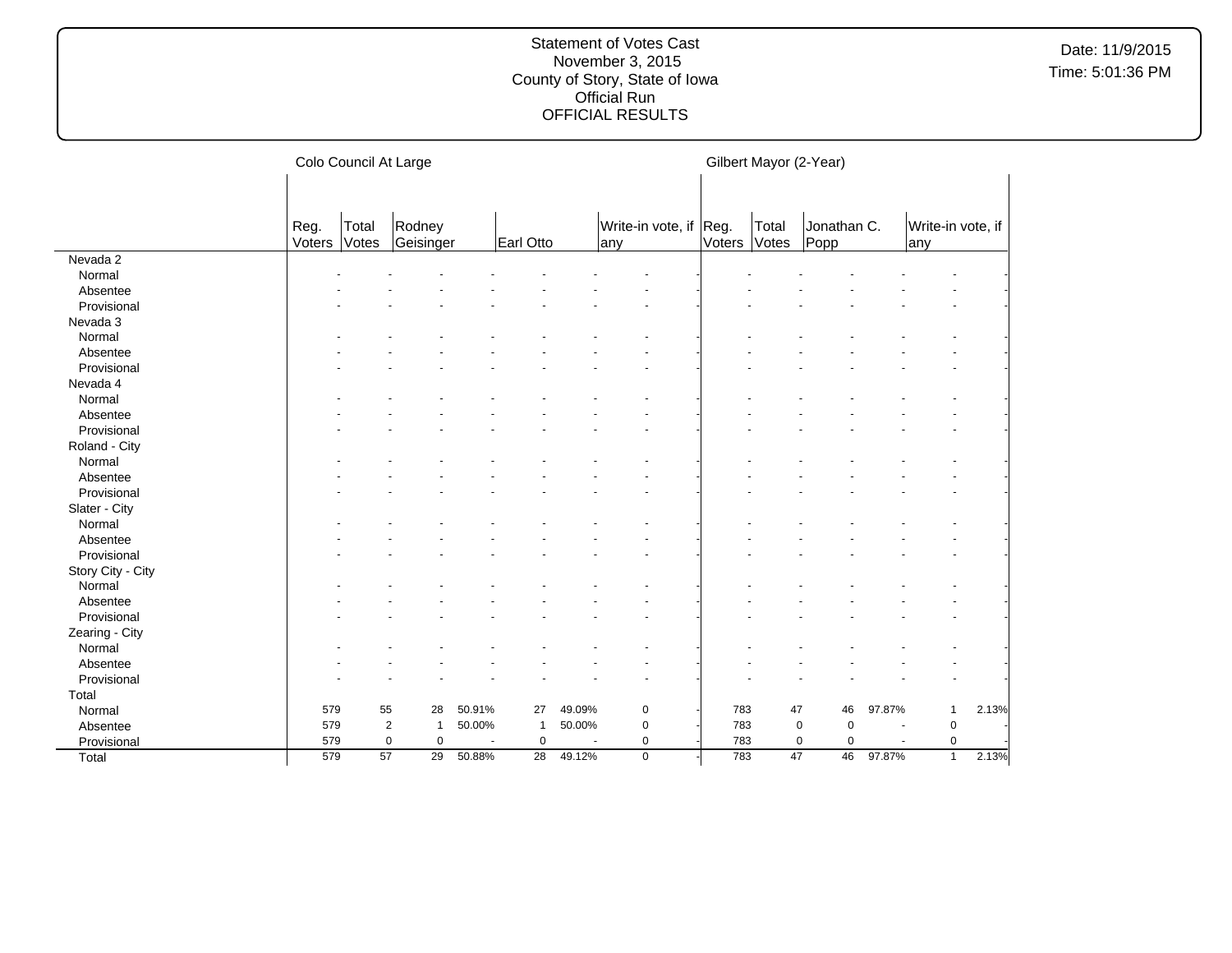| Gilbert Council At Large |  |
|--------------------------|--|
|--------------------------|--|

|                   | Reg.<br>Voters | Total<br>Votes | Shaon<br>Anderson | Jamie Miller | D. Frank Rydl | Write-in vote, if<br>any |
|-------------------|----------------|----------------|-------------------|--------------|---------------|--------------------------|
| Jursidiction Wide |                |                |                   |              |               |                          |
| Ames 1-1          |                |                |                   |              |               |                          |
| Normal            |                |                |                   |              |               |                          |
| Absentee          |                |                |                   |              |               |                          |
| Provisional       |                |                |                   |              |               |                          |
| Ames 1-2          |                |                |                   |              |               |                          |
| Normal            |                |                |                   |              |               |                          |
| Absentee          |                |                |                   |              |               |                          |
| Provisional       |                |                |                   |              |               |                          |
| Ames 1-3          |                |                |                   |              |               |                          |
| Normal            |                |                |                   |              |               |                          |
| Absentee          |                |                |                   |              |               |                          |
| Provisional       |                |                |                   |              |               |                          |
| Ames 1-4          |                |                |                   |              |               |                          |
| Normal            |                |                |                   |              |               |                          |
| Absentee          |                |                |                   |              |               |                          |
| Provisional       |                |                |                   |              |               |                          |
| Ames 1-5          |                |                |                   |              |               |                          |
| Normal            |                |                |                   |              |               |                          |
| Absentee          |                |                |                   |              |               |                          |
| Provisional       |                |                |                   |              |               |                          |
| Ames 2-1          |                |                |                   |              |               |                          |
| Normal            |                |                |                   |              |               |                          |
| Absentee          |                |                |                   |              |               |                          |
| Provisional       |                |                |                   |              |               |                          |
| Ames 2-2          |                |                |                   |              |               |                          |
| Normal            |                |                |                   |              |               |                          |
| Absentee          |                |                |                   |              |               |                          |
| Provisional       |                |                |                   |              |               |                          |
| Ames 2-3          |                |                |                   |              |               |                          |
| Normal            |                |                |                   |              |               |                          |
| Absentee          |                |                |                   |              |               |                          |
| Provisional       |                |                |                   |              |               |                          |
| Ames 2-4          |                |                |                   |              |               |                          |
| Normal            |                |                |                   |              |               |                          |
| Absentee          |                |                |                   |              |               |                          |
| Provisional       |                |                |                   |              |               |                          |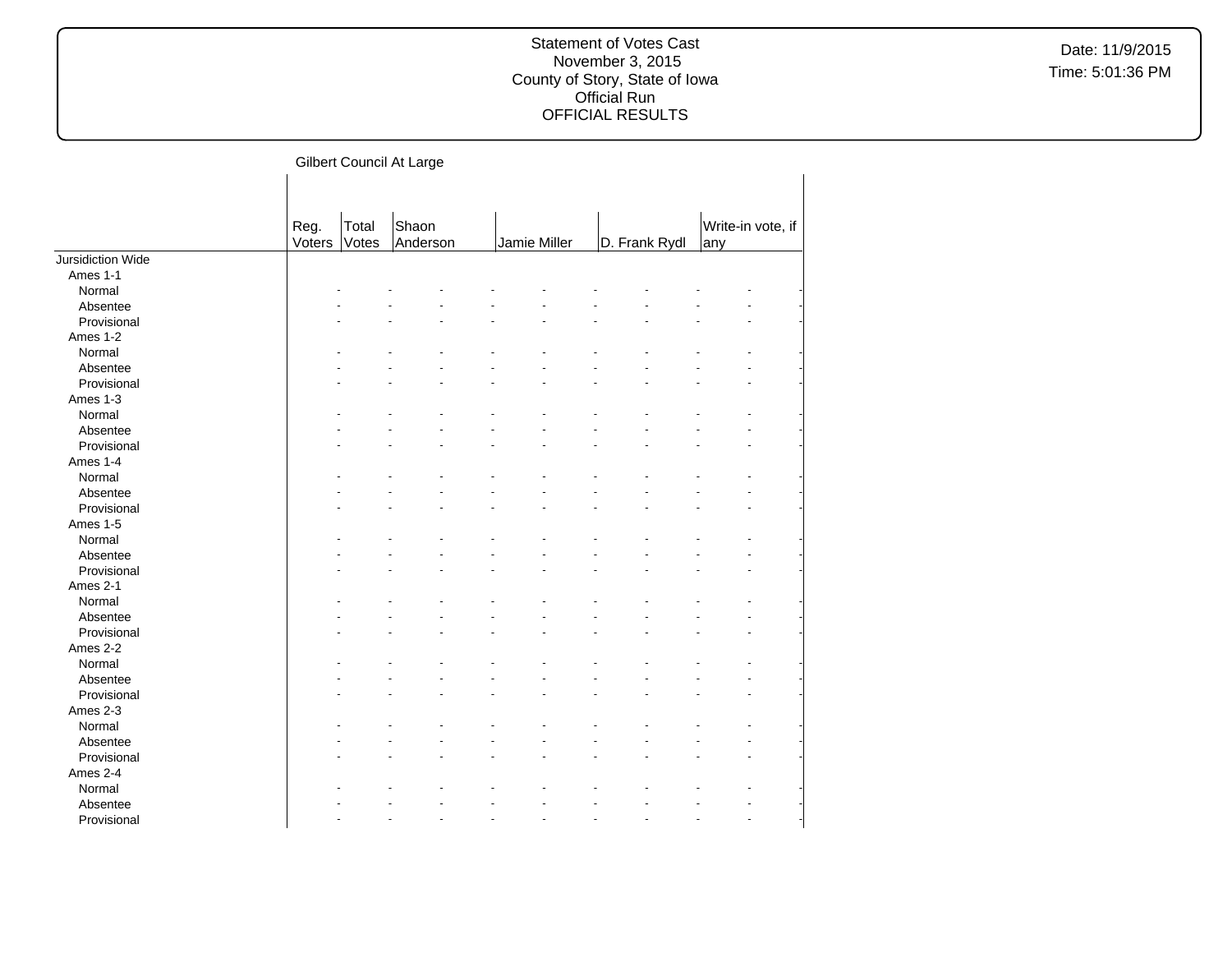| Gilbert Council At Large |  |
|--------------------------|--|
|--------------------------|--|

|             | Reg.   | Total | Shaon    |              |               | Write-in vote, if |
|-------------|--------|-------|----------|--------------|---------------|-------------------|
|             | Voters | Votes | Anderson | Jamie Miller | D. Frank Rydl | any               |
| Ames $2-5$  |        |       |          |              |               |                   |
| Normal      |        |       |          |              |               |                   |
| Absentee    |        |       |          |              |               |                   |
| Provisional |        |       |          |              |               |                   |
| Ames 3-1    |        |       |          |              |               |                   |
| Normal      |        |       |          |              |               |                   |
| Absentee    |        |       |          |              |               |                   |
| Provisional |        |       |          |              |               |                   |
| Ames 3-2    |        |       |          |              |               |                   |
| Normal      |        |       |          |              |               |                   |
| Absentee    |        |       |          |              |               |                   |
| Provisional |        |       |          |              |               |                   |
| Ames 3-3    |        |       |          |              |               |                   |
| Normal      |        |       |          |              |               |                   |
| Absentee    |        |       |          |              |               |                   |
| Provisional |        |       |          |              |               |                   |
| Ames 3-4    |        |       |          |              |               |                   |
| Normal      |        |       |          |              |               |                   |
| Absentee    |        |       |          |              |               |                   |
| Provisional |        |       |          |              |               |                   |
| Ames 3-5    |        |       |          |              |               |                   |
| Normal      |        |       |          |              |               |                   |
| Absentee    |        |       |          |              |               |                   |
| Provisional |        |       |          |              |               |                   |
| Ames 4-1    |        |       |          |              |               |                   |
| Normal      |        |       |          |              |               |                   |
| Absentee    |        |       |          |              |               |                   |
| Provisional |        |       |          |              |               |                   |
| Ames 4-2    |        |       |          |              |               |                   |
| Normal      |        |       |          |              |               |                   |
|             |        |       |          |              |               |                   |
| Absentee    |        |       |          |              |               |                   |
| Provisional |        |       |          |              |               |                   |
| Ames 4-3    |        |       |          |              |               |                   |
| Normal      |        |       |          |              |               |                   |
| Absentee    |        |       |          |              |               |                   |
| Provisional |        |       |          |              |               |                   |
| Ames 4-4    |        |       |          |              |               |                   |
| Normal      |        |       |          |              |               |                   |
| Absentee    |        |       |          |              |               |                   |
| Provisional |        |       |          |              |               |                   |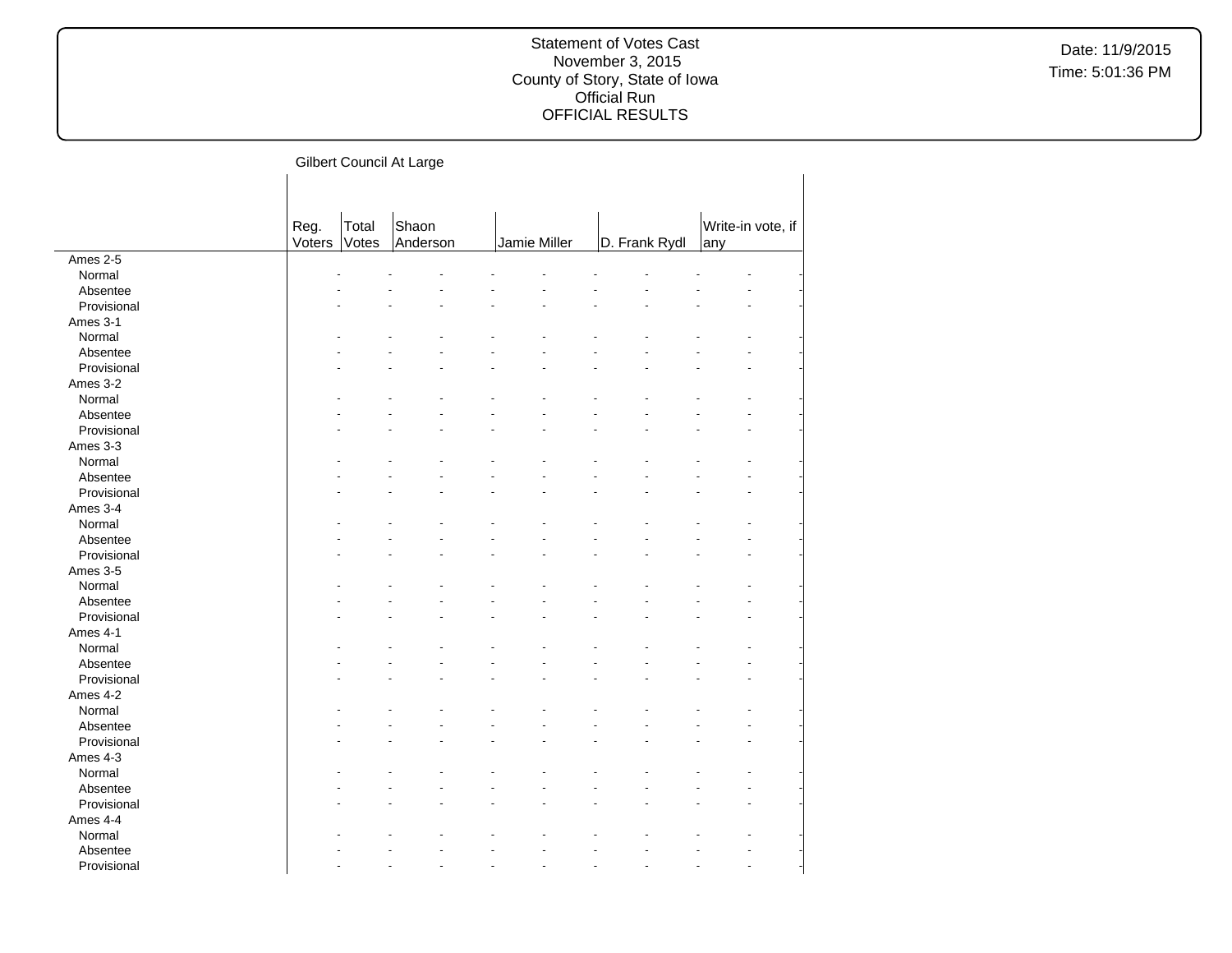|                    |                |                | Gilbert Council At Large |        |              |        |               |        |                          |       |
|--------------------|----------------|----------------|--------------------------|--------|--------------|--------|---------------|--------|--------------------------|-------|
|                    | Reg.<br>Voters | Total<br>Votes | Shaon<br>Anderson        |        | Jamie Miller |        | D. Frank Rydl |        | Write-in vote, if<br>any |       |
| Ames 4-5           |                |                |                          |        |              |        |               |        |                          |       |
| Normal             |                |                |                          |        |              |        |               |        |                          |       |
| Absentee           |                |                |                          |        |              |        |               |        |                          |       |
| Provisional        |                |                |                          |        |              |        |               |        |                          |       |
| Cambridge - City   |                |                |                          |        |              |        |               |        |                          |       |
| Normal             |                |                |                          |        |              |        |               |        |                          |       |
| Absentee           |                |                |                          |        |              |        |               |        |                          |       |
| Provisional        |                |                |                          |        |              |        |               |        |                          |       |
| Collins - City     |                |                |                          |        |              |        |               |        |                          |       |
| Normal             |                |                |                          |        |              |        |               |        |                          |       |
| Absentee           |                |                |                          |        |              |        |               |        |                          |       |
| Provisional        |                |                |                          |        |              |        |               |        |                          |       |
| Colo - City        |                |                |                          |        |              |        |               |        |                          |       |
| Normal             |                |                |                          |        |              |        |               |        |                          |       |
| Absentee           |                |                |                          |        |              |        |               |        |                          |       |
| Provisional        |                |                |                          |        |              |        |               |        |                          |       |
| Gilbert - City     |                |                |                          |        |              |        |               |        |                          |       |
| Normal             | 783            | 135            | 45                       | 33.33% | 47           | 34.81% | 41            | 30.37% | $\overline{2}$           | 1.48% |
| Absentee           | 783            | $\pmb{0}$      | $\pmb{0}$                |        | $\pmb{0}$    | Ĭ.     | $\pmb{0}$     |        | $\pmb{0}$                |       |
| Provisional        | 783            | $\mathbf 0$    | $\mathbf 0$              | ä,     | $\mathbf 0$  | ä,     | $\mathbf 0$   | ÷.     | $\mathbf 0$              |       |
| Huxley - City      |                |                |                          |        |              |        |               |        |                          |       |
| Normal             |                |                |                          |        |              |        |               |        |                          |       |
| Absentee           |                |                |                          |        |              |        |               |        |                          |       |
| Provisional        |                |                |                          |        |              |        |               |        |                          |       |
| Kelley - City      |                |                |                          |        |              |        |               |        |                          |       |
| Normal             |                |                |                          |        |              |        |               |        |                          |       |
| Absentee           |                |                |                          |        |              |        |               |        |                          |       |
| Provisional        |                |                |                          |        |              |        |               |        |                          |       |
| Maxwell - City     |                |                |                          |        |              |        |               |        |                          |       |
| Normal             |                |                |                          |        |              |        |               |        |                          |       |
| Absentee           |                |                |                          |        |              |        |               |        |                          |       |
| Provisional        |                |                |                          |        |              |        |               |        |                          |       |
| McCallsburg - City |                |                |                          |        |              |        |               |        |                          |       |
| Normal             |                |                |                          |        |              |        |               |        |                          |       |
| Absentee           |                |                |                          |        |              |        |               |        |                          |       |
| Provisional        |                |                |                          |        |              |        |               |        |                          |       |
| Nevada 1           |                |                |                          |        |              |        |               |        |                          |       |
| Normal             |                |                |                          |        |              |        |               |        |                          |       |
| Absentee           |                |                |                          |        |              |        |               |        |                          |       |
| Provisional        |                |                |                          |        |              |        |               |        |                          |       |
|                    |                |                |                          |        |              |        |               |        |                          |       |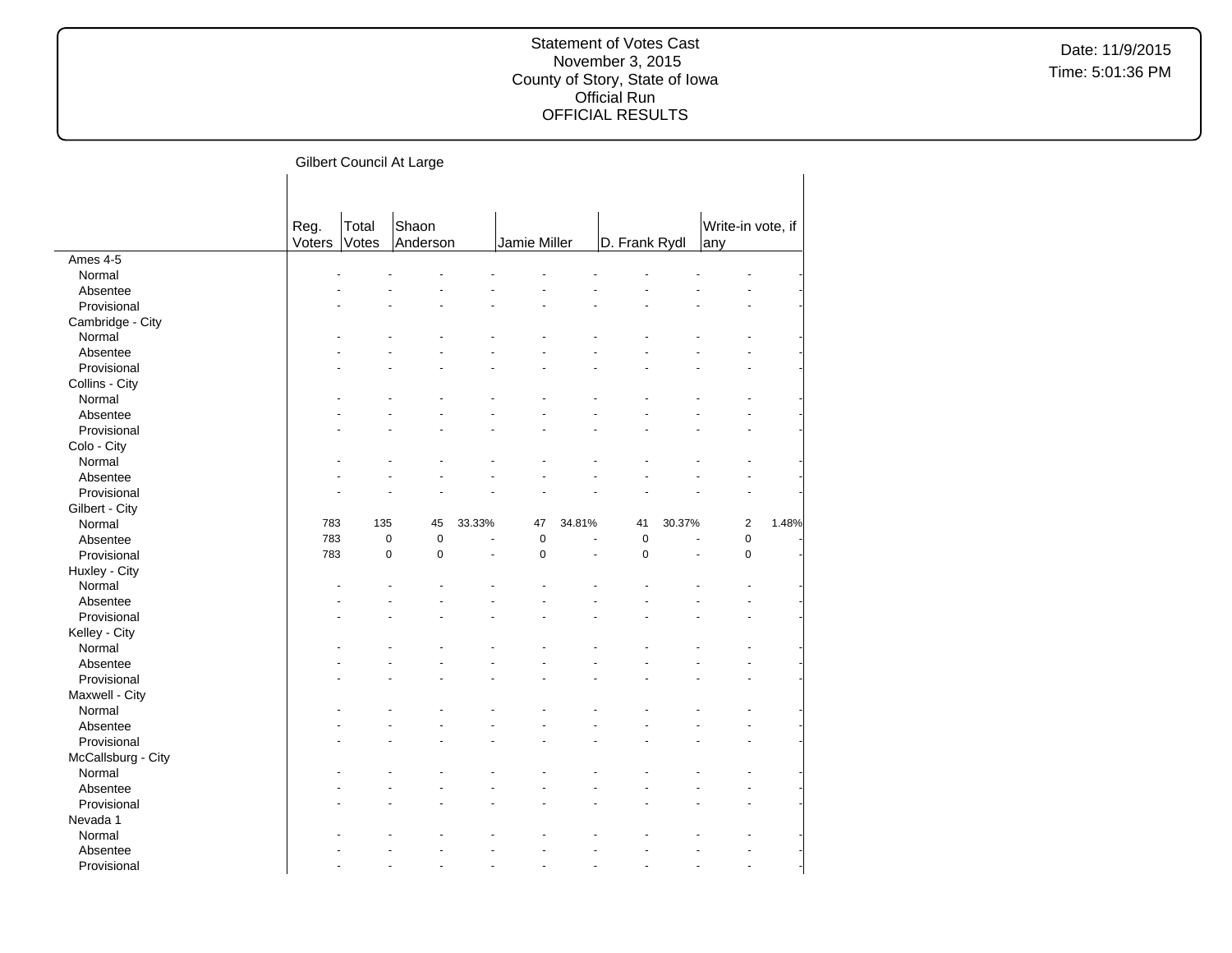|                   |        |             | Gilbert Council At Large |        |              |        |               |        |                   |       |
|-------------------|--------|-------------|--------------------------|--------|--------------|--------|---------------|--------|-------------------|-------|
|                   |        |             |                          |        |              |        |               |        |                   |       |
|                   |        |             |                          |        |              |        |               |        |                   |       |
|                   | Reg.   | Total       | Shaon                    |        |              |        |               |        | Write-in vote, if |       |
|                   | Voters | Votes       | Anderson                 |        | Jamie Miller |        | D. Frank Rydl |        | any               |       |
| Nevada 2          |        |             |                          |        |              |        |               |        |                   |       |
| Normal            |        |             |                          |        |              |        |               |        |                   |       |
| Absentee          |        |             |                          |        |              |        |               |        |                   |       |
| Provisional       |        |             |                          |        |              |        |               |        |                   |       |
| Nevada 3          |        |             |                          |        |              |        |               |        |                   |       |
| Normal            |        |             |                          |        |              |        |               |        |                   |       |
| Absentee          |        |             |                          |        |              |        |               |        |                   |       |
| Provisional       |        |             |                          |        |              |        |               |        |                   |       |
| Nevada 4          |        |             |                          |        |              |        |               |        |                   |       |
| Normal            |        |             |                          |        |              |        |               |        |                   |       |
| Absentee          |        |             |                          |        |              |        |               |        |                   |       |
| Provisional       |        |             |                          |        |              |        |               |        |                   |       |
| Roland - City     |        |             |                          |        |              |        |               |        |                   |       |
| Normal            |        |             |                          |        |              |        |               |        |                   |       |
| Absentee          |        |             |                          |        |              |        |               |        |                   |       |
| Provisional       |        |             |                          |        |              |        |               |        |                   |       |
| Slater - City     |        |             |                          |        |              |        |               |        |                   |       |
| Normal            |        |             |                          |        |              |        |               |        |                   |       |
| Absentee          |        |             |                          |        |              |        |               |        |                   |       |
| Provisional       |        |             |                          |        |              |        |               |        |                   |       |
| Story City - City |        |             |                          |        |              |        |               |        |                   |       |
| Normal            |        |             |                          |        |              |        |               |        |                   |       |
| Absentee          |        |             |                          |        |              |        |               |        |                   |       |
| Provisional       |        |             |                          |        |              |        |               |        |                   |       |
| Zearing - City    |        |             |                          |        |              |        |               |        |                   |       |
| Normal            |        |             |                          |        |              |        |               |        |                   |       |
| Absentee          |        |             |                          |        |              |        |               |        |                   |       |
| Provisional       |        |             |                          |        |              |        |               |        |                   |       |
| Total             |        |             |                          |        |              |        |               |        |                   |       |
| Normal            | 783    | 135         | 45                       | 33.33% | 47           | 34.81% | 41            | 30.37% | $\overline{c}$    | 1.48% |
| Absentee          | 783    | $\mathbf 0$ | $\pmb{0}$                |        | $\mathbf 0$  |        | $\mathbf 0$   |        | $\mathbf 0$       |       |
|                   | 783    | $\pmb{0}$   | $\pmb{0}$                |        | 0            |        | $\pmb{0}$     |        | $\pmb{0}$         |       |
| Provisional       | 783    | 135         | $\overline{45}$          | 33.33% | 47           | 34.81% | 41            | 30.37% | $\overline{2}$    | 1.48% |
| Total             |        |             |                          |        |              |        |               |        |                   |       |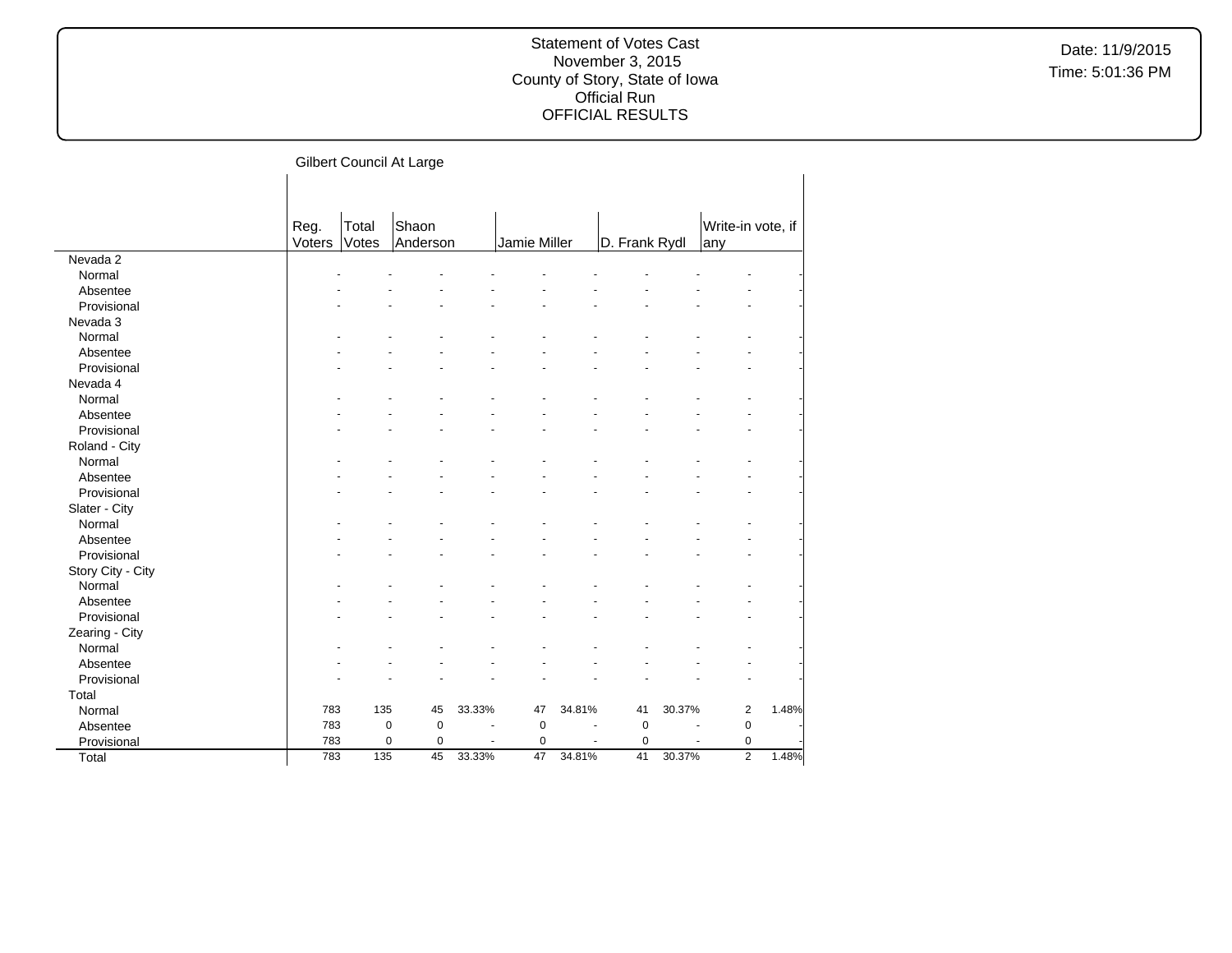Huxley Mayor (2-Year)

|                   | Reg.   | Total |             |               | Write-in vote, if |
|-------------------|--------|-------|-------------|---------------|-------------------|
|                   |        |       |             |               |                   |
|                   | Voters | Votes | Craig Henry | Nels Nord (W) | any               |
| Jursidiction Wide |        |       |             |               |                   |
| Ames 1-1          |        |       |             |               |                   |
| Normal            |        |       |             |               |                   |
| Absentee          |        |       |             |               |                   |
| Provisional       |        |       |             |               |                   |
| Ames 1-2          |        |       |             |               |                   |
| Normal            |        |       |             |               |                   |
| Absentee          |        |       |             |               |                   |
| Provisional       |        |       |             |               |                   |
| Ames 1-3          |        |       |             |               |                   |
| Normal            |        |       |             |               |                   |
| Absentee          |        |       |             |               |                   |
| Provisional       |        |       |             |               |                   |
| Ames 1-4          |        |       |             |               |                   |
| Normal            |        |       |             |               |                   |
| Absentee          |        |       |             |               |                   |
| Provisional       |        |       |             |               |                   |
| Ames 1-5          |        |       |             |               |                   |
| Normal            |        |       |             |               |                   |
| Absentee          |        |       |             |               |                   |
| Provisional       |        |       |             |               |                   |
| Ames 2-1          |        |       |             |               |                   |
| Normal            |        |       |             |               |                   |
| Absentee          |        |       |             |               |                   |
| Provisional       |        |       |             |               |                   |
| Ames 2-2          |        |       |             |               |                   |
| Normal            |        |       |             |               |                   |
| Absentee          |        |       |             |               |                   |
| Provisional       |        |       |             |               |                   |
| Ames 2-3          |        |       |             |               |                   |
| Normal            |        |       |             |               |                   |
| Absentee          |        |       |             |               |                   |
| Provisional       |        |       |             |               |                   |
| Ames 2-4          |        |       |             |               |                   |
| Normal            |        |       |             |               |                   |
| Absentee          |        |       |             |               |                   |
|                   |        |       |             |               |                   |
| Provisional       |        |       |             |               |                   |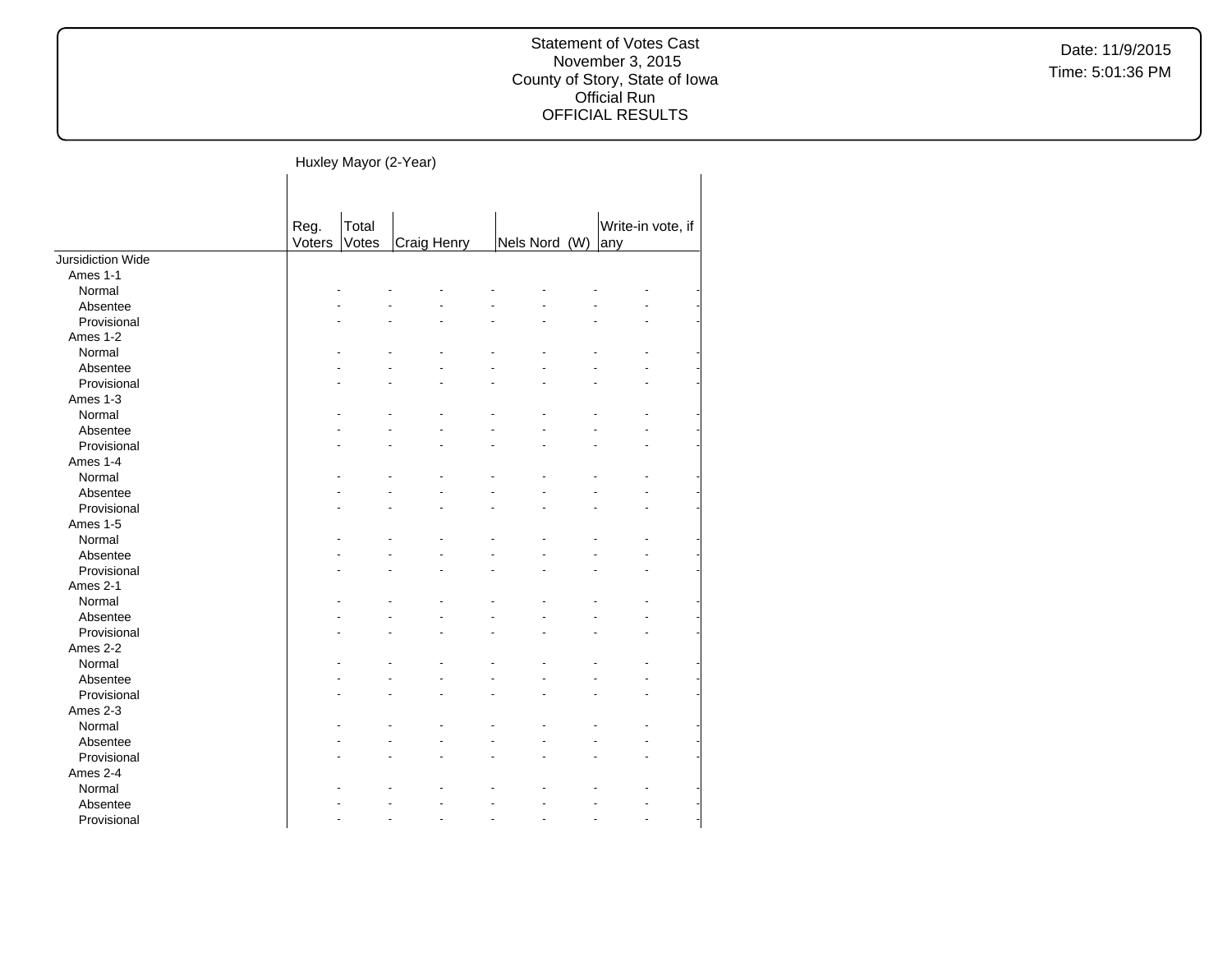#### Statement of Votes Cast November 3, 2015 County of Story, State of Iowa Official Run OFFICIAL RESULTS

#### Huxley Mayor (2-Year)

|                    | Reg.   | Total |             |               | Write-in vote, if |  |
|--------------------|--------|-------|-------------|---------------|-------------------|--|
|                    | Voters | Votes | Craig Henry | Nels Nord (W) | any               |  |
| Ames 2-5           |        |       |             |               |                   |  |
| Normal             |        |       |             |               |                   |  |
| Absentee           |        |       |             |               |                   |  |
| Provisional        |        |       |             |               |                   |  |
| Ames 3-1           |        |       |             |               |                   |  |
| Normal             |        |       |             |               |                   |  |
| Absentee           |        |       |             |               |                   |  |
| Provisional        |        |       |             |               |                   |  |
| Ames 3-2           |        |       |             |               |                   |  |
| Normal             |        |       |             |               |                   |  |
| Absentee           |        |       |             |               |                   |  |
| Provisional        |        |       |             |               |                   |  |
| Ames 3-3           |        |       |             |               |                   |  |
| Normal             |        |       |             |               |                   |  |
| Absentee           |        |       |             |               |                   |  |
| Provisional        |        |       |             |               |                   |  |
| Ames 3-4           |        |       |             |               |                   |  |
| Normal             |        |       |             |               |                   |  |
| Absentee           |        |       |             |               |                   |  |
| Provisional        |        |       |             |               |                   |  |
| Ames 3-5           |        |       |             |               |                   |  |
| Normal             |        |       |             |               |                   |  |
| Absentee           |        |       |             |               |                   |  |
| Provisional        |        |       |             |               |                   |  |
| Ames 4-1           |        |       |             |               |                   |  |
| Normal             |        |       |             |               |                   |  |
| Absentee           |        |       |             |               |                   |  |
| Provisional        |        |       |             |               |                   |  |
| Ames 4-2           |        |       |             |               |                   |  |
| Normal             |        |       |             |               |                   |  |
| Absentee           |        |       |             |               |                   |  |
| Provisional        |        |       |             |               |                   |  |
|                    |        |       |             |               |                   |  |
| Ames 4-3<br>Normal |        |       |             |               |                   |  |
|                    |        |       |             |               |                   |  |
| Absentee           |        |       |             |               |                   |  |
| Provisional        |        |       |             |               |                   |  |
| Ames 4-4           |        |       |             |               |                   |  |
| Normal             |        |       |             |               |                   |  |
| Absentee           |        |       |             |               |                   |  |
| Provisional        |        |       |             |               |                   |  |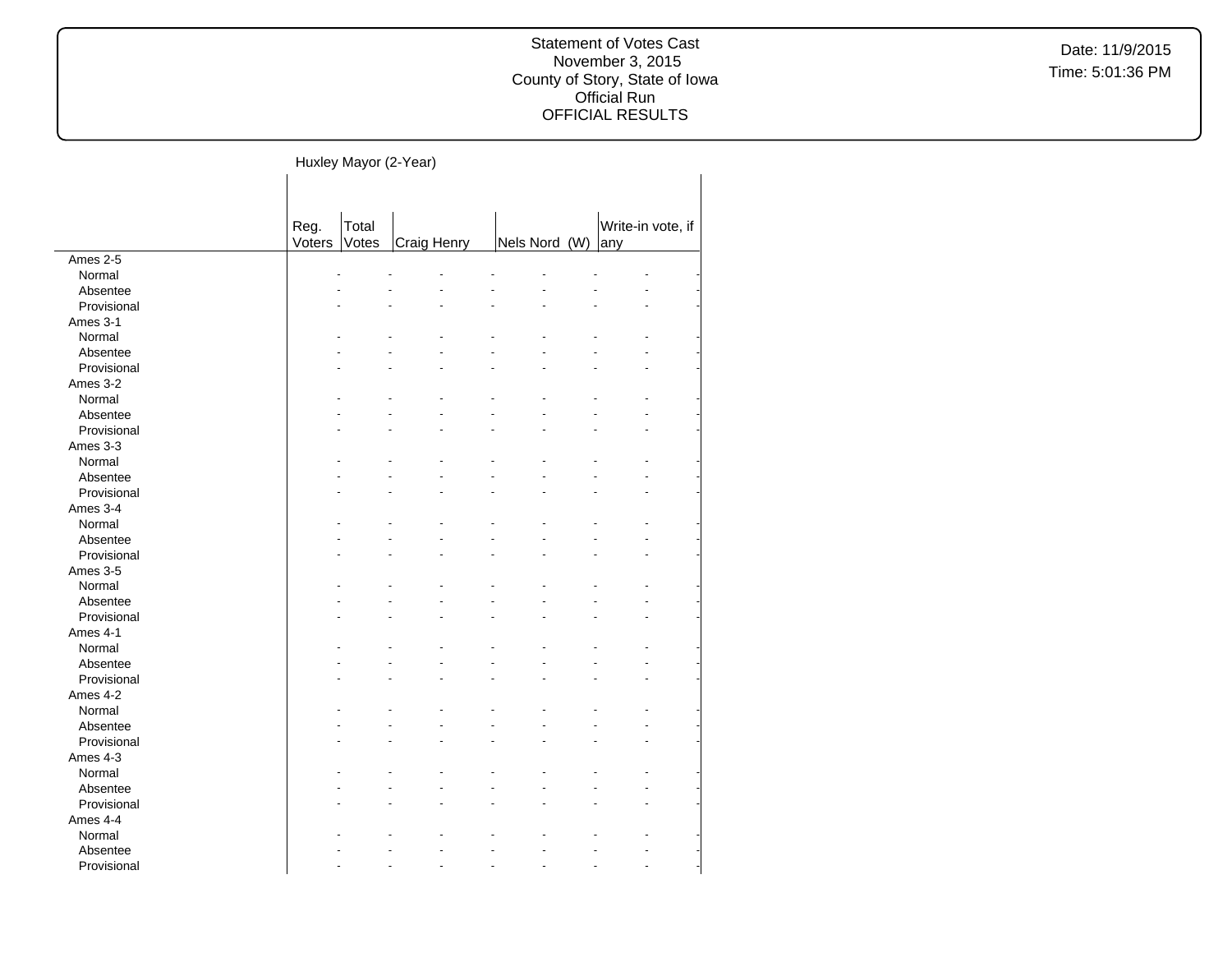#### Statement of Votes Cast November 3, 2015 County of Story, State of Iowa Official Run OFFICIAL RESULTS

# Huxley Mayor (2-Year)

|                          | Reg.<br>Voters | Total<br>Votes | Craig Henry      |         | Nels Nord (W) |        | Write-in vote, if<br>any |        |
|--------------------------|----------------|----------------|------------------|---------|---------------|--------|--------------------------|--------|
| Ames 4-5                 |                |                |                  |         |               |        |                          |        |
| Normal                   |                |                |                  |         |               |        |                          |        |
| Absentee                 |                |                |                  |         |               |        |                          |        |
| Provisional              |                |                |                  |         |               |        |                          |        |
| Cambridge - City         |                |                |                  |         |               |        |                          |        |
| Normal                   |                |                |                  |         |               |        |                          |        |
| Absentee                 |                |                |                  |         |               |        |                          |        |
| Provisional              |                |                |                  |         |               |        |                          |        |
|                          |                |                |                  |         |               |        |                          |        |
| Collins - City<br>Normal |                |                |                  |         |               |        |                          |        |
| Absentee                 |                |                |                  |         |               |        |                          |        |
|                          |                |                |                  |         |               |        |                          |        |
| Provisional              |                |                |                  |         |               |        |                          |        |
| Colo - City              |                |                |                  |         |               |        |                          |        |
| Normal                   |                |                |                  |         |               |        |                          |        |
| Absentee                 |                |                |                  |         |               |        |                          |        |
| Provisional              |                |                |                  |         |               |        |                          |        |
| Gilbert - City           |                |                |                  |         |               |        |                          |        |
| Normal                   |                |                |                  |         |               |        |                          |        |
| Absentee                 |                |                |                  |         |               |        |                          |        |
| Provisional              |                |                |                  |         |               |        |                          |        |
| Huxley - City            |                |                |                  |         |               |        |                          |        |
| Normal                   | 2214           | 84             | 62               | 73.81%  | 12            | 14.29% | 10                       | 11.90% |
| Absentee                 | 2214           |                | 5<br>5           | 100.00% | $\mathbf 0$   |        | $\mathbf 0$              |        |
| Provisional              | 2214           |                | $\mathbf 0$<br>0 |         | $\pmb{0}$     |        | $\pmb{0}$                |        |
| Kelley - City            |                |                |                  |         |               |        |                          |        |
| Normal                   |                |                |                  |         |               |        |                          |        |
| Absentee                 |                |                |                  |         |               |        |                          |        |
| Provisional              |                |                |                  |         |               |        |                          |        |
| Maxwell - City           |                |                |                  |         |               |        |                          |        |
| Normal                   |                |                |                  |         |               |        |                          |        |
| Absentee                 |                |                |                  |         |               |        |                          |        |
| Provisional              |                |                |                  |         |               |        |                          |        |
| McCallsburg - City       |                |                |                  |         |               |        |                          |        |
| Normal                   |                |                |                  |         |               |        |                          |        |
| Absentee                 |                |                |                  |         |               |        |                          |        |
| Provisional              |                |                |                  |         |               |        |                          |        |
| Nevada 1                 |                |                |                  |         |               |        |                          |        |
| Normal                   |                |                |                  |         |               |        |                          |        |
| Absentee                 |                |                |                  |         |               |        |                          |        |
| Provisional              |                |                |                  |         |               |        |                          |        |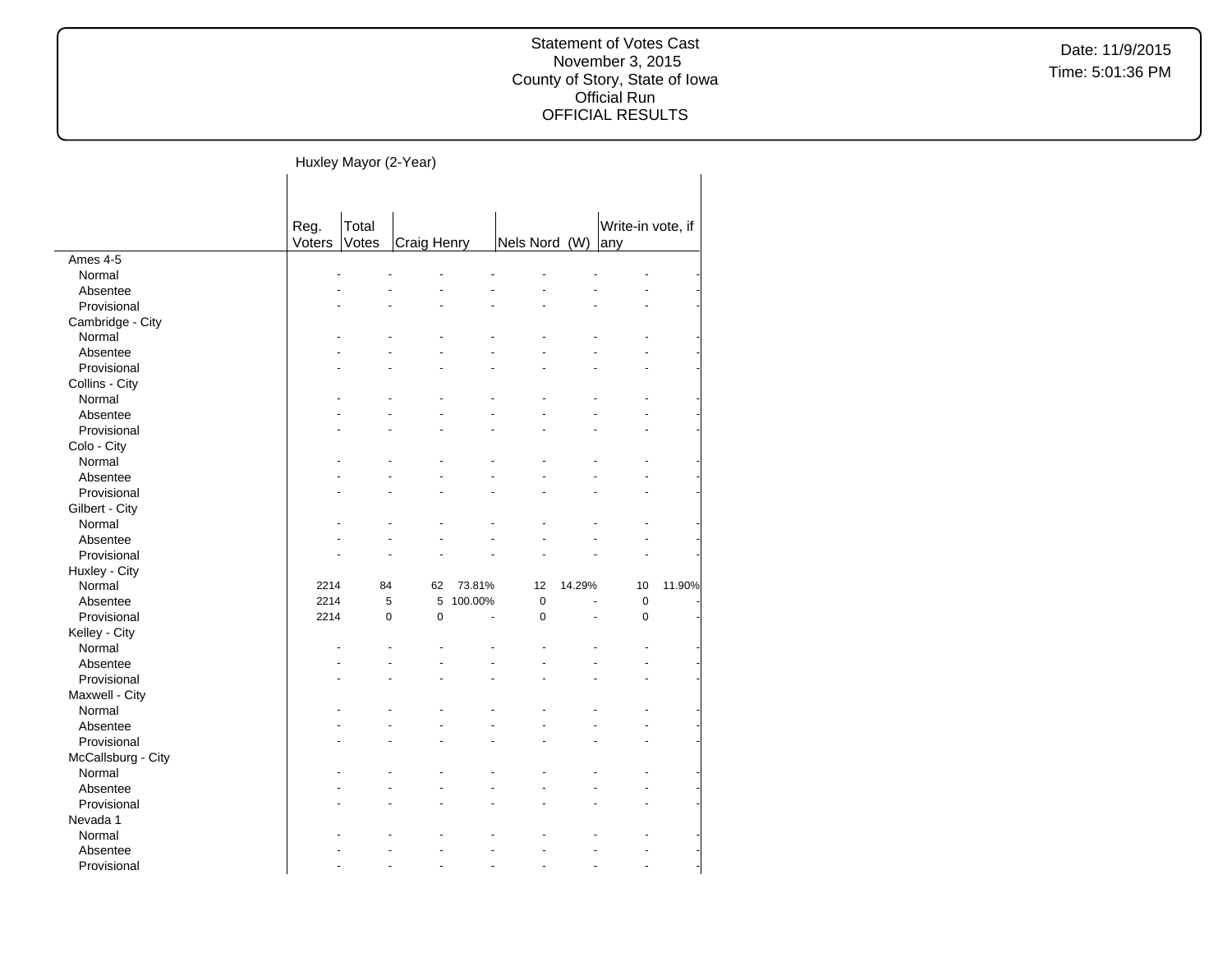#### Statement of Votes Cast November 3, 2015 County of Story, State of Iowa Official Run OFFICIAL RESULTS

#### Huxley Mayor (2-Year)

|                   | Reg.<br>Voters | Total<br>Votes | Craig Henry    |         | Nels Nord (W) |        | Write-in vote, if<br>any |        |
|-------------------|----------------|----------------|----------------|---------|---------------|--------|--------------------------|--------|
| Nevada 2          |                |                |                |         |               |        |                          |        |
| Normal            |                |                |                |         |               |        |                          |        |
| Absentee          |                |                |                |         |               |        |                          |        |
| Provisional       |                |                |                |         |               |        |                          |        |
| Nevada 3          |                |                |                |         |               |        |                          |        |
| Normal            |                |                |                |         |               |        |                          |        |
| Absentee          |                |                |                |         |               |        |                          |        |
| Provisional       |                |                |                |         |               |        |                          |        |
| Nevada 4          |                |                |                |         |               |        |                          |        |
| Normal            |                |                |                |         |               |        |                          |        |
| Absentee          |                |                |                |         |               |        |                          |        |
| Provisional       |                |                |                |         |               |        |                          |        |
| Roland - City     |                |                |                |         |               |        |                          |        |
| Normal            |                |                |                |         |               |        |                          |        |
| Absentee          |                |                |                |         |               |        |                          |        |
| Provisional       |                |                |                |         |               |        |                          |        |
| Slater - City     |                |                |                |         |               |        |                          |        |
| Normal            |                |                |                |         |               |        |                          |        |
| Absentee          |                |                |                |         |               |        |                          |        |
| Provisional       |                |                |                |         |               |        |                          |        |
| Story City - City |                |                |                |         |               |        |                          |        |
| Normal            |                |                |                |         |               |        |                          |        |
| Absentee          |                |                |                |         |               |        |                          |        |
| Provisional       |                |                |                |         |               |        |                          |        |
| Zearing - City    |                |                |                |         |               |        |                          |        |
| Normal            |                |                |                |         |               |        |                          |        |
| Absentee          |                |                |                |         |               |        |                          |        |
| Provisional       |                |                |                |         |               |        |                          |        |
| Total             |                |                |                |         |               |        |                          |        |
| Normal            | 2214           | 84             | 62             | 73.81%  | 12            | 14.29% | 10                       | 11.90% |
| Absentee          | 2214           | 5              | 5              | 100.00% | 0             | ÷      | $\mathbf 0$              |        |
| Provisional       | 2214           | 0              | $\overline{0}$ |         | $\mathbf 0$   |        | $\overline{0}$           |        |
| Total             | 2214           | 89             | 67             | 75.28%  | 12            | 13.48% | 10                       | 11.24% |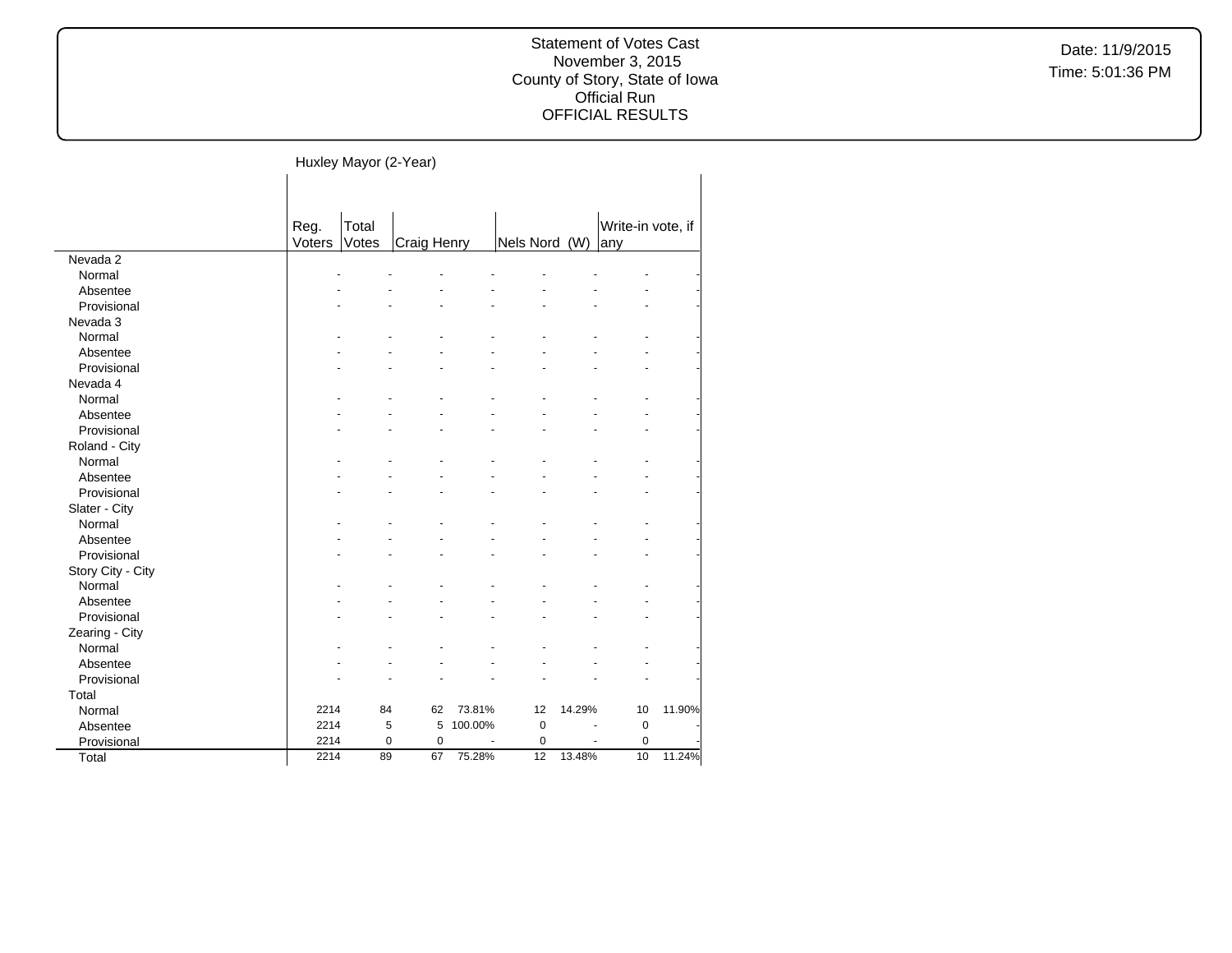|                   |                |                | Huxley Council At Large |  |                                     |     |                        | Kelley Mayor |       |                     |     |                   |
|-------------------|----------------|----------------|-------------------------|--|-------------------------------------|-----|------------------------|--------------|-------|---------------------|-----|-------------------|
|                   | Reg.<br>Voters | Total<br>Votes | David Jensen            |  | Seana<br>Tracey Roberts Godbold (W) | any | Write-in vote, if Reg. | Voters Votes | Total | Kenneth L.<br>Kling | any | Write-in vote, if |
| Jursidiction Wide |                |                |                         |  |                                     |     |                        |              |       |                     |     |                   |
| Ames 1-1          |                |                |                         |  |                                     |     |                        |              |       |                     |     |                   |
| Normal            |                |                |                         |  |                                     |     |                        |              |       |                     |     |                   |
| Absentee          |                |                |                         |  |                                     |     |                        |              |       |                     |     |                   |
| Provisional       |                |                |                         |  |                                     |     |                        |              |       |                     |     |                   |
| Ames 1-2          |                |                |                         |  |                                     |     |                        |              |       |                     |     |                   |
| Normal            |                |                |                         |  |                                     |     |                        |              |       |                     |     |                   |
| Absentee          |                |                |                         |  |                                     |     |                        |              |       |                     |     |                   |
| Provisional       |                |                |                         |  |                                     |     |                        |              |       |                     |     |                   |
| Ames 1-3          |                |                |                         |  |                                     |     |                        |              |       |                     |     |                   |
| Normal            |                |                |                         |  |                                     |     |                        |              |       |                     |     |                   |
| Absentee          |                |                |                         |  |                                     |     |                        |              |       |                     |     |                   |
| Provisional       |                |                |                         |  |                                     |     |                        |              |       |                     |     |                   |
| Ames 1-4          |                |                |                         |  |                                     |     |                        |              |       |                     |     |                   |
| Normal            |                |                |                         |  |                                     |     |                        |              |       |                     |     |                   |
| Absentee          |                |                |                         |  |                                     |     |                        |              |       |                     |     |                   |
| Provisional       |                |                |                         |  |                                     |     |                        |              |       |                     |     |                   |
| Ames 1-5          |                |                |                         |  |                                     |     |                        |              |       |                     |     |                   |
| Normal            |                |                |                         |  |                                     |     |                        |              |       |                     |     |                   |
| Absentee          |                |                |                         |  |                                     |     |                        |              |       |                     |     |                   |
| Provisional       |                |                |                         |  |                                     |     |                        |              |       |                     |     |                   |
| Ames 2-1          |                |                |                         |  |                                     |     |                        |              |       |                     |     |                   |
| Normal            |                |                |                         |  |                                     |     |                        |              |       |                     |     |                   |
|                   |                |                |                         |  |                                     |     |                        |              |       |                     |     |                   |
| Absentee          |                |                |                         |  |                                     |     |                        |              |       |                     |     |                   |
| Provisional       |                |                |                         |  |                                     |     |                        |              |       |                     |     |                   |
| Ames 2-2          |                |                |                         |  |                                     |     |                        |              |       |                     |     |                   |
| Normal            |                |                |                         |  |                                     |     |                        |              |       |                     |     |                   |
| Absentee          |                |                |                         |  |                                     |     |                        |              |       |                     |     |                   |
| Provisional       |                |                |                         |  |                                     |     |                        |              |       |                     |     |                   |
| Ames 2-3          |                |                |                         |  |                                     |     |                        |              |       |                     |     |                   |
| Normal            |                |                |                         |  |                                     |     |                        |              |       |                     |     |                   |
| Absentee          |                |                |                         |  |                                     |     |                        |              |       |                     |     |                   |
| Provisional       |                |                |                         |  |                                     |     |                        |              |       |                     |     |                   |
| Ames 2-4          |                |                |                         |  |                                     |     |                        |              |       |                     |     |                   |
| Normal            |                |                |                         |  |                                     |     |                        |              |       |                     |     |                   |
| Absentee          |                |                |                         |  |                                     |     |                        |              |       |                     |     |                   |
| Provisional       |                |                |                         |  |                                     |     |                        |              |       |                     |     |                   |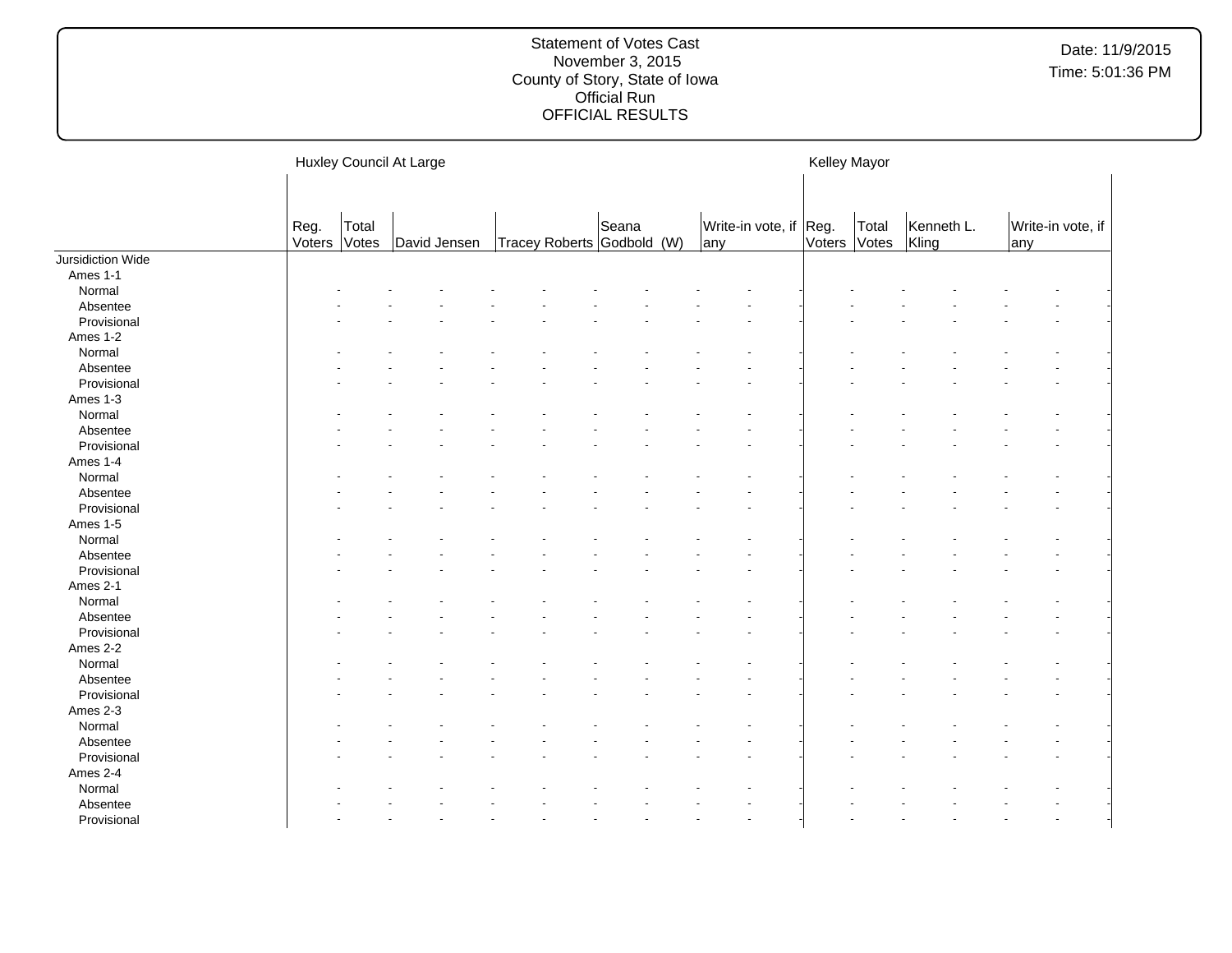|                 |                |                | Huxley Council At Large |  |                                     |                               | Kelley Mayor |       |                     |     |                   |  |
|-----------------|----------------|----------------|-------------------------|--|-------------------------------------|-------------------------------|--------------|-------|---------------------|-----|-------------------|--|
|                 |                |                |                         |  |                                     |                               |              |       |                     |     |                   |  |
|                 | Reg.<br>Voters | Total<br>Votes | David Jensen            |  | Seana<br>Tracey Roberts Godbold (W) | Write-in vote, if Reg.<br>any | Voters Votes | Total | Kenneth L.<br>Kling | any | Write-in vote, if |  |
| <b>Ames 2-5</b> |                |                |                         |  |                                     |                               |              |       |                     |     |                   |  |
| Normal          |                |                |                         |  |                                     |                               |              |       |                     |     |                   |  |
| Absentee        |                |                |                         |  |                                     |                               |              |       |                     |     |                   |  |
| Provisional     |                |                |                         |  |                                     |                               |              |       |                     |     |                   |  |
| Ames 3-1        |                |                |                         |  |                                     |                               |              |       |                     |     |                   |  |
| Normal          |                |                |                         |  |                                     |                               |              |       |                     |     |                   |  |
| Absentee        |                |                |                         |  |                                     |                               |              |       |                     |     |                   |  |
| Provisional     |                |                |                         |  |                                     |                               |              |       |                     |     |                   |  |
| Ames 3-2        |                |                |                         |  |                                     |                               |              |       |                     |     |                   |  |
| Normal          |                |                |                         |  |                                     |                               |              |       |                     |     |                   |  |
| Absentee        |                |                |                         |  |                                     |                               |              |       |                     |     |                   |  |
| Provisional     |                |                |                         |  |                                     |                               |              |       |                     |     |                   |  |
| Ames 3-3        |                |                |                         |  |                                     |                               |              |       |                     |     |                   |  |
| Normal          |                |                |                         |  |                                     |                               |              |       |                     |     |                   |  |
| Absentee        |                |                |                         |  |                                     |                               |              |       |                     |     |                   |  |
| Provisional     |                |                |                         |  |                                     |                               |              |       |                     |     |                   |  |
| Ames 3-4        |                |                |                         |  |                                     |                               |              |       |                     |     |                   |  |
| Normal          |                |                |                         |  |                                     |                               |              |       |                     |     |                   |  |
| Absentee        |                |                |                         |  |                                     |                               |              |       |                     |     |                   |  |
| Provisional     |                |                |                         |  |                                     |                               |              |       |                     |     |                   |  |
| Ames 3-5        |                |                |                         |  |                                     |                               |              |       |                     |     |                   |  |
| Normal          |                |                |                         |  |                                     |                               |              |       |                     |     |                   |  |
| Absentee        |                |                |                         |  |                                     |                               |              |       |                     |     |                   |  |
| Provisional     |                |                |                         |  |                                     |                               |              |       |                     |     |                   |  |
| Ames 4-1        |                |                |                         |  |                                     |                               |              |       |                     |     |                   |  |
| Normal          |                |                |                         |  |                                     |                               |              |       |                     |     |                   |  |
| Absentee        |                |                |                         |  |                                     |                               |              |       |                     |     |                   |  |
| Provisional     |                |                |                         |  |                                     |                               |              |       |                     |     |                   |  |
| Ames 4-2        |                |                |                         |  |                                     |                               |              |       |                     |     |                   |  |
| Normal          |                |                |                         |  |                                     |                               |              |       |                     |     |                   |  |
| Absentee        |                |                |                         |  |                                     |                               |              |       |                     |     |                   |  |
| Provisional     |                |                |                         |  |                                     |                               |              |       |                     |     |                   |  |
| Ames 4-3        |                |                |                         |  |                                     |                               |              |       |                     |     |                   |  |
| Normal          |                |                |                         |  |                                     |                               |              |       |                     |     |                   |  |
| Absentee        |                |                |                         |  |                                     |                               |              |       |                     |     |                   |  |
| Provisional     |                |                |                         |  |                                     |                               |              |       |                     |     |                   |  |
| Ames 4-4        |                |                |                         |  |                                     |                               |              |       |                     |     |                   |  |
| Normal          |                |                |                         |  |                                     |                               |              |       |                     |     |                   |  |
| Absentee        |                |                |                         |  |                                     |                               |              |       |                     |     |                   |  |
| Provisional     |                |                |                         |  |                                     |                               |              |       |                     |     |                   |  |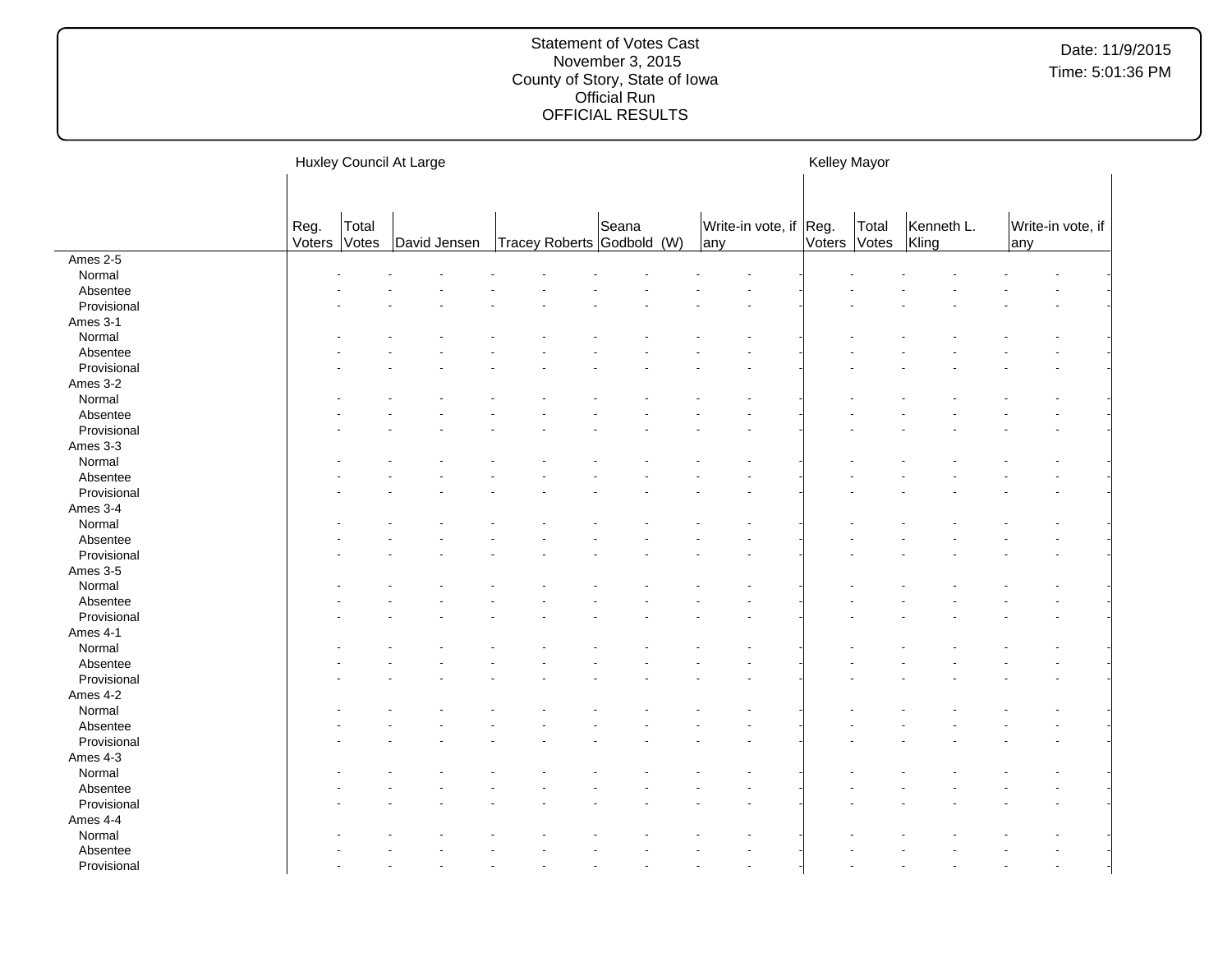|                    |                |                | Huxley Council At Large  |        |             |        |                                     |       |                               |       | Kelley Mayor |                       |                          |         |                          |  |
|--------------------|----------------|----------------|--------------------------|--------|-------------|--------|-------------------------------------|-------|-------------------------------|-------|--------------|-----------------------|--------------------------|---------|--------------------------|--|
|                    | Reg.<br>Voters | Total<br>Votes | David Jensen             |        |             |        | Seana<br>Tracey Roberts Godbold (W) |       | Write-in vote, if Reg.<br>any |       |              | Total<br>Voters Votes | Kenneth L.<br>Kling      |         | Write-in vote, if<br>any |  |
| Ames 4-5           |                |                |                          |        |             |        |                                     |       |                               |       |              |                       |                          |         |                          |  |
| Normal             |                |                |                          |        |             |        |                                     |       |                               |       |              |                       |                          |         |                          |  |
| Absentee           |                |                |                          |        |             |        |                                     |       |                               |       |              |                       |                          |         |                          |  |
| Provisional        |                |                |                          |        |             |        |                                     |       |                               |       |              |                       |                          |         |                          |  |
| Cambridge - City   |                |                |                          |        |             |        |                                     |       |                               |       |              |                       |                          |         |                          |  |
| Normal             |                |                |                          |        |             |        |                                     |       |                               |       |              |                       |                          |         |                          |  |
| Absentee           |                |                |                          |        |             |        |                                     |       |                               |       |              |                       |                          |         |                          |  |
| Provisional        |                |                |                          |        |             |        |                                     |       |                               |       |              |                       |                          |         |                          |  |
| Collins - City     |                |                |                          |        |             |        |                                     |       |                               |       |              |                       |                          |         |                          |  |
| Normal             |                |                |                          |        |             |        |                                     |       |                               |       |              |                       |                          |         |                          |  |
| Absentee           |                |                |                          |        |             |        |                                     |       |                               |       |              |                       |                          |         |                          |  |
| Provisional        |                |                |                          |        |             |        |                                     |       |                               |       |              |                       |                          |         |                          |  |
| Colo - City        |                |                |                          |        |             |        |                                     |       |                               |       |              |                       |                          |         |                          |  |
| Normal             |                |                |                          |        |             |        |                                     |       |                               |       |              |                       |                          |         |                          |  |
| Absentee           |                |                |                          |        |             |        |                                     |       |                               |       |              |                       |                          |         |                          |  |
| Provisional        |                |                |                          |        |             |        |                                     |       |                               |       |              |                       |                          |         |                          |  |
| Gilbert - City     |                |                |                          |        |             |        |                                     |       |                               |       |              |                       |                          |         |                          |  |
| Normal             |                |                |                          |        |             |        |                                     |       |                               |       |              |                       |                          |         |                          |  |
| Absentee           |                |                |                          |        |             |        |                                     |       |                               |       |              |                       |                          |         |                          |  |
| Provisional        |                |                |                          |        |             |        |                                     |       |                               |       |              |                       |                          |         |                          |  |
| Huxley - City      |                |                |                          |        |             |        |                                     |       |                               |       |              |                       |                          |         |                          |  |
| Normal             | 2214           | 155            | 57                       | 36.77% | 73          | 47.10% | 10                                  | 6.45% | 15                            | 9.68% |              |                       |                          |         |                          |  |
| Absentee           | 2214           |                | 4<br>$\mathbf{1}$        | 25.00% | 3           | 75.00% | 0                                   |       | $\mathbf 0$                   |       |              |                       |                          |         |                          |  |
| Provisional        | 2214           |                | $\mathbf 0$<br>$\pmb{0}$ | ÷,     | $\mathbf 0$ | ä,     | $\mathbf 0$                         |       | $\overline{0}$                |       |              |                       |                          |         |                          |  |
| Kelley - City      |                |                |                          |        |             |        |                                     |       |                               |       |              |                       |                          |         |                          |  |
| Normal             |                |                |                          |        |             |        |                                     |       |                               |       | 235          |                       | 36<br>36                 | 100.00% | $\mathbf 0$              |  |
| Absentee           |                |                |                          |        |             |        |                                     |       |                               |       | 235          |                       | $\pmb{0}$<br>$\mathbf 0$ |         | $\pmb{0}$                |  |
| Provisional        |                |                |                          |        |             |        |                                     |       |                               |       | 235          |                       | $\mathbf 0$<br>$\Omega$  |         | $\mathbf 0$              |  |
| Maxwell - City     |                |                |                          |        |             |        |                                     |       |                               |       |              |                       |                          |         |                          |  |
| Normal             |                |                |                          |        |             |        |                                     |       |                               |       |              |                       |                          |         |                          |  |
| Absentee           |                |                |                          |        |             |        |                                     |       |                               |       |              |                       |                          |         |                          |  |
| Provisional        |                |                |                          |        |             |        |                                     |       |                               |       |              |                       |                          |         |                          |  |
| McCallsburg - City |                |                |                          |        |             |        |                                     |       |                               |       |              |                       |                          |         |                          |  |
| Normal             |                |                |                          |        |             |        |                                     |       |                               |       |              |                       |                          |         |                          |  |
| Absentee           |                |                |                          |        |             |        |                                     |       |                               |       |              |                       |                          |         |                          |  |
| Provisional        |                |                |                          |        |             |        |                                     |       |                               |       |              |                       |                          |         |                          |  |
| Nevada 1           |                |                |                          |        |             |        |                                     |       |                               |       |              |                       |                          |         |                          |  |
| Normal             |                |                |                          |        |             |        |                                     |       |                               |       |              |                       |                          |         |                          |  |
| Absentee           |                |                |                          |        |             |        |                                     |       |                               |       |              |                       |                          |         |                          |  |
| Provisional        |                |                |                          |        |             |        |                                     |       |                               |       |              |                       |                          |         |                          |  |
|                    |                |                |                          |        |             |        |                                     |       |                               |       |              |                       |                          |         |                          |  |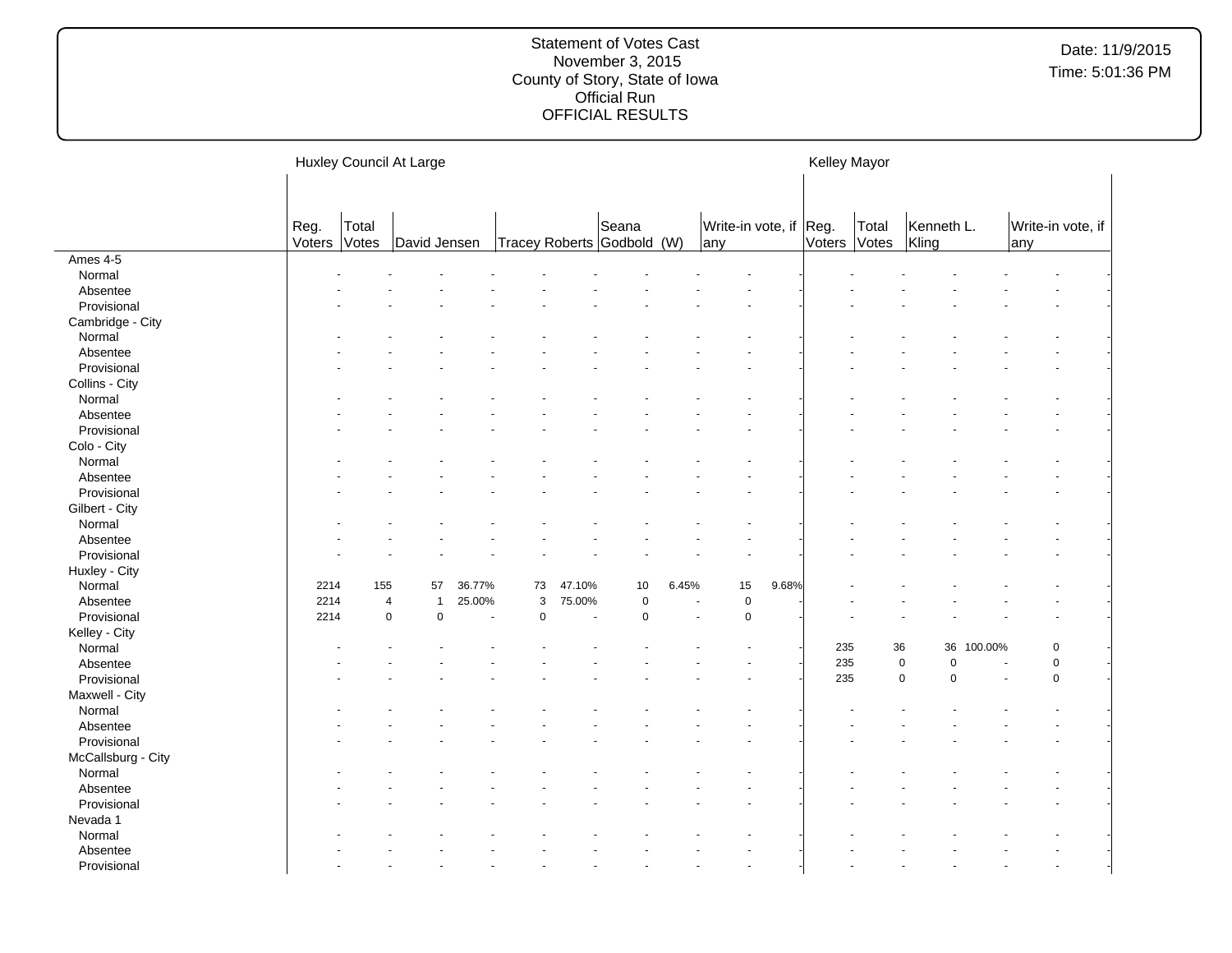|                   |                |                | Huxley Council At Large |        |             |        |                                 |       |                               |       | Kelley Mayor |                |                     |            |                           |  |
|-------------------|----------------|----------------|-------------------------|--------|-------------|--------|---------------------------------|-------|-------------------------------|-------|--------------|----------------|---------------------|------------|---------------------------|--|
|                   | Reg.<br>Voters | Total<br>Votes | David Jensen            |        |             |        | Seana<br>Tracey Roberts Godbold | (W)   | Write-in vote, if Reg.<br>any |       | Voters       | Total<br>Votes | Kenneth L.<br>Kling |            | Write-in vote, if<br>lany |  |
| Nevada 2          |                |                |                         |        |             |        |                                 |       |                               |       |              |                |                     |            |                           |  |
| Normal            |                |                |                         |        |             |        |                                 |       |                               |       |              |                |                     |            |                           |  |
| Absentee          |                |                |                         |        |             |        |                                 |       |                               |       |              |                |                     |            |                           |  |
| Provisional       |                |                |                         |        |             |        |                                 |       |                               |       |              |                |                     |            |                           |  |
| Nevada 3          |                |                |                         |        |             |        |                                 |       |                               |       |              |                |                     |            |                           |  |
| Normal            |                |                |                         |        |             |        |                                 |       |                               |       |              |                |                     |            |                           |  |
| Absentee          |                |                |                         |        |             |        |                                 |       |                               |       |              |                |                     |            |                           |  |
| Provisional       |                |                |                         |        |             |        |                                 |       |                               |       |              |                |                     |            |                           |  |
| Nevada 4          |                |                |                         |        |             |        |                                 |       |                               |       |              |                |                     |            |                           |  |
| Normal            |                |                |                         |        |             |        |                                 |       |                               |       |              |                |                     |            |                           |  |
| Absentee          |                |                |                         |        |             |        |                                 |       |                               |       |              |                |                     |            |                           |  |
| Provisional       |                |                |                         |        |             |        |                                 |       |                               |       |              |                |                     |            |                           |  |
| Roland - City     |                |                |                         |        |             |        |                                 |       |                               |       |              |                |                     |            |                           |  |
| Normal            |                |                |                         |        |             |        |                                 |       |                               |       |              |                |                     |            |                           |  |
| Absentee          |                |                |                         |        |             |        |                                 |       |                               |       |              |                |                     |            |                           |  |
| Provisional       |                |                |                         |        |             |        |                                 |       |                               |       |              |                |                     |            |                           |  |
| Slater - City     |                |                |                         |        |             |        |                                 |       |                               |       |              |                |                     |            |                           |  |
| Normal            |                |                |                         |        |             |        |                                 |       |                               |       |              |                |                     |            |                           |  |
| Absentee          |                |                |                         |        |             |        |                                 |       |                               |       |              |                |                     |            |                           |  |
| Provisional       |                |                |                         |        |             |        |                                 |       |                               |       |              |                |                     |            |                           |  |
| Story City - City |                |                |                         |        |             |        |                                 |       |                               |       |              |                |                     |            |                           |  |
| Normal            |                |                |                         |        |             |        |                                 |       |                               |       |              |                |                     |            |                           |  |
| Absentee          |                |                |                         |        |             |        |                                 |       |                               |       |              |                |                     |            |                           |  |
| Provisional       |                |                |                         |        |             |        |                                 |       |                               |       |              |                |                     |            |                           |  |
| Zearing - City    |                |                |                         |        |             |        |                                 |       |                               |       |              |                |                     |            |                           |  |
| Normal            |                |                |                         |        |             |        |                                 |       |                               |       |              |                |                     |            |                           |  |
| Absentee          |                |                |                         |        |             |        |                                 |       |                               |       |              |                |                     |            |                           |  |
| Provisional       |                |                |                         |        |             |        |                                 |       |                               |       |              |                |                     |            |                           |  |
| Total             |                |                |                         |        |             |        |                                 |       |                               |       |              |                |                     |            |                           |  |
| Normal            | 2214           | 155            | 57                      | 36.77% | 73          | 47.10% | 10                              | 6.45% | 15                            | 9.68% | 235          |                | 36                  | 36 100.00% | 0                         |  |
| Absentee          | 2214           | 4              | $\mathbf 1$             | 25.00% | 3           | 75.00% | $\mathbf 0$                     |       | $\pmb{0}$                     |       | 235          |                | 0<br>$\mathbf 0$    |            | 0                         |  |
| Provisional       | 2214           | 0              | $\mathbf 0$             |        | $\mathbf 0$ |        | 0                               |       | $\pmb{0}$                     |       | 235          |                | 0<br>$\mathbf 0$    |            | 0                         |  |
| Total             | 2214           | 159            | 58                      | 36.48% | 76          | 47.80% | 10                              | 6.29% | 15                            | 9.43% | 235          | 36             |                     | 36 100.00% | $\mathbf 0$               |  |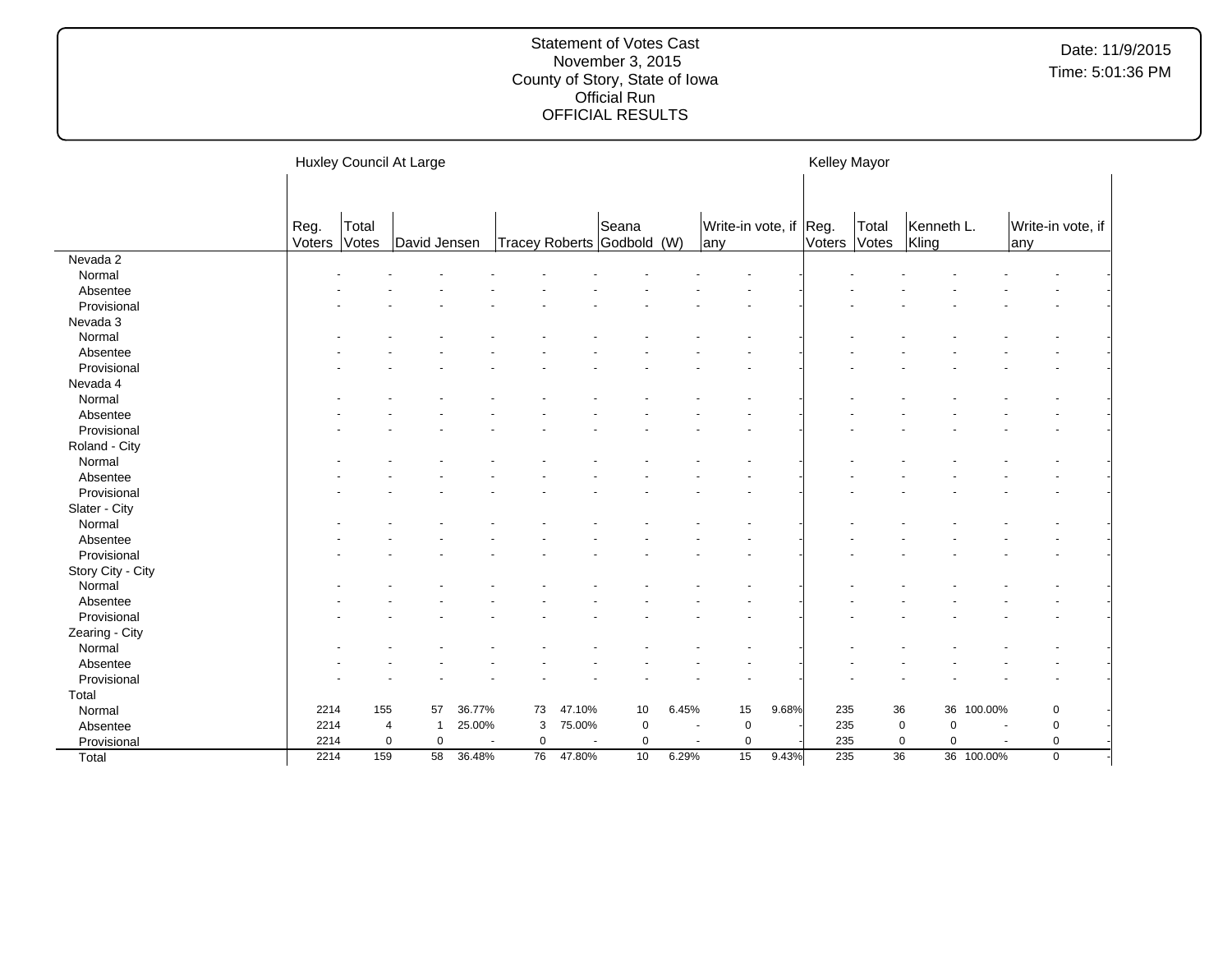|                   |                | Kelley Council At Large |               |             |             |     |                |     |                   |  |
|-------------------|----------------|-------------------------|---------------|-------------|-------------|-----|----------------|-----|-------------------|--|
|                   | Reg.<br>Voters | Total<br>Votes          | Kelly Netcott | Sean<br>(W) | Ringgenberg | (W) | Matt Brazelton | any | Write-in vote, if |  |
| Jursidiction Wide |                |                         |               |             |             |     |                |     |                   |  |
| Ames 1-1          |                |                         |               |             |             |     |                |     |                   |  |
| Normal            |                |                         |               |             |             |     |                |     |                   |  |
| Absentee          |                |                         |               |             |             |     |                |     |                   |  |
| Provisional       |                |                         |               |             |             |     |                |     |                   |  |
| Ames 1-2          |                |                         |               |             |             |     |                |     |                   |  |
| Normal            |                |                         |               |             |             |     |                |     |                   |  |
| Absentee          |                |                         |               |             |             |     |                |     |                   |  |
| Provisional       |                |                         |               |             |             |     |                |     |                   |  |
| Ames 1-3          |                |                         |               |             |             |     |                |     |                   |  |
| Normal            |                |                         |               |             |             |     |                |     |                   |  |
| Absentee          |                |                         |               |             |             |     |                |     |                   |  |
| Provisional       |                |                         |               |             |             |     |                |     |                   |  |
| Ames 1-4          |                |                         |               |             |             |     |                |     |                   |  |
| Normal            |                |                         |               |             |             |     |                |     |                   |  |
| Absentee          |                |                         |               |             |             |     |                |     |                   |  |
| Provisional       |                |                         |               |             |             |     |                |     |                   |  |
| Ames 1-5          |                |                         |               |             |             |     |                |     |                   |  |
| Normal            |                |                         |               |             |             |     |                |     |                   |  |
| Absentee          |                |                         |               |             |             |     |                |     |                   |  |
| Provisional       |                |                         |               |             |             |     |                |     |                   |  |
| Ames 2-1          |                |                         |               |             |             |     |                |     |                   |  |
| Normal            |                |                         |               |             |             |     |                |     |                   |  |
| Absentee          |                |                         |               |             |             |     |                |     |                   |  |
| Provisional       |                |                         |               |             |             |     |                |     |                   |  |
| Ames 2-2          |                |                         |               |             |             |     |                |     |                   |  |
| Normal            |                |                         |               |             |             |     |                |     |                   |  |
| Absentee          |                |                         |               |             |             |     |                |     |                   |  |
| Provisional       |                |                         |               |             |             |     |                |     |                   |  |
| Ames 2-3          |                |                         |               |             |             |     |                |     |                   |  |
| Normal            |                |                         |               |             |             |     |                |     |                   |  |
| Absentee          |                |                         |               |             |             |     |                |     |                   |  |
| Provisional       |                |                         |               |             |             |     |                |     |                   |  |
| Ames 2-4          |                |                         |               |             |             |     |                |     |                   |  |
| Normal            |                |                         |               |             |             |     |                |     |                   |  |
| Absentee          |                |                         |               |             |             |     |                |     |                   |  |
| Provisional       |                |                         |               |             |             | ÷   |                |     |                   |  |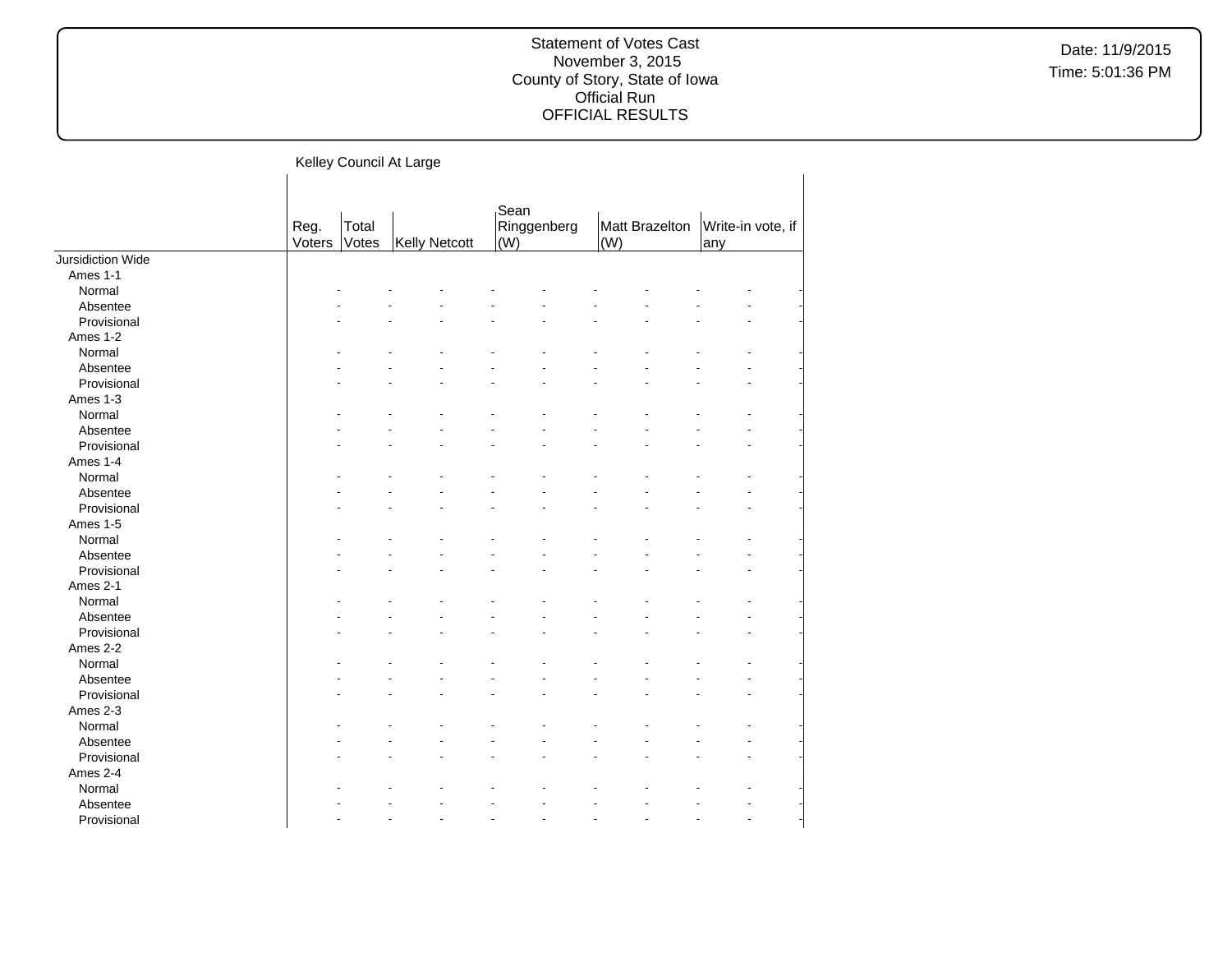Date: 11/9/2015 Time: 5:01:36 PM

|             |                |                | Kelley Council At Large |                            |                       |                          |
|-------------|----------------|----------------|-------------------------|----------------------------|-----------------------|--------------------------|
|             | Reg.<br>Voters | Total<br>Votes | Kelly Netcott           | Sean<br>Ringgenberg<br>(W) | Matt Brazelton<br>(W) | Write-in vote, if<br>any |
| Ames 2-5    |                |                |                         |                            |                       |                          |
| Normal      |                |                |                         |                            |                       |                          |
| Absentee    |                |                |                         |                            |                       |                          |
| Provisional |                |                |                         |                            |                       |                          |
| Ames 3-1    |                |                |                         |                            |                       |                          |
| Normal      |                |                |                         |                            |                       |                          |
| Absentee    |                |                |                         |                            |                       |                          |
| Provisional |                |                |                         |                            |                       |                          |
| Ames 3-2    |                |                |                         |                            |                       |                          |
| Normal      |                |                |                         |                            |                       |                          |
| Absentee    |                |                |                         |                            |                       |                          |
| Provisional |                |                |                         |                            |                       |                          |
| Ames 3-3    |                |                |                         |                            |                       |                          |
| Normal      |                |                |                         |                            |                       |                          |
| Absentee    |                |                |                         |                            |                       |                          |
| Provisional |                |                |                         |                            |                       |                          |
| Ames 3-4    |                |                |                         |                            |                       |                          |
| Normal      |                |                |                         |                            |                       |                          |
| Absentee    |                |                |                         |                            |                       |                          |
| Provisional |                |                |                         |                            |                       |                          |
| Ames 3-5    |                |                |                         |                            |                       |                          |
| Normal      |                |                |                         |                            |                       |                          |
| Absentee    |                |                |                         |                            |                       |                          |
| Provisional |                |                |                         |                            |                       |                          |
| Ames 4-1    |                |                |                         |                            |                       |                          |
| Normal      |                |                |                         |                            |                       |                          |
| Absentee    |                |                |                         |                            |                       |                          |
| Provisional |                |                |                         |                            |                       |                          |
| Ames 4-2    |                |                |                         |                            |                       |                          |
| Normal      |                |                |                         |                            |                       |                          |
| Absentee    |                |                |                         |                            |                       |                          |
| Provisional |                |                |                         |                            |                       |                          |
| Ames 4-3    |                |                |                         |                            |                       |                          |
| Normal      |                |                |                         |                            |                       |                          |
| Absentee    |                |                |                         |                            |                       |                          |
| Provisional |                |                |                         |                            |                       |                          |
| Ames 4-4    |                |                |                         |                            |                       |                          |
| Normal      |                |                |                         |                            |                       |                          |
|             |                |                | L.                      |                            | ÷<br>÷                | $\overline{a}$           |
| Absentee    |                |                |                         |                            |                       |                          |

Provisional - - - - - - - - - -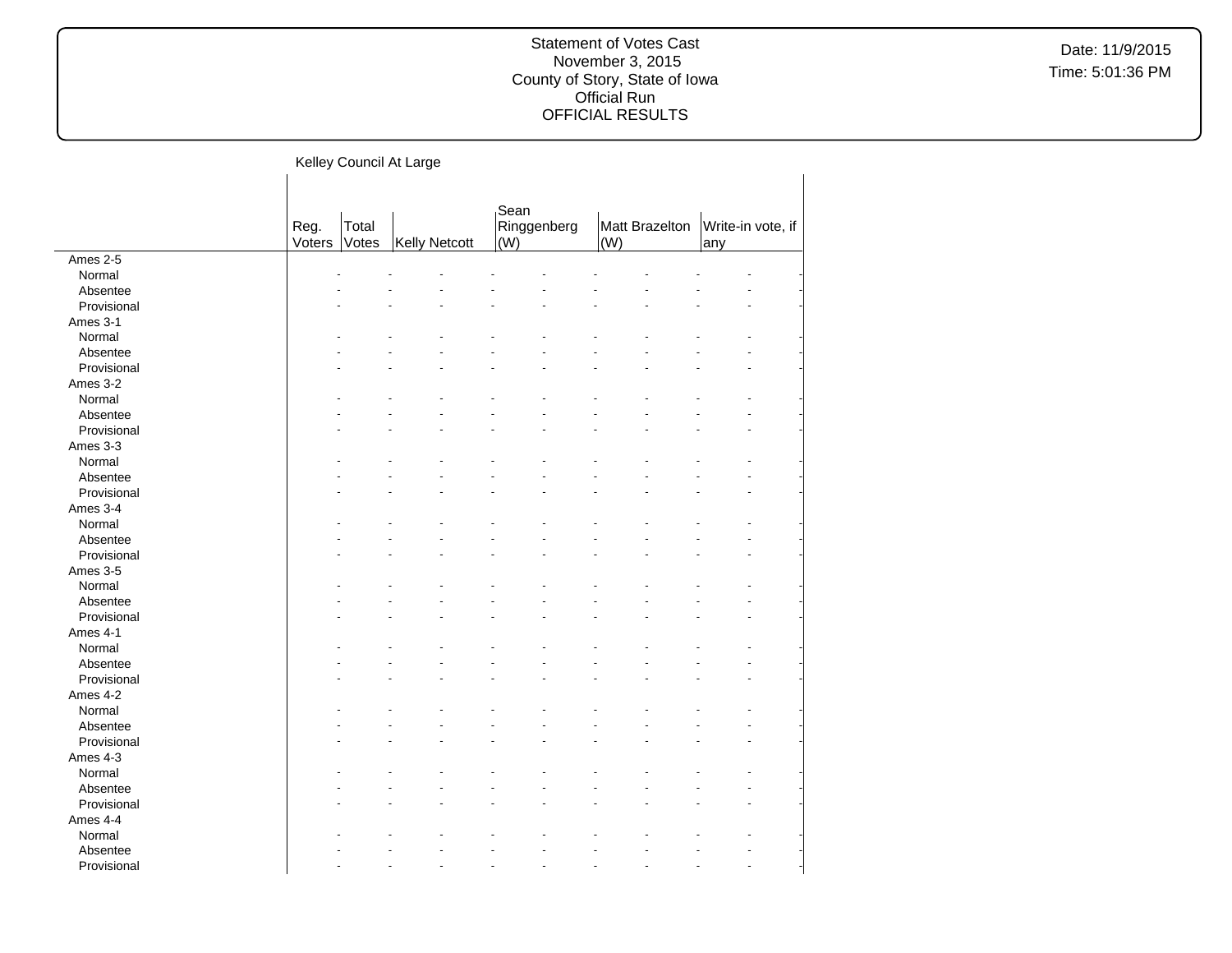|                    | Kelley Council At Large |                |               |                          |                            |        |                       |        |                          |        |
|--------------------|-------------------------|----------------|---------------|--------------------------|----------------------------|--------|-----------------------|--------|--------------------------|--------|
|                    | Reg.<br>Voters          | Total<br>Votes | Kelly Netcott |                          | Sean<br>Ringgenberg<br>(W) |        | Matt Brazelton<br>(W) |        | Write-in vote, if<br>any |        |
| Ames 4-5           |                         |                |               |                          |                            |        |                       |        |                          |        |
| Normal             |                         |                |               |                          |                            |        |                       |        |                          |        |
| Absentee           |                         |                |               |                          |                            |        |                       |        |                          |        |
| Provisional        |                         |                |               |                          |                            |        |                       |        |                          |        |
| Cambridge - City   |                         |                |               |                          |                            |        |                       |        |                          |        |
| Normal             |                         |                |               |                          |                            |        |                       |        |                          |        |
| Absentee           |                         |                |               |                          |                            |        |                       |        |                          |        |
| Provisional        |                         |                |               |                          |                            |        |                       |        |                          |        |
| Collins - City     |                         |                |               |                          |                            |        |                       |        |                          |        |
| Normal             |                         |                |               |                          |                            |        |                       |        |                          |        |
| Absentee           |                         |                |               |                          |                            |        |                       |        |                          |        |
| Provisional        |                         |                |               |                          |                            |        |                       |        |                          |        |
| Colo - City        |                         |                |               |                          |                            |        |                       |        |                          |        |
| Normal             |                         |                |               |                          |                            |        |                       |        |                          |        |
| Absentee           |                         |                |               |                          |                            |        |                       |        |                          |        |
| Provisional        |                         |                |               |                          |                            |        |                       |        |                          |        |
| Gilbert - City     |                         |                |               |                          |                            |        |                       |        |                          |        |
| Normal             |                         |                |               |                          |                            |        |                       |        |                          |        |
| Absentee           |                         |                |               |                          |                            |        |                       |        |                          |        |
| Provisional        |                         |                |               |                          |                            |        |                       |        | $\overline{a}$           |        |
| Huxley - City      |                         |                |               |                          |                            |        |                       |        |                          |        |
| Normal             |                         |                |               |                          |                            |        |                       |        |                          |        |
| Absentee           |                         |                |               |                          |                            |        |                       |        |                          |        |
| Provisional        |                         |                |               |                          |                            |        |                       |        |                          |        |
| Kelley - City      |                         |                |               |                          |                            |        |                       |        |                          |        |
| Normal             | 235                     | 91             | 30            | 32.97%                   | 25                         | 27.47% | 25                    | 27.47% | 11                       | 12.09% |
| Absentee           | 235                     | $\pmb{0}$      | $\pmb{0}$     | $\blacksquare$           | $\pmb{0}$                  |        | $\mathbf 0$           | ÷.     | $\mathbf 0$              |        |
| Provisional        | 235                     | $\pmb{0}$      | $\mathbf 0$   | $\overline{\phantom{a}}$ | $\mathbf 0$                | ÷,     | $\mathbf 0$           | ÷,     | $\mathbf 0$              |        |
| Maxwell - City     |                         |                |               |                          |                            |        |                       |        |                          |        |
| Normal             |                         |                |               |                          |                            |        |                       |        |                          |        |
| Absentee           |                         |                |               |                          |                            |        |                       |        |                          |        |
| Provisional        |                         |                |               |                          |                            |        |                       |        |                          |        |
| McCallsburg - City |                         |                |               |                          |                            |        |                       |        |                          |        |
| Normal             |                         |                |               |                          |                            |        |                       |        |                          |        |
| Absentee           |                         |                |               |                          |                            |        |                       |        |                          |        |
| Provisional        |                         |                |               |                          |                            |        |                       |        | $\overline{a}$           |        |
| Nevada 1           |                         |                |               |                          |                            |        |                       |        |                          |        |
| Normal             |                         |                |               |                          |                            |        |                       |        |                          |        |
| Absentee           |                         |                |               |                          |                            |        |                       |        |                          |        |
| Provisional        |                         |                |               |                          |                            |        |                       |        |                          |        |
|                    |                         |                |               |                          |                            |        |                       |        |                          |        |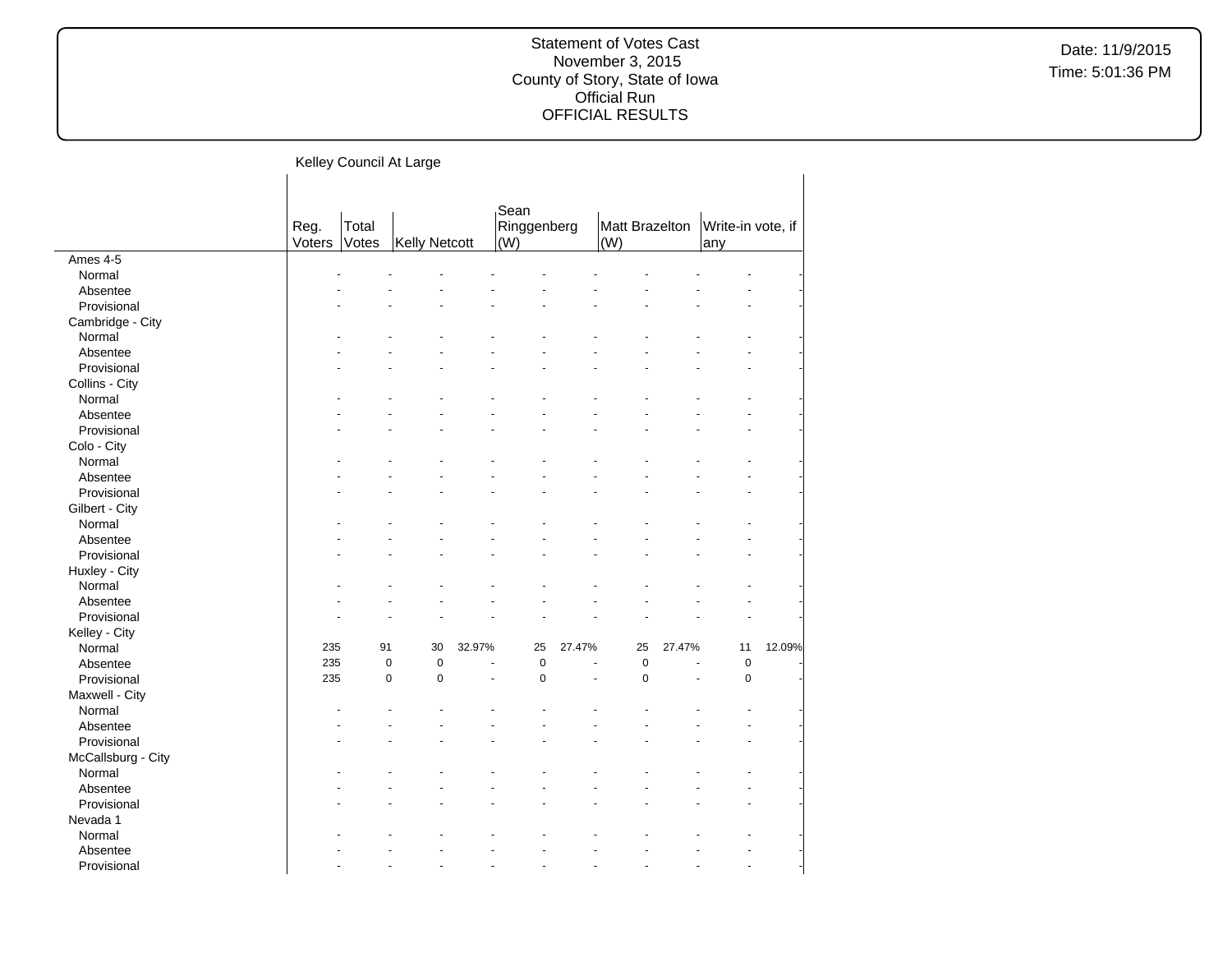|                   |                |                | Kelley Council At Large |        |                            |        |                       |        |                          |        |
|-------------------|----------------|----------------|-------------------------|--------|----------------------------|--------|-----------------------|--------|--------------------------|--------|
|                   | Reg.<br>Voters | Total<br>Votes | <b>Kelly Netcott</b>    |        | Sean<br>Ringgenberg<br>(W) |        | Matt Brazelton<br>(W) |        | Write-in vote, if<br>any |        |
| Nevada 2          |                |                |                         |        |                            |        |                       |        |                          |        |
| Normal            |                |                |                         |        |                            |        |                       |        |                          |        |
| Absentee          |                |                |                         |        |                            |        |                       |        |                          |        |
| Provisional       |                |                |                         |        |                            |        |                       |        |                          |        |
| Nevada 3          |                |                |                         |        |                            |        |                       |        |                          |        |
| Normal            |                |                |                         |        |                            |        |                       |        |                          |        |
| Absentee          |                |                |                         |        |                            |        |                       |        |                          |        |
| Provisional       |                |                |                         |        |                            |        |                       |        |                          |        |
| Nevada 4          |                |                |                         |        |                            |        |                       |        |                          |        |
| Normal            |                |                |                         |        |                            |        |                       |        |                          |        |
| Absentee          |                |                |                         |        |                            |        |                       |        |                          |        |
| Provisional       |                |                |                         |        |                            |        |                       |        |                          |        |
| Roland - City     |                |                |                         |        |                            |        |                       |        |                          |        |
| Normal            |                |                |                         |        |                            |        |                       |        |                          |        |
| Absentee          |                |                |                         |        |                            |        |                       |        |                          |        |
| Provisional       |                |                |                         |        |                            |        |                       |        |                          |        |
| Slater - City     |                |                |                         |        |                            |        |                       |        |                          |        |
| Normal            |                |                |                         |        |                            |        |                       |        |                          |        |
| Absentee          |                |                |                         |        |                            |        |                       |        |                          |        |
| Provisional       |                |                |                         |        |                            |        |                       |        |                          |        |
| Story City - City |                |                |                         |        |                            |        |                       |        |                          |        |
| Normal            |                |                |                         |        |                            |        |                       |        |                          |        |
| Absentee          |                |                |                         |        |                            |        |                       |        |                          |        |
| Provisional       |                |                |                         |        |                            |        |                       |        |                          |        |
| Zearing - City    |                |                |                         |        |                            |        |                       |        |                          |        |
| Normal            |                |                |                         |        |                            |        |                       |        |                          |        |
| Absentee          |                |                |                         |        |                            |        |                       |        |                          |        |
| Provisional       |                |                |                         |        |                            |        |                       |        |                          |        |
| Total             |                |                |                         |        |                            |        |                       |        |                          |        |
| Normal            | 235            | 91             | 30                      | 32.97% | 25                         | 27.47% | 25                    | 27.47% | 11                       | 12.09% |
| Absentee          | 235            | $\mathbf 0$    | $\mathbf 0$             |        | $\mathbf 0$                |        | 0                     |        | 0                        |        |
| Provisional       | 235            | $\mathbf 0$    | 0                       |        | 0                          |        | 0                     |        | 0                        |        |
| Total             | 235            | 91             | 30                      | 32.97% | 25                         | 27.47% | 25                    | 27.47% | 11                       | 12.09% |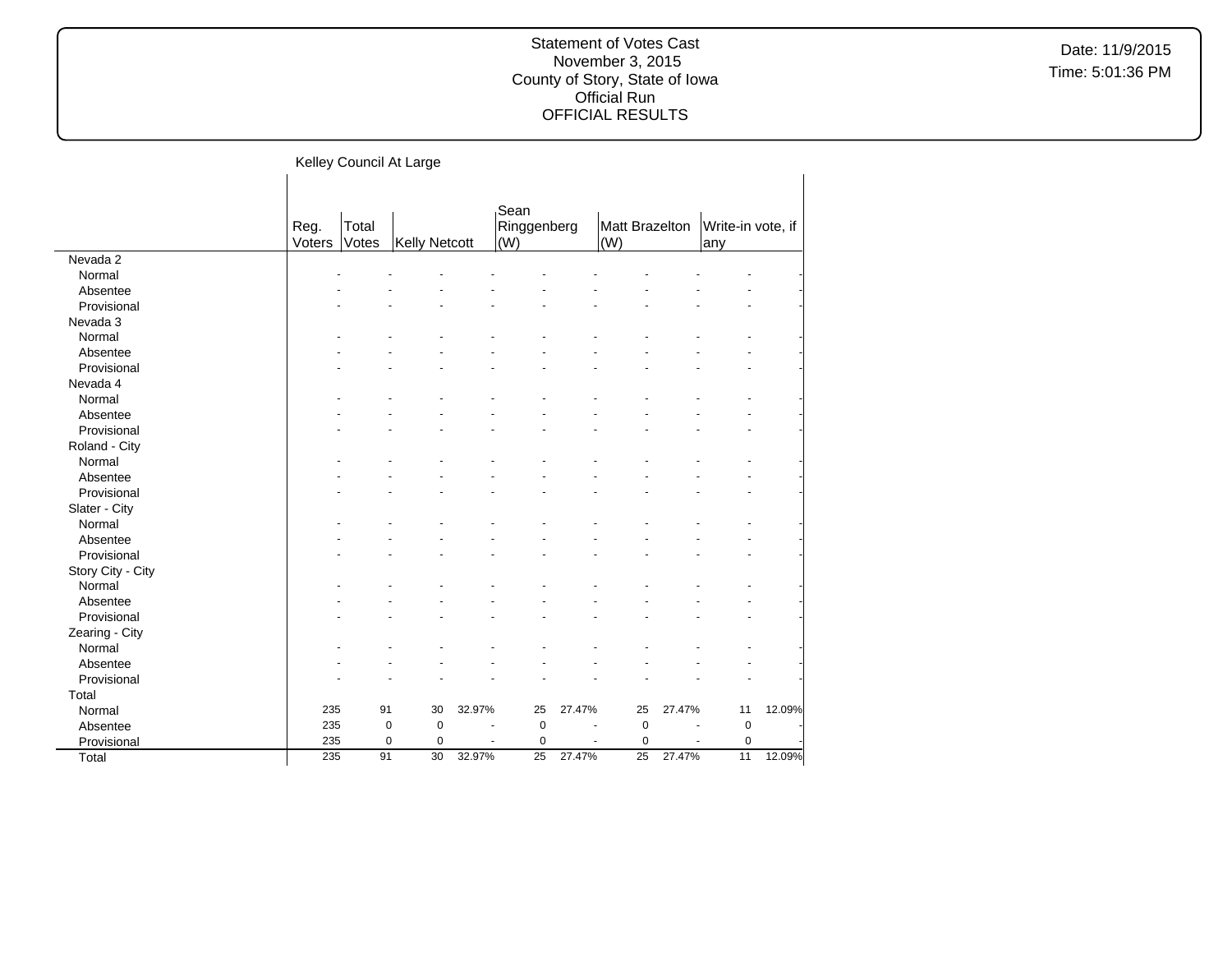Date: 11/9/2015 Time: 5:01:36 PM

Kelley Council To Fill Vacancy Reg. Voters Total Votes Ken Kaufman (W) Sean Ringgenberg  $\vert$ (W) $\vert$ Richard Demuynck (W) Matt Brazelton (W) Kelly Netcott (W) Write-in vote, if any Jursidiction Wide Ames 1-1  $\textsf{Normal}$  . The set of the set of the set of the set of the set of the set of the set of the set of the set of the set of the set of the set of the set of the set of the set of the set of the set of the set of the set of t Absentee - - - - - - - - - - - - - - Provisional and the second contract of the second contract of the second contract of the second contract of the second contract of the second contract of the second contract of the second contract of the second contract of Ames 1-2  $\textsf{Normal}$  . The set of the set of the set of the set of the set of the set of the set of the set of the set of the set of the set of the set of the set of the set of the set of the set of the set of the set of the set of t Absentee and the second contract of the second contract of the second contract of the second contract of the second contract of the second contract of the second contract of the second contract of the second contract of th Provisional and the second contract of the second contract of the second contract of the second contract of the second contract of the second contract of the second contract of the second contract of the second contract of Ames 1-3  $\textsf{Normal}$  . The set of the set of the set of the set of the set of the set of the set of the set of the set of the set of the set of the set of the set of the set of the set of the set of the set of the set of the set of t Absentee and the second contract of the second contract of the second contract of the second contract of the second contract of the second contract of the second contract of the second contract of the second contract of th Provisional and the second contract of the second contract of the second contract of the second contract of the second contract of the second contract of the second contract of the second contract of the second contract of Ames 1-4  $\textsf{Normal}$  . The set of the set of the set of the set of the set of the set of the set of the set of the set of the set of the set of the set of the set of the set of the set of the set of the set of the set of the set of t Absentee - - - - - - - - - - - - - - Provisional and the second contract of the second contract of the second contract of the second contract of the second contract of the second contract of the second contract of the second contract of the second contract of Ames 1-5  $\textsf{Normal}$  . The set of the set of the set of the set of the set of the set of the set of the set of the set of the set of the set of the set of the set of the set of the set of the set of the set of the set of the set of t Absentee and the second contract of the second contract of the second contract of the second contract of the second contract of the second contract of the second contract of the second contract of the second contract of th Provisional and the second contract of the second contract of the second contract of the second contract of the second contract of the second contract of the second contract of the second contract of the second contract of Ames 2-1  $\textsf{Normal}$  . The set of the set of the set of the set of the set of the set of the set of the set of the set of the set of the set of the set of the set of the set of the set of the set of the set of the set of the set of t Absentee and the second contract of the second contract of the second contract of the second contract of the second contract of the second contract of the second contract of the second contract of the second contract of th Provisional and the second contract of the second contract of the second contract of the second contract of the second contract of the second contract of the second contract of the second contract of the second contract of Ames 2-2  $\textsf{Normal}$  . The set of the set of the set of the set of the set of the set of the set of the set of the set of the set of the set of the set of the set of the set of the set of the set of the set of the set of the set of t Absentee - - - - - - - - - - - - - - Provisional and the second contract of the second contract of the second contract of the second contract of the second contract of the second contract of the second contract of the second contract of the second contract of Ames 2-3<br>Normal  $\textsf{Normal}$  . The set of the set of the set of the set of the set of the set of the set of the set of the set of the set of the set of the set of the set of the set of the set of the set of the set of the set of the set of t Absentee and the second contract of the second contract of the second contract of the second contract of the second contract of the second contract of the second contract of the second contract of the second contract of th Provisional and the second contract of the second contract of the second contract of the second contract of the second contract of the second contract of the second contract of the second contract of the second contract of Ames 2-4  $\textsf{Normal}$  . The set of the set of the set of the set of the set of the set of the set of the set of the set of the set of the set of the set of the set of the set of the set of the set of the set of the set of the set of t Absentee and the second contract of the second contract of the second contract of the second contract of the second contract of the second contract of the second contract of the second contract of the second contract of th

Provisional and the second contract of the second contract of the second contract of the second contract of the second contract of the second contract of the second contract of the second contract of the second contract of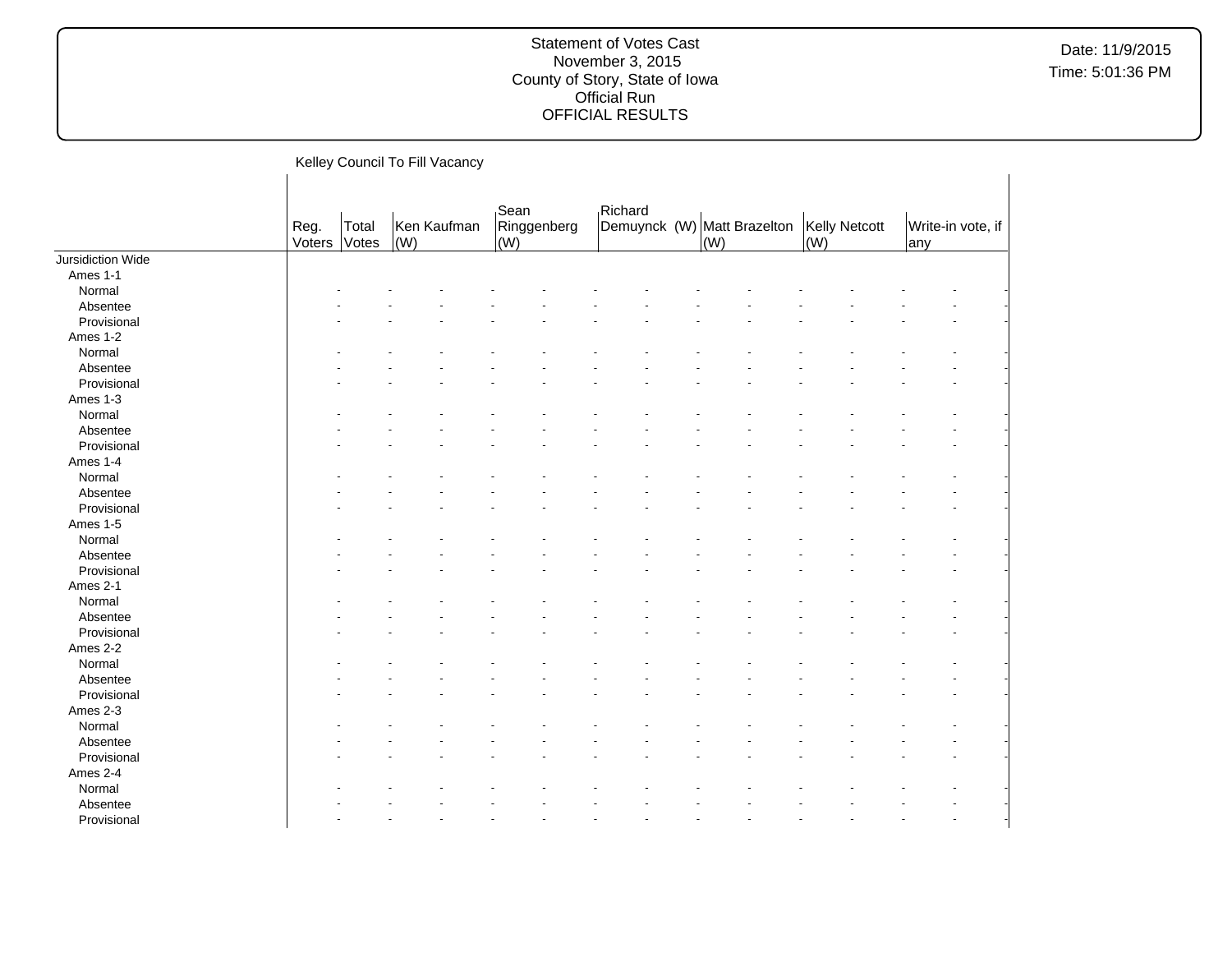Date: 11/9/2015 Time: 5:01:36 PM

Kelley Council To Fill Vacancy Reg. Voters Total Votes Ken Kaufman (W) Sean Ringgenberg (W) Richard Demuynck (W) Matt Brazelton (W) Kelly Netcott (W) Write-in vote, if any Ames 2-5  $\textsf{Normal}$  . The set of the set of the set of the set of the set of the set of the set of the set of the set of the set of the set of the set of the set of the set of the set of the set of the set of the set of the set of t Absentee and the second contract of the second contract of the second contract of the second contract of the second contract of the second contract of the second contract of the second contract of the second contract of th Provisional and the second contract of the second contract of the second contract of the second contract of the second contract of the second contract of the second contract of the second contract of the second contract of Ames 3-1  $\textsf{Normal}$  . The set of the set of the set of the set of the set of the set of the set of the set of the set of the set of the set of the set of the set of the set of the set of the set of the set of the set of the set of t Absentee - - - - - - - - - - - - - - Provisional and the second contract of the second contract of the second contract of the second contract of the second contract of the second contract of the second contract of the second contract of the second contract of Ames 3-2  $\textsf{Normal}$  . The set of the set of the set of the set of the set of the set of the set of the set of the set of the set of the set of the set of the set of the set of the set of the set of the set of the set of the set of t Absentee and the second contract of the second contract of the second contract of the second contract of the second contract of the second contract of the second contract of the second contract of the second contract of th Provisional and the second contract of the second contract of the second contract of the second contract of the second contract of the second contract of the second contract of the second contract of the second contract of Ames 3-3  $\textsf{Normal}$  . The set of the set of the set of the set of the set of the set of the set of the set of the set of the set of the set of the set of the set of the set of the set of the set of the set of the set of the set of t Absentee and the second contract of the second contract of the second contract of the second contract of the second contract of the second contract of the second contract of the second contract of the second contract of th Provisional and the second contract of the second contract of the second contract of the second contract of the second contract of the second contract of the second contract of the second contract of the second contract of Ames 3-4  $\textsf{Normal}$  . The set of the set of the set of the set of the set of the set of the set of the set of the set of the set of the set of the set of the set of the set of the set of the set of the set of the set of the set of t Absentee - - - - - - - - - - - - - - Provisional and the second contract of the second contract of the second contract of the second contract of the second contract of the second contract of the second contract of the second contract of the second contract of Ames 3-5  $\textsf{Normal}$  . The set of the set of the set of the set of the set of the set of the set of the set of the set of the set of the set of the set of the set of the set of the set of the set of the set of the set of the set of t Absentee and the second contract of the second contract of the second contract of the second contract of the second contract of the second contract of the second contract of the second contract of the second contract of th Provisional and the second contract of the second contract of the second contract of the second contract of the second contract of the second contract of the second contract of the second contract of the second contract of Ames 4-1  $\textsf{Normal}$  . The set of the set of the set of the set of the set of the set of the set of the set of the set of the set of the set of the set of the set of the set of the set of the set of the set of the set of the set of t Absentee and the second contract of the second contract of the second contract of the second contract of the second contract of the second contract of the second contract of the second contract of the second contract of th Provisional and the second contract of the second contract of the second contract of the second contract of the second contract of the second contract of the second contract of the second contract of the second contract of Ames 4-2  $\textsf{Normal}$  . The set of the set of the set of the set of the set of the set of the set of the set of the set of the set of the set of the set of the set of the set of the set of the set of the set of the set of the set of t Absentee - - - - - - - - - - - - - - Provisional and the second contract of the second contract of the second contract of the second contract of the second contract of the second contract of the second contract of the second contract of the second contract of Ames 4-3<br>Normal  $\textsf{Normal}$  . The set of the set of the set of the set of the set of the set of the set of the set of the set of the set of the set of the set of the set of the set of the set of the set of the set of the set of the set of t Absentee and the second contract of the second contract of the second contract of the second contract of the second contract of the second contract of the second contract of the second contract of the second contract of th Provisional and the second contract of the second contract of the second contract of the second contract of the second contract of the second contract of the second contract of the second contract of the second contract of Ames 4-4  $\textsf{Normal}$  . The set of the set of the set of the set of the set of the set of the set of the set of the set of the set of the set of the set of the set of the set of the set of the set of the set of the set of the set of t Absentee and the second contract of the second contract of the second contract of the second contract of the second contract of the second contract of the second contract of the second contract of the second contract of th

Provisional and the second contract of the second contract of the second contract of the second contract of the second contract of the second contract of the second contract of the second contract of the second contract of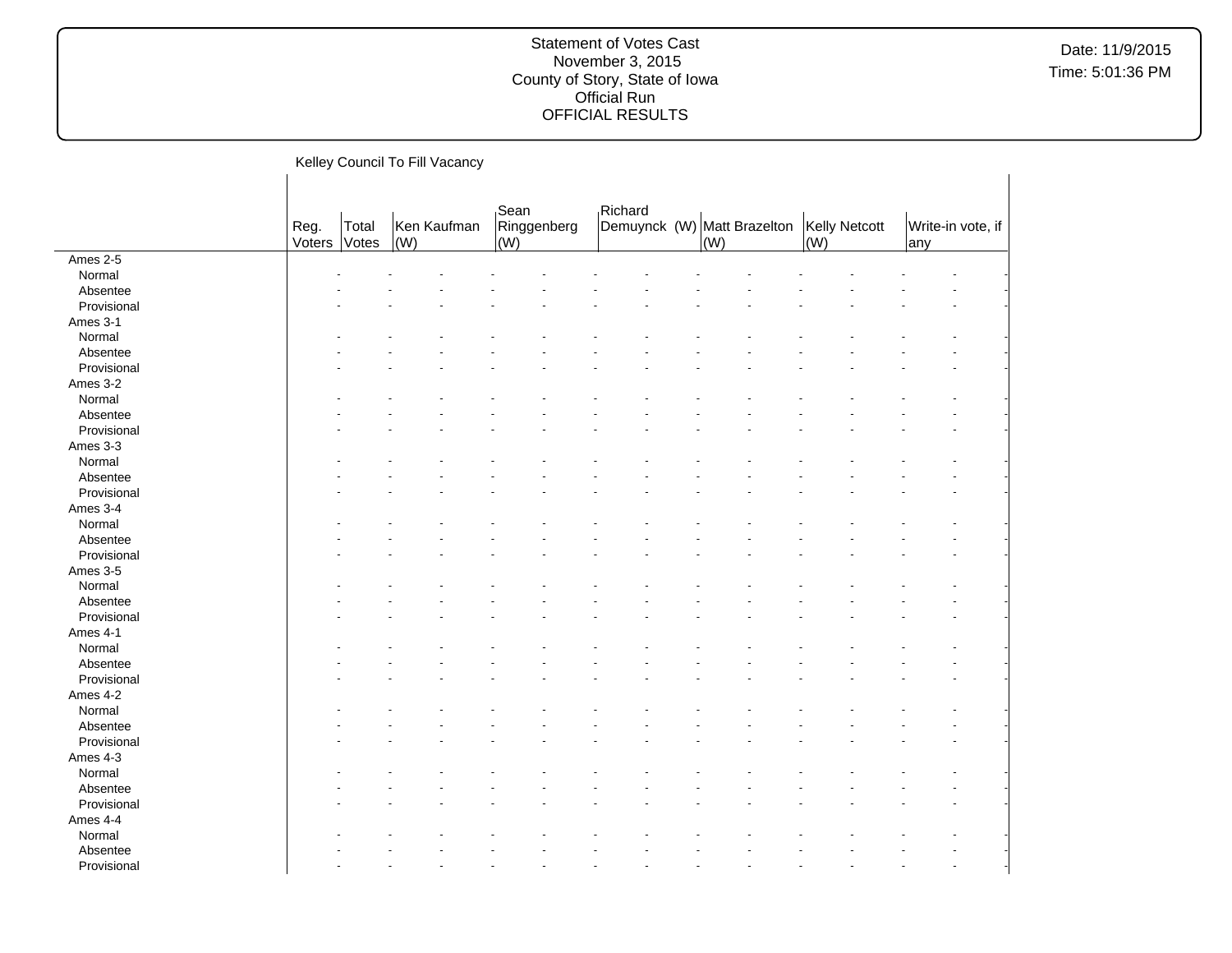Date: 11/9/2015 Time: 5:01:36 PM

Kelley Council To Fill Vacancy Reg. Voters Total Votes Ken Kaufman (W) Sean Ringgenberg (W) Richard Demuynck (W) Matt Brazelton (W) Kelly Netcott (W) Write-in vote, if any Ames 4-5  $\textsf{Normal}$  . The set of the set of the set of the set of the set of the set of the set of the set of the set of the set of the set of the set of the set of the set of the set of the set of the set of the set of the set of t Absentee and the second contract of the second contract of the second contract of the second contract of the second contract of the second contract of the second contract of the second contract of the second contract of th Provisional and the second contract of the second contract of the second contract of the second contract of the second contract of the second contract of the second contract of the second contract of the second contract of Cambridge - City  $\textsf{Normal}$  . The set of the set of the set of the set of the set of the set of the set of the set of the set of the set of the set of the set of the set of the set of the set of the set of the set of the set of the set of t Absentee - - - - - - - - - - - - - - Provisional and the second contract of the second contract of the second contract of the second contract of the second contract of the second contract of the second contract of the second contract of the second contract of Collins - City  $\textsf{Normal}$  . The set of the set of the set of the set of the set of the set of the set of the set of the set of the set of the set of the set of the set of the set of the set of the set of the set of the set of the set of t Absentee and the second contract of the second contract of the second contract of the second contract of the second contract of the second contract of the second contract of the second contract of the second contract of th Provisional and the second contract of the second contract of the second contract of the second contract of the second contract of the second contract of the second contract of the second contract of the second contract of Colo - City  $\textsf{Normal}$  . The set of the set of the set of the set of the set of the set of the set of the set of the set of the set of the set of the set of the set of the set of the set of the set of the set of the set of the set of t Absentee and the second contract of the second contract of the second contract of the second contract of the second contract of the second contract of the second contract of the second contract of the second contract of th Provisional and the second contract of the second contract of the second contract of the second contract of the second contract of the second contract of the second contract of the second contract of the second contract of Gilbert - City  $\textsf{Normal}$  . The set of the set of the set of the set of the set of the set of the set of the set of the set of the set of the set of the set of the set of the set of the set of the set of the set of the set of the set of t Absentee - - - - - - - - - - - - - - Provisional and the second contract of the second contract of the second contract of the second contract of the second contract of the second contract of the second contract of the second contract of the second contract of Huxley - City<br>Normal  $\textsf{Normal}$  . The set of the set of the set of the set of the set of the set of the set of the set of the set of the set of the set of the set of the set of the set of the set of the set of the set of the set of the set of t Absentee and the second contract of the second contract of the second contract of the second contract of the second contract of the second contract of the second contract of the second contract of the second contract of th Provisional and the second contract of the second contract of the second contract of the second contract of the second contract of the second contract of the second contract of the second contract of the second contract of Kelley - City Normal 235 15 8 53.33% 3 20.00% 2 13.33% 1 6.67% 1 6.67% 0 - Absentee 235 0 0 - 0 - 0 - 0 - 0 - 0 -Provisional | 235 0 - 0 - 0 - 0 - 0 -Maxwell - City  $\textsf{Normal}$  . The set of the set of the set of the set of the set of the set of the set of the set of the set of the set of the set of the set of the set of the set of the set of the set of the set of the set of the set of t Absentee - - - - - - - - - - - - - - Provisional and the second contract of the second contract of the second contract of the second contract of the second contract of the second contract of the second contract of the second contract of the second contract of McCallsburg - City<br>Normal  $\textsf{Normal}$  . The set of the set of the set of the set of the set of the set of the set of the set of the set of the set of the set of the set of the set of the set of the set of the set of the set of the set of the set of t Absentee and the second contract of the second contract of the second contract of the second contract of the second contract of the second contract of the second contract of the second contract of the second contract of th Provisional and the second contract of the second contract of the second contract of the second contract of the second contract of the second contract of the second contract of the second contract of the second contract of Nevada 1  $\textsf{Normal}$  . The set of the set of the set of the set of the set of the set of the set of the set of the set of the set of the set of the set of the set of the set of the set of the set of the set of the set of the set of t Absentee and the second contract of the second contract of the second contract of the second contract of the second contract of the second contract of the second contract of the second contract of the second contract of th

Provisional and the second contract of the second contract of the second contract of the second contract of the second contract of the second contract of the second contract of the second contract of the second contract of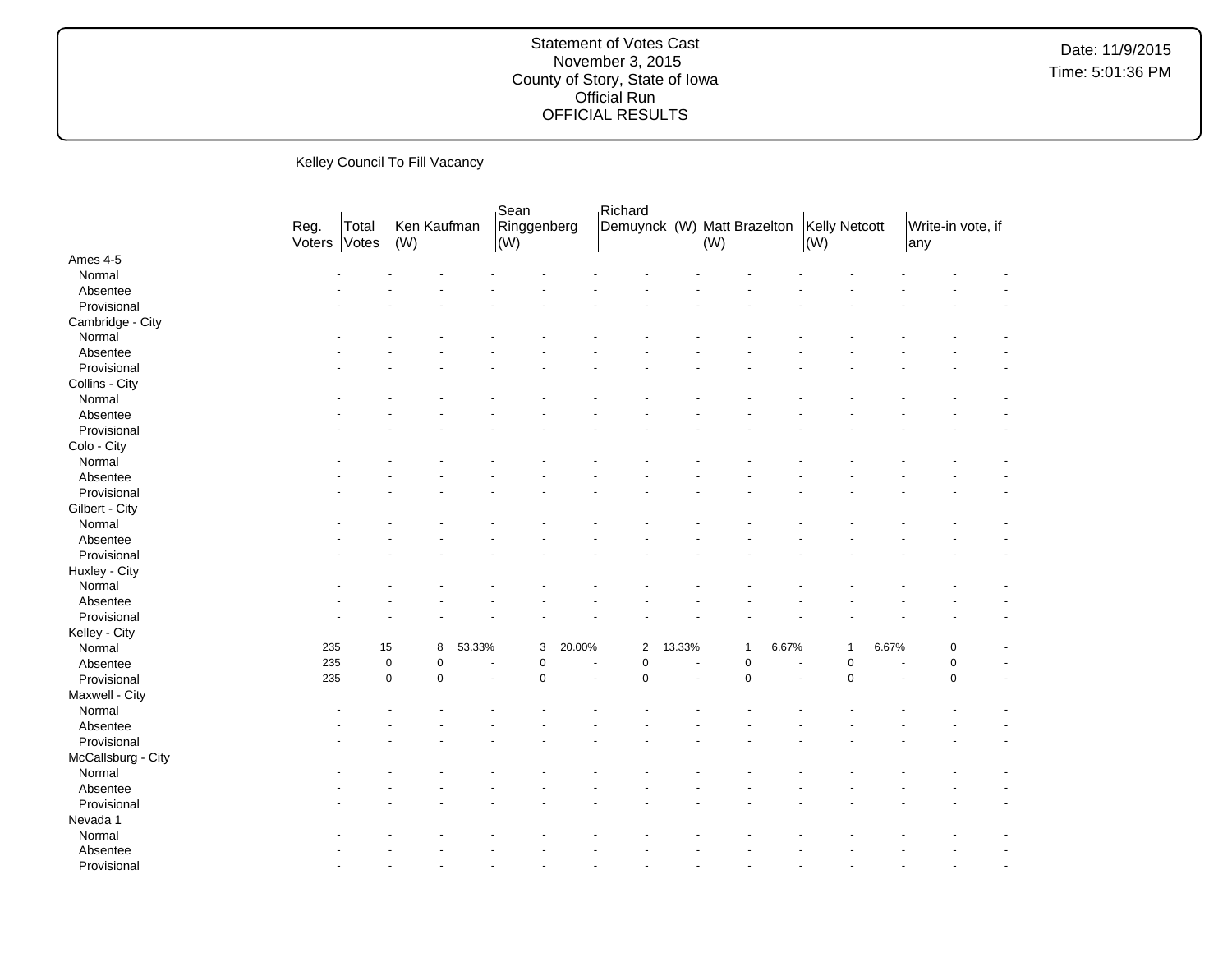Date: 11/9/2015 Time: 5:01:36 PM

Kelley Council To Fill Vacancy Reg. Voters Total Votes Ken Kaufman (W) Sean Ringgenberg (W) Richard Demuynck (W) Matt Brazelton (W) Kelly Netcott (W) Write-in vote, if any Nevada 2  $\textsf{Normal}$  . The set of the set of the set of the set of the set of the set of the set of the set of the set of the set of the set of the set of the set of the set of the set of the set of the set of the set of the set of t Absentee and the second contract of the second contract of the second contract of the second contract of the second contract of the second contract of the second contract of the second contract of the second contract of th Provisional and the second contract of the second contract of the second contract of the second contract of the second contract of the second contract of the second contract of the second contract of the second contract of Nevada 3  $\textsf{Normal}$  . The set of the set of the set of the set of the set of the set of the set of the set of the set of the set of the set of the set of the set of the set of the set of the set of the set of the set of the set of t Absentee - - - - - - - - - - - - - - Provisional and the second contract of the second contract of the second contract of the second contract of the second contract of the second contract of the second contract of the second contract of the second contract of Nevada 4  $\textsf{Normal}$  . The set of the set of the set of the set of the set of the set of the set of the set of the set of the set of the set of the set of the set of the set of the set of the set of the set of the set of the set of t Absentee and the second contract of the second contract of the second contract of the second contract of the second contract of the second contract of the second contract of the second contract of the second contract of th Provisional and the second contract of the second contract of the second contract of the second contract of the second contract of the second contract of the second contract of the second contract of the second contract of Roland - City  $\textsf{Normal}$  . The set of the set of the set of the set of the set of the set of the set of the set of the set of the set of the set of the set of the set of the set of the set of the set of the set of the set of the set of t Absentee and the second contract of the second contract of the second contract of the second contract of the second contract of the second contract of the second contract of the second contract of the second contract of th Provisional and the second contract of the second contract of the second contract of the second contract of the second contract of the second contract of the second contract of the second contract of the second contract of Slater - City  $\textsf{Normal}$  . The set of the set of the set of the set of the set of the set of the set of the set of the set of the set of the set of the set of the set of the set of the set of the set of the set of the set of the set of t Absentee - - - - - - - - - - - - - - Provisional and the second contract of the second contract of the second contract of the second contract of the second contract of the second contract of the second contract of the second contract of the second contract of Story City - City  $\textsf{Normal}$  . The set of the set of the set of the set of the set of the set of the set of the set of the set of the set of the set of the set of the set of the set of the set of the set of the set of the set of the set of t Absentee and the second contract of the second contract of the second contract of the second contract of the second contract of the second contract of the second contract of the second contract of the second contract of th Provisional and the second contract of the second contract of the second contract of the second contract of the second contract of the second contract of the second contract of the second contract of the second contract of Zearing - City  $\textsf{Normal}$  . The set of the set of the set of the set of the set of the set of the set of the set of the set of the set of the set of the set of the set of the set of the set of the set of the set of the set of the set of t Absentee and the second contract of the second contract of the second contract of the second contract of the second contract of the second contract of the second contract of the second contract of the second contract of th Provisional and the second contract of the second contract of the second contract of the second contract of the second contract of the second contract of the second contract of the second contract of the second contract of Total Normal 235 15 8 53.33% 3 20.00% 2 13.33% 1 6.67% 1 6.67% 0 - Absentee 235 0 0 - 0 - 0 - 0 - 0 - 0 - Provisional 235 0 0 - 0 - 0 - 0 - 0 - 0 - Total 235 15 8 53.33% 3 20.00% 2 13.33% 1 6.67% 1 6.67% 0 -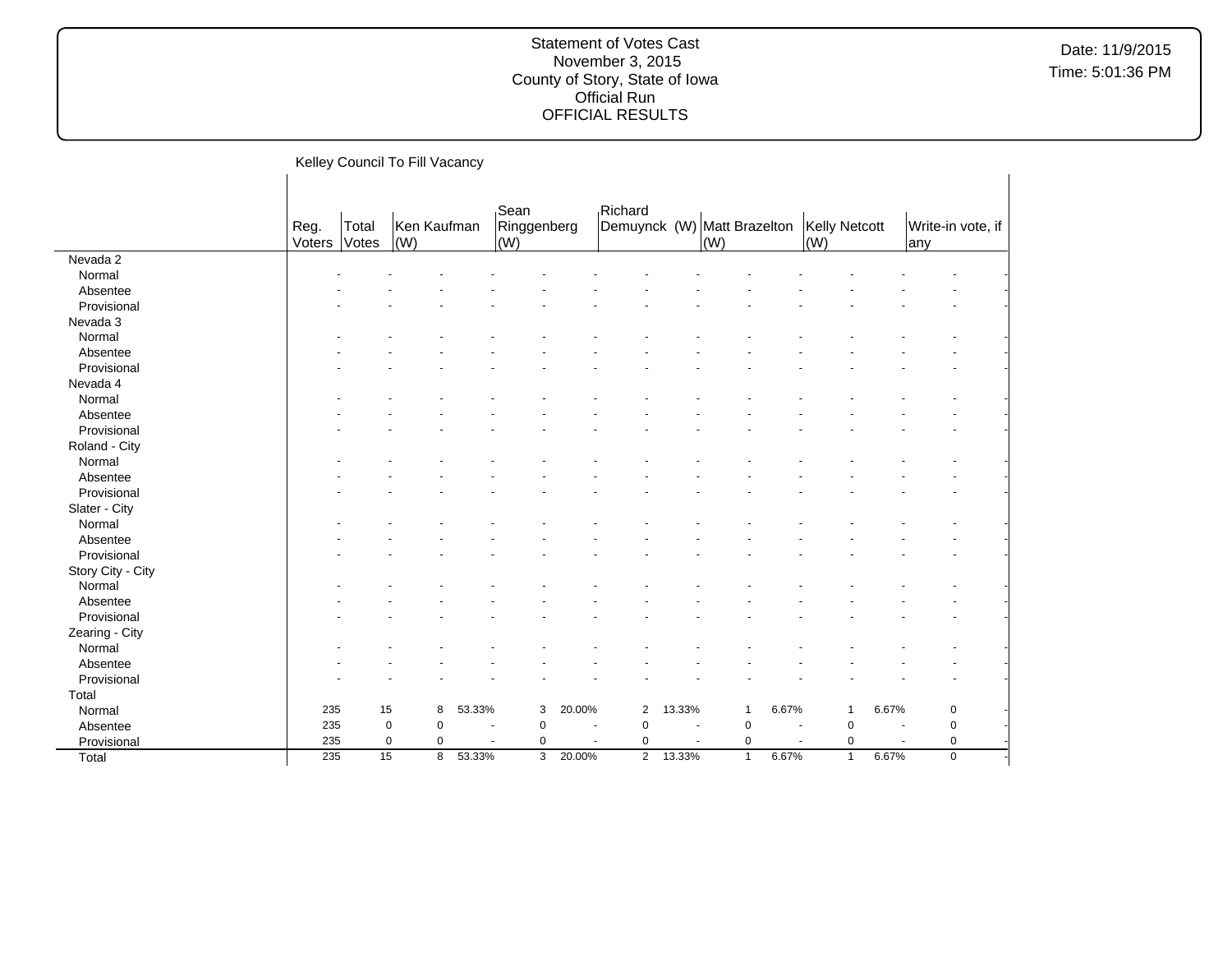|                   |                |                | Maxwell Mayor (2-Year) |     |                        |              |       | Maxwell Council At Large |               |                            |     |                   |
|-------------------|----------------|----------------|------------------------|-----|------------------------|--------------|-------|--------------------------|---------------|----------------------------|-----|-------------------|
|                   | Reg.<br>Voters | Total<br>Votes | Steven Gast            | any | Write-in vote, if Reg. | Voters Votes | Total | Nicole Whitwer<br>Hudson | Susan Livesay | Doug Miller<br>$\vert$ (W) | any | Write-in vote, if |
| Jursidiction Wide |                |                |                        |     |                        |              |       |                          |               |                            |     |                   |
| Ames 1-1          |                |                |                        |     |                        |              |       |                          |               |                            |     |                   |
| Normal            |                |                |                        |     |                        |              |       |                          |               |                            |     |                   |
| Absentee          |                |                |                        |     |                        |              |       |                          |               |                            |     |                   |
| Provisional       |                |                |                        |     |                        |              |       |                          |               |                            |     |                   |
| Ames 1-2          |                |                |                        |     |                        |              |       |                          |               |                            |     |                   |
| Normal            |                |                |                        |     |                        |              |       |                          |               |                            |     |                   |
| Absentee          |                |                |                        |     |                        |              |       |                          |               |                            |     |                   |
| Provisional       |                |                |                        |     |                        |              |       |                          |               |                            |     |                   |
| Ames 1-3          |                |                |                        |     |                        |              |       |                          |               |                            |     |                   |
| Normal            |                |                |                        |     |                        |              |       |                          |               |                            |     |                   |
| Absentee          |                |                |                        |     |                        |              |       |                          |               |                            |     |                   |
| Provisional       |                |                |                        |     |                        |              |       |                          |               |                            |     |                   |
| Ames 1-4          |                |                |                        |     |                        |              |       |                          |               |                            |     |                   |
| Normal            |                |                |                        |     |                        |              |       |                          |               |                            |     |                   |
| Absentee          |                |                |                        |     |                        |              |       |                          |               |                            |     |                   |
| Provisional       |                |                |                        |     |                        |              |       |                          |               |                            |     |                   |
| Ames 1-5          |                |                |                        |     |                        |              |       |                          |               |                            |     |                   |
| Normal            |                |                |                        |     |                        |              |       |                          |               |                            |     |                   |
| Absentee          |                |                |                        |     |                        |              |       |                          |               |                            |     |                   |
| Provisional       |                |                |                        |     |                        |              |       |                          |               |                            |     |                   |
| Ames 2-1          |                |                |                        |     |                        |              |       |                          |               |                            |     |                   |
| Normal            |                |                |                        |     |                        |              |       |                          |               |                            |     |                   |
| Absentee          |                |                |                        |     |                        |              |       |                          |               |                            |     |                   |
| Provisional       |                |                |                        |     |                        |              |       |                          |               |                            |     |                   |
| Ames 2-2          |                |                |                        |     |                        |              |       |                          |               |                            |     |                   |
| Normal            |                |                |                        |     |                        |              |       |                          |               |                            |     |                   |
| Absentee          |                |                |                        |     |                        |              |       |                          |               |                            |     |                   |
| Provisional       |                |                |                        |     |                        |              |       |                          |               |                            |     |                   |
| Ames 2-3          |                |                |                        |     |                        |              |       |                          |               |                            |     |                   |
| Normal            |                |                |                        |     |                        |              |       |                          |               |                            |     |                   |
| Absentee          |                |                |                        |     |                        |              |       |                          |               |                            |     |                   |
|                   |                |                |                        |     |                        |              |       |                          |               |                            |     |                   |
| Provisional       |                |                |                        |     |                        |              |       |                          |               |                            |     |                   |
| Ames 2-4          |                |                |                        |     |                        |              |       |                          |               |                            |     |                   |
| Normal            |                |                |                        |     |                        |              |       |                          |               |                            |     |                   |
| Absentee          |                |                |                        |     |                        |              |       |                          |               |                            |     |                   |
| Provisional       |                |                |                        |     |                        |              |       |                          |               |                            |     |                   |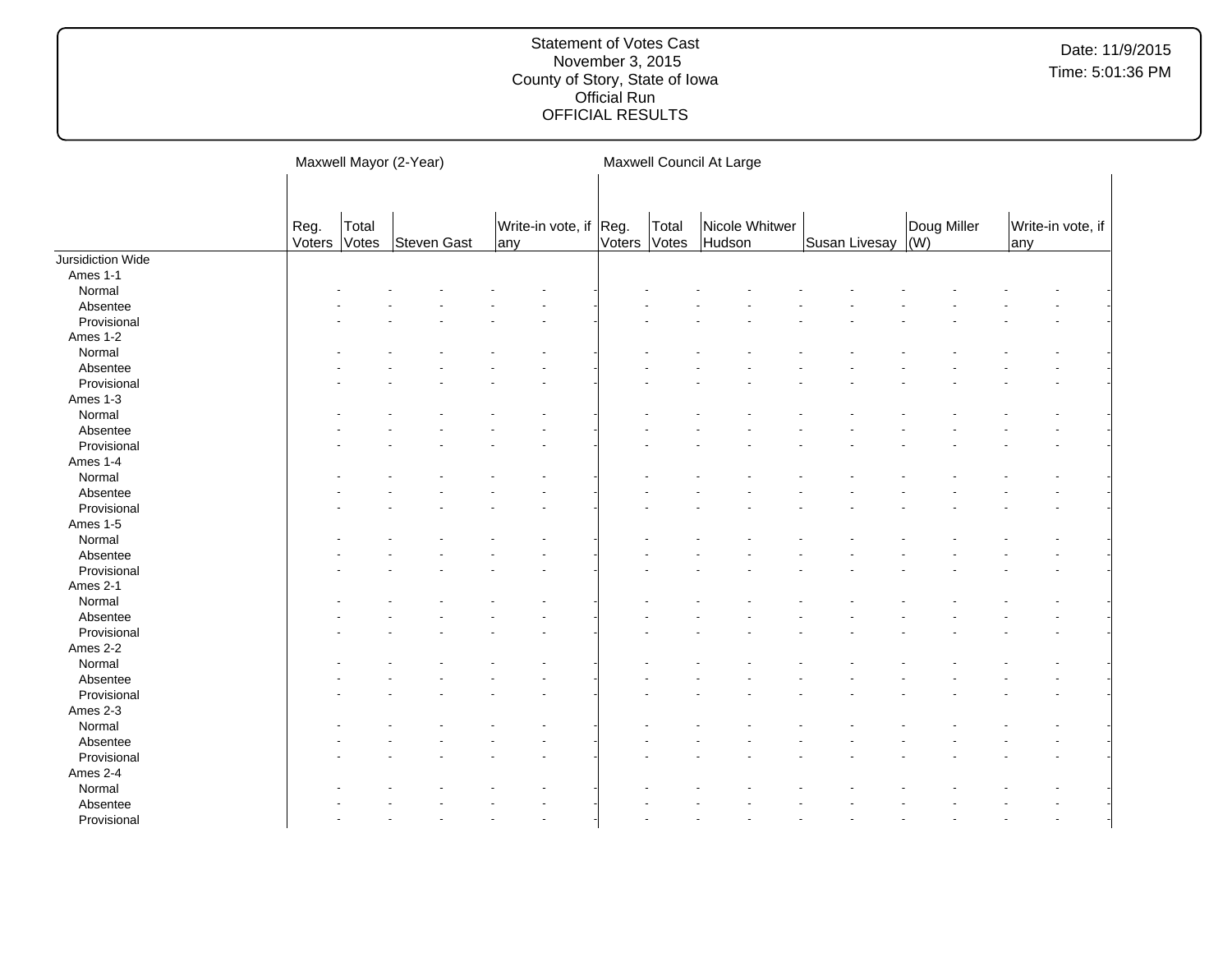|             |                |                | Maxwell Mayor (2-Year) |     |                   |                |                | Maxwell Council At Large |                   |             |     |                   |
|-------------|----------------|----------------|------------------------|-----|-------------------|----------------|----------------|--------------------------|-------------------|-------------|-----|-------------------|
|             | Reg.<br>Voters | Total<br>Votes | Steven Gast            | any | Write-in vote, if | Reg.<br>Voters | Total<br>Votes | Nicole Whitwer<br>Hudson | Susan Livesay (W) | Doug Miller | any | Write-in vote, if |
| Ames 2-5    |                |                |                        |     |                   |                |                |                          |                   |             |     |                   |
| Normal      |                |                |                        |     |                   |                |                |                          |                   |             |     |                   |
| Absentee    |                |                |                        |     |                   |                |                |                          |                   |             |     |                   |
| Provisional |                |                |                        |     |                   |                |                |                          |                   |             |     |                   |
| Ames 3-1    |                |                |                        |     |                   |                |                |                          |                   |             |     |                   |
| Normal      |                |                |                        |     |                   |                |                |                          |                   |             |     |                   |
| Absentee    |                |                |                        |     |                   |                |                |                          |                   |             |     |                   |
| Provisional |                |                |                        |     |                   |                |                |                          |                   |             |     |                   |
| Ames 3-2    |                |                |                        |     |                   |                |                |                          |                   |             |     |                   |
| Normal      |                |                |                        |     |                   |                |                |                          |                   |             |     |                   |
| Absentee    |                |                |                        |     |                   |                |                |                          |                   |             |     |                   |
| Provisional |                |                |                        |     |                   |                |                |                          |                   |             |     |                   |
| Ames 3-3    |                |                |                        |     |                   |                |                |                          |                   |             |     |                   |
| Normal      |                |                |                        |     |                   |                |                |                          |                   |             |     |                   |
| Absentee    |                |                |                        |     |                   |                |                |                          |                   |             |     |                   |
| Provisional |                |                |                        |     |                   |                |                |                          |                   |             |     |                   |
| Ames 3-4    |                |                |                        |     |                   |                |                |                          |                   |             |     |                   |
| Normal      |                |                |                        |     |                   |                |                |                          |                   |             |     |                   |
| Absentee    |                |                |                        |     |                   |                |                |                          |                   |             |     |                   |
| Provisional |                |                |                        |     |                   |                |                |                          |                   |             |     |                   |
| Ames 3-5    |                |                |                        |     |                   |                |                |                          |                   |             |     |                   |
| Normal      |                |                |                        |     |                   |                |                |                          |                   |             |     |                   |
| Absentee    |                |                |                        |     |                   |                |                |                          |                   |             |     |                   |
| Provisional |                |                |                        |     |                   |                |                |                          |                   |             |     |                   |
| Ames 4-1    |                |                |                        |     |                   |                |                |                          |                   |             |     |                   |
| Normal      |                |                |                        |     |                   |                |                |                          |                   |             |     |                   |
| Absentee    |                |                |                        |     |                   |                |                |                          |                   |             |     |                   |
| Provisional |                |                |                        |     |                   |                |                |                          |                   |             |     |                   |
| Ames 4-2    |                |                |                        |     |                   |                |                |                          |                   |             |     |                   |
| Normal      |                |                |                        |     |                   |                |                |                          |                   |             |     |                   |
| Absentee    |                |                |                        |     |                   |                |                |                          |                   |             |     |                   |
| Provisional |                |                |                        |     |                   |                |                |                          |                   |             |     |                   |
| Ames 4-3    |                |                |                        |     |                   |                |                |                          |                   |             |     |                   |
| Normal      |                |                |                        |     |                   |                |                |                          |                   |             |     |                   |
| Absentee    |                |                |                        |     |                   |                |                |                          |                   |             |     |                   |
| Provisional |                |                |                        |     |                   |                |                |                          |                   |             |     |                   |
| Ames 4-4    |                |                |                        |     |                   |                |                |                          |                   |             |     |                   |
| Normal      |                |                |                        |     |                   |                |                |                          |                   |             |     |                   |
| Absentee    |                |                |                        |     |                   |                |                |                          |                   |             |     |                   |
| Provisional |                |                |                        |     |                   |                |                |                          |                   |             |     |                   |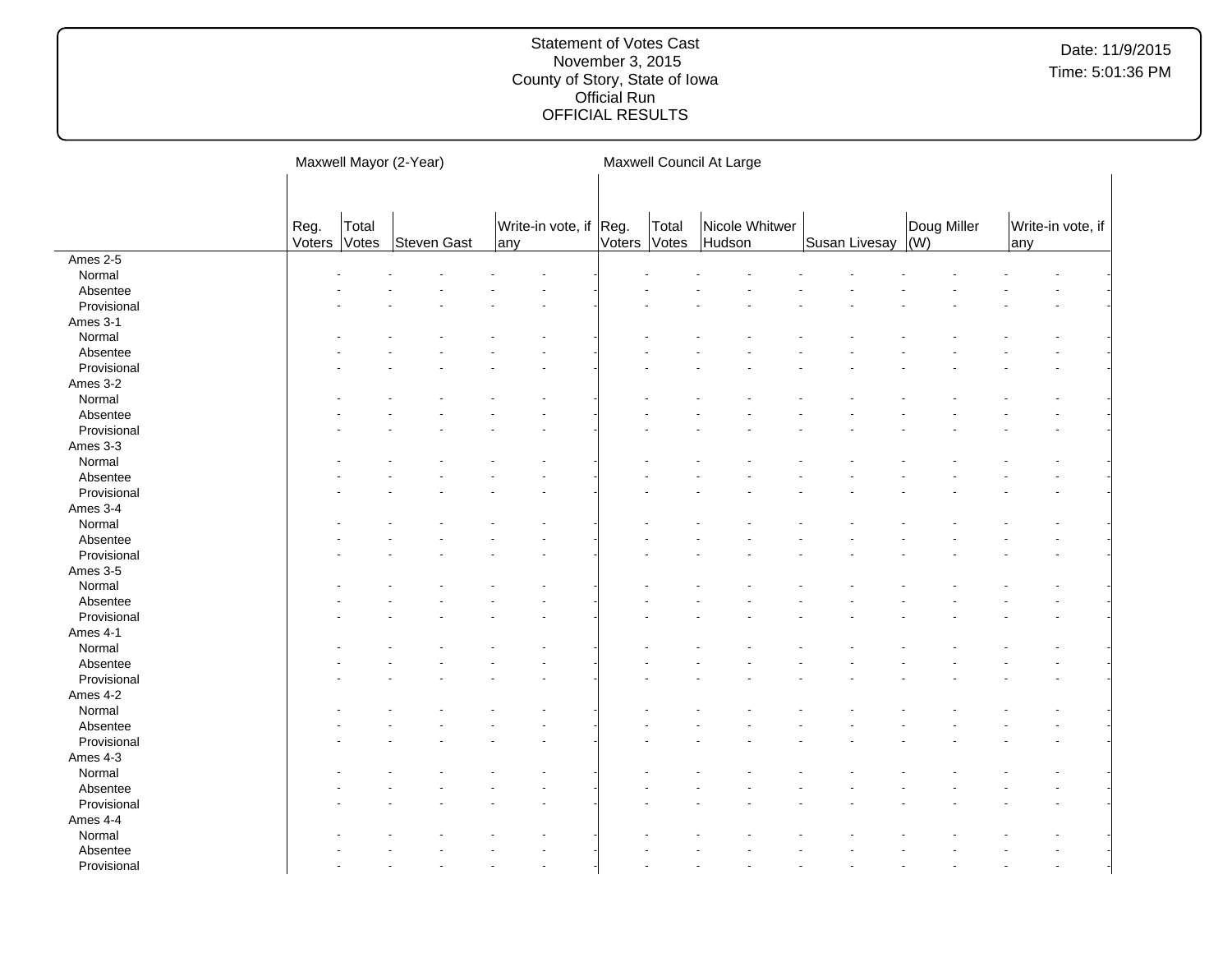|                    |                |                | Maxwell Mayor (2-Year)       |                      |                               |        |        |                | Maxwell Council At Large     |        |               |        |                    |        |                           |        |
|--------------------|----------------|----------------|------------------------------|----------------------|-------------------------------|--------|--------|----------------|------------------------------|--------|---------------|--------|--------------------|--------|---------------------------|--------|
|                    | Reg.<br>Voters | Total<br>Votes | <b>Steven Gast</b>           |                      | Write-in vote, if Reg.<br>any |        | Voters | Total<br>Votes | Nicole Whitwer<br>Hudson     |        | Susan Livesay |        | Doug Miller<br>(W) |        | Write-in vote, if<br> any |        |
| Ames 4-5           |                |                |                              |                      |                               |        |        |                |                              |        |               |        |                    |        |                           |        |
| Normal             |                |                |                              |                      |                               |        |        |                |                              |        |               |        |                    |        |                           |        |
| Absentee           |                |                |                              |                      |                               |        |        |                |                              |        |               |        |                    |        |                           |        |
| Provisional        |                |                |                              |                      |                               |        |        |                |                              |        |               |        |                    |        |                           |        |
| Cambridge - City   |                |                |                              |                      |                               |        |        |                |                              |        |               |        |                    |        |                           |        |
| Normal             |                |                |                              |                      |                               |        |        |                |                              |        |               |        |                    |        |                           |        |
| Absentee           |                |                |                              |                      |                               |        |        |                |                              |        |               |        |                    |        |                           |        |
| Provisional        |                |                |                              |                      |                               |        |        |                |                              |        |               |        |                    |        |                           |        |
| Collins - City     |                |                |                              |                      |                               |        |        |                |                              |        |               |        |                    |        |                           |        |
| Normal             |                |                |                              |                      |                               |        |        |                |                              |        |               |        |                    |        |                           |        |
| Absentee           |                |                |                              |                      |                               |        |        |                |                              |        |               |        |                    |        |                           |        |
| Provisional        |                |                |                              |                      |                               |        |        |                |                              |        |               |        |                    |        |                           |        |
| Colo - City        |                |                |                              |                      |                               |        |        |                |                              |        |               |        |                    |        |                           |        |
| Normal             |                |                |                              |                      |                               |        |        |                |                              |        |               |        |                    |        |                           |        |
| Absentee           |                |                |                              |                      |                               |        |        |                |                              |        |               |        |                    |        |                           |        |
| Provisional        |                |                |                              |                      |                               |        |        |                |                              |        |               |        |                    |        |                           |        |
| Gilbert - City     |                |                |                              |                      |                               |        |        |                |                              |        |               |        |                    |        |                           |        |
| Normal             |                |                |                              |                      |                               |        |        |                |                              |        |               |        |                    |        |                           |        |
| Absentee           |                |                |                              |                      |                               |        |        |                |                              |        |               |        |                    |        |                           |        |
| Provisional        |                |                |                              |                      |                               |        |        |                |                              |        |               |        |                    |        |                           |        |
| Huxley - City      |                |                |                              |                      |                               |        |        |                |                              |        |               |        |                    |        |                           |        |
| Normal             |                |                |                              |                      |                               |        |        |                |                              |        |               |        |                    |        |                           |        |
| Absentee           |                |                |                              |                      |                               |        |        |                |                              |        |               |        |                    |        |                           |        |
| Provisional        |                |                |                              |                      |                               |        |        |                |                              |        |               |        |                    |        |                           |        |
| Kelley - City      |                |                |                              |                      |                               |        |        |                |                              |        |               |        |                    |        |                           |        |
| Normal             |                |                |                              |                      |                               |        |        |                |                              |        |               |        |                    |        |                           |        |
| Absentee           |                |                |                              |                      |                               |        |        |                |                              |        |               |        |                    |        |                           |        |
| Provisional        |                |                |                              |                      |                               |        |        |                |                              |        |               |        |                    |        |                           |        |
| Maxwell - City     |                |                |                              |                      |                               |        |        |                |                              |        |               |        |                    |        |                           |        |
| Normal             | 604            | 62             | 48                           | 77.42%               | 14                            | 22.58% | 604    | 145            | 47                           | 32.41% | 43            | 29.66% | 16                 | 11.03% | 39                        | 26.90% |
| Absentee           | 604            |                | $\mathbf{1}$<br>$\mathbf{1}$ | 100.00%              | $\pmb{0}$                     |        | 604    |                | $\sqrt{2}$<br>$\overline{1}$ | 50.00% | $\mathbf{1}$  | 50.00% | $\pmb{0}$          |        | $\mathsf{O}\xspace$       |        |
| Provisional        | 604            |                | 0<br>$\pmb{0}$               | $\ddot{\phantom{1}}$ | $\pmb{0}$                     |        | 604    |                | $\pmb{0}$<br>$\pmb{0}$       | ä,     | $\pmb{0}$     |        | $\Omega$           |        | $\mathsf 0$               |        |
| McCallsburg - City |                |                |                              |                      |                               |        |        |                |                              |        |               |        |                    |        |                           |        |
| Normal             |                |                |                              |                      |                               |        |        |                |                              |        |               |        |                    |        |                           |        |
| Absentee           |                |                |                              |                      |                               |        |        |                |                              |        |               |        |                    |        |                           |        |
| Provisional        |                |                |                              |                      |                               |        |        |                |                              |        |               |        |                    |        |                           |        |
| Nevada 1           |                |                |                              |                      |                               |        |        |                |                              |        |               |        |                    |        |                           |        |
| Normal             |                |                |                              |                      |                               |        |        |                |                              |        |               |        |                    |        |                           |        |
| Absentee           |                |                |                              |                      |                               |        |        |                |                              |        |               |        |                    |        |                           |        |
| Provisional        |                |                |                              |                      |                               |        |        |                |                              |        |               |        |                    |        |                           |        |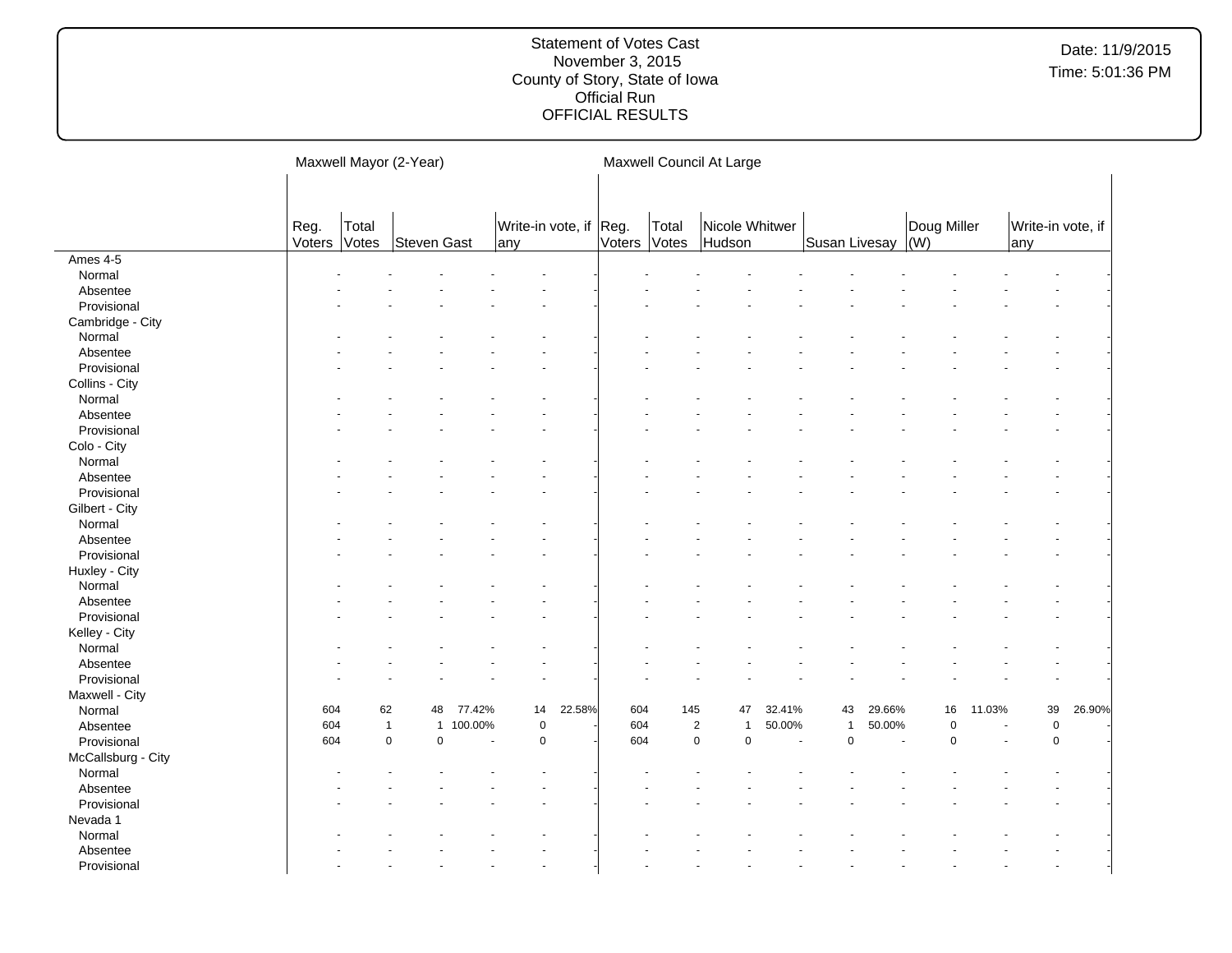|                   |                |                | Maxwell Mayor (2-Year) |           |                                |        |        |                | Maxwell Council At Large |        |               |        |                            |        |                          |        |
|-------------------|----------------|----------------|------------------------|-----------|--------------------------------|--------|--------|----------------|--------------------------|--------|---------------|--------|----------------------------|--------|--------------------------|--------|
|                   |                |                |                        |           |                                |        |        |                |                          |        |               |        |                            |        |                          |        |
|                   | Reg.<br>Voters | Total<br>Votes | Steven Gast            |           | Write-in vote, if Reg.<br> any |        | Voters | Total<br>Votes | Nicole Whitwer<br>Hudson |        | Susan Livesay |        | Doug Miller<br>$\vert$ (W) |        | Write-in vote, if<br>any |        |
| Nevada 2          |                |                |                        |           |                                |        |        |                |                          |        |               |        |                            |        |                          |        |
| Normal            |                |                |                        |           |                                |        |        |                |                          |        |               |        |                            |        |                          |        |
| Absentee          |                |                |                        |           |                                |        |        |                |                          |        |               |        |                            |        |                          |        |
| Provisional       |                |                |                        |           |                                |        |        |                |                          |        |               |        |                            |        |                          |        |
| Nevada 3          |                |                |                        |           |                                |        |        |                |                          |        |               |        |                            |        |                          |        |
| Normal            |                |                |                        |           |                                |        |        |                |                          |        |               |        |                            |        |                          |        |
| Absentee          |                |                |                        |           |                                |        |        |                |                          |        |               |        |                            |        |                          |        |
| Provisional       |                |                |                        |           |                                |        |        |                |                          |        |               |        |                            |        |                          |        |
| Nevada 4          |                |                |                        |           |                                |        |        |                |                          |        |               |        |                            |        |                          |        |
| Normal            |                |                |                        |           |                                |        |        |                |                          |        |               |        |                            |        |                          |        |
| Absentee          |                |                |                        |           |                                |        |        |                |                          |        |               |        |                            |        |                          |        |
| Provisional       |                |                |                        |           |                                |        |        |                |                          |        |               |        |                            |        |                          |        |
| Roland - City     |                |                |                        |           |                                |        |        |                |                          |        |               |        |                            |        |                          |        |
| Normal            |                |                |                        |           |                                |        |        |                |                          |        |               |        |                            |        |                          |        |
| Absentee          |                |                |                        |           |                                |        |        |                |                          |        |               |        |                            |        |                          |        |
| Provisional       |                |                |                        |           |                                |        |        |                |                          |        |               |        |                            |        |                          |        |
| Slater - City     |                |                |                        |           |                                |        |        |                |                          |        |               |        |                            |        |                          |        |
| Normal            |                |                |                        |           |                                |        |        |                |                          |        |               |        |                            |        |                          |        |
| Absentee          |                |                |                        |           |                                |        |        |                |                          |        |               |        |                            |        |                          |        |
| Provisional       |                |                |                        |           |                                |        |        |                |                          |        |               |        |                            |        |                          |        |
| Story City - City |                |                |                        |           |                                |        |        |                |                          |        |               |        |                            |        |                          |        |
| Normal            |                |                |                        |           |                                |        |        |                |                          |        |               |        |                            |        |                          |        |
| Absentee          |                |                |                        |           |                                |        |        |                |                          |        |               |        |                            |        |                          |        |
| Provisional       |                |                |                        |           |                                |        |        |                |                          |        |               |        |                            |        |                          |        |
| Zearing - City    |                |                |                        |           |                                |        |        |                |                          |        |               |        |                            |        |                          |        |
| Normal            |                |                |                        |           |                                |        |        |                |                          |        |               |        |                            |        |                          |        |
| Absentee          |                |                |                        |           |                                |        |        |                |                          |        |               |        |                            |        |                          |        |
| Provisional       |                |                |                        |           |                                |        |        |                |                          |        |               |        |                            |        |                          |        |
| Total             |                |                |                        |           |                                |        |        |                |                          |        |               |        |                            |        |                          |        |
| Normal            | 604            | 62             | 48                     | 77.42%    | 14                             | 22.58% | 604    | 145            | 47                       | 32.41% | 43            | 29.66% | 16                         | 11.03% | 39                       | 26.90% |
| Absentee          | 604            |                | $\mathbf{1}$           | 1 100.00% | $\mathbf 0$                    |        | 604    | $\overline{2}$ | $\overline{1}$           | 50.00% | -1            | 50.00% | 0                          |        | $\mathbf 0$              |        |
| Provisional       | 604            |                | $\mathbf 0$<br>0       |           | $\mathbf 0$                    |        | 604    | $\mathbf 0$    | $\pmb{0}$                | ÷.     | 0             |        | 0                          |        | 0                        |        |
| Total             | 604            | 63             | 49                     | 77.78%    | 14                             | 22.22% | 604    | 147            | 48                       | 32.65% | 44            | 29.93% | 16                         | 10.88% | 39                       | 26.53% |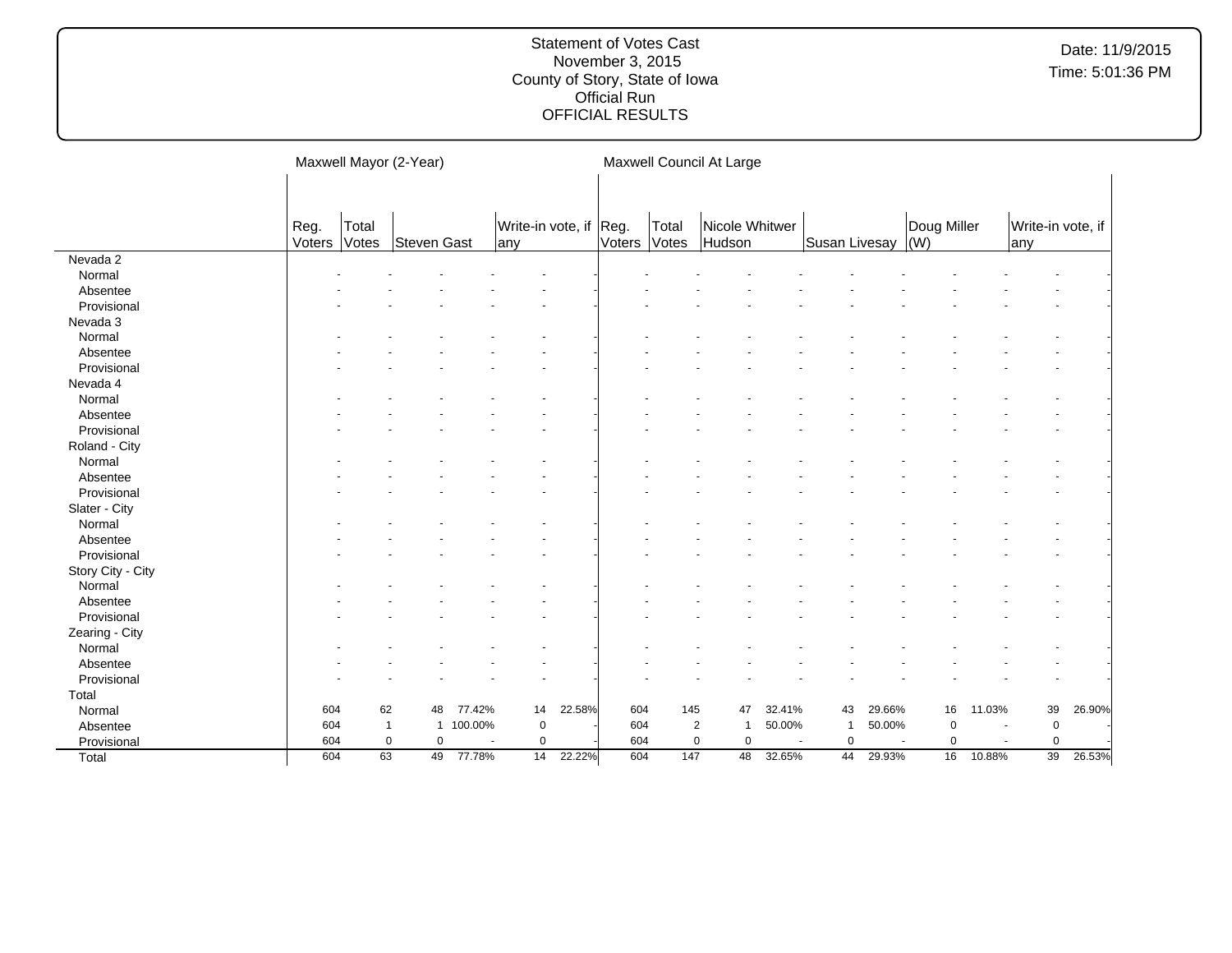Date: 11/9/2015 Time: 5:01:36 PM

McCallsburg Mayor (2-Year)

|                   | Reg.<br>Voters | Total<br>Votes | (W) | Jacki Meimann | Bill Lytle (W) | Wallace Loney<br>$\vert$ (W) | Write-in vote, if<br>any |  |
|-------------------|----------------|----------------|-----|---------------|----------------|------------------------------|--------------------------|--|
| Jursidiction Wide |                |                |     |               |                |                              |                          |  |
| Ames 1-1          |                |                |     |               |                |                              |                          |  |
| Normal            |                |                |     |               |                |                              |                          |  |
| Absentee          |                |                |     |               |                |                              |                          |  |
| Provisional       |                |                |     |               |                |                              |                          |  |
| Ames 1-2          |                |                |     |               |                |                              |                          |  |
| Normal            |                |                |     |               |                |                              |                          |  |
| Absentee          |                |                |     |               |                |                              |                          |  |
| Provisional       |                |                |     |               |                |                              |                          |  |
| Ames 1-3          |                |                |     |               |                |                              |                          |  |
| Normal            |                |                |     |               |                |                              |                          |  |
| Absentee          |                |                |     |               |                |                              |                          |  |
| Provisional       |                |                |     |               |                |                              |                          |  |
| Ames 1-4          |                |                |     |               |                |                              |                          |  |
| Normal            |                |                |     |               |                |                              |                          |  |
| Absentee          |                |                |     |               |                |                              |                          |  |
| Provisional       |                |                |     |               |                |                              |                          |  |
| Ames 1-5          |                |                |     |               |                |                              |                          |  |
| Normal            |                |                |     |               |                |                              |                          |  |
| Absentee          |                |                |     |               |                |                              |                          |  |
| Provisional       |                |                |     |               |                |                              |                          |  |
| Ames 2-1          |                |                |     |               |                |                              |                          |  |
| Normal            |                |                |     |               |                |                              |                          |  |
| Absentee          |                |                |     |               |                |                              |                          |  |
| Provisional       |                |                |     |               |                |                              |                          |  |
| Ames 2-2          |                |                |     |               |                |                              |                          |  |
| Normal            |                |                |     |               |                |                              |                          |  |
| Absentee          |                |                |     |               |                |                              |                          |  |
| Provisional       |                |                |     |               |                |                              |                          |  |
| Ames 2-3          |                |                |     |               |                |                              |                          |  |
| Normal            |                |                |     |               |                |                              |                          |  |
| Absentee          |                |                |     |               |                |                              |                          |  |
| Provisional       |                |                |     |               |                |                              |                          |  |
| Ames 2-4          |                |                |     |               |                |                              |                          |  |
| Normal            |                |                |     |               |                |                              |                          |  |
| Absentee          |                |                |     |               |                |                              |                          |  |
| Provisional       |                |                |     |               |                |                              |                          |  |
|                   |                |                |     |               |                |                              |                          |  |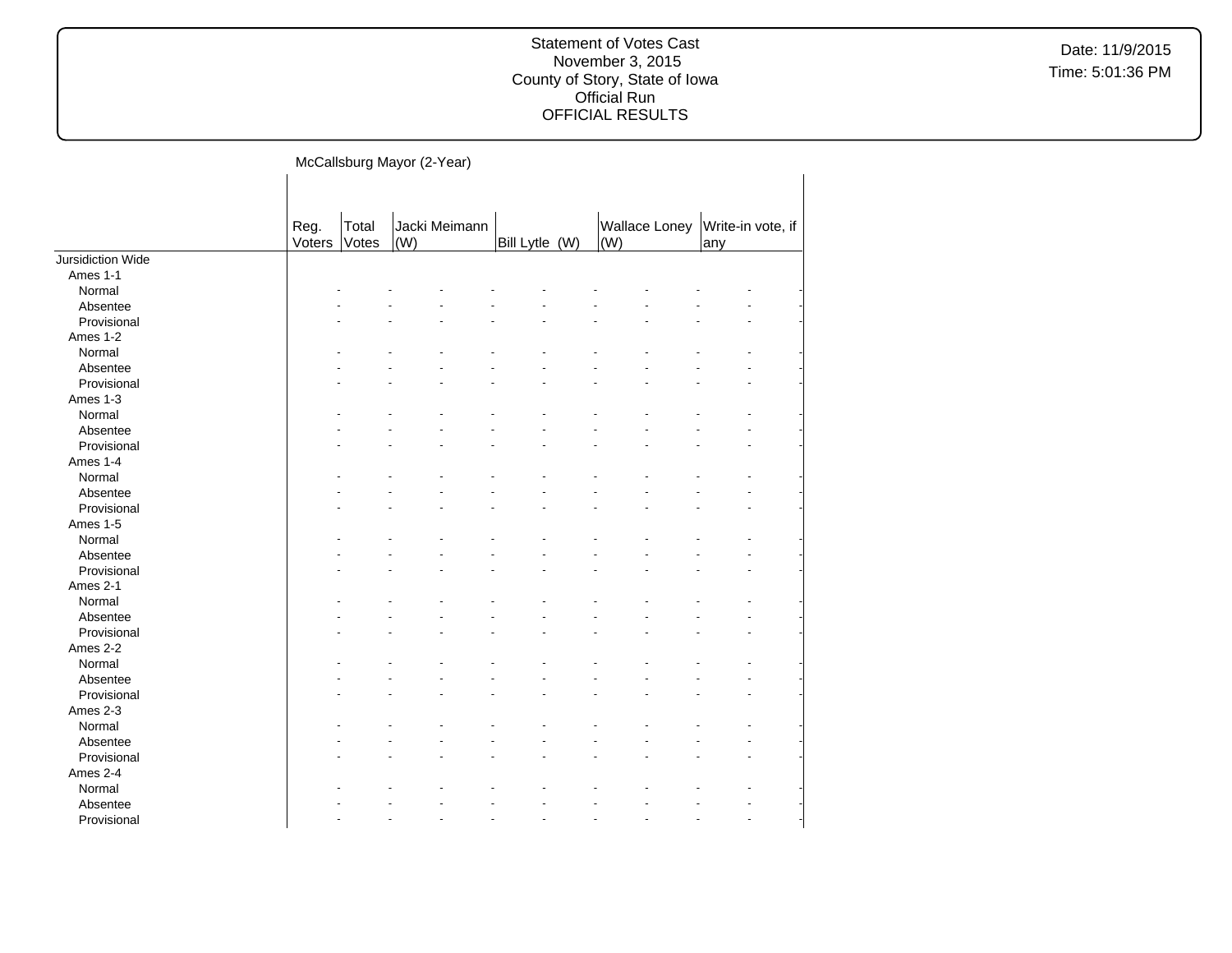| McCallsburg Mayor (2-Year) |  |  |
|----------------------------|--|--|
|                            |  |  |

|             | Reg.   | Total |     | Jacki Meimann |                |     | <b>Wallace Loney</b> | Write-in vote, if |  |
|-------------|--------|-------|-----|---------------|----------------|-----|----------------------|-------------------|--|
|             | Voters | Votes | (W) |               | Bill Lytle (W) | (W) |                      | any               |  |
| Ames $2-5$  |        |       |     |               |                |     |                      |                   |  |
| Normal      |        |       |     |               |                |     |                      |                   |  |
| Absentee    |        |       |     |               |                |     |                      |                   |  |
| Provisional |        |       |     |               |                |     |                      |                   |  |
| Ames 3-1    |        |       |     |               |                |     |                      |                   |  |
| Normal      |        |       |     |               |                |     |                      |                   |  |
| Absentee    |        |       |     |               |                |     |                      |                   |  |
| Provisional |        |       |     |               |                |     |                      |                   |  |
| Ames 3-2    |        |       |     |               |                |     |                      |                   |  |
| Normal      |        |       |     |               |                |     |                      |                   |  |
| Absentee    |        |       |     |               |                |     |                      |                   |  |
| Provisional |        |       |     |               |                |     |                      |                   |  |
| Ames 3-3    |        |       |     |               |                |     |                      |                   |  |
| Normal      |        |       |     |               |                |     |                      |                   |  |
| Absentee    |        |       |     |               |                |     |                      |                   |  |
| Provisional |        |       |     |               |                |     |                      |                   |  |
| Ames 3-4    |        |       |     |               |                |     |                      |                   |  |
| Normal      |        |       |     |               |                |     |                      |                   |  |
| Absentee    |        |       |     |               |                |     |                      |                   |  |
| Provisional |        |       |     |               |                |     |                      |                   |  |
| Ames 3-5    |        |       |     |               |                |     |                      |                   |  |
| Normal      |        |       |     |               |                |     |                      |                   |  |
| Absentee    |        |       |     |               |                |     |                      |                   |  |
| Provisional |        |       |     |               |                |     |                      |                   |  |
| Ames 4-1    |        |       |     |               |                |     |                      |                   |  |
| Normal      |        |       |     |               |                |     |                      |                   |  |
| Absentee    |        |       |     |               |                |     |                      |                   |  |
| Provisional |        |       |     |               |                |     |                      |                   |  |
| Ames 4-2    |        |       |     |               |                |     |                      |                   |  |
| Normal      |        |       |     |               |                |     |                      |                   |  |
| Absentee    |        |       |     |               |                |     |                      |                   |  |
| Provisional |        |       |     |               |                |     |                      |                   |  |
| Ames 4-3    |        |       |     |               |                |     |                      |                   |  |
| Normal      |        |       |     |               |                |     |                      |                   |  |
| Absentee    |        |       |     |               |                |     |                      |                   |  |
| Provisional |        |       |     |               |                |     |                      |                   |  |
| Ames 4-4    |        |       |     |               |                |     |                      |                   |  |
| Normal      |        |       |     |               |                |     |                      |                   |  |
| Absentee    |        |       |     |               |                |     |                      |                   |  |
| Provisional |        |       |     |               |                |     |                      |                   |  |
|             |        |       |     |               |                |     |                      |                   |  |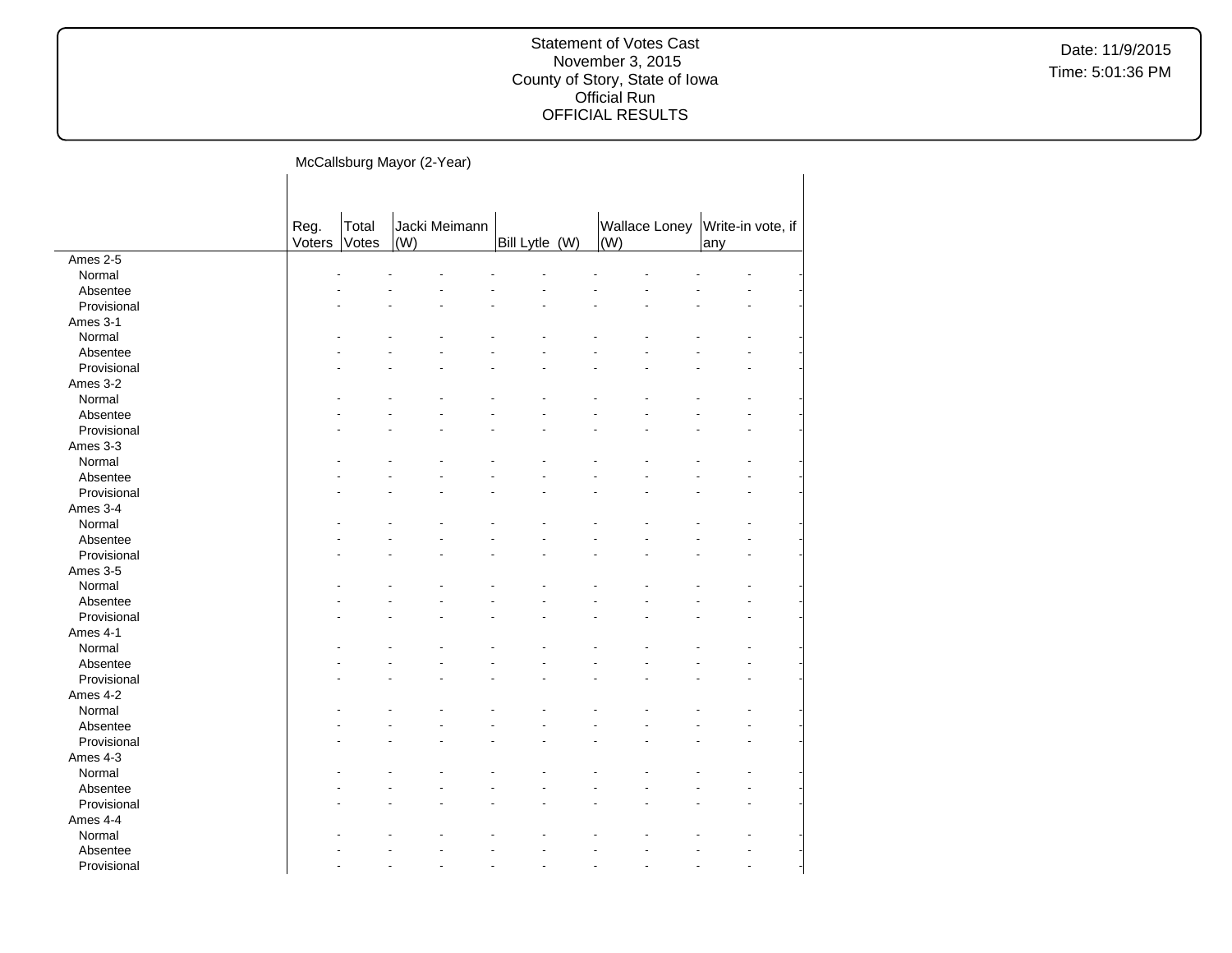| McCallsburg Mayor (2-Year) |  |
|----------------------------|--|
|                            |  |

|                    | Reg.   | Total | Jacki Meimann              |        |                |        | <b>Wallace Loney</b> |        | Write-in vote, if |        |
|--------------------|--------|-------|----------------------------|--------|----------------|--------|----------------------|--------|-------------------|--------|
| Ames 4-5           | Voters | Votes | (W)                        |        | Bill Lytle (W) |        | (W)                  |        | any               |        |
|                    |        |       |                            |        |                |        |                      |        |                   |        |
| Normal             |        |       |                            |        |                |        |                      |        |                   |        |
| Absentee           |        |       |                            |        |                |        |                      |        |                   |        |
| Provisional        |        |       |                            |        |                |        |                      |        |                   |        |
| Cambridge - City   |        |       |                            |        |                |        |                      |        |                   |        |
| Normal             |        |       |                            |        |                |        |                      |        |                   |        |
| Absentee           |        |       |                            |        |                |        |                      |        |                   |        |
| Provisional        |        |       |                            |        |                |        |                      |        |                   |        |
| Collins - City     |        |       |                            |        |                |        |                      |        |                   |        |
| Normal             |        |       |                            |        |                |        |                      |        |                   |        |
| Absentee           |        |       |                            |        |                |        |                      |        |                   |        |
| Provisional        |        |       |                            |        |                |        |                      |        |                   |        |
| Colo - City        |        |       |                            |        |                |        |                      |        |                   |        |
| Normal             |        |       |                            |        |                |        |                      |        |                   |        |
| Absentee           |        |       |                            |        |                |        |                      |        |                   |        |
| Provisional        |        |       |                            |        |                |        |                      |        |                   |        |
| Gilbert - City     |        |       |                            |        |                |        |                      |        |                   |        |
| Normal             |        |       |                            |        |                |        |                      |        |                   |        |
| Absentee           |        |       |                            |        |                |        |                      |        |                   |        |
| Provisional        |        |       |                            |        |                |        |                      |        |                   |        |
| Huxley - City      |        |       |                            |        |                |        |                      |        |                   |        |
| Normal             |        |       |                            |        |                |        |                      |        |                   |        |
| Absentee           |        |       |                            |        |                |        |                      |        |                   |        |
| Provisional        |        |       |                            |        |                |        |                      |        |                   |        |
| Kelley - City      |        |       |                            |        |                |        |                      |        |                   |        |
| Normal             |        |       |                            |        |                |        |                      |        |                   |        |
| Absentee           |        |       |                            |        |                |        |                      |        |                   |        |
| Provisional        |        |       |                            |        |                |        |                      |        |                   |        |
| Maxwell - City     |        |       |                            |        |                |        |                      |        |                   |        |
| Normal             |        |       |                            |        |                |        |                      |        |                   |        |
| Absentee           |        |       |                            |        |                |        |                      |        |                   |        |
| Provisional        |        |       |                            |        |                |        |                      |        |                   |        |
| McCallsburg - City |        |       |                            |        |                |        |                      |        |                   |        |
| Normal             | 190    | 30    | 21                         | 70.00% | 3              | 10.00% | 3                    | 10.00% | 3                 | 10.00% |
| Absentee           | 190    |       | $\mathbf 0$<br>$\pmb{0}$   | ÷,     | $\mathbf 0$    |        | $\pmb{0}$            | L,     | $\pmb{0}$         |        |
| Provisional        | 190    |       | $\mathbf 0$<br>$\mathbf 0$ | ä,     | 0              |        | $\mathbf 0$          | ä,     | 0                 |        |
| Nevada 1           |        |       |                            |        |                |        |                      |        |                   |        |
| Normal             |        |       |                            |        |                |        |                      |        |                   |        |
|                    |        |       |                            |        |                |        |                      |        |                   |        |
| Absentee           |        |       |                            |        |                |        |                      |        |                   |        |
| Provisional        |        |       |                            |        |                |        |                      |        |                   |        |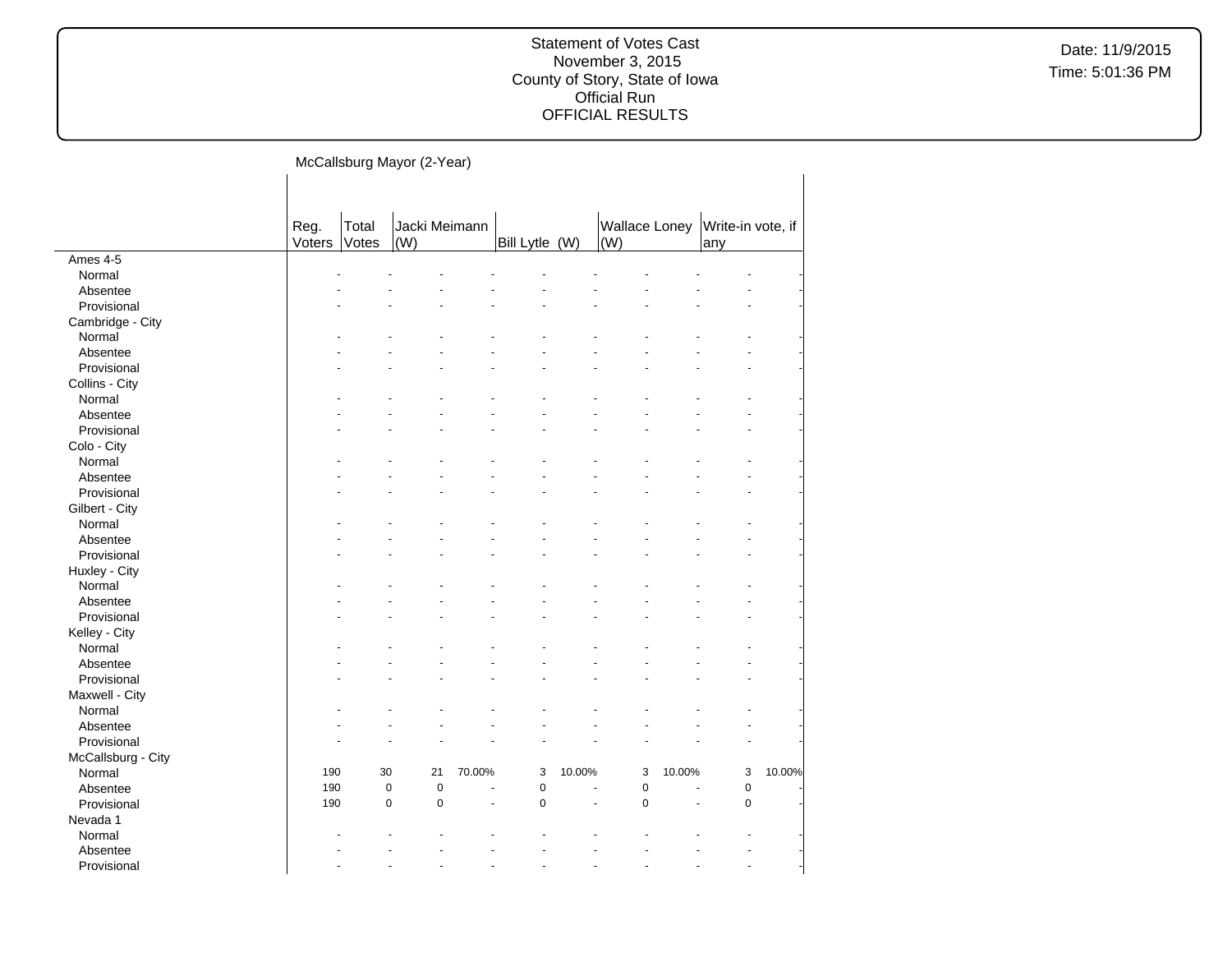Date: 11/9/2015 Time: 5:01:36 PM

|                   |        |                | McCallsburg Mayor (2-Year) |        |                |                |                                     |        |                   |        |
|-------------------|--------|----------------|----------------------------|--------|----------------|----------------|-------------------------------------|--------|-------------------|--------|
|                   |        |                |                            |        |                |                |                                     |        |                   |        |
|                   | Reg.   | Total<br>Votes | Jacki Meimann<br>(W)       |        |                |                | <b>Wallace Loney</b><br>$\vert$ (W) |        | Write-in vote, if |        |
| Nevada 2          | Voters |                |                            |        | Bill Lytle (W) |                |                                     |        | any               |        |
| Normal            |        |                |                            |        |                |                |                                     |        |                   |        |
| Absentee          |        |                |                            |        |                |                |                                     |        |                   |        |
| Provisional       |        |                |                            |        |                |                |                                     |        |                   |        |
| Nevada 3          |        |                |                            |        |                |                |                                     |        |                   |        |
| Normal            |        |                |                            |        |                |                |                                     |        |                   |        |
| Absentee          |        |                |                            |        |                |                |                                     |        |                   |        |
| Provisional       |        |                |                            |        |                |                |                                     |        |                   |        |
| Nevada 4          |        |                |                            |        |                |                |                                     |        |                   |        |
| Normal            |        |                |                            |        |                |                |                                     |        |                   |        |
| Absentee          |        |                |                            |        |                |                |                                     |        |                   |        |
| Provisional       |        |                |                            |        |                |                |                                     |        |                   |        |
| Roland - City     |        |                |                            |        |                |                |                                     |        |                   |        |
| Normal            |        |                |                            |        |                |                |                                     |        |                   |        |
| Absentee          |        |                |                            |        |                |                |                                     |        |                   |        |
| Provisional       |        |                |                            |        |                |                |                                     |        |                   |        |
| Slater - City     |        |                |                            |        |                |                |                                     |        |                   |        |
| Normal            |        |                |                            |        |                |                |                                     |        |                   |        |
| Absentee          |        |                |                            |        |                |                |                                     |        |                   |        |
| Provisional       |        |                |                            |        |                |                |                                     |        |                   |        |
| Story City - City |        |                |                            |        |                |                |                                     |        |                   |        |
| Normal            |        |                |                            |        |                |                |                                     |        |                   |        |
| Absentee          |        |                |                            |        |                |                |                                     |        |                   |        |
| Provisional       |        |                |                            |        |                |                |                                     |        |                   |        |
| Zearing - City    |        |                |                            |        |                |                |                                     |        |                   |        |
| Normal            |        |                |                            |        |                |                |                                     |        |                   |        |
| Absentee          |        |                |                            |        |                |                |                                     |        |                   |        |
| Provisional       |        |                |                            |        |                |                |                                     |        |                   |        |
| Total             |        |                |                            |        |                |                |                                     |        |                   |        |
|                   | 190    | 30             | 21                         | 70.00% | 3              | 10.00%         | 3                                   | 10.00% | 3                 | 10.00% |
| Normal            | 190    | $\mathbf 0$    | $\mathbf 0$                | ÷,     | $\pmb{0}$      |                |                                     | ÷,     |                   |        |
| Absentee          |        |                |                            |        |                | $\blacksquare$ | 0                                   |        | $\pmb{0}$         |        |

Provisional 190 0 0 - 0 - 0 - 0 -Total 190 30 21 70.00% 3 10.00% 3 10.00% 3 10.00%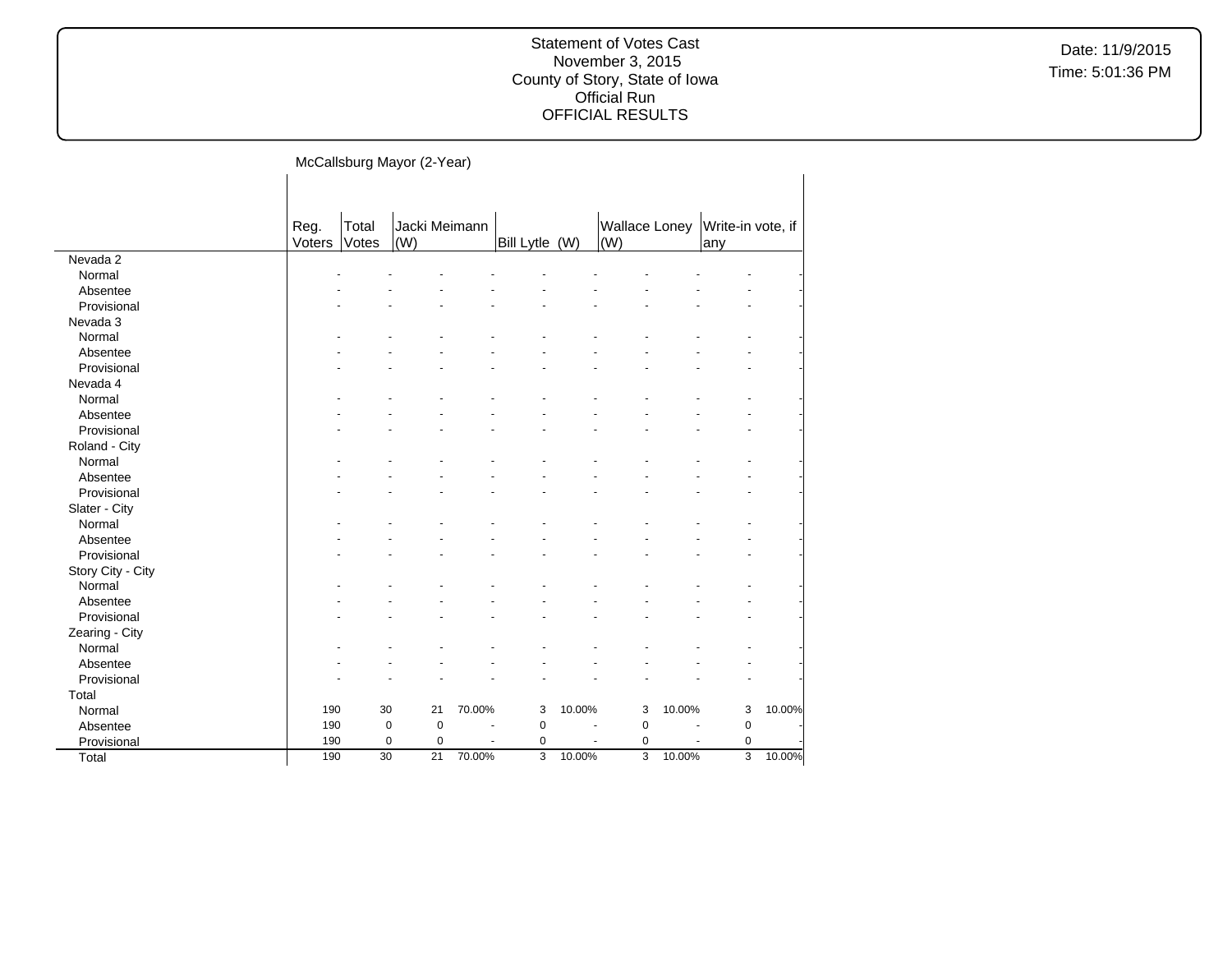Date: 11/9/2015 Time: 5:01:36 PM

McCallsburg Council At Large

|                   | Reg.   | Total |                |               |     | Bryce Hendrick Write-in vote, if |
|-------------------|--------|-------|----------------|---------------|-----|----------------------------------|
|                   | Voters | Votes | Chris Erickson | Sharon Rainey | (W) | any                              |
| Jursidiction Wide |        |       |                |               |     |                                  |
| Ames 1-1          |        |       |                |               |     |                                  |
| Normal            |        |       |                |               |     |                                  |
| Absentee          |        |       |                |               |     |                                  |
| Provisional       |        |       |                |               |     |                                  |
| Ames 1-2          |        |       |                |               |     |                                  |
| Normal            |        |       |                |               |     |                                  |
| Absentee          |        |       |                |               |     |                                  |
| Provisional       |        |       |                |               |     |                                  |
| Ames 1-3          |        |       |                |               |     |                                  |
| Normal            |        |       |                |               |     |                                  |
| Absentee          |        |       |                |               |     |                                  |
| Provisional       |        |       |                |               |     |                                  |
| Ames 1-4          |        |       |                |               |     |                                  |
| Normal            |        |       |                |               |     |                                  |
| Absentee          |        |       |                |               |     |                                  |
| Provisional       |        |       |                |               |     |                                  |
| Ames 1-5          |        |       |                |               |     |                                  |
| Normal            |        |       |                |               |     |                                  |
| Absentee          |        |       |                |               |     |                                  |
| Provisional       |        |       |                |               |     |                                  |
| Ames 2-1          |        |       |                |               |     |                                  |
| Normal            |        |       |                |               |     |                                  |
| Absentee          |        |       |                |               |     |                                  |
| Provisional       |        |       |                |               |     |                                  |
| Ames 2-2          |        |       |                |               |     |                                  |
| Normal            |        |       |                |               |     |                                  |
| Absentee          |        |       |                |               |     |                                  |
| Provisional       |        |       |                |               |     |                                  |
| Ames 2-3          |        |       |                |               |     |                                  |
| Normal            |        |       |                |               |     |                                  |
| Absentee          |        |       |                |               |     |                                  |
|                   |        |       |                |               |     |                                  |
| Provisional       |        |       |                |               |     |                                  |
| Ames 2-4          |        |       |                |               |     |                                  |
| Normal            |        |       |                |               |     |                                  |
| Absentee          |        |       |                |               |     |                                  |
| Provisional       |        |       |                |               |     |                                  |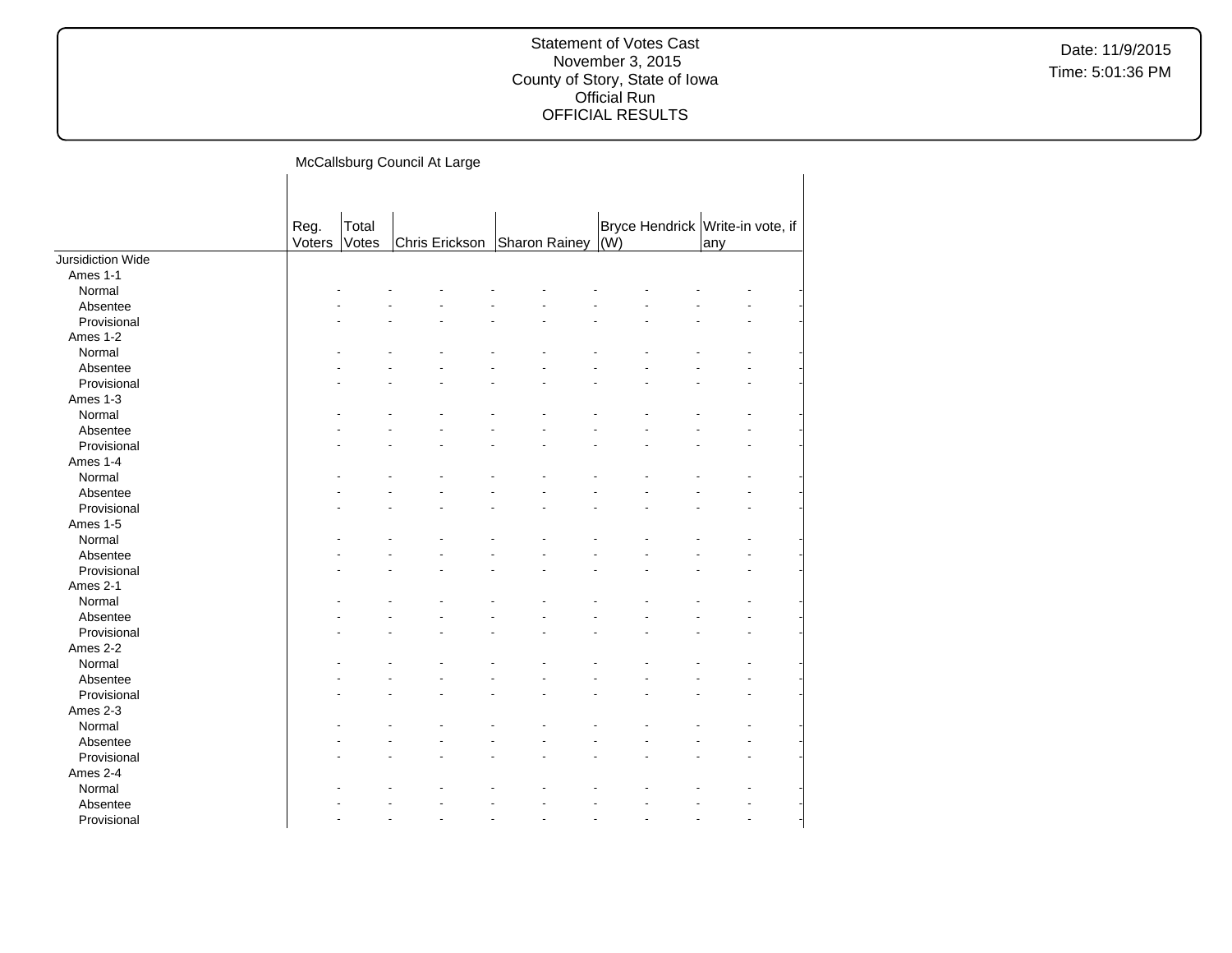Date: 11/9/2015 Time: 5:01:36 PM

McCallsburg Council At Large  $\mathbf{I}$ 

|             | Reg.<br>Total<br>Voters<br>Votes |                |  |               |     |                                  |     |  |
|-------------|----------------------------------|----------------|--|---------------|-----|----------------------------------|-----|--|
|             |                                  |                |  |               |     |                                  |     |  |
|             |                                  |                |  |               |     |                                  |     |  |
|             |                                  |                |  |               |     | Bryce Hendrick Write-in vote, if |     |  |
|             |                                  | Chris Erickson |  | Sharon Rainey | (W) |                                  | any |  |
| Ames 2-5    |                                  |                |  |               |     |                                  |     |  |
| Normal      |                                  |                |  |               |     |                                  |     |  |
| Absentee    |                                  |                |  |               |     |                                  |     |  |
| Provisional |                                  |                |  |               |     |                                  |     |  |
| Ames 3-1    |                                  |                |  |               |     |                                  |     |  |
| Normal      |                                  |                |  |               |     |                                  |     |  |
| Absentee    |                                  |                |  |               |     |                                  |     |  |
| Provisional |                                  |                |  |               |     |                                  |     |  |
| Ames 3-2    |                                  |                |  |               |     |                                  |     |  |
| Normal      |                                  |                |  |               |     |                                  |     |  |
| Absentee    |                                  |                |  |               |     |                                  |     |  |
| Provisional |                                  |                |  |               |     |                                  |     |  |
| Ames 3-3    |                                  |                |  |               |     |                                  |     |  |
| Normal      |                                  |                |  |               |     |                                  |     |  |
| Absentee    |                                  |                |  |               |     |                                  |     |  |
| Provisional |                                  |                |  |               |     |                                  |     |  |
| Ames 3-4    |                                  |                |  |               |     |                                  |     |  |
| Normal      |                                  |                |  |               |     |                                  |     |  |
| Absentee    |                                  |                |  |               |     |                                  |     |  |
| Provisional |                                  |                |  |               |     |                                  |     |  |
| Ames 3-5    |                                  |                |  |               |     |                                  |     |  |
| Normal      |                                  |                |  |               |     |                                  |     |  |
| Absentee    |                                  |                |  |               |     |                                  |     |  |
| Provisional |                                  |                |  |               |     |                                  |     |  |
| Ames 4-1    |                                  |                |  |               |     |                                  |     |  |
| Normal      |                                  |                |  |               |     |                                  |     |  |
| Absentee    |                                  |                |  |               |     |                                  |     |  |
| Provisional |                                  |                |  |               |     |                                  |     |  |
| Ames 4-2    |                                  |                |  |               |     |                                  |     |  |
| Normal      |                                  |                |  |               |     |                                  |     |  |
| Absentee    |                                  |                |  |               |     |                                  |     |  |
| Provisional |                                  |                |  |               |     |                                  |     |  |
| Ames 4-3    |                                  |                |  |               |     |                                  |     |  |
| Normal      |                                  |                |  |               |     |                                  |     |  |
| Absentee    |                                  |                |  |               |     |                                  |     |  |
| Provisional |                                  |                |  |               |     |                                  |     |  |
| Ames 4-4    |                                  |                |  |               |     |                                  |     |  |
| Normal      |                                  |                |  |               |     |                                  |     |  |
| Absentee    |                                  |                |  |               |     |                                  |     |  |
| Provisional |                                  |                |  |               |     |                                  |     |  |
|             |                                  |                |  |               |     |                                  |     |  |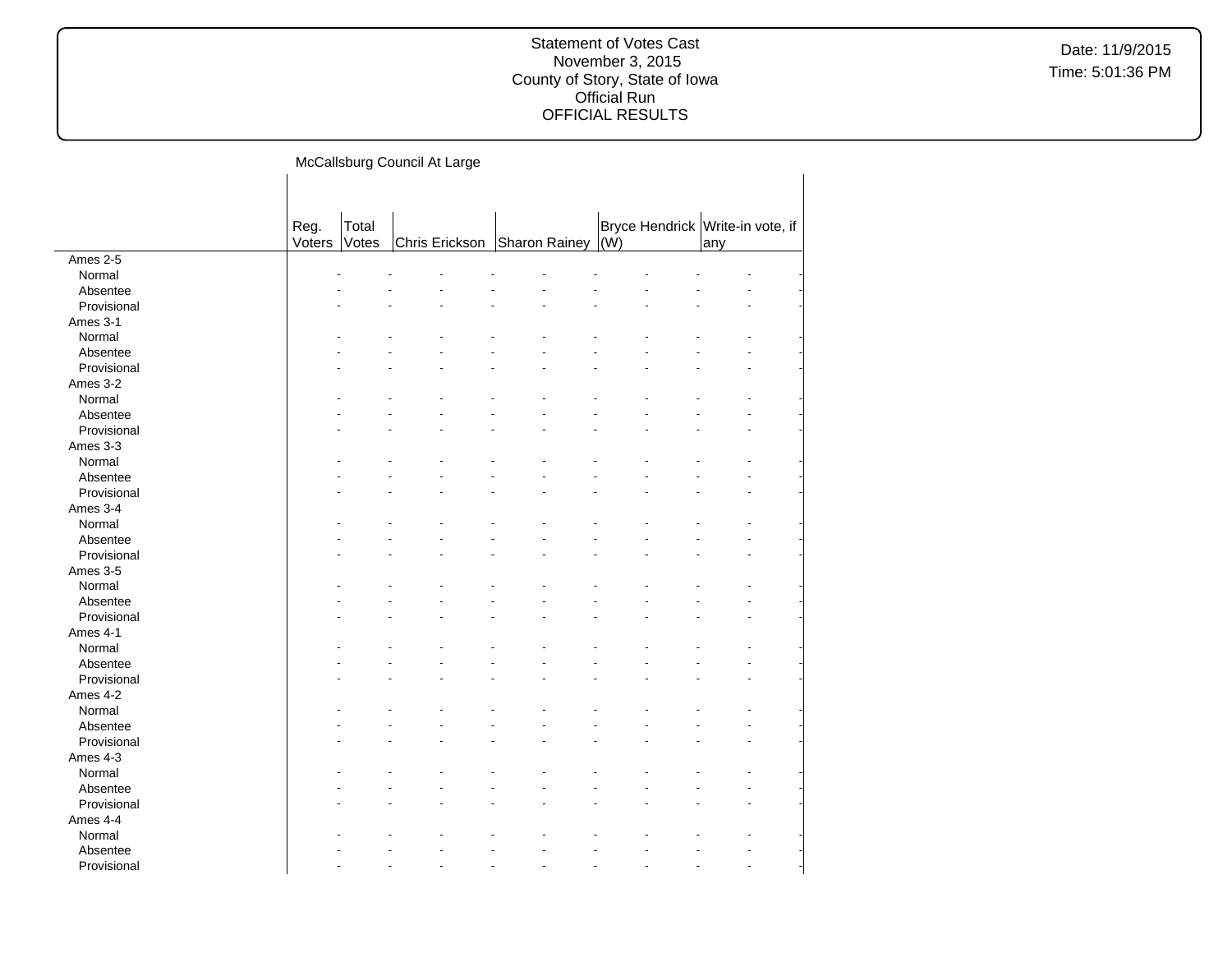Date: 11/9/2015 Time: 5:01:36 PM

McCallsburg Council At Large

 $\overline{1}$ 

|                    | Reg.   | Total |                              |                      |           |        |             |                      | Bryce Hendrick Write-in vote, if |       |
|--------------------|--------|-------|------------------------------|----------------------|-----------|--------|-------------|----------------------|----------------------------------|-------|
|                    | Voters | Votes | Chris Erickson Sharon Rainey |                      |           |        | $\vert$ (W) |                      | any                              |       |
| Ames 4-5           |        |       |                              |                      |           |        |             |                      |                                  |       |
| Normal             |        |       |                              |                      |           |        |             |                      |                                  |       |
| Absentee           |        |       |                              |                      |           |        |             |                      |                                  |       |
| Provisional        |        |       |                              |                      |           |        |             |                      |                                  |       |
| Cambridge - City   |        |       |                              |                      |           |        |             |                      |                                  |       |
| Normal             |        |       |                              |                      |           |        |             |                      |                                  |       |
| Absentee           |        |       |                              |                      |           |        |             |                      |                                  |       |
| Provisional        |        |       |                              |                      |           |        |             |                      |                                  |       |
| Collins - City     |        |       |                              |                      |           |        |             |                      |                                  |       |
| Normal             |        |       |                              |                      |           |        |             |                      |                                  |       |
| Absentee           |        |       |                              |                      |           |        |             |                      |                                  |       |
| Provisional        |        |       |                              |                      |           |        |             |                      |                                  |       |
| Colo - City        |        |       |                              |                      |           |        |             |                      |                                  |       |
| Normal             |        |       |                              |                      |           |        |             |                      |                                  |       |
| Absentee           |        |       |                              |                      |           |        |             |                      |                                  |       |
| Provisional        |        |       |                              |                      |           |        |             |                      |                                  |       |
| Gilbert - City     |        |       |                              |                      |           |        |             |                      |                                  |       |
| Normal             |        |       |                              |                      |           |        |             |                      |                                  |       |
| Absentee           |        |       |                              |                      |           |        |             |                      |                                  |       |
| Provisional        |        |       |                              |                      |           |        |             |                      |                                  |       |
| Huxley - City      |        |       |                              |                      |           |        |             |                      |                                  |       |
| Normal             |        |       |                              |                      |           |        |             |                      |                                  |       |
| Absentee           |        |       |                              |                      |           |        |             |                      |                                  |       |
| Provisional        |        |       |                              |                      |           |        |             |                      |                                  |       |
| Kelley - City      |        |       |                              |                      |           |        |             |                      |                                  |       |
| Normal             |        |       |                              |                      |           |        |             |                      |                                  |       |
| Absentee           |        |       |                              |                      |           |        |             |                      |                                  |       |
| Provisional        |        |       |                              |                      |           |        |             |                      |                                  |       |
| Maxwell - City     |        |       |                              |                      |           |        |             |                      |                                  |       |
| Normal             |        |       |                              |                      |           |        |             |                      |                                  |       |
| Absentee           |        |       |                              |                      |           |        |             |                      |                                  |       |
| Provisional        |        |       |                              |                      |           |        |             |                      |                                  |       |
| McCallsburg - City |        |       |                              |                      |           |        |             |                      |                                  |       |
| Normal             | 190    | 86    | 43                           | 50.00%               | 23        | 26.74% | 19          | 22.09%               | $\mathbf{1}$                     | 1.16% |
| Absentee           | 190    |       | $\pmb{0}$<br>$\pmb{0}$       | $\ddot{\phantom{1}}$ | $\pmb{0}$ | ÷,     | $\pmb{0}$   | $\ddot{\phantom{1}}$ | $\mathbf 0$                      |       |
| Provisional        | 190    |       | $\mathbf 0$<br>$\mathbf 0$   |                      | $\pmb{0}$ |        | $\mathbf 0$ |                      | $\mathbf 0$                      |       |
| Nevada 1           |        |       |                              |                      |           |        |             |                      |                                  |       |
| Normal             |        |       |                              |                      |           |        |             |                      |                                  |       |
| Absentee           |        |       |                              |                      |           |        |             |                      |                                  |       |
| Provisional        |        |       |                              |                      |           |        |             |                      |                                  |       |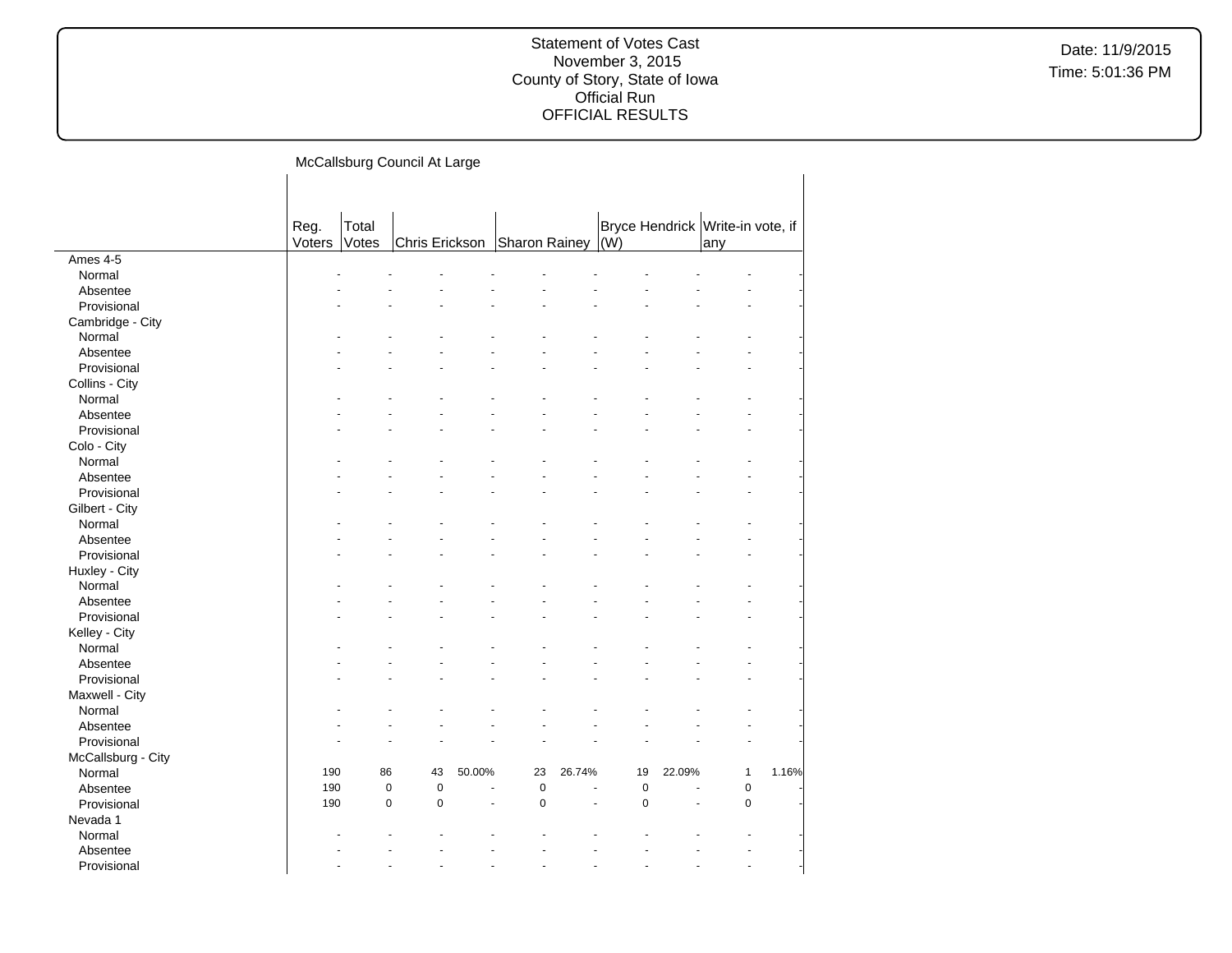Date: 11/9/2015 Time: 5:01:36 PM

McCallsburg Council At Large

 $\mathbf{I}$ 

|                   | Reg.<br>Voters | Total<br>Votes | Chris Erickson |        | Sharon Rainey |        | $\vert$ (W) |        | Bryce Hendrick Write-in vote, if<br>any |       |
|-------------------|----------------|----------------|----------------|--------|---------------|--------|-------------|--------|-----------------------------------------|-------|
| Nevada 2          |                |                |                |        |               |        |             |        |                                         |       |
| Normal            |                |                |                |        |               |        |             |        |                                         |       |
| Absentee          |                |                |                |        |               |        |             |        |                                         |       |
| Provisional       |                |                |                |        |               |        |             |        |                                         |       |
| Nevada 3          |                |                |                |        |               |        |             |        |                                         |       |
| Normal            |                |                |                |        |               |        |             |        |                                         |       |
| Absentee          |                |                |                |        |               |        |             |        |                                         |       |
| Provisional       |                |                |                |        |               |        |             |        |                                         |       |
| Nevada 4          |                |                |                |        |               |        |             |        |                                         |       |
| Normal            |                |                |                |        |               |        |             |        |                                         |       |
| Absentee          |                |                |                |        |               |        |             |        |                                         |       |
| Provisional       |                |                |                |        |               |        |             |        |                                         |       |
| Roland - City     |                |                |                |        |               |        |             |        |                                         |       |
| Normal            |                |                |                |        |               |        |             |        |                                         |       |
| Absentee          |                |                |                |        |               |        |             |        |                                         |       |
| Provisional       |                |                |                |        |               |        |             |        |                                         |       |
| Slater - City     |                |                |                |        |               |        |             |        |                                         |       |
| Normal            |                |                |                |        |               |        |             |        |                                         |       |
| Absentee          |                |                |                |        |               |        |             |        |                                         |       |
| Provisional       |                |                |                |        |               |        |             |        |                                         |       |
| Story City - City |                |                |                |        |               |        |             |        |                                         |       |
| Normal            |                |                |                |        |               |        |             |        |                                         |       |
| Absentee          |                |                |                |        |               |        |             |        |                                         |       |
| Provisional       |                |                |                |        |               |        |             |        |                                         |       |
| Zearing - City    |                |                |                |        |               |        |             |        |                                         |       |
| Normal            |                |                |                |        |               |        |             |        |                                         |       |
| Absentee          |                |                |                |        |               |        |             |        |                                         |       |
| Provisional       |                |                |                |        |               |        |             |        |                                         |       |
| Total             |                |                |                |        |               |        |             |        |                                         |       |
| Normal            | 190            | 86             | 43             | 50.00% | 23            | 26.74% | 19          | 22.09% | 1                                       | 1.16% |
| Absentee          | 190            | $\pmb{0}$      | $\mathbf 0$    | ÷      | $\mathbf 0$   |        | 0           |        | $\pmb{0}$                               |       |
| Provisional       | 190            | $\mathbf 0$    | $\mathbf 0$    |        | $\mathbf 0$   |        | 0           |        | $\mathbf 0$                             |       |
| Total             | 190            | 86             | 43             | 50.00% | 23            | 26.74% | 19          | 22.09% | $\overline{1}$                          | 1.16% |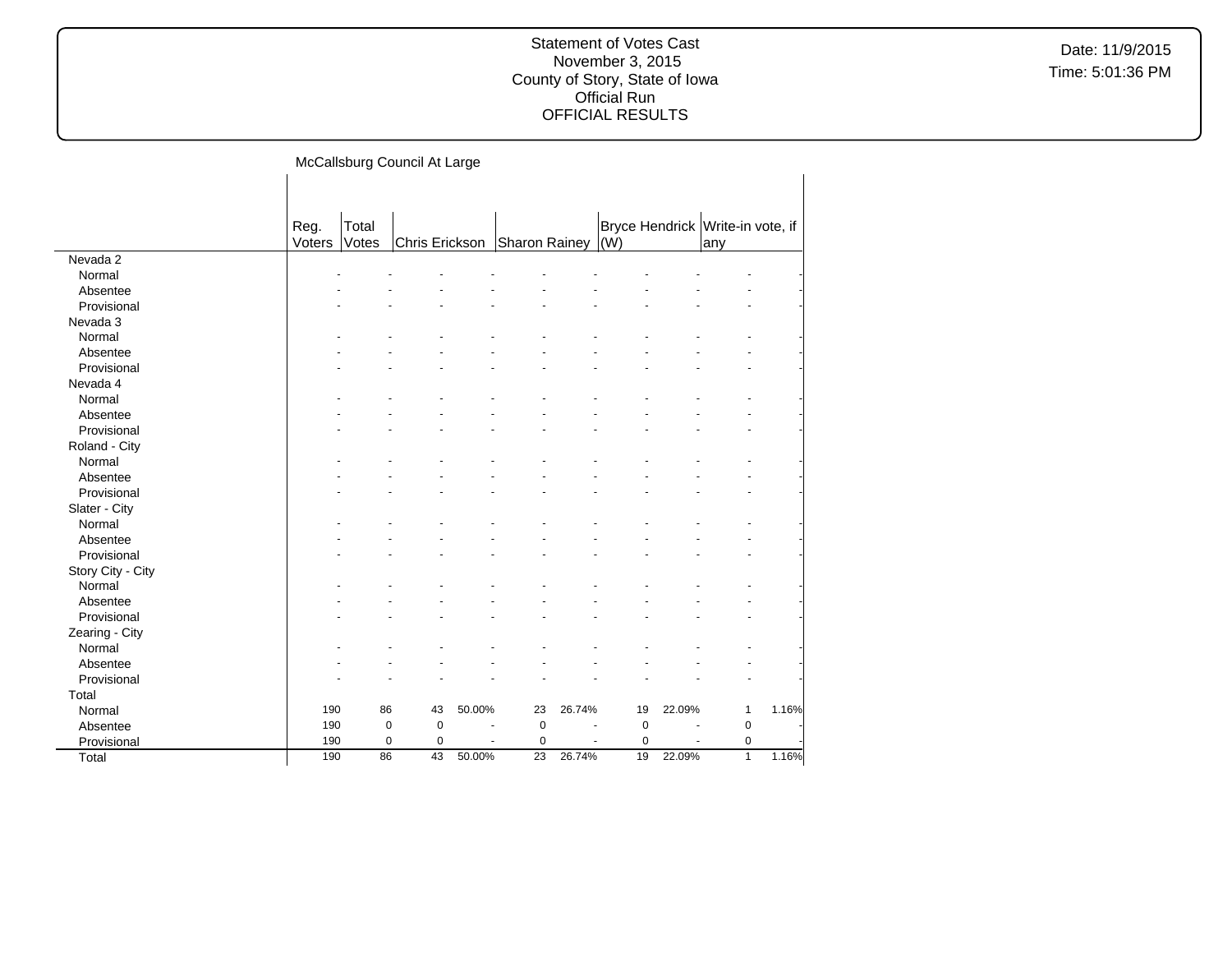Nevada Council At Large

|                   | Reg.   | Total |                     |             | Write-in vote, if |  |
|-------------------|--------|-------|---------------------|-------------|-------------------|--|
|                   | Voters | Votes | <b>Brett Barker</b> | Chris Clark | any               |  |
| Jursidiction Wide |        |       |                     |             |                   |  |
| Ames 1-1          |        |       |                     |             |                   |  |
| Normal            |        |       |                     |             |                   |  |
| Absentee          |        |       |                     |             |                   |  |
| Provisional       |        |       |                     |             |                   |  |
| Ames 1-2          |        |       |                     |             |                   |  |
| Normal            |        |       |                     |             |                   |  |
| Absentee          |        |       |                     |             |                   |  |
| Provisional       |        |       |                     |             |                   |  |
| Ames 1-3          |        |       |                     |             |                   |  |
| Normal            |        |       |                     |             |                   |  |
| Absentee          |        |       |                     |             |                   |  |
| Provisional       |        |       |                     |             |                   |  |
| Ames 1-4          |        |       |                     |             |                   |  |
| Normal            |        |       |                     |             |                   |  |
| Absentee          |        |       |                     |             |                   |  |
| Provisional       |        |       |                     |             |                   |  |
| Ames 1-5          |        |       |                     |             |                   |  |
| Normal            |        |       |                     |             |                   |  |
| Absentee          |        |       |                     |             |                   |  |
| Provisional       |        |       |                     |             |                   |  |
| Ames 2-1          |        |       |                     |             |                   |  |
| Normal            |        |       |                     |             |                   |  |
| Absentee          |        |       |                     |             |                   |  |
| Provisional       |        |       |                     |             |                   |  |
| Ames 2-2          |        |       |                     |             |                   |  |
| Normal            |        |       |                     |             |                   |  |
| Absentee          |        |       |                     |             |                   |  |
| Provisional       |        |       |                     |             |                   |  |
| Ames 2-3          |        |       |                     |             |                   |  |
| Normal            |        |       |                     |             |                   |  |
| Absentee          |        |       |                     |             |                   |  |
| Provisional       |        |       |                     |             |                   |  |
| Ames 2-4          |        |       |                     |             |                   |  |
| Normal            |        |       |                     |             |                   |  |
| Absentee          |        |       |                     |             |                   |  |
| Provisional       |        |       |                     |             |                   |  |
|                   |        |       |                     |             |                   |  |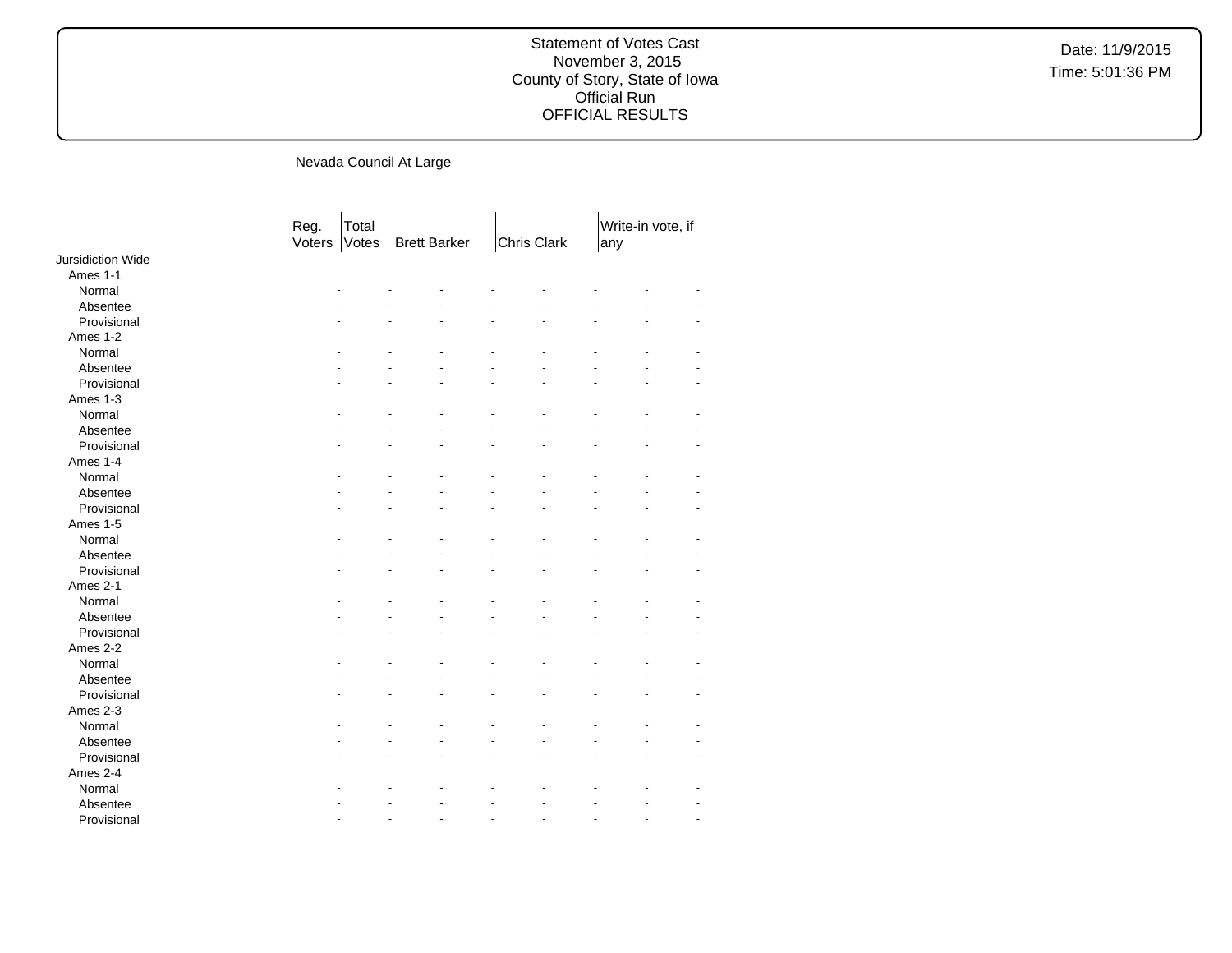Nevada Council At Large

|             | Reg.   | Total |                     |             | Write-in vote, if |  |  |
|-------------|--------|-------|---------------------|-------------|-------------------|--|--|
|             | Voters | Votes | <b>Brett Barker</b> | Chris Clark | any               |  |  |
| Ames 2-5    |        |       |                     |             |                   |  |  |
| Normal      |        |       |                     |             |                   |  |  |
| Absentee    |        |       |                     |             |                   |  |  |
| Provisional |        |       |                     |             |                   |  |  |
| Ames 3-1    |        |       |                     |             |                   |  |  |
| Normal      |        |       |                     |             |                   |  |  |
| Absentee    |        |       |                     |             |                   |  |  |
| Provisional |        |       |                     |             |                   |  |  |
| Ames 3-2    |        |       |                     |             |                   |  |  |
| Normal      |        |       |                     |             |                   |  |  |
| Absentee    |        |       |                     |             |                   |  |  |
| Provisional |        |       |                     |             |                   |  |  |
| Ames 3-3    |        |       |                     |             |                   |  |  |
| Normal      |        |       |                     |             |                   |  |  |
| Absentee    |        |       |                     |             |                   |  |  |
| Provisional |        |       |                     |             |                   |  |  |
| Ames 3-4    |        |       |                     |             |                   |  |  |
| Normal      |        |       |                     |             |                   |  |  |
| Absentee    |        |       |                     |             |                   |  |  |
| Provisional |        |       |                     |             |                   |  |  |
| Ames 3-5    |        |       |                     |             |                   |  |  |
| Normal      |        |       |                     |             |                   |  |  |
| Absentee    |        |       |                     |             |                   |  |  |
| Provisional |        |       |                     |             |                   |  |  |
| Ames 4-1    |        |       |                     |             |                   |  |  |
| Normal      |        |       |                     |             |                   |  |  |
| Absentee    |        |       |                     |             |                   |  |  |
| Provisional |        |       |                     |             |                   |  |  |
| Ames 4-2    |        |       |                     |             |                   |  |  |
| Normal      |        |       |                     |             |                   |  |  |
| Absentee    |        |       |                     |             |                   |  |  |
| Provisional |        |       |                     |             |                   |  |  |
| Ames 4-3    |        |       |                     |             |                   |  |  |
| Normal      |        |       |                     |             |                   |  |  |
| Absentee    |        |       |                     |             |                   |  |  |
| Provisional |        |       |                     |             |                   |  |  |
| Ames 4-4    |        |       |                     |             |                   |  |  |
|             |        |       |                     |             |                   |  |  |
| Normal      |        |       |                     |             |                   |  |  |
| Absentee    |        |       |                     |             |                   |  |  |
| Provisional |        |       |                     |             |                   |  |  |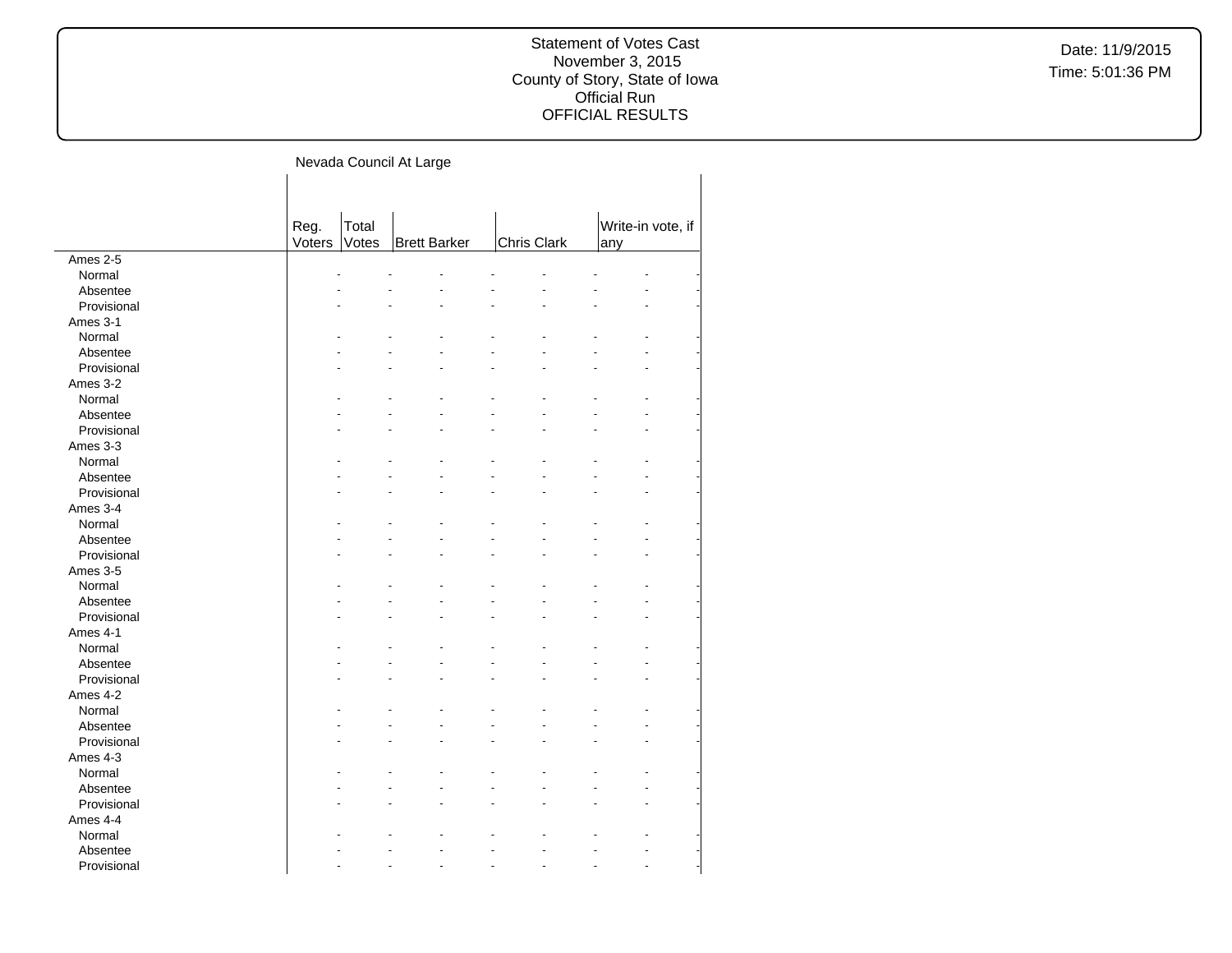Nevada Council At Large

|                    | Reg.   | Total       |                     |                      |             |        | Write-in vote, if |
|--------------------|--------|-------------|---------------------|----------------------|-------------|--------|-------------------|
|                    | Voters | Votes       | <b>Brett Barker</b> |                      | Chris Clark |        | any               |
| Ames 4-5           |        |             |                     |                      |             |        |                   |
| Normal             |        |             |                     |                      |             |        |                   |
| Absentee           |        |             |                     |                      |             |        |                   |
| Provisional        |        |             |                     |                      |             |        |                   |
| Cambridge - City   |        |             |                     |                      |             |        |                   |
| Normal             |        |             |                     |                      |             |        |                   |
| Absentee           |        |             |                     |                      |             |        |                   |
| Provisional        |        |             |                     |                      |             |        |                   |
| Collins - City     |        |             |                     |                      |             |        |                   |
| Normal             |        |             |                     |                      |             |        |                   |
| Absentee           |        |             |                     |                      |             |        |                   |
| Provisional        |        |             |                     |                      |             |        |                   |
| Colo - City        |        |             |                     |                      |             |        |                   |
| Normal             |        |             |                     |                      |             |        |                   |
| Absentee           |        |             |                     |                      |             |        |                   |
| Provisional        |        |             |                     |                      |             |        |                   |
|                    |        |             |                     |                      |             |        |                   |
| Gilbert - City     |        |             |                     |                      |             |        |                   |
| Normal             |        |             |                     |                      |             |        |                   |
| Absentee           |        |             |                     |                      |             |        |                   |
| Provisional        |        |             |                     |                      |             |        |                   |
| Huxley - City      |        |             |                     |                      |             |        |                   |
| Normal             |        |             |                     |                      |             |        |                   |
| Absentee           |        |             |                     |                      |             |        |                   |
| Provisional        |        |             |                     |                      |             |        |                   |
| Kelley - City      |        |             |                     |                      |             |        |                   |
| Normal             |        |             |                     |                      |             |        |                   |
| Absentee           |        |             |                     |                      |             |        |                   |
| Provisional        |        |             |                     |                      |             |        |                   |
| Maxwell - City     |        |             |                     |                      |             |        |                   |
| Normal             |        |             |                     |                      |             |        |                   |
| Absentee           |        |             |                     |                      |             |        |                   |
| Provisional        |        |             |                     |                      |             |        |                   |
| McCallsburg - City |        |             |                     |                      |             |        |                   |
| Normal             |        |             |                     |                      |             |        |                   |
| Absentee           |        |             |                     |                      |             |        |                   |
| Provisional        |        |             |                     |                      |             |        |                   |
| Nevada 1           |        |             |                     |                      |             |        |                   |
| Normal             | 1102   | 207         | 107                 | 51.69%               | 100         | 48.31% | $\pmb{0}$         |
| Absentee           | 1102   | 64          | 35                  | 54.69%               | 29          | 45.31% | $\overline{0}$    |
| Provisional        | 1102   | $\mathbf 0$ | $\mathbf 0$         | $\ddot{\phantom{1}}$ | $\mathbf 0$ | ÷.     | $\overline{0}$    |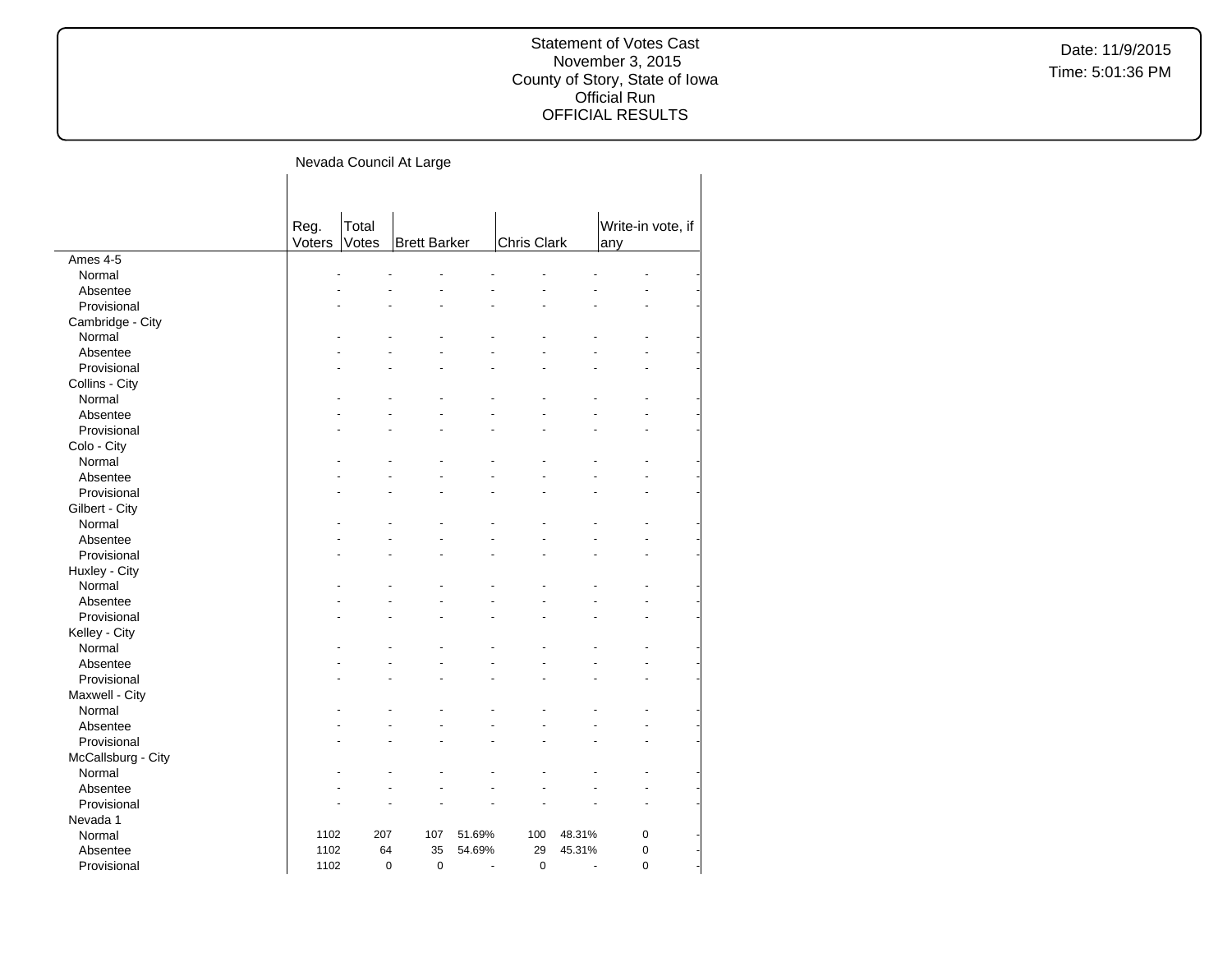# Date: 11/9/2015 Time: 5:01:36 PM

# Statement of Votes Cast November 3, 2015 County of Story, State of Iowa Official Run OFFICIAL RESULTS

Nevada Council At Large

|                   | Reg.   | Total          |                     |         |                    |        |                | Write-in vote, if |
|-------------------|--------|----------------|---------------------|---------|--------------------|--------|----------------|-------------------|
|                   | Voters | Votes          | <b>Brett Barker</b> |         | <b>Chris Clark</b> |        | any            |                   |
| Nevada 2          |        |                |                     |         |                    |        |                |                   |
| Normal            | 1063   | 146            | 78                  | 53.42%  | 67                 | 45.89% | $\mathbf{1}$   | 0.68%             |
| Absentee          | 1063   | 32             | 19                  | 59.38%  | 13                 | 40.62% | 0              |                   |
| Provisional       | 1063   | 1              | $\mathbf{1}$        | 100.00% | $\mathbf 0$        | $\sim$ | 0              |                   |
| Nevada 3          |        |                |                     |         |                    |        |                |                   |
| Normal            | 1116   | 152            | 102                 | 67.11%  | 48                 | 31.58% | $\overline{2}$ | 1.32%             |
| Absentee          | 1116   | 48             | 37                  | 77.08%  | 11                 | 22.92% | 0              |                   |
| Provisional       | 1116   | $\overline{2}$ | $\overline{2}$      | 100.00% | $\mathbf 0$        | ÷.     | 0              |                   |
| Nevada 4          |        |                |                     |         |                    |        |                |                   |
| Normal            | 1101   | 165            | 86                  | 52.12%  | 74                 | 44.85% | 5              | 3.03%             |
| Absentee          | 1101   | 32             | 14                  | 43.75%  | 18                 | 56.25% | 0              |                   |
| Provisional       | 1101   | 0              | 0                   | ä,      | $\Omega$           |        | $\Omega$       |                   |
| Roland - City     |        |                |                     |         |                    |        |                |                   |
| Normal            |        |                |                     |         |                    |        |                |                   |
| Absentee          |        |                |                     |         |                    |        |                |                   |
| Provisional       |        |                |                     |         |                    |        |                |                   |
| Slater - City     |        |                |                     |         |                    |        |                |                   |
| Normal            |        |                |                     |         |                    |        |                |                   |
| Absentee          |        |                |                     |         |                    |        |                |                   |
| Provisional       |        |                |                     |         |                    |        |                |                   |
| Story City - City |        |                |                     |         |                    |        |                |                   |
| Normal            |        |                |                     |         |                    |        |                |                   |
| Absentee          |        |                |                     |         |                    |        |                |                   |
| Provisional       |        |                |                     |         |                    |        |                |                   |
| Zearing - City    |        |                |                     |         |                    |        |                |                   |
| Normal            |        |                |                     |         |                    |        |                |                   |
| Absentee          |        |                |                     |         |                    |        |                |                   |
| Provisional       |        |                |                     |         |                    |        |                |                   |
| Total             |        |                |                     |         |                    |        |                |                   |
| Normal            | 4382   | 670            | 373                 | 55.67%  | 289                | 43.13% | 8              | 1.19%             |
| Absentee          | 4382   | 176            | 105                 | 59.66%  | 71                 | 40.34% | 0              |                   |
| Provisional       | 4382   | 3              | 3                   | 100.00% | $\mathbf 0$        |        | 0              |                   |
| Total             | 4382   | 849            | 481                 | 56.65%  | 360                | 42.40% | 8              | 0.94%             |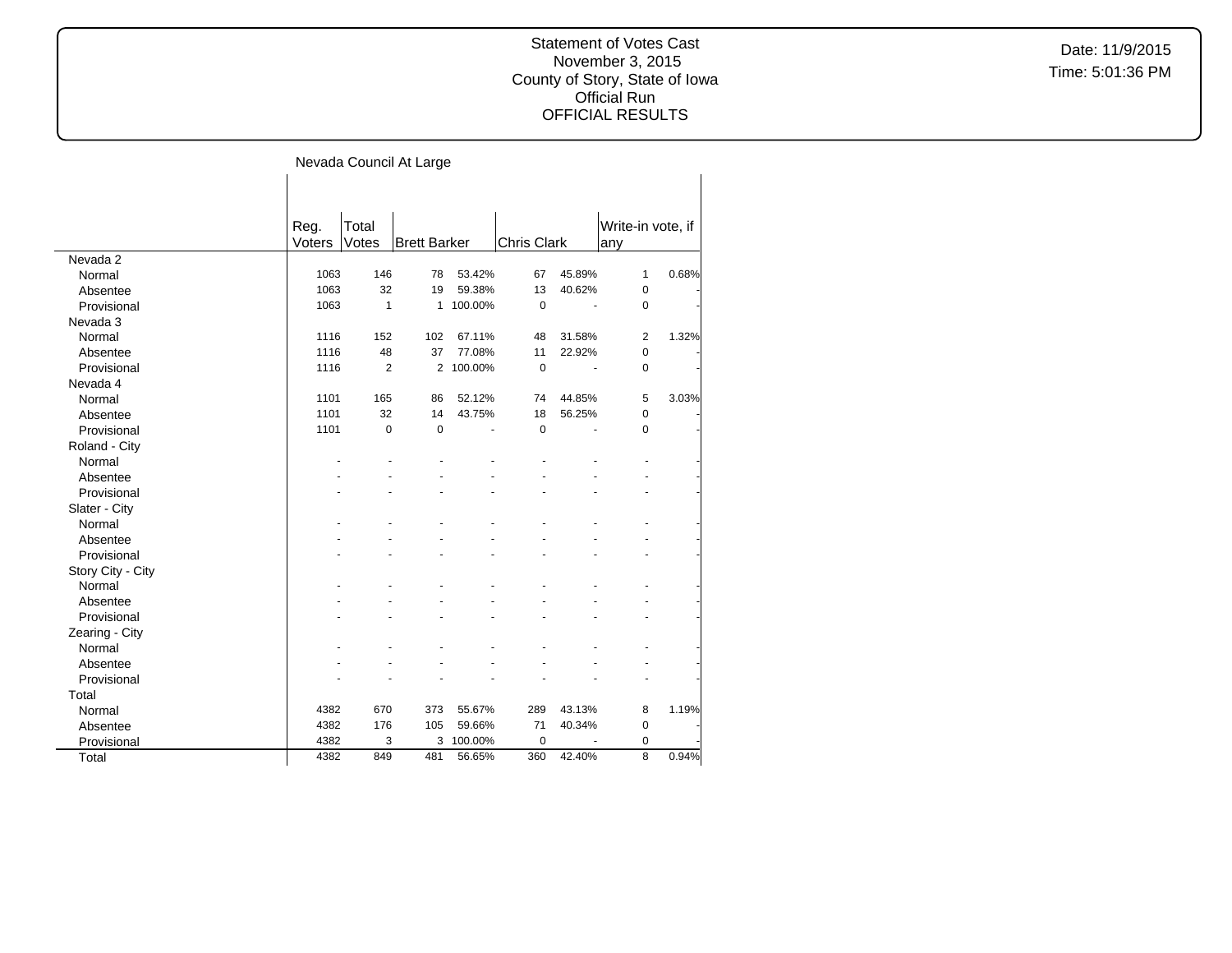|                   |                | Nevada Council Ward 1 |                      |         |            |            |               |     |                   |  |
|-------------------|----------------|-----------------------|----------------------|---------|------------|------------|---------------|-----|-------------------|--|
|                   | Reg.<br>Voters | Total<br>Votes        | Timothy R.<br>Hadley | Mittman | Barbara K. | Cali Smith | Dolores Strum | any | Write-in vote, if |  |
| Jursidiction Wide |                |                       |                      |         |            |            |               |     |                   |  |
| Ames 1-1          |                |                       |                      |         |            |            |               |     |                   |  |
| Normal            |                |                       |                      |         |            |            |               |     |                   |  |
| Absentee          |                |                       |                      |         |            |            |               |     |                   |  |
| Provisional       |                |                       |                      |         |            |            |               |     |                   |  |
| Ames 1-2          |                |                       |                      |         |            |            |               |     |                   |  |
| Normal            |                |                       |                      |         |            |            |               |     |                   |  |
| Absentee          |                |                       |                      |         |            |            |               |     |                   |  |
| Provisional       |                |                       |                      |         |            |            |               |     |                   |  |
| Ames 1-3          |                |                       |                      |         |            |            |               |     |                   |  |
| Normal            |                |                       |                      |         |            |            |               |     |                   |  |
| Absentee          |                |                       |                      |         |            |            |               |     |                   |  |
| Provisional       |                |                       |                      |         |            |            |               |     |                   |  |
| Ames 1-4          |                |                       |                      |         |            |            |               |     |                   |  |
| Normal            |                |                       |                      |         |            |            |               |     |                   |  |
| Absentee          |                |                       |                      |         |            |            |               |     |                   |  |
| Provisional       |                |                       |                      |         |            |            |               |     |                   |  |
| Ames 1-5          |                |                       |                      |         |            |            |               |     |                   |  |
| Normal            |                |                       |                      |         |            |            |               |     |                   |  |
| Absentee          |                |                       |                      |         |            |            |               |     |                   |  |
| Provisional       |                |                       |                      |         |            |            |               |     |                   |  |
| Ames 2-1          |                |                       |                      |         |            |            |               |     |                   |  |
| Normal            |                |                       |                      |         |            |            |               |     |                   |  |
| Absentee          |                |                       |                      |         |            |            |               |     |                   |  |
| Provisional       |                |                       |                      |         |            |            |               |     |                   |  |
| Ames 2-2          |                |                       |                      |         |            |            |               |     |                   |  |
| Normal            |                |                       |                      |         |            |            |               |     |                   |  |
| Absentee          |                |                       |                      |         |            |            |               |     |                   |  |
| Provisional       |                |                       |                      |         |            |            |               |     |                   |  |
| Ames 2-3          |                |                       |                      |         |            |            |               |     |                   |  |
| Normal            |                |                       |                      |         |            |            |               |     |                   |  |
| Absentee          |                |                       |                      |         |            |            |               |     |                   |  |
| Provisional       |                |                       |                      |         |            |            |               |     |                   |  |
| Ames 2-4          |                |                       |                      |         |            |            |               |     |                   |  |
| Normal            |                |                       |                      |         |            |            |               |     |                   |  |
| Absentee          |                |                       |                      |         |            |            |               |     |                   |  |
| Provisional       |                |                       |                      |         |            |            |               |     |                   |  |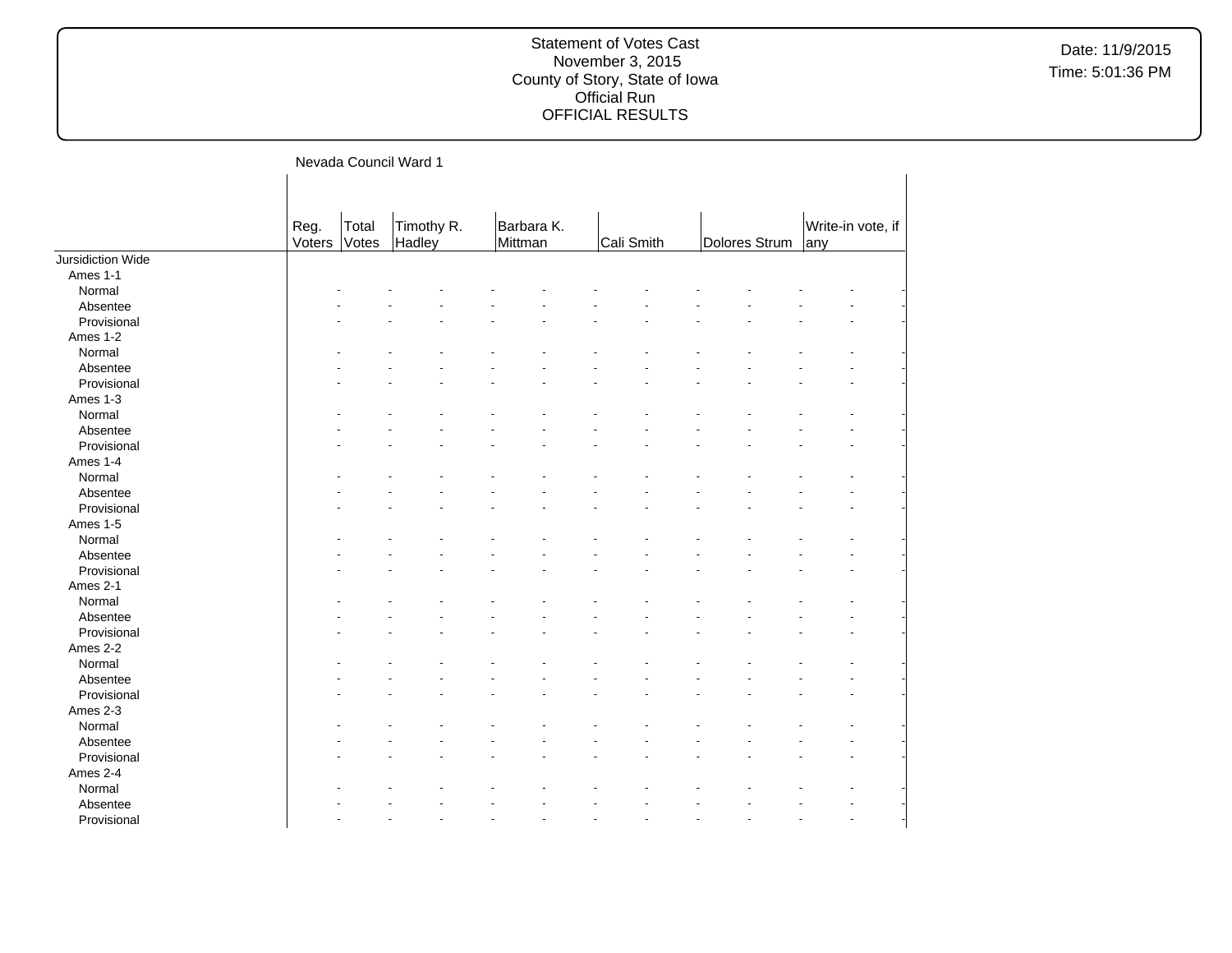|             |                |                | Nevada Council Ward 1 |                       |            |               |                          |
|-------------|----------------|----------------|-----------------------|-----------------------|------------|---------------|--------------------------|
|             | Reg.<br>Voters | Total<br>Votes | Timothy R.<br>Hadley  | Barbara K.<br>Mittman | Cali Smith | Dolores Strum | Write-in vote, if<br>any |
| Ames 2-5    |                |                |                       |                       |            |               |                          |
| Normal      |                |                |                       |                       |            |               |                          |
| Absentee    |                |                |                       |                       |            |               |                          |
| Provisional |                |                |                       |                       |            |               |                          |
| Ames 3-1    |                |                |                       |                       |            |               |                          |
| Normal      |                |                |                       |                       |            |               |                          |
| Absentee    |                |                |                       |                       |            |               |                          |
| Provisional |                |                |                       |                       |            |               |                          |
| Ames 3-2    |                |                |                       |                       |            |               |                          |
| Normal      |                |                |                       |                       |            |               |                          |
| Absentee    |                |                |                       |                       |            |               |                          |
| Provisional |                |                |                       |                       |            |               |                          |
| Ames 3-3    |                |                |                       |                       |            |               |                          |
| Normal      |                |                |                       |                       |            |               |                          |
| Absentee    |                |                |                       |                       |            |               |                          |
| Provisional |                |                |                       |                       |            |               |                          |
| Ames 3-4    |                |                |                       |                       |            |               |                          |
| Normal      |                |                |                       |                       |            |               |                          |
| Absentee    |                |                |                       |                       |            |               |                          |
| Provisional |                |                |                       |                       |            |               |                          |
| Ames 3-5    |                |                |                       |                       |            |               |                          |
| Normal      |                |                |                       |                       |            |               |                          |
| Absentee    |                |                |                       |                       |            |               |                          |
| Provisional |                |                |                       |                       |            |               |                          |
| Ames 4-1    |                |                |                       |                       |            |               |                          |
|             |                |                |                       |                       |            |               |                          |
| Normal      |                |                |                       |                       |            |               |                          |
| Absentee    |                |                |                       |                       |            |               |                          |
| Provisional |                |                |                       |                       |            |               |                          |
| Ames 4-2    |                |                |                       |                       |            |               |                          |
| Normal      |                |                |                       |                       |            |               |                          |
| Absentee    |                |                |                       |                       |            |               |                          |
| Provisional |                |                |                       |                       |            |               |                          |
| Ames 4-3    |                |                |                       |                       |            |               |                          |
| Normal      |                |                |                       |                       |            |               |                          |
| Absentee    |                |                |                       |                       |            |               |                          |
| Provisional |                |                |                       |                       |            |               |                          |
| Ames 4-4    |                |                |                       |                       |            |               |                          |
| Normal      |                |                |                       |                       |            |               |                          |
| Absentee    |                |                |                       |                       |            |               |                          |
| Provisional |                |                |                       | L.                    | ÷<br>÷     |               |                          |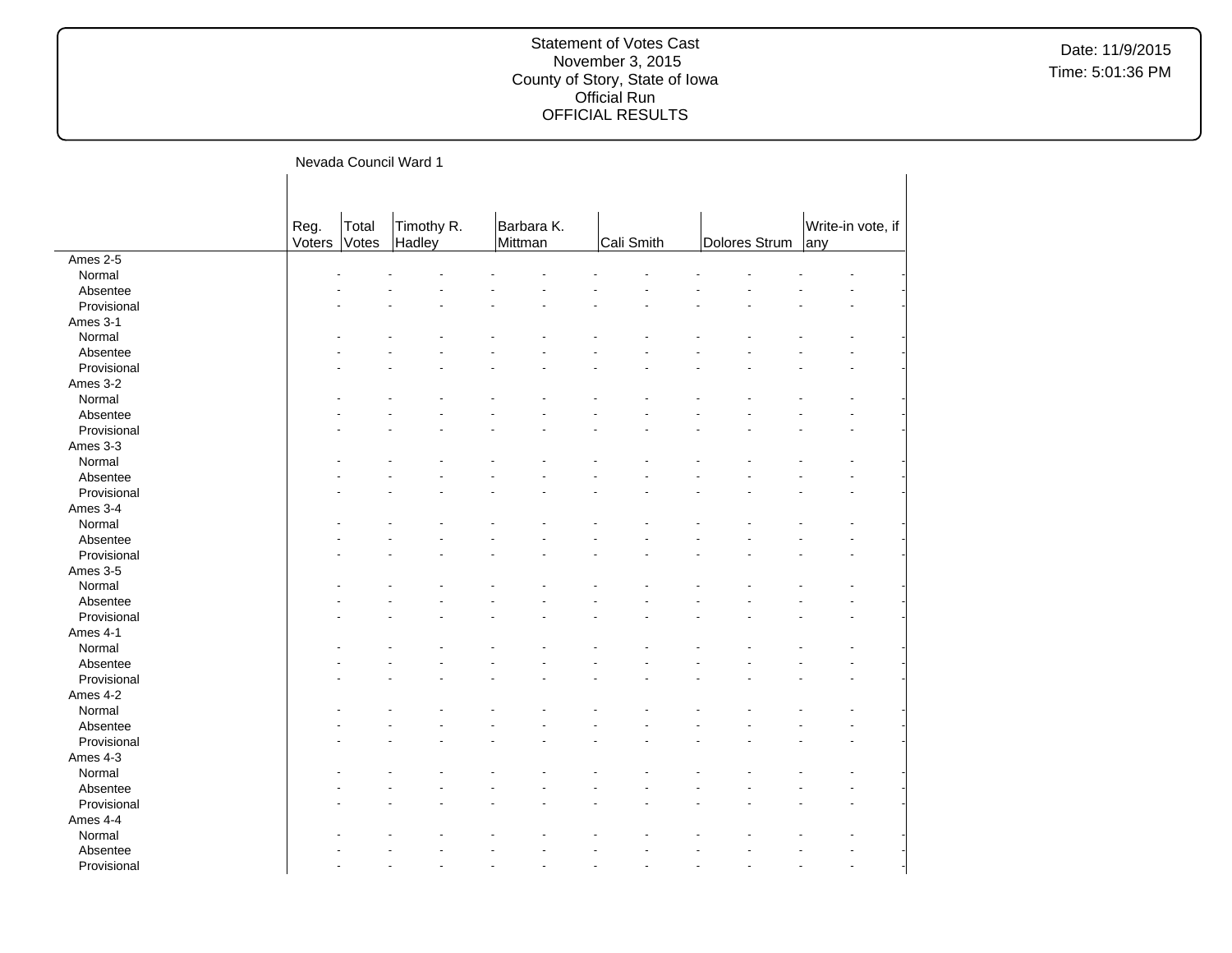|                    |                |                | Nevada Council Ward 1      |                |                       |                |             |                |               |       |                          |       |
|--------------------|----------------|----------------|----------------------------|----------------|-----------------------|----------------|-------------|----------------|---------------|-------|--------------------------|-------|
|                    |                |                |                            |                |                       |                |             |                |               |       |                          |       |
|                    | Reg.<br>Voters | Total<br>Votes | Timothy R.<br>Hadley       |                | Barbara K.<br>Mittman |                | Cali Smith  |                | Dolores Strum |       | Write-in vote, if<br>any |       |
| Ames 4-5           |                |                |                            |                |                       |                |             |                |               |       |                          |       |
| Normal             |                |                |                            |                |                       |                |             |                |               |       |                          |       |
| Absentee           |                |                |                            |                |                       |                |             |                |               |       |                          |       |
| Provisional        |                |                |                            |                |                       |                |             |                |               |       |                          |       |
| Cambridge - City   |                |                |                            |                |                       |                |             |                |               |       |                          |       |
| Normal             |                |                |                            |                |                       |                |             |                |               |       |                          |       |
| Absentee           |                |                |                            |                |                       |                |             |                |               |       |                          |       |
| Provisional        |                |                |                            |                |                       |                |             |                |               |       |                          |       |
| Collins - City     |                |                |                            |                |                       |                |             |                |               |       |                          |       |
| Normal             |                |                |                            |                |                       |                |             |                |               |       |                          |       |
| Absentee           |                |                |                            |                |                       |                |             |                |               |       |                          |       |
| Provisional        |                |                |                            |                |                       |                |             |                |               |       |                          |       |
| Colo - City        |                |                |                            |                |                       |                |             |                |               |       |                          |       |
| Normal             |                |                |                            |                |                       |                |             |                |               |       |                          |       |
| Absentee           |                |                |                            |                |                       |                |             |                |               |       |                          |       |
| Provisional        |                |                |                            |                |                       |                |             |                |               |       |                          |       |
| Gilbert - City     |                |                |                            |                |                       |                |             |                |               |       |                          |       |
| Normal             |                |                |                            |                |                       |                |             |                |               |       |                          |       |
| Absentee           |                |                |                            |                |                       |                |             |                |               |       |                          |       |
| Provisional        |                |                |                            |                |                       |                |             |                |               |       |                          |       |
| Huxley - City      |                |                |                            |                |                       |                |             |                |               |       |                          |       |
| Normal             |                |                |                            |                |                       |                |             |                |               |       |                          |       |
| Absentee           |                |                |                            |                |                       |                |             |                |               |       |                          |       |
| Provisional        |                |                |                            |                |                       |                |             |                |               |       |                          |       |
| Kelley - City      |                |                |                            |                |                       |                |             |                |               |       |                          |       |
| Normal             |                |                |                            |                |                       |                |             |                |               |       |                          |       |
| Absentee           |                |                |                            |                |                       |                |             |                |               |       |                          |       |
| Provisional        |                |                |                            |                |                       |                |             |                |               |       |                          |       |
| Maxwell - City     |                |                |                            |                |                       |                |             |                |               |       |                          |       |
| Normal             |                |                |                            |                |                       |                |             |                |               |       |                          |       |
| Absentee           |                |                |                            |                |                       |                |             |                |               |       |                          |       |
| Provisional        |                |                |                            |                |                       |                |             |                |               |       |                          |       |
| McCallsburg - City |                |                |                            |                |                       |                |             |                |               |       |                          |       |
| Normal             |                |                |                            |                |                       |                |             |                |               |       |                          |       |
| Absentee           |                |                |                            |                |                       |                |             |                |               |       |                          |       |
| Provisional        |                |                |                            |                |                       |                |             |                |               |       |                          |       |
| Nevada 1           |                |                |                            |                |                       |                |             |                |               |       |                          |       |
| Normal             | 1102           | 201            | 45                         | 22.39%         | 120                   | 59.70%         | 19          | 9.45%          | 14            | 6.97% | 3                        | 1.49% |
| Absentee           | 1102           | 64             | 14                         | 21.88%         | 38                    | 59.38%         | 10          | 15.62%         | $\mathbf 2$   | 3.12% | $\mathbf 0$              |       |
| Provisional        | 1102           |                | $\mathbf 0$<br>$\mathbf 0$ | $\overline{a}$ | $\mathbf 0$           | $\overline{a}$ | $\mathbf 0$ | $\overline{a}$ | $\mathbf 0$   | ÷.    | $\mathbf 0$              |       |
|                    |                |                |                            |                |                       |                |             |                |               |       |                          |       |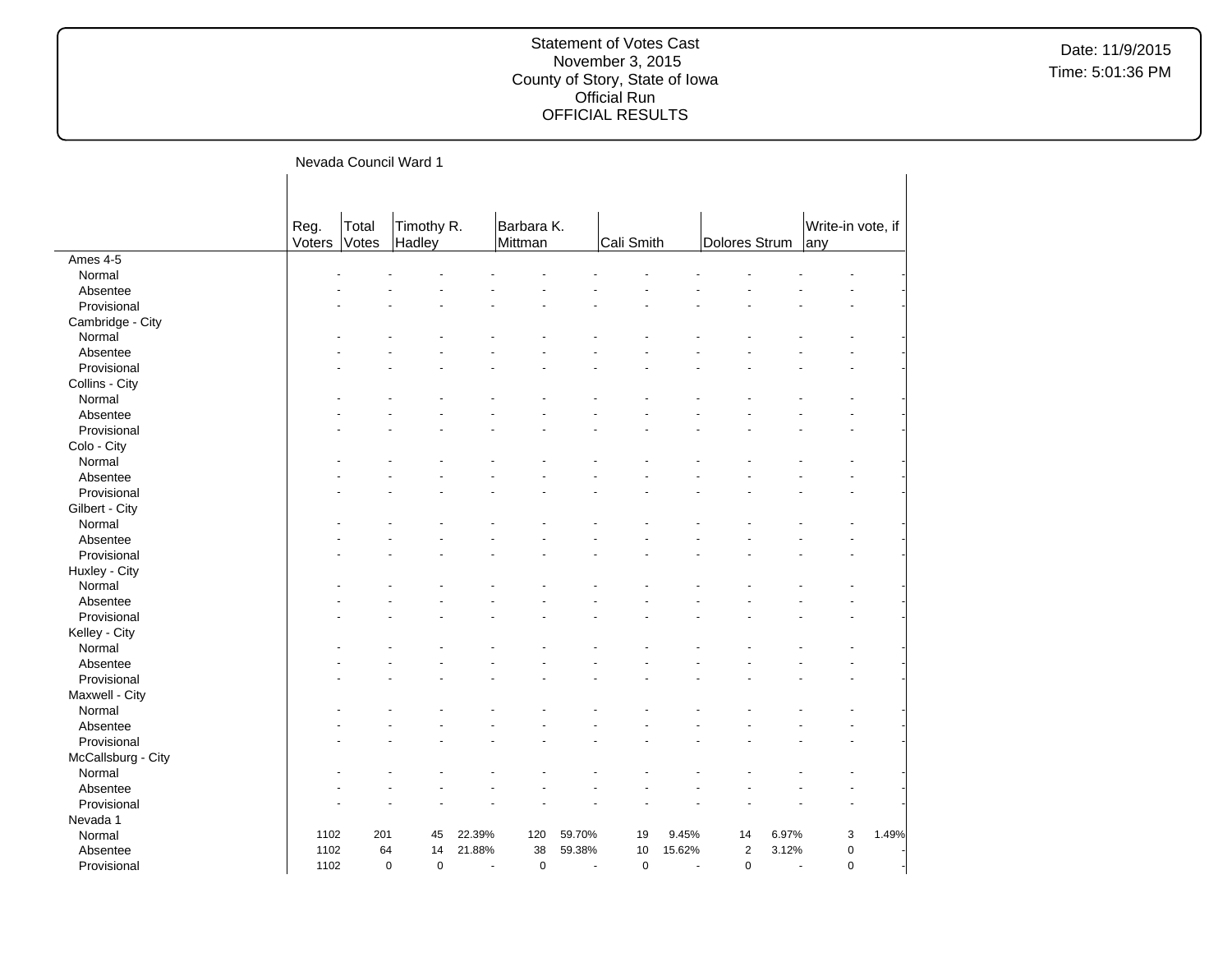|                   |                |                | Nevada Council Ward 1 |        |             |        |             |        |                |       |                   |       |
|-------------------|----------------|----------------|-----------------------|--------|-------------|--------|-------------|--------|----------------|-------|-------------------|-------|
|                   | Reg.<br>Voters | Total<br>Votes | Timothy R.            |        | Barbara K.  |        | Cali Smith  |        | Dolores Strum  |       | Write-in vote, if |       |
| Nevada 2          |                |                | Hadley                |        | Mittman     |        |             |        |                |       | any               |       |
| Normal            |                |                |                       |        |             |        |             |        |                |       |                   |       |
| Absentee          |                |                |                       |        |             |        |             |        |                |       |                   |       |
| Provisional       |                |                |                       |        |             |        |             |        |                |       |                   |       |
|                   |                |                |                       |        |             |        |             |        |                |       |                   |       |
| Nevada 3          |                |                |                       |        |             |        |             |        |                |       |                   |       |
| Normal            |                |                |                       |        |             |        |             |        |                |       |                   |       |
| Absentee          |                |                |                       |        |             |        |             |        |                |       |                   |       |
| Provisional       |                |                |                       |        |             |        |             |        |                |       |                   |       |
| Nevada 4          |                |                |                       |        |             |        |             |        |                |       |                   |       |
| Normal            |                |                |                       |        |             |        |             |        |                |       |                   |       |
| Absentee          |                |                |                       |        |             |        |             |        |                |       |                   |       |
| Provisional       |                |                |                       |        |             |        |             |        |                |       |                   |       |
| Roland - City     |                |                |                       |        |             |        |             |        |                |       |                   |       |
| Normal            |                |                |                       |        |             |        |             |        |                |       |                   |       |
| Absentee          |                |                |                       |        |             |        |             |        |                |       |                   |       |
| Provisional       |                |                |                       |        |             |        |             |        |                |       |                   |       |
| Slater - City     |                |                |                       |        |             |        |             |        |                |       |                   |       |
| Normal            |                |                |                       |        |             |        |             |        |                |       |                   |       |
| Absentee          |                |                |                       |        |             |        |             |        |                |       |                   |       |
| Provisional       |                |                |                       |        |             |        |             |        |                |       |                   |       |
| Story City - City |                |                |                       |        |             |        |             |        |                |       |                   |       |
| Normal            |                |                |                       |        |             |        |             |        |                |       |                   |       |
| Absentee          |                |                |                       |        |             |        |             |        |                |       |                   |       |
| Provisional       |                |                |                       |        |             |        |             |        |                |       |                   |       |
| Zearing - City    |                |                |                       |        |             |        |             |        |                |       |                   |       |
| Normal            |                |                |                       |        |             |        |             |        |                |       |                   |       |
| Absentee          |                |                |                       |        |             |        |             |        |                |       |                   |       |
| Provisional       |                |                |                       |        |             |        |             |        |                |       |                   |       |
| Total             |                |                |                       |        |             |        |             |        |                |       |                   |       |
| Normal            | 1102           | 201            | 45                    | 22.39% | 120         | 59.70% | 19          | 9.45%  | 14             | 6.97% | 3                 | 1.49% |
| Absentee          | 1102           | 64             | 14                    | 21.88% | 38          | 59.38% | 10          | 15.62% | $\overline{2}$ | 3.12% | $\pmb{0}$         |       |
| Provisional       | 1102           |                | $\mathbf 0$<br>0      | ٠.     | $\mathbf 0$ |        | $\mathbf 0$ |        | $\pmb{0}$      |       | $\pmb{0}$         |       |
| Total             | 1102           | 265            | 59                    | 22.26% | 158         | 59.62% | 29          | 10.94% | 16             | 6.04% | 3                 | 1.13% |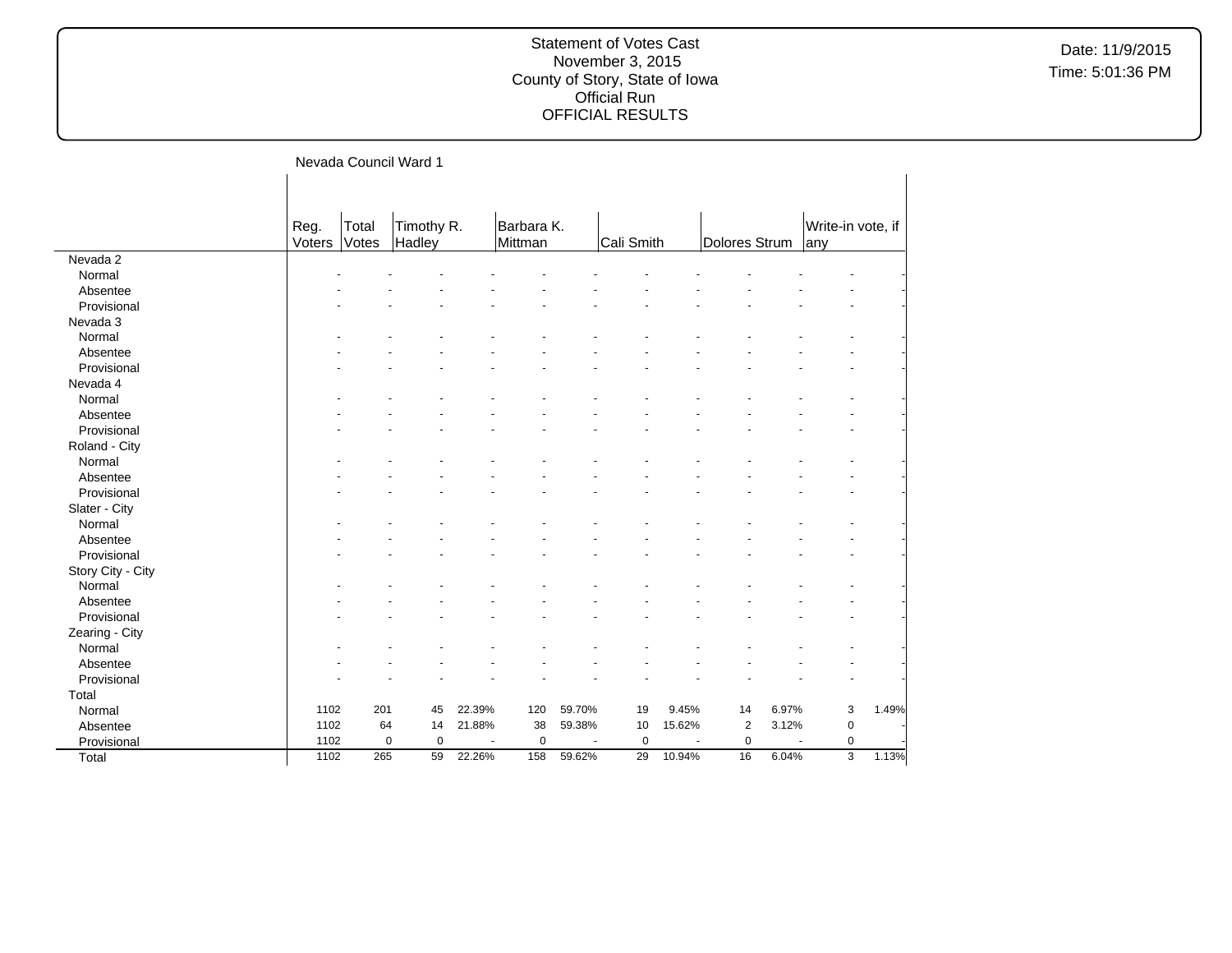|                   | Nevada Council Ward 3 |                |            |  |      |                   | Roland Mayor (2-Year) |                |              |  |     |                   |  |
|-------------------|-----------------------|----------------|------------|--|------|-------------------|-----------------------|----------------|--------------|--|-----|-------------------|--|
|                   | Reg.<br>Voters        | Total<br>Votes | Jim Walker |  | lany | Write-in vote, if | Reg.<br>Voters        | Total<br>Votes | Jerry Balmer |  | any | Write-in vote, if |  |
| Jursidiction Wide |                       |                |            |  |      |                   |                       |                |              |  |     |                   |  |
| Ames 1-1          |                       |                |            |  |      |                   |                       |                |              |  |     |                   |  |
| Normal            |                       |                |            |  |      |                   |                       |                |              |  |     |                   |  |
| Absentee          |                       |                |            |  |      |                   |                       |                |              |  |     |                   |  |
| Provisional       |                       |                |            |  |      |                   |                       |                |              |  |     |                   |  |
| Ames 1-2          |                       |                |            |  |      |                   |                       |                |              |  |     |                   |  |
| Normal            |                       |                |            |  |      |                   |                       |                |              |  |     |                   |  |
| Absentee          |                       |                |            |  |      |                   |                       |                |              |  |     |                   |  |
| Provisional       |                       |                |            |  |      |                   |                       |                |              |  |     |                   |  |
| Ames 1-3          |                       |                |            |  |      |                   |                       |                |              |  |     |                   |  |
| Normal            |                       |                |            |  |      |                   |                       |                |              |  |     |                   |  |
| Absentee          |                       |                |            |  |      |                   |                       |                |              |  |     |                   |  |
| Provisional       |                       |                |            |  |      |                   |                       |                |              |  |     |                   |  |
| Ames 1-4          |                       |                |            |  |      |                   |                       |                |              |  |     |                   |  |
| Normal            |                       |                |            |  |      |                   |                       |                |              |  |     |                   |  |
| Absentee          |                       |                |            |  |      |                   |                       |                |              |  |     |                   |  |
| Provisional       |                       |                |            |  |      |                   |                       |                |              |  |     |                   |  |
| Ames 1-5          |                       |                |            |  |      |                   |                       |                |              |  |     |                   |  |
| Normal            |                       |                |            |  |      |                   |                       |                |              |  |     |                   |  |
| Absentee          |                       |                |            |  |      |                   |                       |                |              |  |     |                   |  |
| Provisional       |                       |                |            |  |      |                   |                       |                |              |  |     |                   |  |
| Ames 2-1          |                       |                |            |  |      |                   |                       |                |              |  |     |                   |  |
| Normal            |                       |                |            |  |      |                   |                       |                |              |  |     |                   |  |
| Absentee          |                       |                |            |  |      |                   |                       |                |              |  |     |                   |  |
| Provisional       |                       |                |            |  |      |                   |                       |                |              |  |     |                   |  |
| Ames 2-2          |                       |                |            |  |      |                   |                       |                |              |  |     |                   |  |
| Normal            |                       |                |            |  |      |                   |                       |                |              |  |     |                   |  |
| Absentee          |                       |                |            |  |      |                   |                       |                |              |  |     |                   |  |
| Provisional       |                       |                |            |  |      |                   |                       |                |              |  |     |                   |  |
| Ames 2-3          |                       |                |            |  |      |                   |                       |                |              |  |     |                   |  |
| Normal            |                       |                |            |  |      |                   |                       |                |              |  |     |                   |  |
| Absentee          |                       |                |            |  |      |                   |                       |                |              |  |     |                   |  |
| Provisional       |                       |                |            |  |      |                   |                       |                |              |  |     |                   |  |
| Ames 2-4          |                       |                |            |  |      |                   |                       |                |              |  |     |                   |  |
| Normal            |                       |                |            |  |      |                   |                       |                |              |  |     |                   |  |
| Absentee          |                       |                |            |  |      |                   |                       |                |              |  |     |                   |  |
| Provisional       |                       |                |            |  |      |                   |                       |                |              |  |     |                   |  |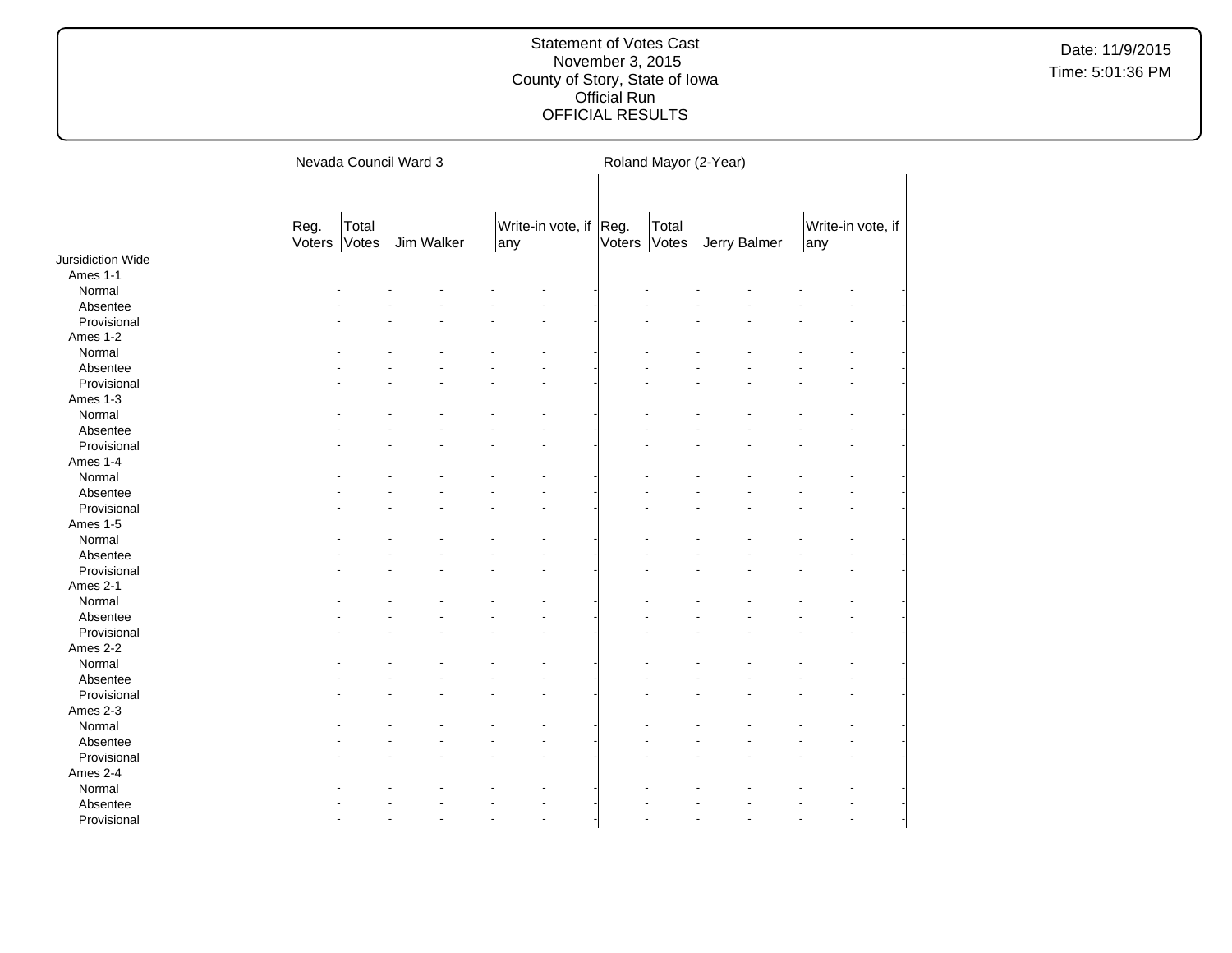|             |                |                | Nevada Council Ward 3 |                               | Roland Mayor (2-Year) |                |              |                          |  |  |  |  |
|-------------|----------------|----------------|-----------------------|-------------------------------|-----------------------|----------------|--------------|--------------------------|--|--|--|--|
|             |                |                |                       |                               |                       |                |              |                          |  |  |  |  |
|             | Reg.<br>Voters | Total<br>Votes | Jim Walker            | Write-in vote, if Reg.<br>any | Voters                | Total<br>Votes | Jerry Balmer | Write-in vote, if<br>any |  |  |  |  |
| Ames 2-5    |                |                |                       |                               |                       |                |              |                          |  |  |  |  |
| Normal      |                |                |                       |                               |                       |                |              |                          |  |  |  |  |
| Absentee    |                |                |                       |                               |                       |                |              |                          |  |  |  |  |
| Provisional |                |                |                       |                               |                       |                |              |                          |  |  |  |  |
| Ames 3-1    |                |                |                       |                               |                       |                |              |                          |  |  |  |  |
| Normal      |                |                |                       |                               |                       |                |              |                          |  |  |  |  |
| Absentee    |                |                |                       |                               |                       |                |              |                          |  |  |  |  |
| Provisional |                |                |                       |                               |                       |                |              |                          |  |  |  |  |
| Ames 3-2    |                |                |                       |                               |                       |                |              |                          |  |  |  |  |
| Normal      |                |                |                       |                               |                       |                |              |                          |  |  |  |  |
| Absentee    |                |                |                       |                               |                       |                |              |                          |  |  |  |  |
| Provisional |                |                |                       |                               |                       |                |              |                          |  |  |  |  |
| Ames 3-3    |                |                |                       |                               |                       |                |              |                          |  |  |  |  |
| Normal      |                |                |                       |                               |                       |                |              |                          |  |  |  |  |
| Absentee    |                |                |                       |                               |                       |                |              |                          |  |  |  |  |
| Provisional |                |                |                       |                               |                       |                |              |                          |  |  |  |  |
| Ames 3-4    |                |                |                       |                               |                       |                |              |                          |  |  |  |  |
| Normal      |                |                |                       |                               |                       |                |              |                          |  |  |  |  |
| Absentee    |                |                |                       |                               |                       |                |              |                          |  |  |  |  |
| Provisional |                |                |                       |                               |                       |                |              |                          |  |  |  |  |
| Ames 3-5    |                |                |                       |                               |                       |                |              |                          |  |  |  |  |
| Normal      |                |                |                       |                               |                       |                |              |                          |  |  |  |  |
| Absentee    |                |                |                       |                               |                       |                |              |                          |  |  |  |  |
| Provisional |                |                |                       |                               |                       |                |              |                          |  |  |  |  |
| Ames 4-1    |                |                |                       |                               |                       |                |              |                          |  |  |  |  |
| Normal      |                |                |                       |                               |                       |                |              |                          |  |  |  |  |
| Absentee    |                |                |                       |                               |                       |                |              |                          |  |  |  |  |
| Provisional |                |                |                       |                               |                       |                |              |                          |  |  |  |  |
| Ames 4-2    |                |                |                       |                               |                       |                |              |                          |  |  |  |  |
| Normal      |                |                |                       |                               |                       |                |              |                          |  |  |  |  |
| Absentee    |                |                |                       |                               |                       |                |              |                          |  |  |  |  |
| Provisional |                |                |                       |                               |                       |                |              |                          |  |  |  |  |
| Ames 4-3    |                |                |                       |                               |                       |                |              |                          |  |  |  |  |
| Normal      |                |                |                       |                               |                       |                |              |                          |  |  |  |  |
| Absentee    |                |                |                       |                               |                       |                |              |                          |  |  |  |  |
| Provisional |                |                |                       |                               |                       |                |              |                          |  |  |  |  |
| Ames 4-4    |                |                |                       |                               |                       |                |              |                          |  |  |  |  |
| Normal      |                |                |                       |                               |                       |                |              |                          |  |  |  |  |
| Absentee    |                |                |                       |                               |                       |                |              |                          |  |  |  |  |
| Provisional |                |                |                       |                               |                       |                |              |                          |  |  |  |  |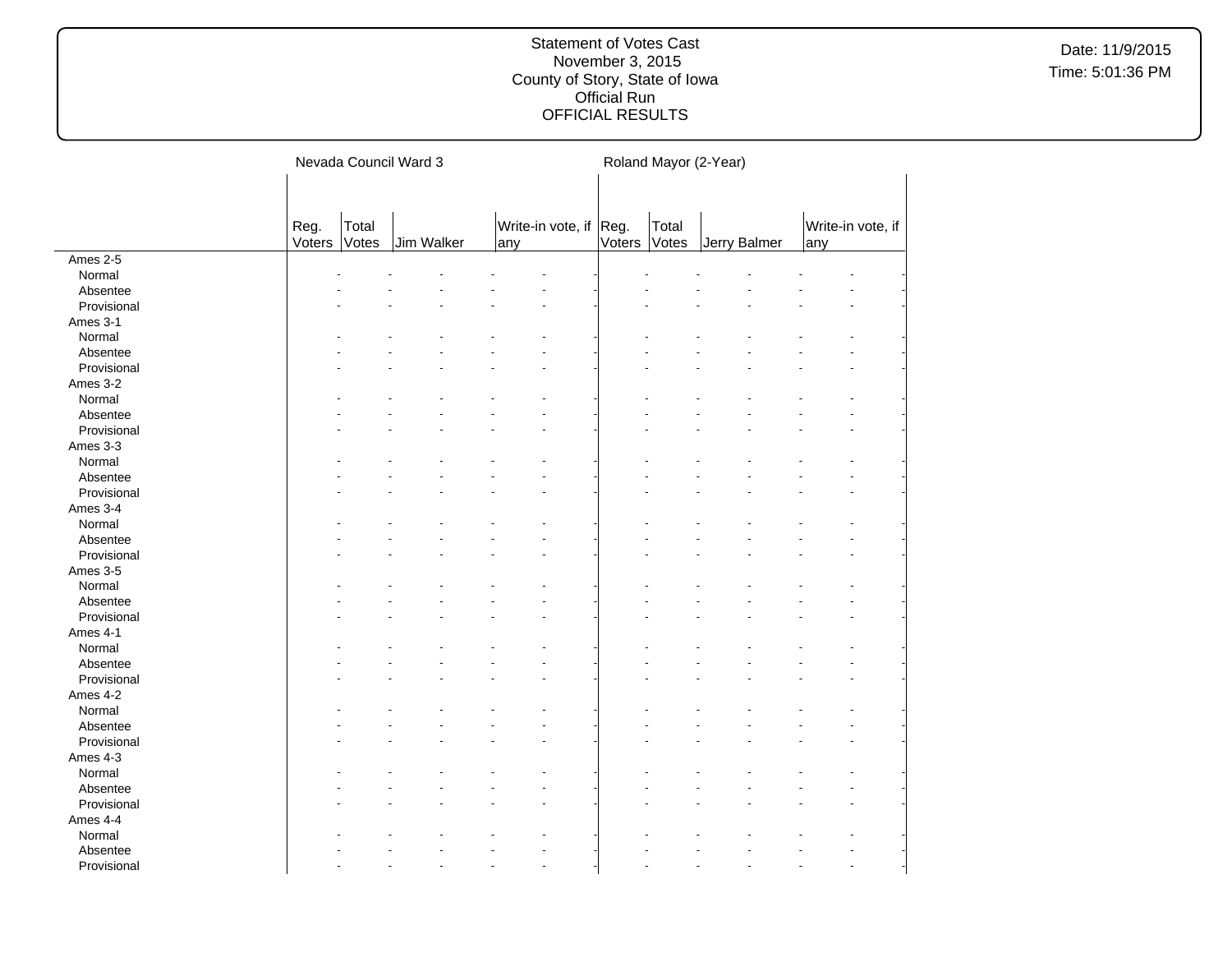|                    | Nevada Council Ward 3 |       |            |  |     |                        |        | Roland Mayor (2-Year) |              |  |     |                   |  |  |
|--------------------|-----------------------|-------|------------|--|-----|------------------------|--------|-----------------------|--------------|--|-----|-------------------|--|--|
|                    | Reg.                  | Total |            |  |     | Write-in vote, if Reg. |        | Total                 |              |  |     | Write-in vote, if |  |  |
|                    | Voters                | Votes | Jim Walker |  | any |                        | Voters | Votes                 | Jerry Balmer |  | any |                   |  |  |
| Ames 4-5           |                       |       |            |  |     |                        |        |                       |              |  |     |                   |  |  |
| Normal             |                       |       |            |  |     |                        |        |                       |              |  |     |                   |  |  |
| Absentee           |                       |       |            |  |     |                        |        |                       |              |  |     |                   |  |  |
| Provisional        |                       |       |            |  |     |                        |        |                       |              |  |     |                   |  |  |
| Cambridge - City   |                       |       |            |  |     |                        |        |                       |              |  |     |                   |  |  |
| Normal             |                       |       |            |  |     |                        |        |                       |              |  |     |                   |  |  |
| Absentee           |                       |       |            |  |     |                        |        |                       |              |  |     |                   |  |  |
| Provisional        |                       |       |            |  |     |                        |        |                       |              |  |     |                   |  |  |
| Collins - City     |                       |       |            |  |     |                        |        |                       |              |  |     |                   |  |  |
| Normal             |                       |       |            |  |     |                        |        |                       |              |  |     |                   |  |  |
| Absentee           |                       |       |            |  |     |                        |        |                       |              |  |     |                   |  |  |
| Provisional        |                       |       |            |  |     |                        |        |                       |              |  |     |                   |  |  |
| Colo - City        |                       |       |            |  |     |                        |        |                       |              |  |     |                   |  |  |
| Normal             |                       |       |            |  |     |                        |        |                       |              |  |     |                   |  |  |
| Absentee           |                       |       |            |  |     |                        |        |                       |              |  |     |                   |  |  |
| Provisional        |                       |       |            |  |     |                        |        |                       |              |  |     |                   |  |  |
| Gilbert - City     |                       |       |            |  |     |                        |        |                       |              |  |     |                   |  |  |
| Normal             |                       |       |            |  |     |                        |        |                       |              |  |     |                   |  |  |
| Absentee           |                       |       |            |  |     |                        |        |                       |              |  |     |                   |  |  |
| Provisional        |                       |       |            |  |     |                        |        |                       |              |  |     |                   |  |  |
| Huxley - City      |                       |       |            |  |     |                        |        |                       |              |  |     |                   |  |  |
| Normal             |                       |       |            |  |     |                        |        |                       |              |  |     |                   |  |  |
| Absentee           |                       |       |            |  |     |                        |        |                       |              |  |     |                   |  |  |
| Provisional        |                       |       |            |  |     |                        |        |                       |              |  |     |                   |  |  |
| Kelley - City      |                       |       |            |  |     |                        |        |                       |              |  |     |                   |  |  |
| Normal             |                       |       |            |  |     |                        |        |                       |              |  |     |                   |  |  |
| Absentee           |                       |       |            |  |     |                        |        |                       |              |  |     |                   |  |  |
| Provisional        |                       |       |            |  |     |                        |        |                       |              |  |     |                   |  |  |
| Maxwell - City     |                       |       |            |  |     |                        |        |                       |              |  |     |                   |  |  |
|                    |                       |       |            |  |     |                        |        |                       |              |  |     |                   |  |  |
| Normal             |                       |       |            |  |     |                        |        |                       |              |  |     |                   |  |  |
| Absentee           |                       |       |            |  |     |                        |        |                       |              |  |     |                   |  |  |
| Provisional        |                       |       |            |  |     |                        |        |                       |              |  |     |                   |  |  |
| McCallsburg - City |                       |       |            |  |     |                        |        |                       |              |  |     |                   |  |  |
| Normal             |                       |       |            |  |     |                        |        |                       |              |  |     |                   |  |  |
| Absentee           |                       |       |            |  |     |                        |        |                       |              |  |     |                   |  |  |
| Provisional        |                       |       |            |  |     |                        |        |                       |              |  |     |                   |  |  |
| Nevada 1           |                       |       |            |  |     |                        |        |                       |              |  |     |                   |  |  |
| Normal             |                       |       |            |  |     |                        |        |                       |              |  |     |                   |  |  |
| Absentee           |                       |       |            |  |     |                        |        |                       |              |  |     |                   |  |  |
| Provisional        |                       |       |            |  |     |                        |        |                       |              |  |     |                   |  |  |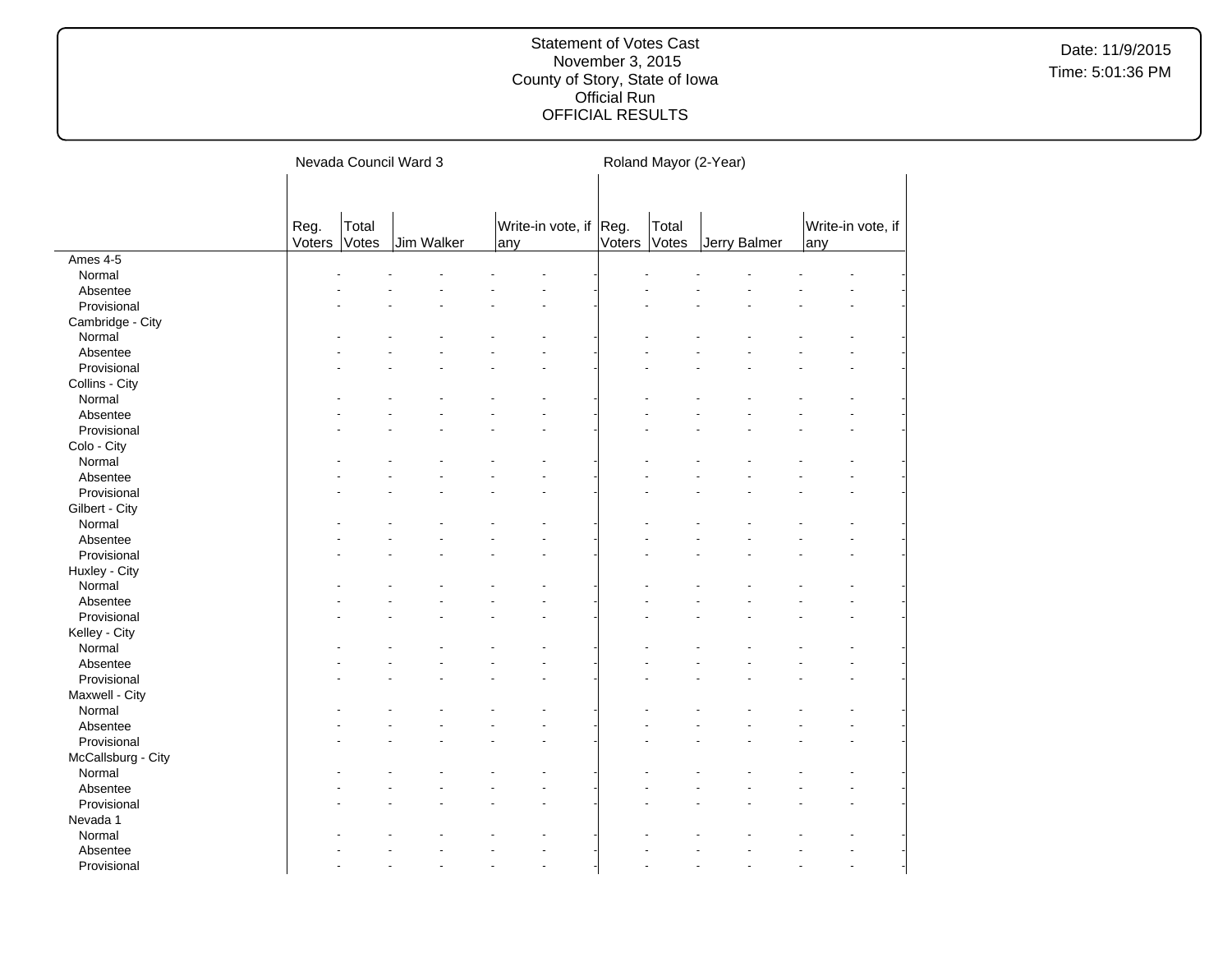|                   |                |                | Nevada Council Ward 3 |            |                               |       | Roland Mayor (2-Year) |                |              |        |                                         |         |  |
|-------------------|----------------|----------------|-----------------------|------------|-------------------------------|-------|-----------------------|----------------|--------------|--------|-----------------------------------------|---------|--|
|                   | Reg.<br>Voters | Total<br>Votes | Jim Walker            |            | Write-in vote, if Reg.<br>any |       | Voters                | Total<br>Votes | Jerry Balmer |        | Write-in vote, if<br>any                |         |  |
| Nevada 2          |                |                |                       |            |                               |       |                       |                |              |        |                                         |         |  |
| Normal            |                |                |                       |            |                               |       |                       |                |              |        |                                         |         |  |
| Absentee          |                |                |                       |            |                               |       |                       |                |              |        |                                         |         |  |
| Provisional       |                |                |                       |            |                               |       |                       |                |              |        |                                         |         |  |
| Nevada 3          |                |                |                       |            |                               |       |                       |                |              |        |                                         |         |  |
| Normal            | 1116           | 144            | 142                   | 98.61%     | $\overline{2}$                | 1.39% |                       |                |              |        |                                         |         |  |
| Absentee          | 1116           | 44             |                       | 44 100.00% | $\mathbf 0$                   |       |                       |                |              |        |                                         |         |  |
| Provisional       | 1116           | $\overline{2}$ |                       | 2 100.00%  | 0                             |       |                       |                |              |        |                                         |         |  |
| Nevada 4          |                |                |                       |            |                               |       |                       |                |              |        |                                         |         |  |
| Normal            |                |                |                       |            |                               |       |                       |                |              |        |                                         |         |  |
| Absentee          |                |                |                       |            |                               |       |                       |                |              |        |                                         |         |  |
| Provisional       |                |                |                       |            |                               |       |                       |                |              |        |                                         |         |  |
| Roland - City     |                |                |                       |            |                               |       |                       |                |              |        |                                         |         |  |
| Normal            |                |                |                       |            |                               |       | 918                   | 99             | 94           | 94.95% | 5                                       | 5.05%   |  |
| Absentee          |                |                |                       |            |                               |       | 918                   | $\mathbf{1}$   | $\mathbf 0$  | ä,     | $\mathbf{1}$                            | 100.00% |  |
| Provisional       |                |                |                       |            |                               |       | 918                   | $\mathbf 0$    | $\mathbf 0$  |        | $\mathbf 0$<br>$\overline{\phantom{a}}$ |         |  |
| Slater - City     |                |                |                       |            |                               |       |                       |                |              |        |                                         |         |  |
| Normal            |                |                |                       |            |                               |       |                       |                |              |        |                                         |         |  |
| Absentee          |                |                |                       |            |                               |       |                       |                |              |        |                                         |         |  |
| Provisional       |                |                |                       |            |                               |       |                       |                |              |        |                                         |         |  |
| Story City - City |                |                |                       |            |                               |       |                       |                |              |        |                                         |         |  |
| Normal            |                |                |                       |            |                               |       |                       |                |              |        |                                         |         |  |
| Absentee          |                |                |                       |            |                               |       |                       |                |              |        |                                         |         |  |
| Provisional       |                |                |                       |            |                               |       |                       |                |              |        |                                         |         |  |
| Zearing - City    |                |                |                       |            |                               |       |                       |                |              |        |                                         |         |  |
| Normal            |                |                |                       |            |                               |       |                       |                |              |        |                                         |         |  |
| Absentee          |                |                |                       |            |                               |       |                       |                |              |        |                                         |         |  |
| Provisional       |                |                |                       |            |                               |       |                       |                |              |        |                                         |         |  |
| Total             |                |                |                       |            |                               |       |                       |                |              |        |                                         |         |  |
| Normal            | 1116           | 144            | 142                   | 98.61%     | $\overline{2}$                | 1.39% | 918                   | 99             | 94           | 94.95% | 5                                       | 5.05%   |  |
| Absentee          | 1116           | 44             | 44                    | 100.00%    | $\mathbf 0$                   |       | 918                   | $\mathbf{1}$   | $\mathbf 0$  |        | $\mathbf{1}$                            | 100.00% |  |
| Provisional       | 1116           | $\overline{2}$ |                       | 2 100.00%  | 0                             |       | 918                   | $\mathbf 0$    | $\mathbf 0$  |        | $\mathbf 0$                             |         |  |
| Total             | 1116           | 190            | 188                   | 98.95%     | 2                             | 1.05% | 918                   | 100            | 94           | 94.00% | 6                                       | 6.00%   |  |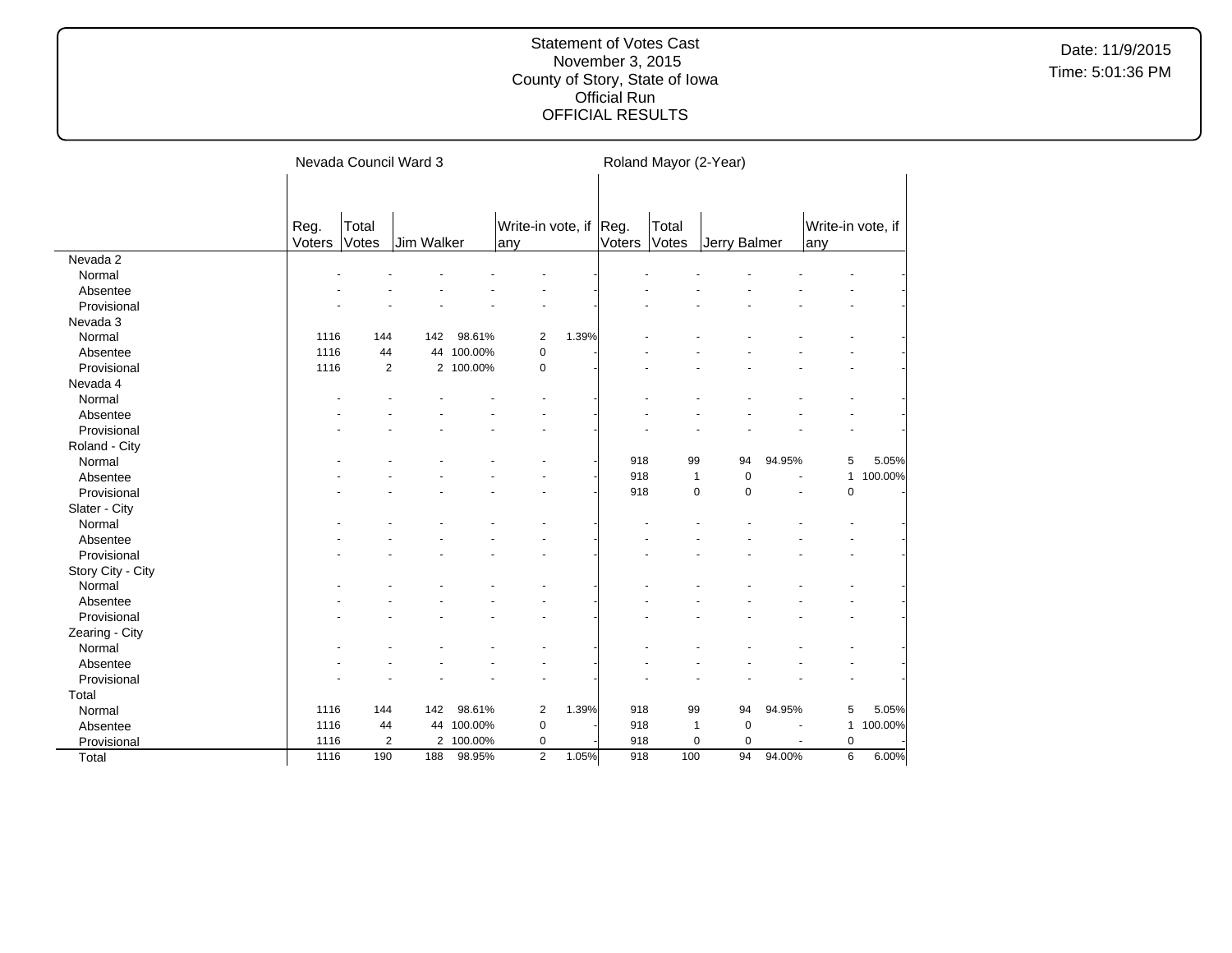Date: 11/9/2015 Time: 5:01:36 PM

Roland Council At Large

|                   |        |       | ັ            |            |            |              |                   |  |
|-------------------|--------|-------|--------------|------------|------------|--------------|-------------------|--|
|                   |        |       |              |            |            |              |                   |  |
|                   |        |       |              |            |            |              |                   |  |
|                   | Reg.   | Total |              |            | Douglas L. |              | Write-in vote, if |  |
|                   | Voters | Votes | Aaron Burres | Brian Hill | Sargent    | Jerry Zamzow | any               |  |
| Jursidiction Wide |        |       |              |            |            |              |                   |  |
| Ames 1-1          |        |       |              |            |            |              |                   |  |
| Normal            |        |       |              |            |            |              |                   |  |
| Absentee          |        |       |              |            |            |              |                   |  |
| Provisional       |        |       |              |            |            |              |                   |  |
| Ames 1-2          |        |       |              |            |            |              |                   |  |
| Normal            |        |       |              |            |            |              |                   |  |
| Absentee          |        |       |              |            |            |              |                   |  |
| Provisional       |        |       |              |            |            |              |                   |  |
| Ames 1-3          |        |       |              |            |            |              |                   |  |
| Normal            |        |       |              |            |            |              |                   |  |
| Absentee          |        |       |              |            |            |              |                   |  |
| Provisional       |        |       |              |            |            |              |                   |  |
| Ames 1-4          |        |       |              |            |            |              |                   |  |
| Normal            |        |       |              |            |            |              |                   |  |
| Absentee          |        |       |              |            |            |              |                   |  |
| Provisional       |        |       |              |            |            |              |                   |  |
| Ames 1-5          |        |       |              |            |            |              |                   |  |
| Normal            |        |       |              |            |            |              |                   |  |
| Absentee          |        |       |              |            |            |              |                   |  |
| Provisional       |        |       |              |            |            |              |                   |  |
| Ames 2-1          |        |       |              |            |            |              |                   |  |
| Normal            |        |       |              |            |            |              |                   |  |
| Absentee          |        |       |              |            |            |              |                   |  |
| Provisional       |        |       |              |            |            |              |                   |  |
| Ames 2-2          |        |       |              |            |            |              |                   |  |
| Normal            |        |       |              |            |            |              |                   |  |
| Absentee          |        |       |              |            |            |              |                   |  |
| Provisional       |        |       |              |            |            |              |                   |  |
| Ames 2-3          |        |       |              |            |            |              |                   |  |
| Normal            |        |       |              |            |            |              |                   |  |
| Absentee          |        |       |              |            |            |              |                   |  |
| Provisional       |        |       |              |            |            |              |                   |  |
| Ames 2-4          |        |       |              |            |            |              |                   |  |
|                   |        |       |              |            |            |              |                   |  |
| Normal            |        |       |              |            |            |              |                   |  |
| Absentee          |        |       |              |            |            |              |                   |  |
| Provisional       |        |       |              |            |            |              |                   |  |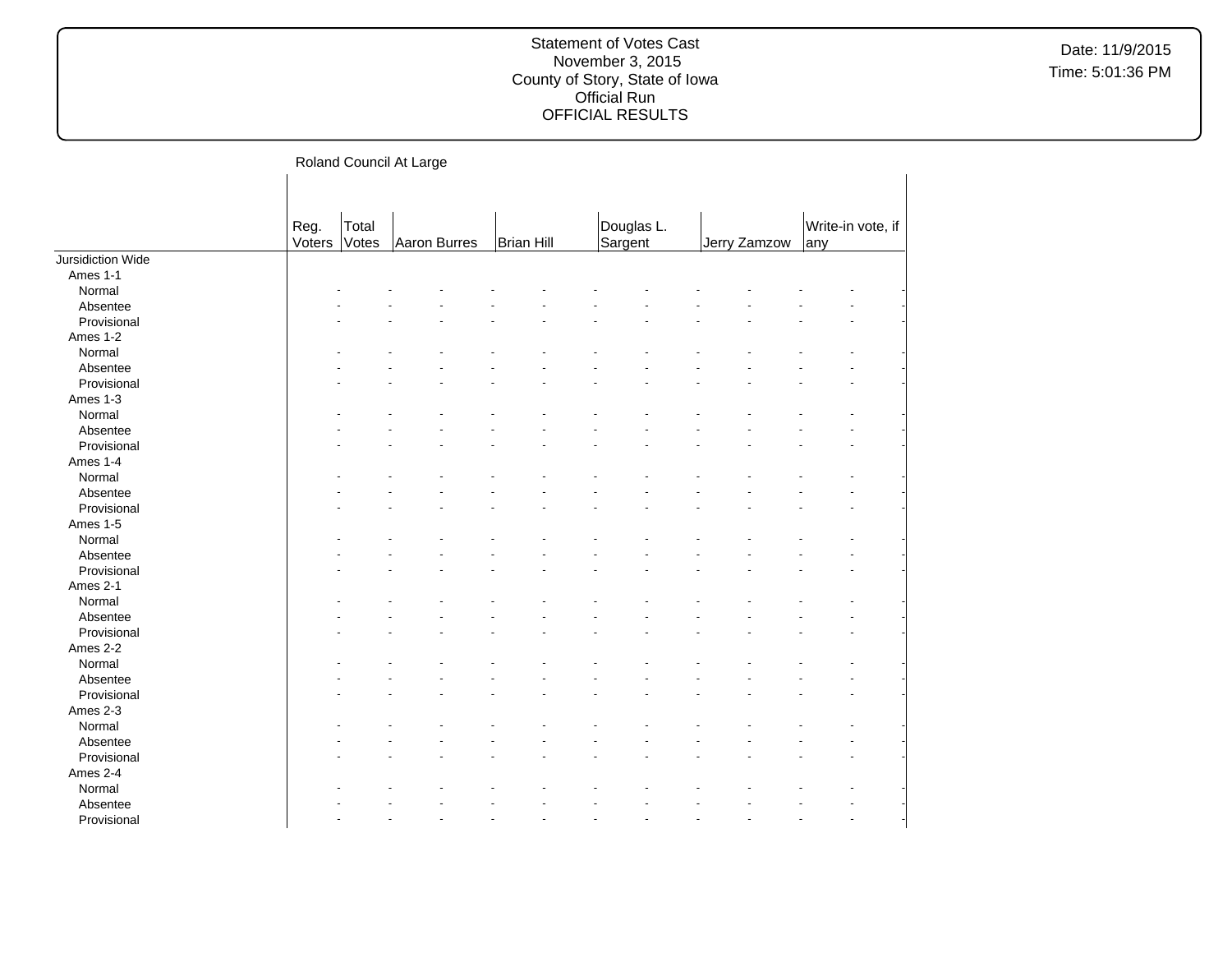Roland Council At Large

|             | Reg.<br>Voters | Total<br>Votes | Aaron Burres | <b>Brian Hill</b> | Douglas L.<br>Sargent | Jerry Zamzow | Write-in vote, if<br>any |  |
|-------------|----------------|----------------|--------------|-------------------|-----------------------|--------------|--------------------------|--|
| Ames 2-5    |                |                |              |                   |                       |              |                          |  |
| Normal      |                |                |              |                   |                       |              |                          |  |
| Absentee    |                |                |              |                   |                       |              |                          |  |
| Provisional |                |                |              |                   |                       |              |                          |  |
| Ames 3-1    |                |                |              |                   |                       |              |                          |  |
| Normal      |                |                |              |                   |                       |              |                          |  |
| Absentee    |                |                |              |                   |                       |              |                          |  |
| Provisional |                |                |              |                   |                       |              |                          |  |
| Ames 3-2    |                |                |              |                   |                       |              |                          |  |
| Normal      |                |                |              |                   |                       |              |                          |  |
| Absentee    |                |                |              |                   |                       |              |                          |  |
| Provisional |                |                |              |                   |                       |              |                          |  |
| Ames 3-3    |                |                |              |                   |                       |              |                          |  |
| Normal      |                |                |              |                   |                       |              |                          |  |
| Absentee    |                |                |              |                   |                       |              |                          |  |
| Provisional |                |                |              |                   |                       |              |                          |  |
| Ames 3-4    |                |                |              |                   |                       |              |                          |  |
| Normal      |                |                |              |                   |                       |              |                          |  |
| Absentee    |                |                |              |                   |                       |              |                          |  |
|             |                |                |              |                   |                       |              |                          |  |
| Provisional |                |                |              |                   |                       |              |                          |  |
| Ames 3-5    |                |                |              |                   |                       |              |                          |  |
| Normal      |                |                |              |                   |                       |              |                          |  |
| Absentee    |                |                |              |                   |                       |              |                          |  |
| Provisional |                |                |              |                   |                       |              |                          |  |
| Ames 4-1    |                |                |              |                   |                       |              |                          |  |
| Normal      |                |                |              |                   |                       |              |                          |  |
| Absentee    |                |                |              |                   |                       |              |                          |  |
| Provisional |                |                |              |                   |                       |              |                          |  |
| Ames 4-2    |                |                |              |                   |                       |              |                          |  |
| Normal      |                |                |              |                   |                       |              |                          |  |
| Absentee    |                |                |              |                   |                       |              |                          |  |
| Provisional |                |                |              |                   |                       |              |                          |  |
| Ames 4-3    |                |                |              |                   |                       |              |                          |  |
| Normal      |                |                |              |                   |                       |              |                          |  |
| Absentee    |                |                |              |                   |                       |              |                          |  |
| Provisional |                |                |              |                   |                       |              |                          |  |
| Ames 4-4    |                |                |              |                   |                       |              |                          |  |
| Normal      |                |                |              |                   |                       |              |                          |  |
| Absentee    |                |                |              |                   |                       |              |                          |  |
| Provisional |                |                |              |                   |                       |              | L.                       |  |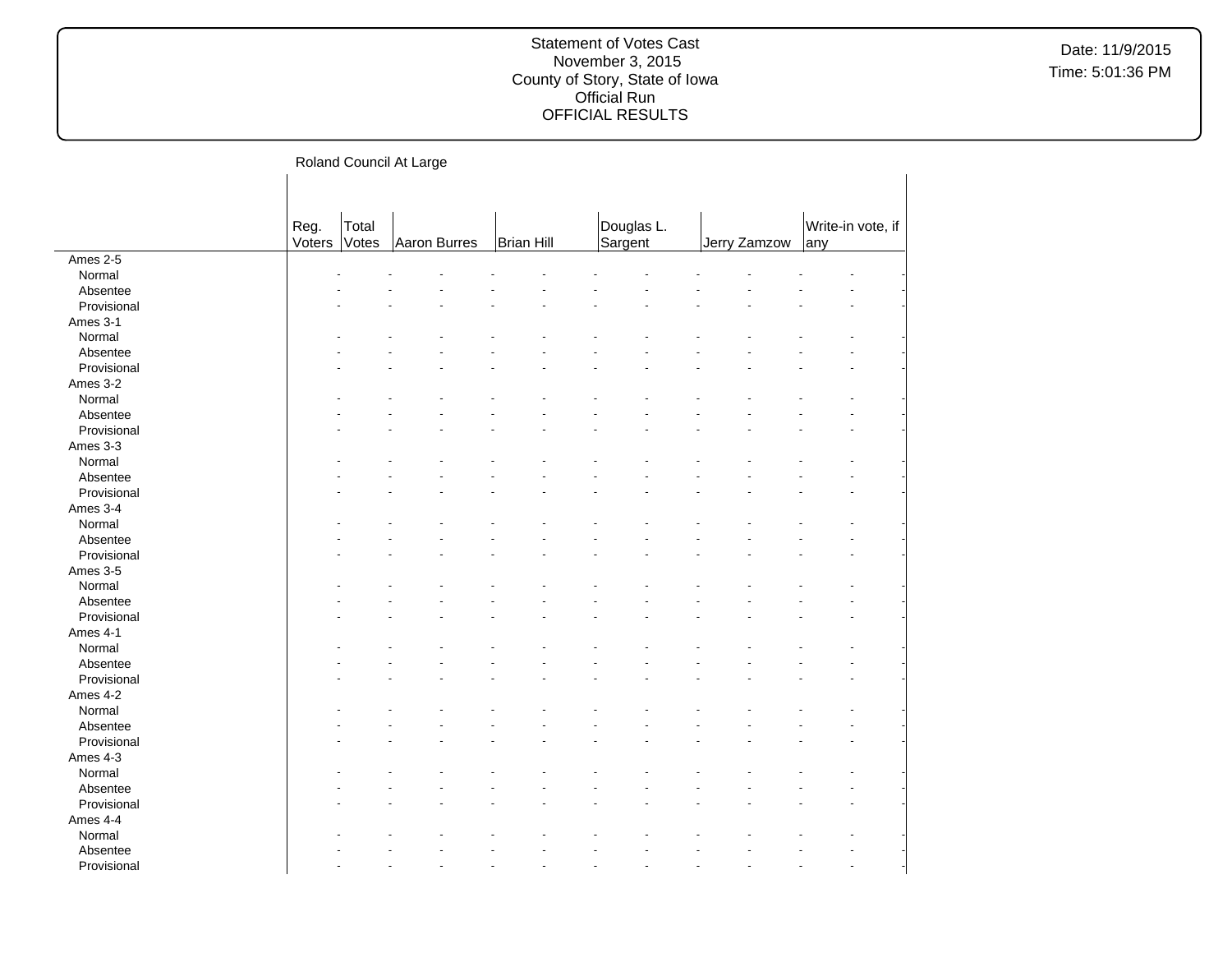Roland Council At Large

|                    | Reg.   | Total |              |            | Douglas L. |              | Write-in vote, if |  |
|--------------------|--------|-------|--------------|------------|------------|--------------|-------------------|--|
|                    | Voters | Votes | Aaron Burres | Brian Hill | Sargent    | Jerry Zamzow | any               |  |
| Ames 4-5           |        |       |              |            |            |              |                   |  |
| Normal             |        |       |              |            |            |              |                   |  |
| Absentee           |        |       |              |            |            |              |                   |  |
| Provisional        |        |       |              |            |            |              |                   |  |
| Cambridge - City   |        |       |              |            |            |              |                   |  |
| Normal             |        |       |              |            |            |              |                   |  |
| Absentee           |        |       |              |            |            |              |                   |  |
| Provisional        |        |       |              |            |            |              |                   |  |
| Collins - City     |        |       |              |            |            |              |                   |  |
| Normal             |        |       |              |            |            |              |                   |  |
| Absentee           |        |       |              |            |            |              |                   |  |
| Provisional        |        |       |              |            |            |              |                   |  |
| Colo - City        |        |       |              |            |            |              |                   |  |
| Normal             |        |       |              |            |            |              |                   |  |
| Absentee           |        |       |              |            |            |              |                   |  |
| Provisional        |        |       |              |            |            |              |                   |  |
| Gilbert - City     |        |       |              |            |            |              |                   |  |
| Normal             |        |       |              |            |            |              |                   |  |
| Absentee           |        |       |              |            |            |              |                   |  |
| Provisional        |        |       |              |            |            |              |                   |  |
| Huxley - City      |        |       |              |            |            |              |                   |  |
| Normal             |        |       |              |            |            |              |                   |  |
| Absentee           |        |       |              |            |            |              |                   |  |
| Provisional        |        |       |              |            |            |              |                   |  |
| Kelley - City      |        |       |              |            |            |              |                   |  |
| Normal             |        |       |              |            |            |              |                   |  |
| Absentee           |        |       |              |            |            |              |                   |  |
| Provisional        |        |       |              |            |            |              |                   |  |
| Maxwell - City     |        |       |              |            |            |              |                   |  |
| Normal             |        |       |              |            |            |              |                   |  |
| Absentee           |        |       |              |            |            |              |                   |  |
| Provisional        |        |       |              |            |            |              |                   |  |
| McCallsburg - City |        |       |              |            |            |              |                   |  |
| Normal             |        |       |              |            |            |              |                   |  |
| Absentee           |        |       |              |            |            |              |                   |  |
| Provisional        |        |       |              |            |            |              |                   |  |
| Nevada 1           |        |       |              |            |            |              |                   |  |
| Normal             |        |       |              |            |            |              |                   |  |
| Absentee           |        |       |              |            |            |              |                   |  |
| Provisional        |        |       |              |            |            |              |                   |  |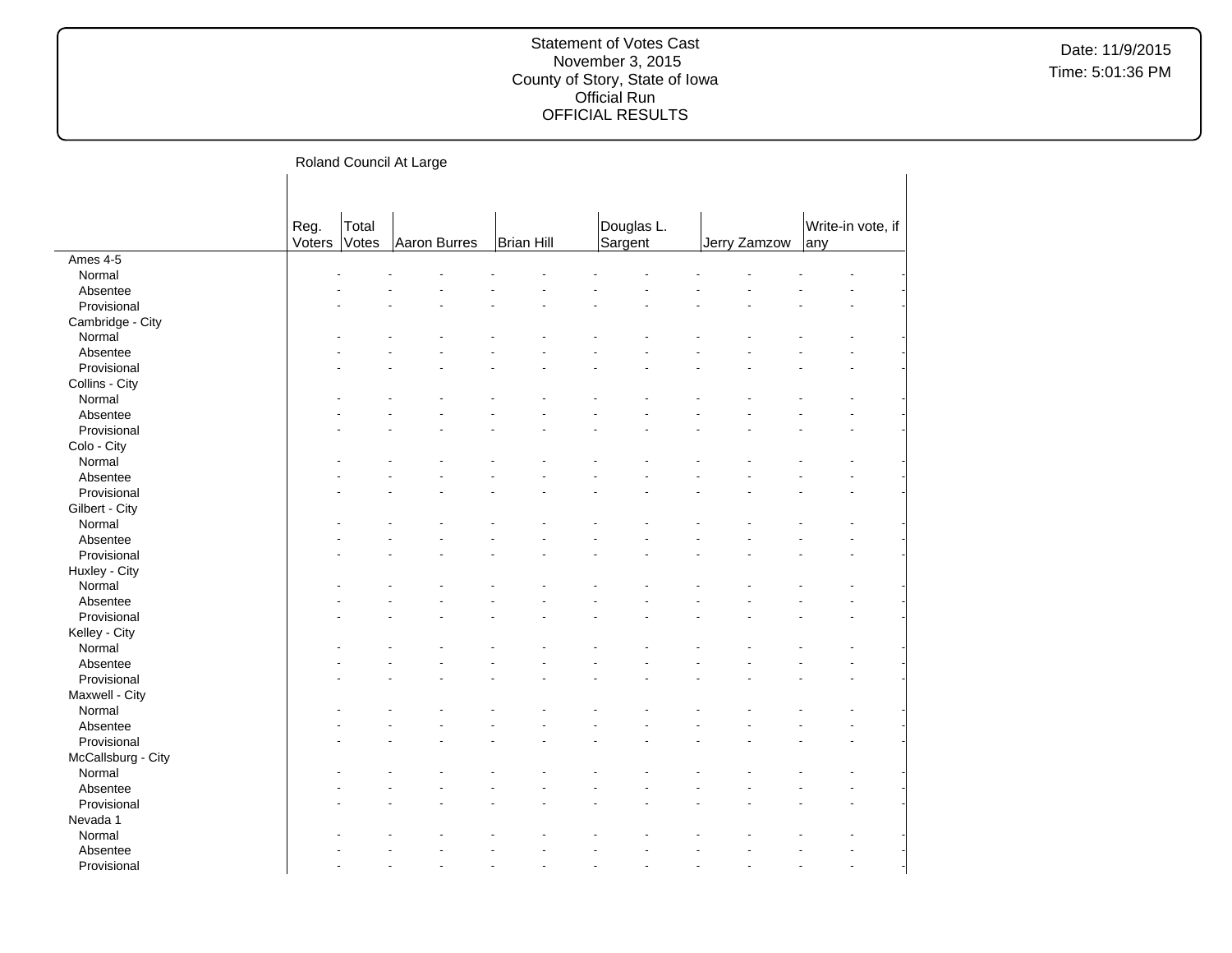|                   |        | ----------  |              |        |              |        |              |        |              |        |                   |       |
|-------------------|--------|-------------|--------------|--------|--------------|--------|--------------|--------|--------------|--------|-------------------|-------|
|                   |        |             |              |        |              |        |              |        |              |        |                   |       |
|                   |        |             |              |        |              |        |              |        |              |        |                   |       |
|                   | Reg.   | Total       |              |        |              |        | Douglas L.   |        |              |        | Write-in vote, if |       |
|                   | Voters | Votes       | Aaron Burres |        | Brian Hill   |        | Sargent      |        | Jerry Zamzow |        | lany              |       |
| Nevada 2          |        |             |              |        |              |        |              |        |              |        |                   |       |
| Normal            |        |             |              |        |              |        |              |        |              |        |                   |       |
| Absentee          |        |             |              |        |              |        |              |        |              |        |                   |       |
| Provisional       |        |             |              |        |              |        |              |        |              |        |                   |       |
| Nevada 3          |        |             |              |        |              |        |              |        |              |        |                   |       |
| Normal            |        |             |              |        |              |        |              |        |              |        |                   |       |
| Absentee          |        |             |              |        |              |        |              |        |              |        |                   |       |
| Provisional       |        |             |              |        |              |        |              |        |              |        |                   |       |
| Nevada 4          |        |             |              |        |              |        |              |        |              |        |                   |       |
| Normal            |        |             |              |        |              |        |              |        |              |        |                   |       |
| Absentee          |        |             |              |        |              |        |              |        |              |        |                   |       |
| Provisional       |        |             |              |        |              |        |              |        |              |        |                   |       |
| Roland - City     |        |             |              |        |              |        |              |        |              |        |                   |       |
| Normal            | 918    | 293         | 76           | 25.94% | 46           | 15.70% | 90           | 30.72% | 78           | 26.62% | 3                 | 1.02% |
| Absentee          | 918    | 3           | $\mathbf 0$  | ä,     | $\mathbf{1}$ | 33.33% | $\mathbf{1}$ | 33.33% | $\mathbf{1}$ | 33.33% | $\pmb{0}$         |       |
| Provisional       | 918    | $\mathbf 0$ | $\mathbf 0$  |        | $\mathbf 0$  | ÷.     | $\mathbf 0$  | $\sim$ | $\mathbf 0$  | ÷,     | $\mathbf 0$       |       |
| Slater - City     |        |             |              |        |              |        |              |        |              |        |                   |       |
| Normal            |        |             |              |        |              |        |              |        |              |        |                   |       |
| Absentee          |        |             |              |        |              |        |              |        |              |        |                   |       |
| Provisional       |        |             |              |        |              |        |              |        |              |        |                   |       |
| Story City - City |        |             |              |        |              |        |              |        |              |        |                   |       |
| Normal            |        |             |              |        |              |        |              |        |              |        |                   |       |
| Absentee          |        |             |              |        |              |        |              |        |              |        |                   |       |
| Provisional       |        |             |              |        |              |        |              |        |              |        |                   |       |
| Zearing - City    |        |             |              |        |              |        |              |        |              |        |                   |       |
| Normal            |        |             |              |        |              |        |              |        |              |        |                   |       |
| Absentee          |        |             |              |        |              |        |              |        |              |        |                   |       |
| Provisional       |        |             |              |        |              |        |              |        |              |        |                   |       |
| Total             |        |             |              |        |              |        |              |        |              |        |                   |       |
| Normal            | 918    | 293         | 76           | 25.94% | 46           | 15.70% | 90           | 30.72% | 78           | 26.62% | 3                 | 1.02% |
| Absentee          | 918    | 3           | $\pmb{0}$    |        | 1            | 33.33% | $\mathbf{1}$ | 33.33% | $\mathbf{1}$ | 33.33% | 0                 |       |
| Provisional       | 918    | $\mathbf 0$ | $\mathbf 0$  | ÷,     | $\mathbf 0$  |        | $\mathbf 0$  |        | $\pmb{0}$    |        | $\pmb{0}$         |       |
| Total             | 918    | 296         | 76           | 25.68% | 47           | 15.88% | 91           | 30.74% | 79           | 26.69% | $\overline{3}$    | 1.01% |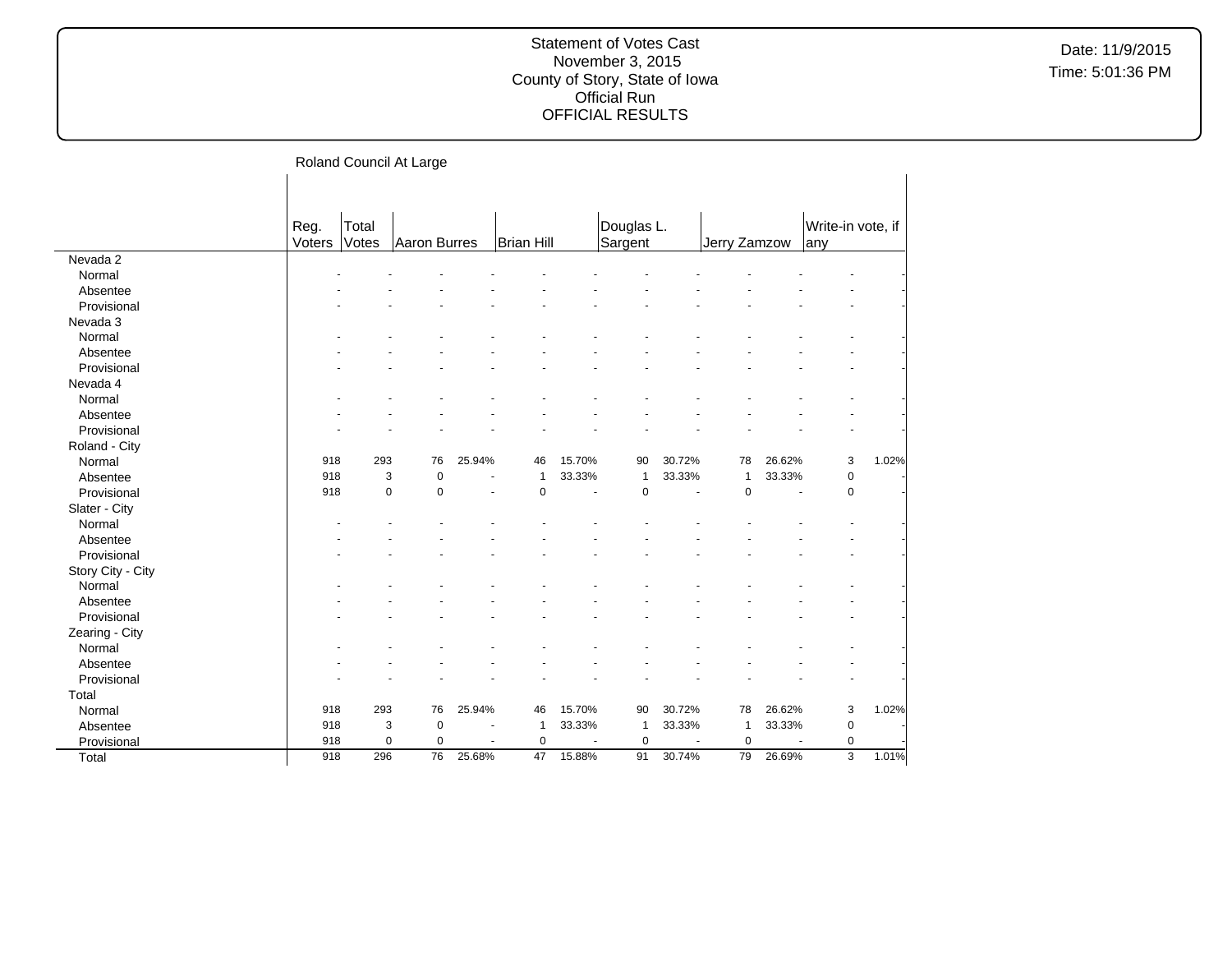|                   |                |                | Roland Council To Fill Vacancy |     |                        |        | Slater Mayor (2-Year) |                      |  |                       |     |                   |
|-------------------|----------------|----------------|--------------------------------|-----|------------------------|--------|-----------------------|----------------------|--|-----------------------|-----|-------------------|
|                   |                |                |                                |     |                        |        |                       |                      |  |                       |     |                   |
|                   | Reg.<br>Voters | Total<br>Votes | Larry Ford                     | any | Write-in vote, if Reg. | Voters | Total<br>Votes        | Gary D.<br>Halverson |  | <b>Tyler Mortvedt</b> | any | Write-in vote, if |
| Jursidiction Wide |                |                |                                |     |                        |        |                       |                      |  |                       |     |                   |
| Ames 1-1          |                |                |                                |     |                        |        |                       |                      |  |                       |     |                   |
| Normal            |                |                |                                |     |                        |        |                       |                      |  |                       |     |                   |
| Absentee          |                |                |                                |     |                        |        |                       |                      |  |                       |     |                   |
| Provisional       |                |                |                                |     |                        |        |                       |                      |  |                       |     |                   |
| Ames 1-2          |                |                |                                |     |                        |        |                       |                      |  |                       |     |                   |
| Normal            |                |                |                                |     |                        |        |                       |                      |  |                       |     |                   |
| Absentee          |                |                |                                |     |                        |        |                       |                      |  |                       |     |                   |
| Provisional       |                |                |                                |     | $\blacksquare$         |        |                       |                      |  |                       |     |                   |
| Ames 1-3          |                |                |                                |     |                        |        |                       |                      |  |                       |     |                   |
| Normal            |                |                |                                |     |                        |        |                       |                      |  |                       |     |                   |
| Absentee          |                |                |                                |     |                        |        |                       |                      |  |                       |     |                   |
| Provisional       |                |                |                                |     |                        |        |                       |                      |  |                       |     |                   |
| Ames 1-4          |                |                |                                |     |                        |        |                       |                      |  |                       |     |                   |
| Normal            |                |                |                                |     |                        |        |                       |                      |  |                       |     |                   |
| Absentee          |                |                |                                |     |                        |        |                       |                      |  |                       |     |                   |
| Provisional       |                |                |                                |     |                        |        |                       |                      |  |                       |     |                   |
| Ames 1-5          |                |                |                                |     |                        |        |                       |                      |  |                       |     |                   |
| Normal            |                |                |                                |     |                        |        |                       |                      |  |                       |     |                   |
| Absentee          |                |                |                                |     |                        |        |                       |                      |  |                       |     |                   |
| Provisional       |                |                |                                |     |                        |        |                       |                      |  |                       |     |                   |
| Ames 2-1          |                |                |                                |     |                        |        |                       |                      |  |                       |     |                   |
| Normal            |                |                |                                |     |                        |        |                       |                      |  |                       |     |                   |
| Absentee          |                |                |                                |     |                        |        |                       |                      |  |                       |     |                   |
| Provisional       |                |                |                                |     |                        |        |                       |                      |  |                       |     |                   |
| Ames 2-2          |                |                |                                |     |                        |        |                       |                      |  |                       |     |                   |
| Normal            |                |                |                                |     |                        |        |                       |                      |  |                       |     |                   |
| Absentee          |                |                |                                |     |                        |        |                       |                      |  |                       |     |                   |
| Provisional       |                |                |                                |     |                        |        |                       |                      |  |                       |     |                   |
|                   |                |                |                                |     |                        |        |                       |                      |  |                       |     |                   |
| Ames 2-3          |                |                |                                |     |                        |        |                       |                      |  |                       |     |                   |
| Normal            |                |                |                                |     |                        |        |                       |                      |  |                       |     |                   |
| Absentee          |                |                |                                |     |                        |        |                       |                      |  |                       |     |                   |
| Provisional       |                |                |                                |     |                        |        |                       |                      |  |                       |     |                   |
| Ames 2-4          |                |                |                                |     |                        |        |                       |                      |  |                       |     |                   |
| Normal            |                |                |                                |     |                        |        |                       |                      |  |                       |     |                   |
| Absentee          |                |                |                                |     |                        |        |                       |                      |  |                       |     |                   |
| Provisional       |                |                |                                |     | ÷.                     |        |                       |                      |  |                       |     |                   |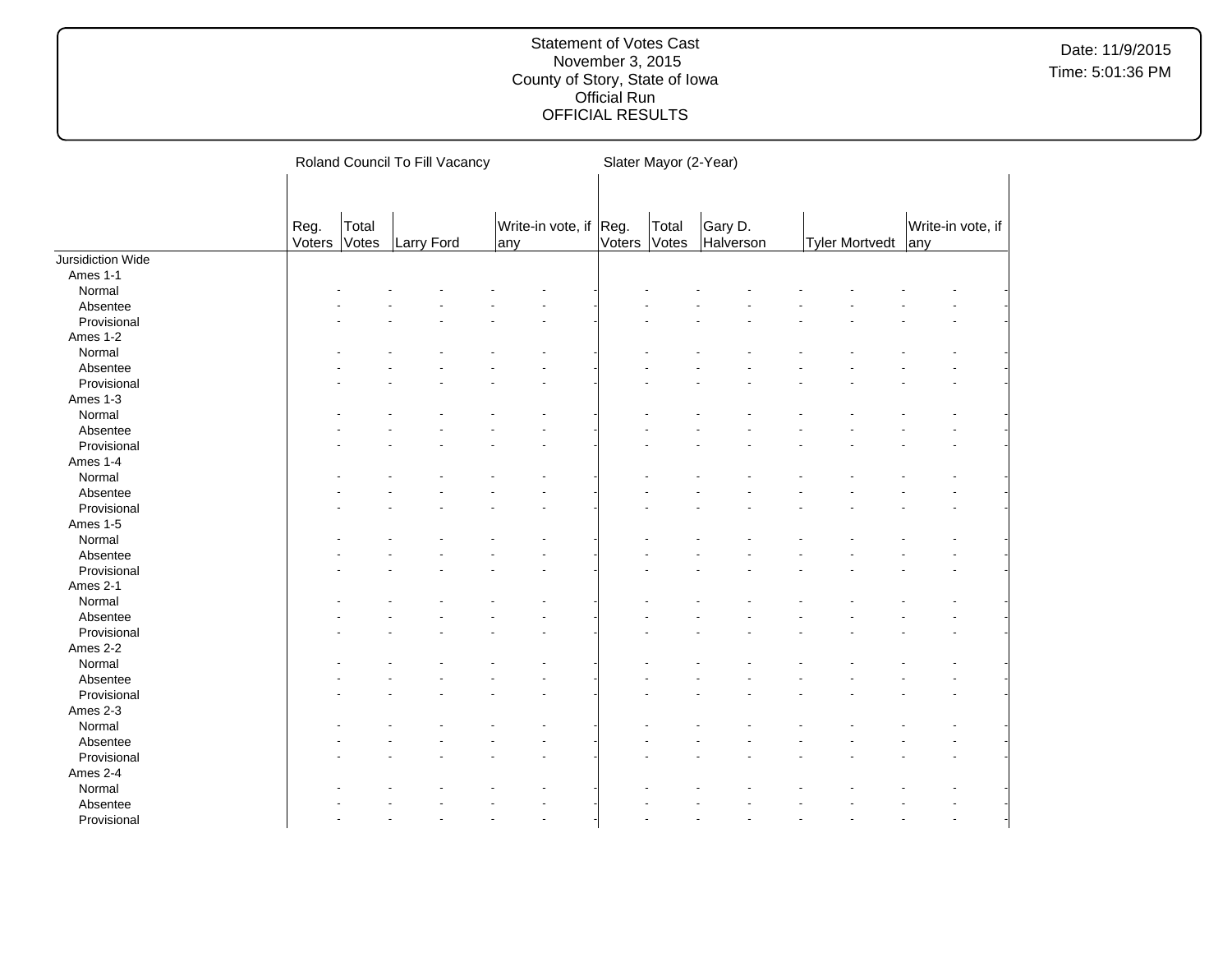|             |        |       | Roland Council To Fill Vacancy |                        |        | Slater Mayor (2-Year) |           |                       |                   |
|-------------|--------|-------|--------------------------------|------------------------|--------|-----------------------|-----------|-----------------------|-------------------|
|             |        |       |                                |                        |        |                       |           |                       |                   |
|             |        |       |                                |                        |        |                       |           |                       |                   |
|             | Reg.   | Total |                                | Write-in vote, if Reg. |        | Total                 | Gary D.   |                       | Write-in vote, if |
|             | Voters | Votes | Larry Ford                     | any                    | Voters | Votes                 | Halverson | <b>Tyler Mortvedt</b> | any               |
| Ames 2-5    |        |       |                                |                        |        |                       |           |                       |                   |
| Normal      |        |       |                                |                        |        |                       |           |                       |                   |
| Absentee    |        |       |                                |                        |        |                       |           |                       |                   |
| Provisional |        |       |                                |                        |        |                       |           |                       |                   |
| Ames 3-1    |        |       |                                |                        |        |                       |           |                       |                   |
| Normal      |        |       |                                |                        |        |                       |           |                       |                   |
| Absentee    |        |       |                                |                        |        |                       |           |                       |                   |
| Provisional |        |       |                                |                        |        |                       |           |                       |                   |
| Ames 3-2    |        |       |                                |                        |        |                       |           |                       |                   |
| Normal      |        |       |                                |                        |        |                       |           |                       |                   |
| Absentee    |        |       |                                |                        |        |                       |           |                       |                   |
| Provisional |        |       |                                |                        |        |                       |           |                       |                   |
| Ames 3-3    |        |       |                                |                        |        |                       |           |                       |                   |
| Normal      |        |       |                                |                        |        |                       |           |                       |                   |
| Absentee    |        |       |                                |                        |        |                       |           |                       |                   |
| Provisional |        |       |                                |                        |        |                       |           |                       |                   |
| Ames 3-4    |        |       |                                |                        |        |                       |           |                       |                   |
| Normal      |        |       |                                |                        |        |                       |           |                       |                   |
| Absentee    |        |       |                                |                        |        |                       |           |                       |                   |
| Provisional |        |       |                                |                        |        |                       |           |                       |                   |
| Ames 3-5    |        |       |                                |                        |        |                       |           |                       |                   |
| Normal      |        |       |                                |                        |        |                       |           |                       |                   |
| Absentee    |        |       |                                |                        |        |                       |           |                       |                   |
| Provisional |        |       |                                |                        |        |                       |           |                       |                   |
| Ames 4-1    |        |       |                                |                        |        |                       |           |                       |                   |
| Normal      |        |       |                                |                        |        |                       |           |                       |                   |
| Absentee    |        |       |                                |                        |        |                       |           |                       |                   |
| Provisional |        |       |                                |                        |        |                       |           |                       |                   |
| Ames 4-2    |        |       |                                |                        |        |                       |           |                       |                   |
| Normal      |        |       |                                |                        |        |                       |           |                       |                   |
| Absentee    |        |       |                                |                        |        |                       |           |                       |                   |
| Provisional |        |       |                                |                        |        |                       |           |                       |                   |
| Ames 4-3    |        |       |                                |                        |        |                       |           |                       |                   |
| Normal      |        |       |                                |                        |        |                       |           |                       |                   |
| Absentee    |        |       |                                |                        |        |                       |           |                       |                   |
| Provisional |        |       |                                |                        |        |                       |           |                       |                   |
| Ames 4-4    |        |       |                                |                        |        |                       |           |                       |                   |
| Normal      |        |       |                                |                        |        |                       |           |                       |                   |
| Absentee    |        |       |                                |                        |        |                       |           |                       |                   |
| Provisional |        |       |                                |                        |        |                       |           |                       |                   |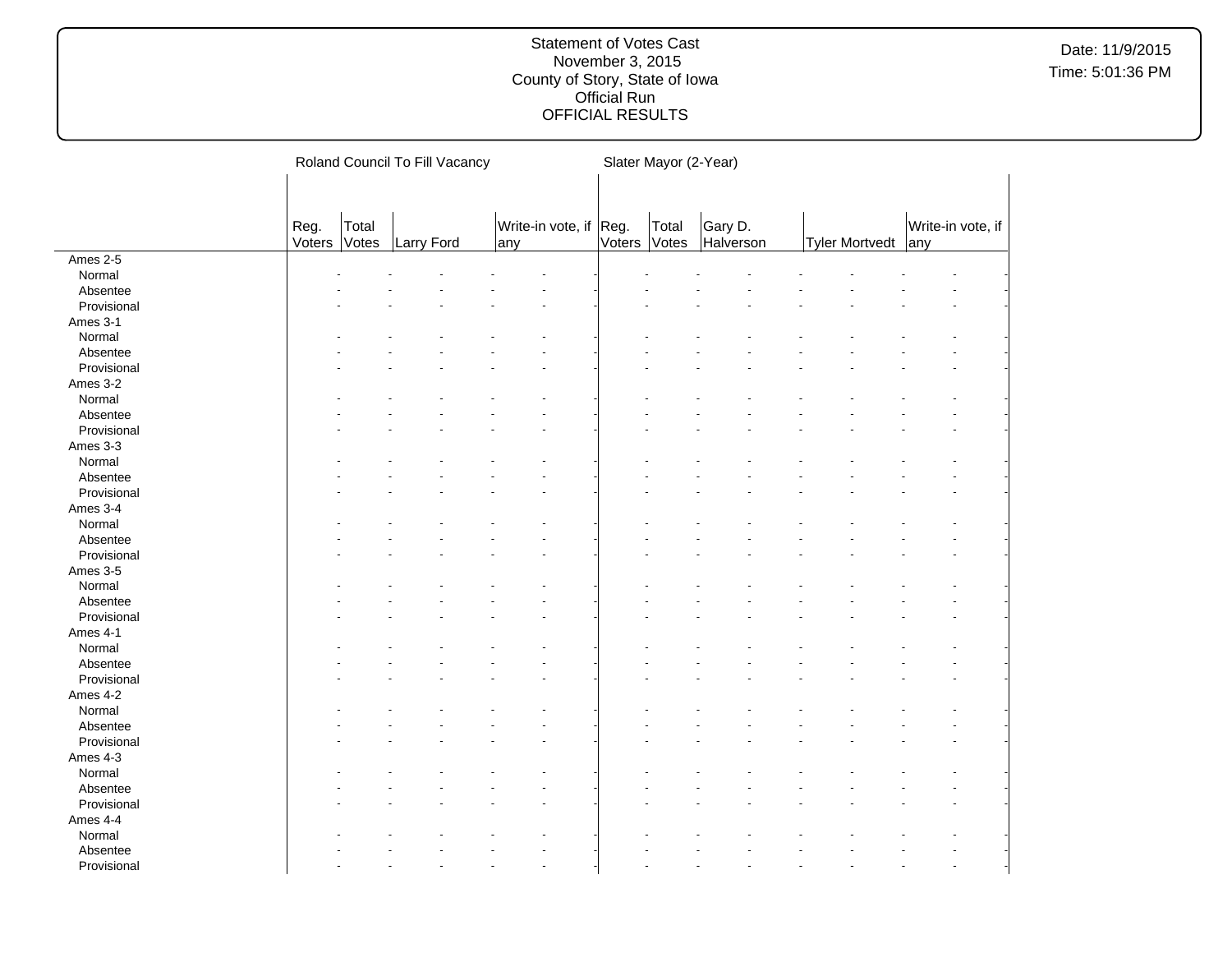|                         |        |       | Roland Council To Fill Vacancy |                        |               | Slater Mayor (2-Year) |           |                       |                   |
|-------------------------|--------|-------|--------------------------------|------------------------|---------------|-----------------------|-----------|-----------------------|-------------------|
|                         |        |       |                                |                        |               |                       |           |                       |                   |
|                         |        |       |                                |                        |               |                       |           |                       |                   |
|                         | Reg.   | Total |                                | Write-in vote, if Reg. |               | Total                 | Gary D.   |                       | Write-in vote, if |
|                         | Voters | Votes | Larry Ford                     | any                    | <b>Voters</b> | Votes                 | Halverson | <b>Tyler Mortvedt</b> | any               |
| Ames 4-5                |        |       |                                |                        |               |                       |           |                       |                   |
| Normal                  |        |       |                                |                        |               |                       |           |                       |                   |
| Absentee                |        |       |                                |                        |               |                       |           |                       |                   |
| Provisional             |        |       |                                |                        |               |                       |           |                       |                   |
| Cambridge - City        |        |       |                                |                        |               |                       |           |                       |                   |
| Normal                  |        |       |                                |                        |               |                       |           |                       |                   |
| Absentee                |        |       |                                |                        |               |                       |           |                       |                   |
| Provisional             |        |       |                                |                        |               |                       |           |                       |                   |
| Collins - City          |        |       |                                |                        |               |                       |           |                       |                   |
| Normal                  |        |       |                                |                        |               |                       |           |                       |                   |
| Absentee                |        |       |                                |                        |               |                       |           |                       |                   |
| Provisional             |        |       |                                |                        |               |                       |           |                       |                   |
| Colo - City             |        |       |                                |                        |               |                       |           |                       |                   |
| Normal                  |        |       |                                |                        |               |                       |           |                       |                   |
| Absentee                |        |       |                                |                        |               |                       |           |                       |                   |
| Provisional             |        |       |                                |                        |               |                       |           |                       |                   |
| Gilbert - City          |        |       |                                |                        |               |                       |           |                       |                   |
| Normal                  |        |       |                                |                        |               |                       |           |                       |                   |
| Absentee                |        |       |                                |                        |               |                       |           |                       |                   |
| Provisional             |        |       |                                |                        |               |                       |           |                       |                   |
| Huxley - City           |        |       |                                |                        |               |                       |           |                       |                   |
| Normal                  |        |       |                                |                        |               |                       |           |                       |                   |
| Absentee                |        |       |                                |                        |               |                       |           |                       |                   |
| Provisional             |        |       |                                |                        |               |                       |           |                       |                   |
|                         |        |       |                                |                        |               |                       |           |                       |                   |
| Kelley - City<br>Normal |        |       |                                |                        |               |                       |           |                       |                   |
|                         |        |       |                                |                        |               |                       |           |                       |                   |
| Absentee                |        |       |                                |                        |               |                       |           |                       |                   |
| Provisional             |        |       |                                |                        |               |                       |           |                       |                   |
| Maxwell - City          |        |       |                                |                        |               |                       |           |                       |                   |
| Normal                  |        |       |                                |                        |               |                       |           |                       |                   |
| Absentee                |        |       |                                |                        |               |                       |           |                       |                   |
| Provisional             |        |       |                                |                        |               |                       |           |                       |                   |
| McCallsburg - City      |        |       |                                |                        |               |                       |           |                       |                   |
| Normal                  |        |       |                                |                        |               |                       |           |                       |                   |
| Absentee                |        |       |                                |                        |               |                       |           |                       |                   |
| Provisional             |        |       |                                |                        |               |                       |           |                       |                   |
| Nevada 1                |        |       |                                |                        |               |                       |           |                       |                   |
| Normal                  |        |       |                                |                        |               |                       |           |                       |                   |
| Absentee                |        |       |                                |                        |               |                       |           |                       |                   |
| Provisional             |        |       |                                |                        |               |                       |           |                       |                   |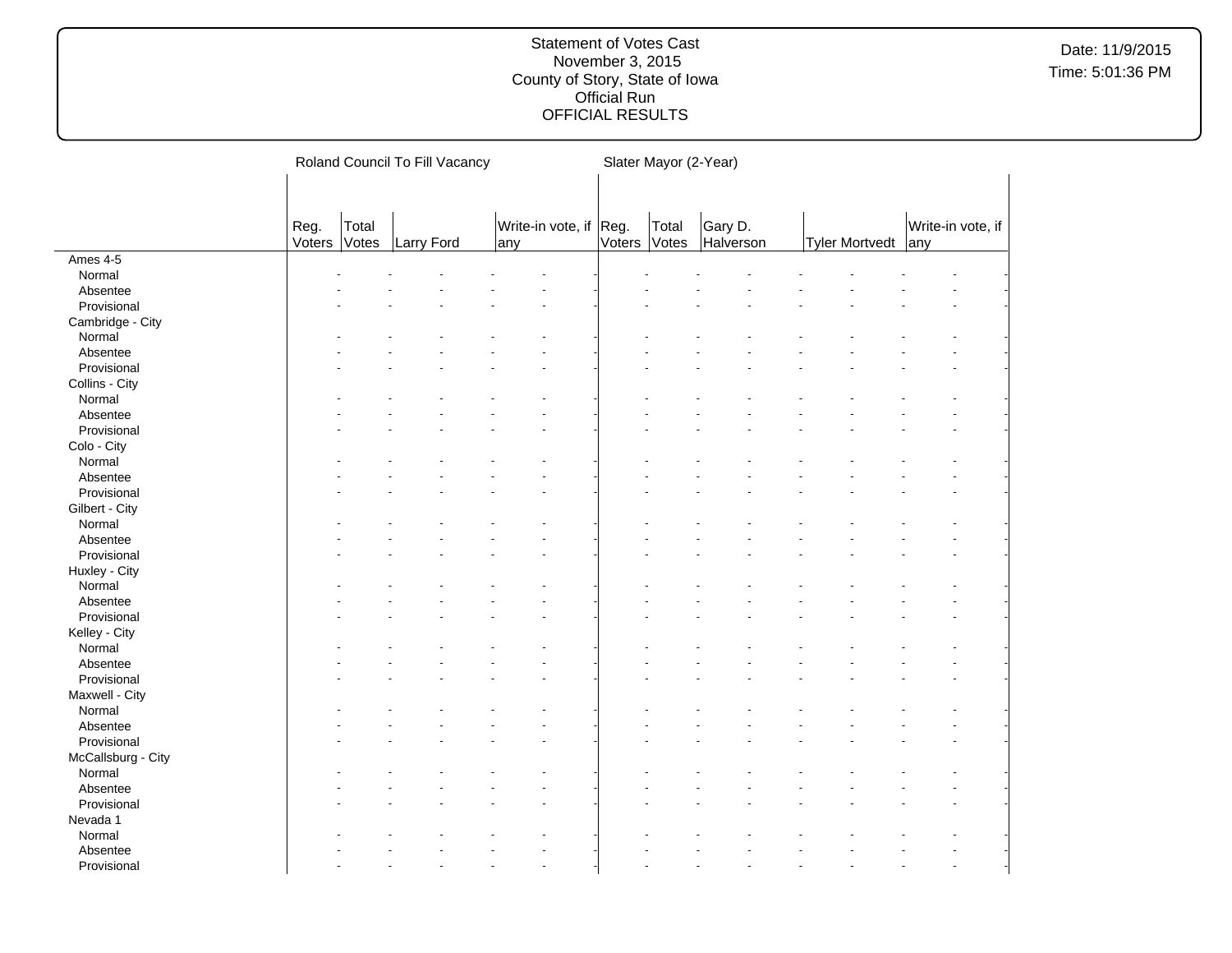|                   |        |              | Roland Council To Fill Vacancy |                |                        |       |        | Slater Mayor (2-Year) |                            |                |                       |                      |                   |        |
|-------------------|--------|--------------|--------------------------------|----------------|------------------------|-------|--------|-----------------------|----------------------------|----------------|-----------------------|----------------------|-------------------|--------|
|                   |        |              |                                |                |                        |       |        |                       |                            |                |                       |                      |                   |        |
|                   |        |              |                                |                |                        |       |        |                       |                            |                |                       |                      |                   |        |
|                   | Reg.   | Total        |                                |                | Write-in vote, if Reg. |       |        | Total                 | Gary D.                    |                |                       |                      | Write-in vote, if |        |
|                   | Voters | Votes        | Larry Ford                     |                | lany                   |       | Voters | Votes                 | Halverson                  |                | <b>Tyler Mortvedt</b> |                      | lany              |        |
| Nevada 2          |        |              |                                |                |                        |       |        |                       |                            |                |                       |                      |                   |        |
| Normal            |        |              |                                |                |                        |       |        |                       |                            |                |                       |                      |                   |        |
| Absentee          |        |              |                                |                |                        |       |        |                       |                            |                |                       |                      |                   |        |
| Provisional       |        |              |                                |                |                        |       |        |                       |                            |                |                       |                      |                   |        |
| Nevada 3          |        |              |                                |                |                        |       |        |                       |                            |                |                       |                      |                   |        |
| Normal            |        |              |                                |                |                        |       |        |                       |                            |                |                       |                      |                   |        |
| Absentee          |        |              |                                |                |                        |       |        |                       |                            |                |                       |                      |                   |        |
| Provisional       |        |              |                                |                |                        |       |        |                       |                            |                |                       |                      |                   |        |
| Nevada 4          |        |              |                                |                |                        |       |        |                       |                            |                |                       |                      |                   |        |
| Normal            |        |              |                                |                |                        |       |        |                       |                            |                |                       |                      |                   |        |
| Absentee          |        |              |                                |                |                        |       |        |                       |                            |                |                       |                      |                   |        |
| Provisional       |        |              |                                |                |                        |       |        |                       |                            |                |                       |                      |                   |        |
| Roland - City     |        |              |                                |                |                        |       |        |                       |                            |                |                       |                      |                   |        |
| Normal            | 918    | 98           | 96                             | 97.96%         | $\overline{2}$         | 2.04% |        |                       |                            |                |                       |                      |                   |        |
| Absentee          | 918    | $\mathbf{1}$ | $\mathbf{1}$                   | 100.00%        | $\mathbf 0$            |       |        |                       |                            |                |                       |                      |                   |        |
| Provisional       | 918    | $\mathbf 0$  | $\mathbf 0$                    | $\blacksquare$ | 0                      |       |        |                       |                            |                |                       |                      |                   |        |
| Slater - City     |        |              |                                |                |                        |       |        |                       |                            |                |                       |                      |                   |        |
| Normal            |        |              |                                |                |                        |       | 1127   | 351                   | 197                        | 56.13%         | 152                   | 43.30%               | $\overline{2}$    | 0.57%  |
| Absentee          |        |              |                                |                |                        |       | 1127   |                       | 8<br>5                     | 62.50%         | $\overline{2}$        | 25.00%               | $\mathbf{1}$      | 12.50% |
| Provisional       |        |              |                                |                |                        |       | 1127   |                       | $\mathbf 0$<br>$\mathbf 0$ | $\blacksquare$ | $\mathbf 0$           | $\ddot{\phantom{1}}$ | $\mathbf 0$       |        |
| Story City - City |        |              |                                |                |                        |       |        |                       |                            |                |                       |                      |                   |        |
| Normal            |        |              |                                |                |                        |       |        |                       |                            |                |                       |                      |                   |        |
| Absentee          |        |              |                                |                |                        |       |        |                       |                            |                |                       |                      |                   |        |
| Provisional       |        |              |                                |                |                        |       |        |                       |                            |                |                       |                      |                   |        |
| Zearing - City    |        |              |                                |                |                        |       |        |                       |                            |                |                       |                      |                   |        |
| Normal            |        |              |                                |                |                        |       |        |                       |                            |                |                       |                      |                   |        |
| Absentee          |        |              |                                |                |                        |       |        |                       |                            |                |                       |                      |                   |        |
| Provisional       |        |              |                                |                |                        |       |        |                       |                            |                |                       |                      |                   |        |
| Total             |        |              |                                |                |                        |       |        |                       |                            |                |                       |                      |                   |        |
| Normal            | 918    | 98           | 96                             | 97.96%         | $\overline{2}$         | 2.04% | 1127   | 351                   | 197                        | 56.13%         | 152                   | 43.30%               | $\overline{2}$    | 0.57%  |
| Absentee          | 918    | $\mathbf{1}$ | $\mathbf{1}$                   | 100.00%        | $\mathbf 0$            |       | 1127   |                       | 8<br>5                     | 62.50%         | $\overline{c}$        | 25.00%               | $\mathbf{1}$      | 12.50% |
| Provisional       | 918    | $\mathbf 0$  | $\mathbf 0$                    |                | 0                      |       | 1127   |                       | $\mathbf 0$<br>$\mathbf 0$ | ÷,             | $\mathbf 0$           |                      | $\mathbf 0$       |        |
| Total             | 918    | 99           | 97                             | 97.98%         | $\overline{2}$         | 2.02% | 1127   | 359                   | 202                        | 56.27%         | 154                   | 42.90%               | 3                 | 0.84%  |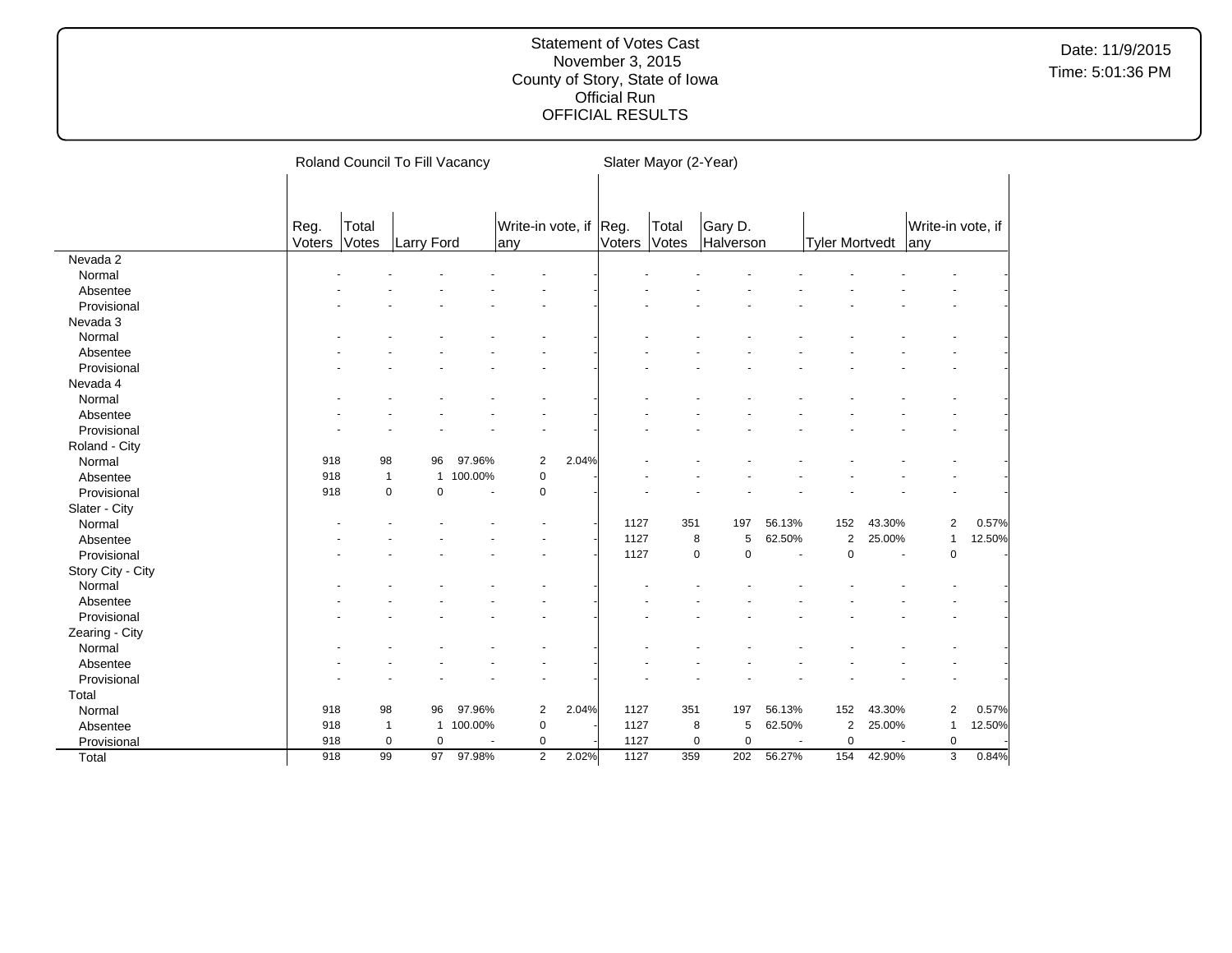Slater Council At Large

|                   | Reg.<br>Voters | Total<br>Votes | John F. Kahler | Stephen<br>Ransom | any | Write-in vote, if |
|-------------------|----------------|----------------|----------------|-------------------|-----|-------------------|
| Jursidiction Wide |                |                |                |                   |     |                   |
| Ames 1-1          |                |                |                |                   |     |                   |
| Normal            |                |                |                |                   |     |                   |
| Absentee          |                |                |                |                   |     |                   |
| Provisional       |                |                |                |                   |     |                   |
| Ames 1-2          |                |                |                |                   |     |                   |
| Normal            |                |                |                |                   |     |                   |
| Absentee          |                |                |                |                   |     |                   |
| Provisional       |                |                |                |                   |     |                   |
| Ames 1-3          |                |                |                |                   |     |                   |
| Normal            |                |                |                |                   |     |                   |
| Absentee          |                |                |                |                   |     |                   |
| Provisional       |                |                |                |                   |     |                   |
| Ames 1-4          |                |                |                |                   |     |                   |
| Normal            |                |                |                |                   |     |                   |
| Absentee          |                |                |                |                   |     |                   |
| Provisional       |                |                |                |                   |     |                   |
| Ames 1-5          |                |                |                |                   |     |                   |
| Normal            |                |                |                |                   |     |                   |
| Absentee          |                |                |                |                   |     |                   |
| Provisional       |                |                |                |                   |     |                   |
| Ames 2-1          |                |                |                |                   |     |                   |
| Normal            |                |                |                |                   |     |                   |
| Absentee          |                |                |                |                   |     |                   |
| Provisional       |                |                |                |                   |     |                   |
| Ames 2-2          |                |                |                |                   |     |                   |
| Normal            |                |                |                |                   |     |                   |
| Absentee          |                |                |                |                   |     |                   |
| Provisional       |                |                |                |                   |     |                   |
| Ames 2-3          |                |                |                |                   |     |                   |
| Normal            |                |                |                |                   |     |                   |
| Absentee          |                |                |                |                   |     |                   |
| Provisional       |                |                |                |                   |     |                   |
| Ames 2-4          |                |                |                |                   |     |                   |
| Normal            |                |                |                |                   |     |                   |
| Absentee          |                |                |                |                   |     |                   |
| Provisional       |                |                |                |                   |     |                   |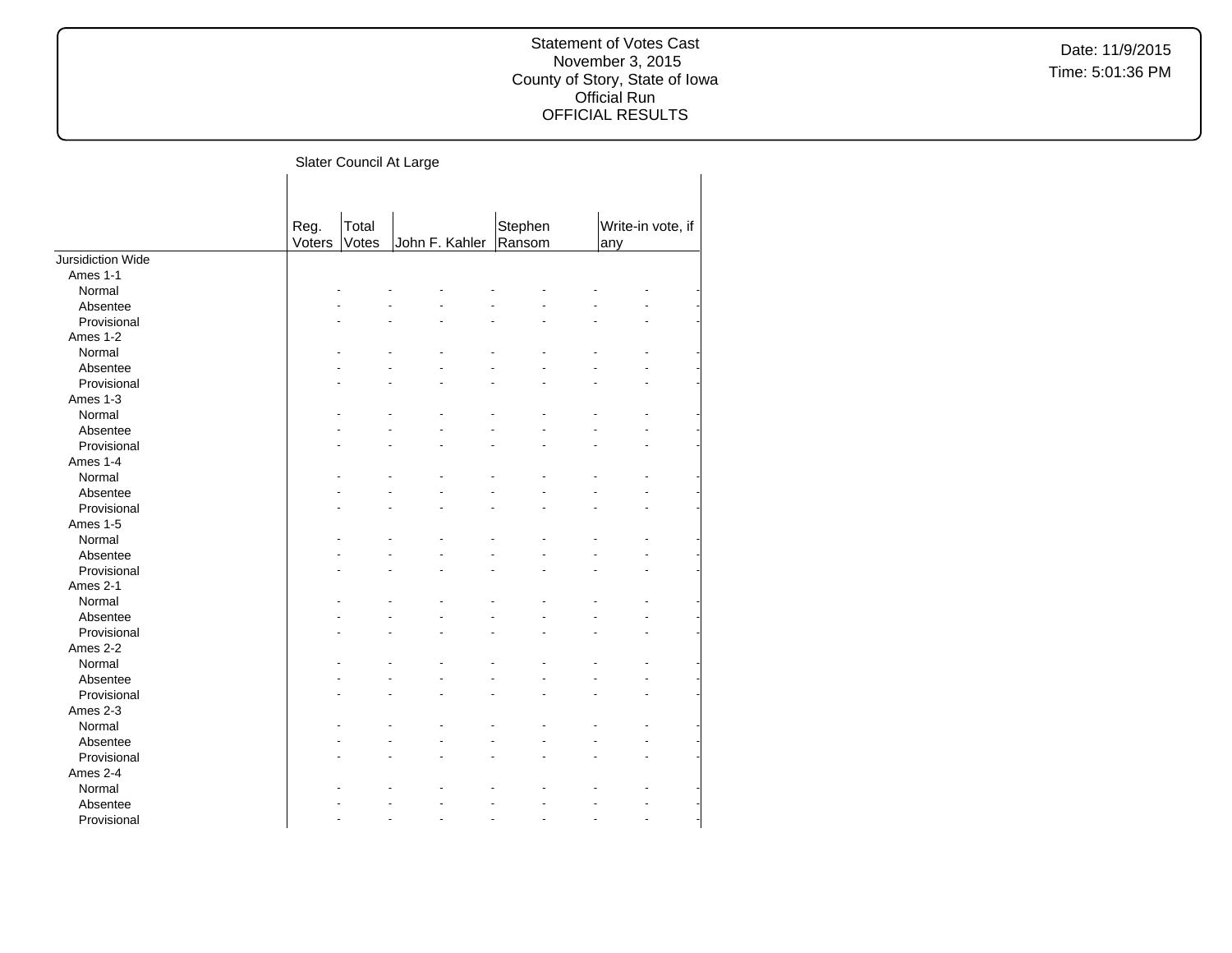Slater Council At Large

|             | Reg.<br>Voters | Total<br>Votes | John F. Kahler | Stephen<br>Ransom | any | Write-in vote, if |  |
|-------------|----------------|----------------|----------------|-------------------|-----|-------------------|--|
| Ames 2-5    |                |                |                |                   |     |                   |  |
| Normal      |                |                |                |                   |     |                   |  |
| Absentee    |                |                |                |                   |     |                   |  |
| Provisional |                |                |                |                   |     |                   |  |
|             |                |                |                |                   |     |                   |  |
| Ames 3-1    |                |                |                |                   |     |                   |  |
| Normal      |                |                |                |                   |     |                   |  |
| Absentee    |                |                |                |                   |     |                   |  |
| Provisional |                |                |                |                   |     |                   |  |
| Ames 3-2    |                |                |                |                   |     |                   |  |
| Normal      |                |                |                |                   |     |                   |  |
| Absentee    |                |                |                |                   |     |                   |  |
| Provisional |                |                |                |                   |     |                   |  |
| Ames 3-3    |                |                |                |                   |     |                   |  |
| Normal      |                |                |                |                   |     |                   |  |
| Absentee    |                |                |                |                   |     |                   |  |
| Provisional |                |                |                |                   |     |                   |  |
| Ames 3-4    |                |                |                |                   |     |                   |  |
| Normal      |                |                |                |                   |     |                   |  |
| Absentee    |                |                |                |                   |     |                   |  |
| Provisional |                |                |                |                   |     |                   |  |
| Ames 3-5    |                |                |                |                   |     |                   |  |
| Normal      |                |                |                |                   |     |                   |  |
| Absentee    |                |                |                |                   |     |                   |  |
| Provisional |                |                |                |                   |     |                   |  |
| Ames 4-1    |                |                |                |                   |     |                   |  |
| Normal      |                |                |                |                   |     |                   |  |
| Absentee    |                |                |                |                   |     |                   |  |
| Provisional |                |                |                |                   |     |                   |  |
| Ames 4-2    |                |                |                |                   |     |                   |  |
| Normal      |                |                |                |                   |     |                   |  |
| Absentee    |                |                |                |                   |     |                   |  |
| Provisional |                |                |                |                   |     |                   |  |
| Ames 4-3    |                |                |                |                   |     |                   |  |
| Normal      |                |                |                |                   |     |                   |  |
| Absentee    |                |                |                |                   |     |                   |  |
| Provisional |                |                |                |                   |     |                   |  |
| Ames 4-4    |                |                |                |                   |     |                   |  |
| Normal      |                |                |                |                   |     |                   |  |
|             |                |                |                |                   |     |                   |  |
| Absentee    |                |                |                |                   |     |                   |  |
| Provisional |                |                |                |                   |     |                   |  |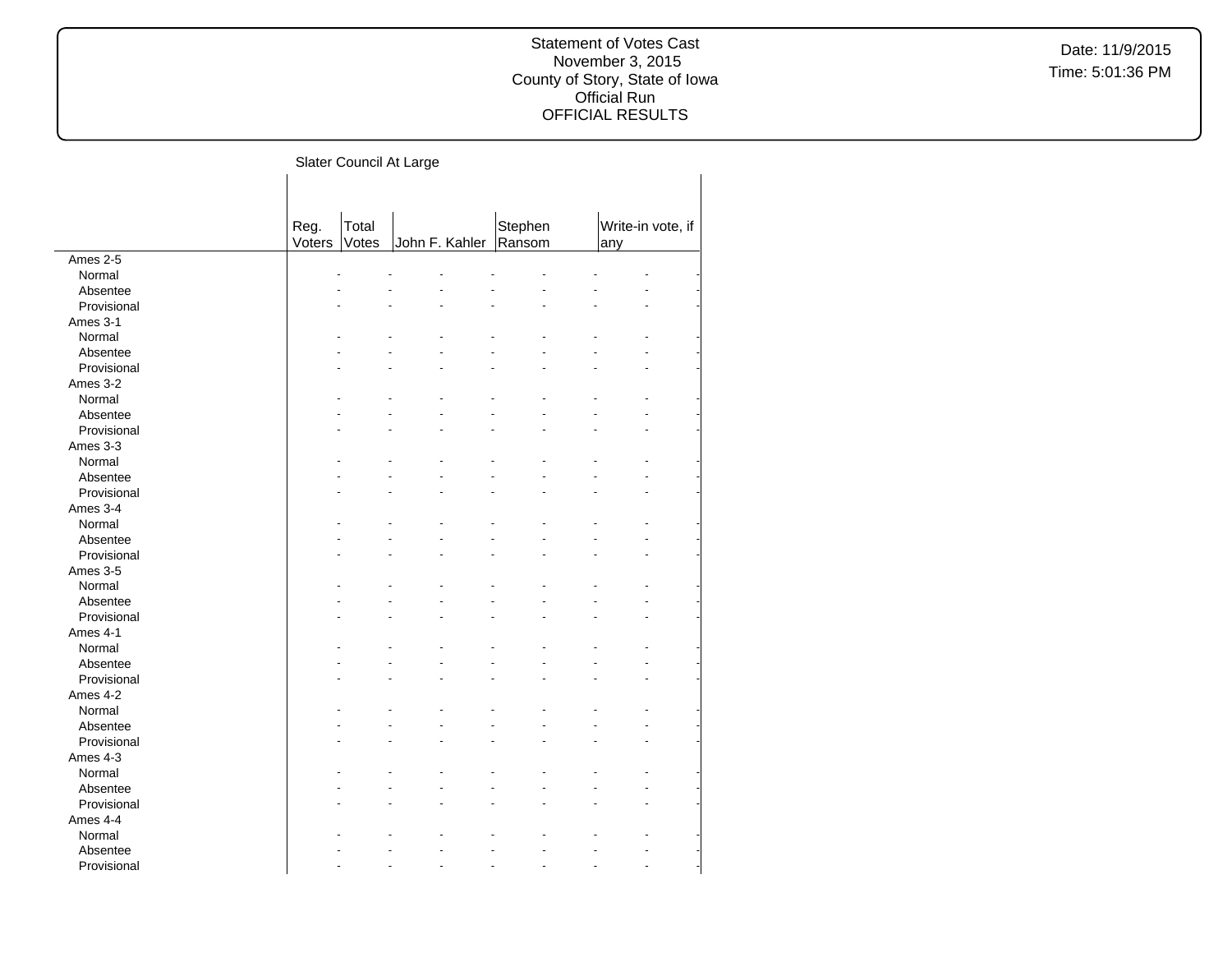Slater Council At Large

|                    | Reg.<br>Voters | Total<br>Votes | John F. Kahler | Stephen<br>Ransom | any | Write-in vote, if |  |
|--------------------|----------------|----------------|----------------|-------------------|-----|-------------------|--|
| Ames 4-5           |                |                |                |                   |     |                   |  |
| Normal             |                |                |                |                   |     |                   |  |
| Absentee           |                |                |                |                   |     |                   |  |
| Provisional        |                |                |                |                   |     |                   |  |
| Cambridge - City   |                |                |                |                   |     |                   |  |
| Normal             |                |                |                |                   |     |                   |  |
| Absentee           |                |                |                |                   |     |                   |  |
| Provisional        |                |                |                |                   |     |                   |  |
| Collins - City     |                |                |                |                   |     |                   |  |
| Normal             |                |                |                |                   |     |                   |  |
| Absentee           |                |                |                |                   |     |                   |  |
| Provisional        |                |                |                |                   |     |                   |  |
| Colo - City        |                |                |                |                   |     |                   |  |
| Normal             |                |                |                |                   |     |                   |  |
| Absentee           |                |                |                |                   |     |                   |  |
| Provisional        |                |                |                |                   |     |                   |  |
|                    |                |                |                |                   |     |                   |  |
| Gilbert - City     |                |                |                |                   |     |                   |  |
| Normal             |                |                |                |                   |     |                   |  |
| Absentee           |                |                |                |                   |     |                   |  |
| Provisional        |                |                |                |                   |     |                   |  |
| Huxley - City      |                |                |                |                   |     |                   |  |
| Normal             |                |                |                |                   |     |                   |  |
| Absentee           |                |                |                |                   |     |                   |  |
| Provisional        |                |                |                |                   |     |                   |  |
| Kelley - City      |                |                |                |                   |     |                   |  |
| Normal             |                |                |                |                   |     |                   |  |
| Absentee           |                |                |                |                   |     |                   |  |
| Provisional        |                |                |                |                   |     |                   |  |
| Maxwell - City     |                |                |                |                   |     |                   |  |
| Normal             |                |                |                |                   |     |                   |  |
| Absentee           |                |                |                |                   |     |                   |  |
| Provisional        |                |                |                |                   |     |                   |  |
| McCallsburg - City |                |                |                |                   |     |                   |  |
| Normal             |                |                |                |                   |     |                   |  |
| Absentee           |                |                |                |                   |     |                   |  |
| Provisional        |                |                |                |                   |     |                   |  |
| Nevada 1           |                |                |                |                   |     |                   |  |
| Normal             |                |                |                |                   |     |                   |  |
| Absentee           |                |                |                |                   |     |                   |  |
| Provisional        |                |                |                |                   |     |                   |  |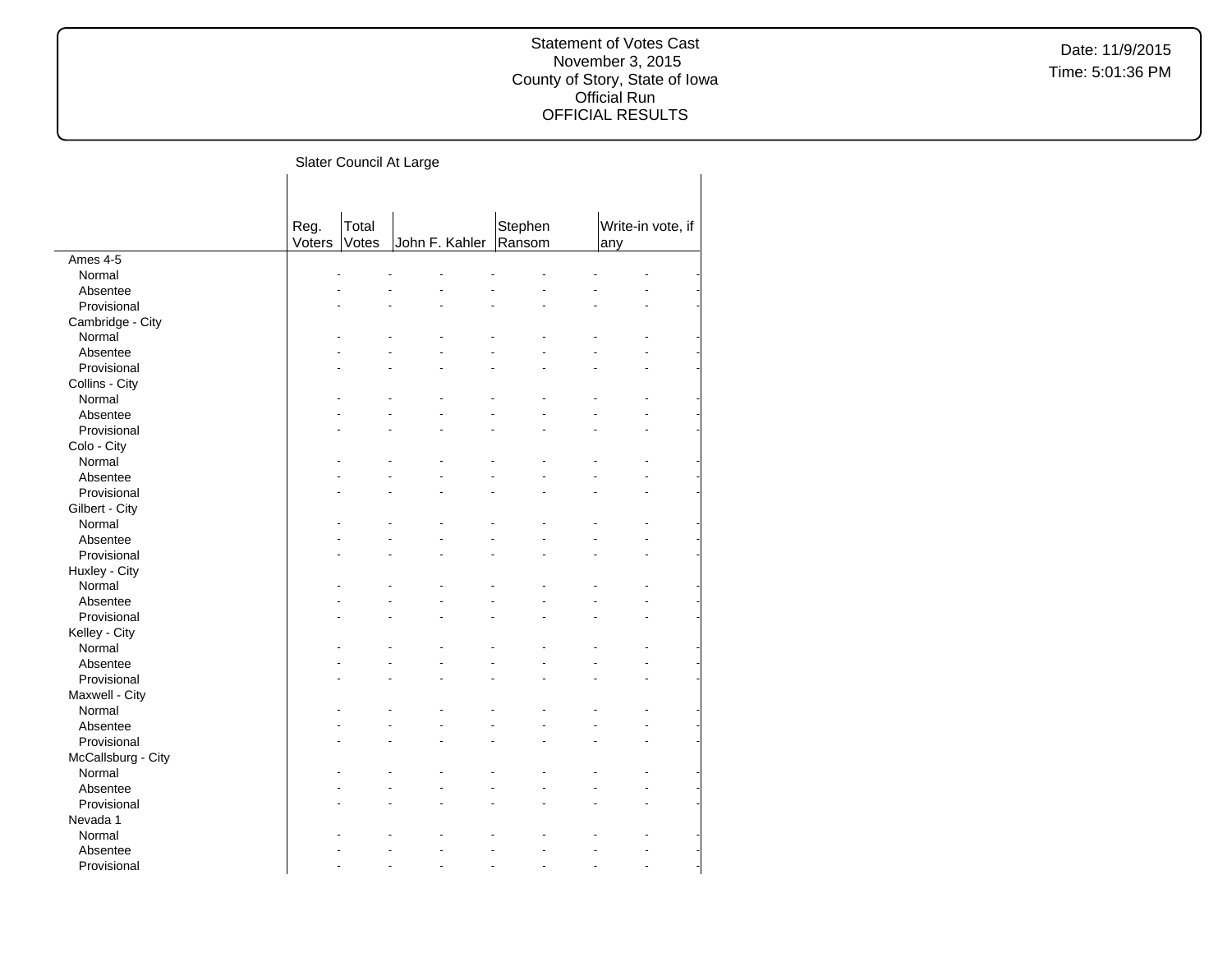Slater Council At Large

|                   | Reg.   | Total       |                |        | Stephen        |        | Write-in vote, if |        |
|-------------------|--------|-------------|----------------|--------|----------------|--------|-------------------|--------|
|                   | Voters | Votes       | John F. Kahler |        | Ransom         |        | any               |        |
| Nevada 2          |        |             |                |        |                |        |                   |        |
| Normal            |        |             |                |        |                |        |                   |        |
| Absentee          |        |             |                |        |                |        |                   |        |
| Provisional       |        |             |                |        |                |        |                   |        |
| Nevada 3          |        |             |                |        |                |        |                   |        |
| Normal            |        |             |                |        |                |        |                   |        |
| Absentee          |        |             |                |        |                |        |                   |        |
| Provisional       |        |             |                |        |                |        |                   |        |
| Nevada 4          |        |             |                |        |                |        |                   |        |
| Normal            |        |             |                |        |                |        |                   |        |
| Absentee          |        |             |                |        |                |        |                   |        |
| Provisional       |        |             |                |        |                |        |                   |        |
| Roland - City     |        |             |                |        |                |        |                   |        |
| Normal            |        |             |                |        |                |        |                   |        |
| Absentee          |        |             |                |        |                |        |                   |        |
| Provisional       |        |             |                |        |                |        |                   |        |
| Slater - City     |        |             |                |        |                |        |                   |        |
| Normal            | 1127   | 530         | 274            | 51.70% | 237            | 44.72% | 19                | 3.58%  |
| Absentee          | 1127   | 13          | 6              | 46.15% | $\overline{4}$ | 30.77% | 3                 | 23.08% |
| Provisional       | 1127   | $\mathbf 0$ | $\Omega$       | ä,     | $\mathbf 0$    | ä,     | 0                 |        |
| Story City - City |        |             |                |        |                |        |                   |        |
| Normal            |        |             |                |        |                |        |                   |        |
| Absentee          |        |             |                |        |                |        |                   |        |
| Provisional       |        |             |                |        |                |        |                   |        |
| Zearing - City    |        |             |                |        |                |        |                   |        |
| Normal            |        |             |                |        |                |        |                   |        |
| Absentee          |        |             |                |        |                |        |                   |        |
| Provisional       |        |             |                |        |                |        |                   |        |
| Total             |        |             |                |        |                |        |                   |        |
| Normal            | 1127   | 530         | 274            | 51.70% | 237            | 44.72% | 19                | 3.58%  |
| Absentee          | 1127   | 13          | 6              | 46.15% | $\overline{4}$ | 30.77% | 3                 | 23.08% |
| Provisional       | 1127   | $\mathbf 0$ | $\mathbf 0$    |        | $\mathbf 0$    |        | $\mathbf 0$       |        |
| Total             | 1127   | 543         | 280            | 51.57% | 241            | 44.38% | 22                | 4.05%  |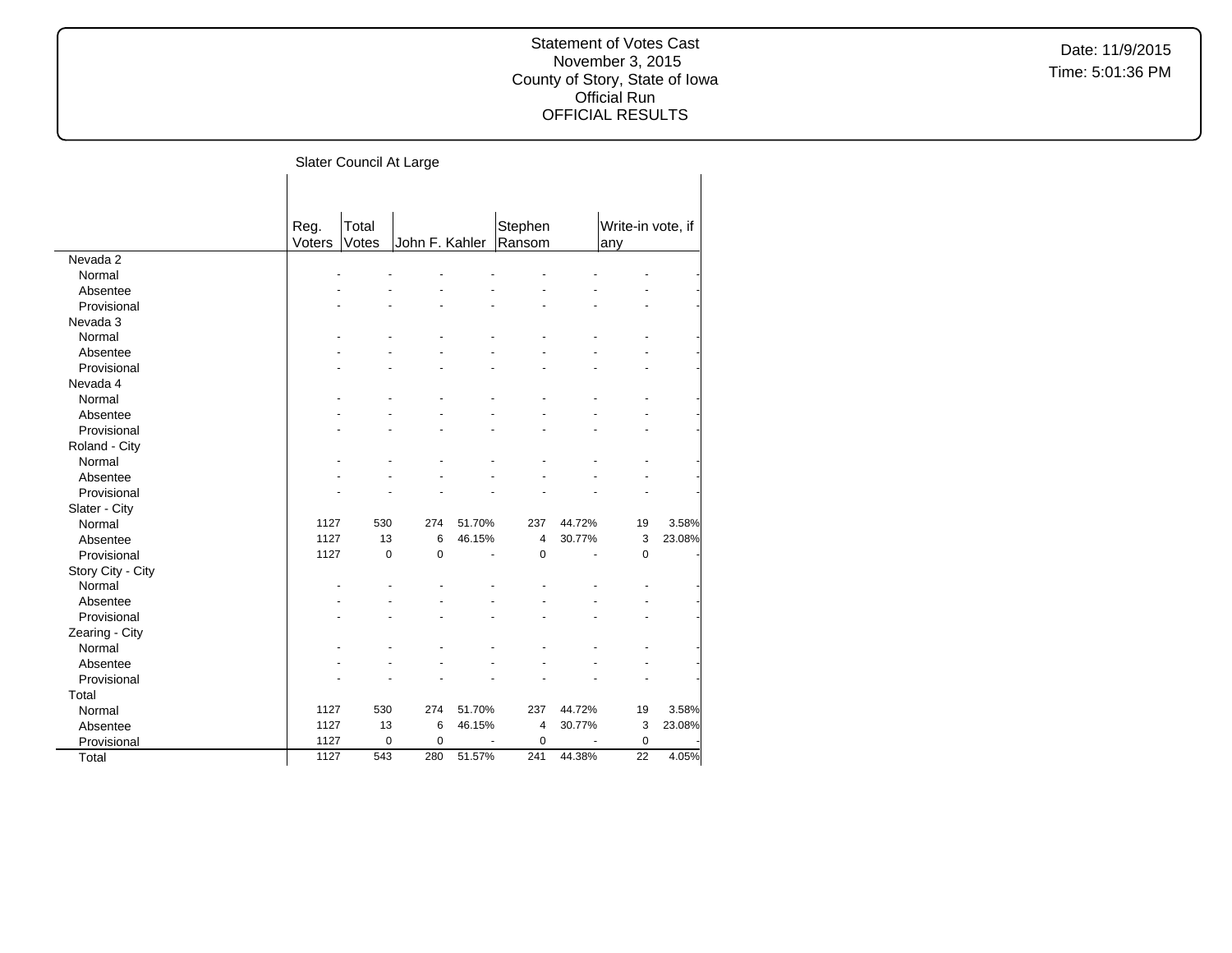Story City Council At Large Reg. Voters Total<br>Votes Dwayne Fiihr Valaree<br>Muhlenburg Karl Ostrem Connie M.<br>Phillips Phillips | Becky Watson | any Write-in vote, if Jursidiction Wide Ames 1-1  $\textsf{Normal}$  . The set of the set of the set of the set of the set of the set of the set of the set of the set of the set of the set of the set of the set of the set of the set of the set of the set of the set of the set of t Absentee - - - - - - - - - - - - - - Provisional and the second contract of the second contract of the second contract of the second contract of the second contract of the second contract of the second contract of the second contract of the second contract of Ames 1-2  $\textsf{Normal}$  . The set of the set of the set of the set of the set of the set of the set of the set of the set of the set of the set of the set of the set of the set of the set of the set of the set of the set of the set of t Absentee and the second contract of the second contract of the second contract of the second contract of the second contract of the second contract of the second contract of the second contract of the second contract of th Provisional and the second contract of the second contract of the second contract of the second contract of the second contract of the second contract of the second contract of the second contract of the second contract of Ames 1-3  $\textsf{Normal}$  . The set of the set of the set of the set of the set of the set of the set of the set of the set of the set of the set of the set of the set of the set of the set of the set of the set of the set of the set of t Absentee and the second contract of the second contract of the second contract of the second contract of the second contract of the second contract of the second contract of the second contract of the second contract of th Provisional and the second contract of the second contract of the second contract of the second contract of the second contract of the second contract of the second contract of the second contract of the second contract of Ames 1-4  $\textsf{Normal}$  . The set of the set of the set of the set of the set of the set of the set of the set of the set of the set of the set of the set of the set of the set of the set of the set of the set of the set of the set of t Absentee - - - - - - - - - - - - - - Provisional and the second contract of the second contract of the second contract of the second contract of the second contract of the second contract of the second contract of the second contract of the second contract of Ames 1-5  $\textsf{Normal}$  . The set of the set of the set of the set of the set of the set of the set of the set of the set of the set of the set of the set of the set of the set of the set of the set of the set of the set of the set of t Absentee and the second contract of the second contract of the second contract of the second contract of the second contract of the second contract of the second contract of the second contract of the second contract of th Provisional and the second contract of the second contract of the second contract of the second contract of the second contract of the second contract of the second contract of the second contract of the second contract of Ames 2-1  $\textsf{Normal}$  . The set of the set of the set of the set of the set of the set of the set of the set of the set of the set of the set of the set of the set of the set of the set of the set of the set of the set of the set of t Absentee and the second contract of the second contract of the second contract of the second contract of the second contract of the second contract of the second contract of the second contract of the second contract of th Provisional and the second contract of the second contract of the second contract of the second contract of the second contract of the second contract of the second contract of the second contract of the second contract of Ames 2-2  $\textsf{Normal}$  . The set of the set of the set of the set of the set of the set of the set of the set of the set of the set of the set of the set of the set of the set of the set of the set of the set of the set of the set of t Absentee - - - - - - - - - - - - - - Provisional and the second contract of the second contract of the second contract of the second contract of the second contract of the second contract of the second contract of the second contract of the second contract of Ames 2-3<br>Normal  $\textsf{Normal}$  . The set of the set of the set of the set of the set of the set of the set of the set of the set of the set of the set of the set of the set of the set of the set of the set of the set of the set of the set of t Absentee and the second contract of the second contract of the second contract of the second contract of the second contract of the second contract of the second contract of the second contract of the second contract of th Provisional and the second contract of the second contract of the second contract of the second contract of the second contract of the second contract of the second contract of the second contract of the second contract of Ames 2-4  $\textsf{Normal}$  . The set of the set of the set of the set of the set of the set of the set of the set of the set of the set of the set of the set of the set of the set of the set of the set of the set of the set of the set of t Absentee and the second contract of the second contract of the second contract of the second contract of the second contract of the second contract of the second contract of the second contract of the second contract of th Provisional and the second contract of the second contract of the second contract of the second contract of the second contract of the second contract of the second contract of the second contract of the second contract of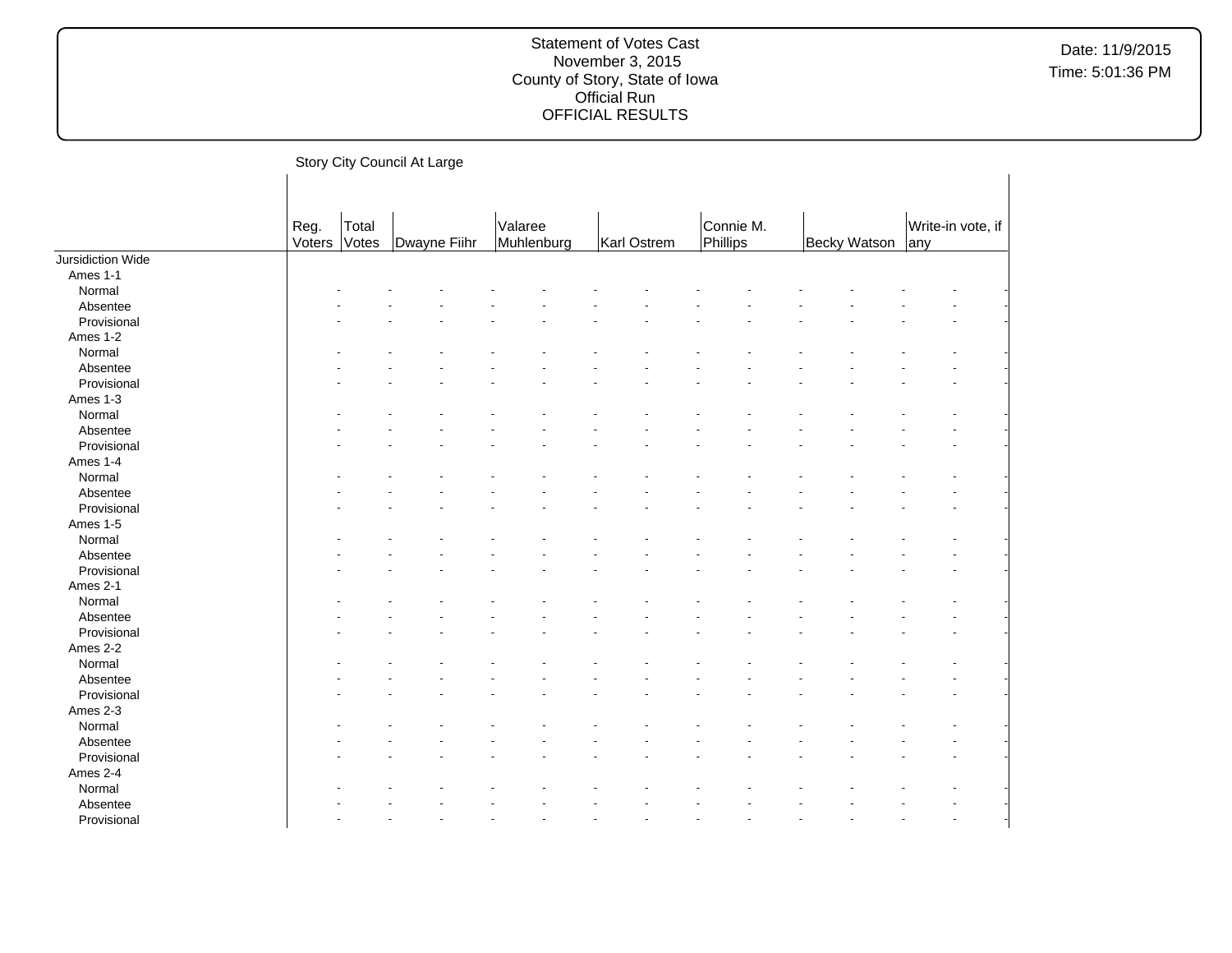Story City Council At Large Reg. Voters Total<br>Votes Dwayne Fiihr Valaree<br>Muhlenburg Karl Ostrem Connie M.<br>Phillips Phillips | Becky Watson | any Write-in vote, if Ames 2-5  $\textsf{Normal}$  . The set of the set of the set of the set of the set of the set of the set of the set of the set of the set of the set of the set of the set of the set of the set of the set of the set of the set of the set of t Absentee and the second contract of the second contract of the second contract of the second contract of the second contract of the second contract of the second contract of the second contract of the second contract of th Provisional and the second contract of the second contract of the second contract of the second contract of the second contract of the second contract of the second contract of the second contract of the second contract of Ames 3-1  $\textsf{Normal}$  . The set of the set of the set of the set of the set of the set of the set of the set of the set of the set of the set of the set of the set of the set of the set of the set of the set of the set of the set of t Absentee - - - - - - - - - - - - - - Provisional and the second contract of the second contract of the second contract of the second contract of the second contract of the second contract of the second contract of the second contract of the second contract of Ames 3-2  $\textsf{Normal}$  . The set of the set of the set of the set of the set of the set of the set of the set of the set of the set of the set of the set of the set of the set of the set of the set of the set of the set of the set of t Absentee and the second contract of the second contract of the second contract of the second contract of the second contract of the second contract of the second contract of the second contract of the second contract of th Provisional and the second contract of the second contract of the second contract of the second contract of the second contract of the second contract of the second contract of the second contract of the second contract of Ames 3-3  $\textsf{Normal}$  . The set of the set of the set of the set of the set of the set of the set of the set of the set of the set of the set of the set of the set of the set of the set of the set of the set of the set of the set of t Absentee and the second contract of the second contract of the second contract of the second contract of the second contract of the second contract of the second contract of the second contract of the second contract of th Provisional and the second contract of the second contract of the second contract of the second contract of the second contract of the second contract of the second contract of the second contract of the second contract of Ames 3-4  $\textsf{Normal}$  . The set of the set of the set of the set of the set of the set of the set of the set of the set of the set of the set of the set of the set of the set of the set of the set of the set of the set of the set of t Absentee - - - - - - - - - - - - - - Provisional and the second contract of the second contract of the second contract of the second contract of the second contract of the second contract of the second contract of the second contract of the second contract of Ames 3-5  $\textsf{Normal}$  . The set of the set of the set of the set of the set of the set of the set of the set of the set of the set of the set of the set of the set of the set of the set of the set of the set of the set of the set of t Absentee and the second contract of the second contract of the second contract of the second contract of the second contract of the second contract of the second contract of the second contract of the second contract of th Provisional and the second contract of the second contract of the second contract of the second contract of the second contract of the second contract of the second contract of the second contract of the second contract of Ames 4-1  $\textsf{Normal}$  . The set of the set of the set of the set of the set of the set of the set of the set of the set of the set of the set of the set of the set of the set of the set of the set of the set of the set of the set of t Absentee and the second contract of the second contract of the second contract of the second contract of the second contract of the second contract of the second contract of the second contract of the second contract of th Provisional and the second contract of the second contract of the second contract of the second contract of the second contract of the second contract of the second contract of the second contract of the second contract of Ames 4-2  $\textsf{Normal}$  . The set of the set of the set of the set of the set of the set of the set of the set of the set of the set of the set of the set of the set of the set of the set of the set of the set of the set of the set of t Absentee - - - - - - - - - - - - - - Provisional and the second contract of the second contract of the second contract of the second contract of the second contract of the second contract of the second contract of the second contract of the second contract of Ames 4-3<br>Normal  $\textsf{Normal}$  . The set of the set of the set of the set of the set of the set of the set of the set of the set of the set of the set of the set of the set of the set of the set of the set of the set of the set of the set of t Absentee and the second contract of the second contract of the second contract of the second contract of the second contract of the second contract of the second contract of the second contract of the second contract of th Provisional and the second contract of the second contract of the second contract of the second contract of the second contract of the second contract of the second contract of the second contract of the second contract of Ames 4-4  $\textsf{Normal}$  . The set of the set of the set of the set of the set of the set of the set of the set of the set of the set of the set of the set of the set of the set of the set of the set of the set of the set of the set of t Absentee and the second contract of the second contract of the second contract of the second contract of the second contract of the second contract of the second contract of the second contract of the second contract of th Provisional and the second contract of the second contract of the second contract of the second contract of the second contract of the second contract of the second contract of the second contract of the second contract of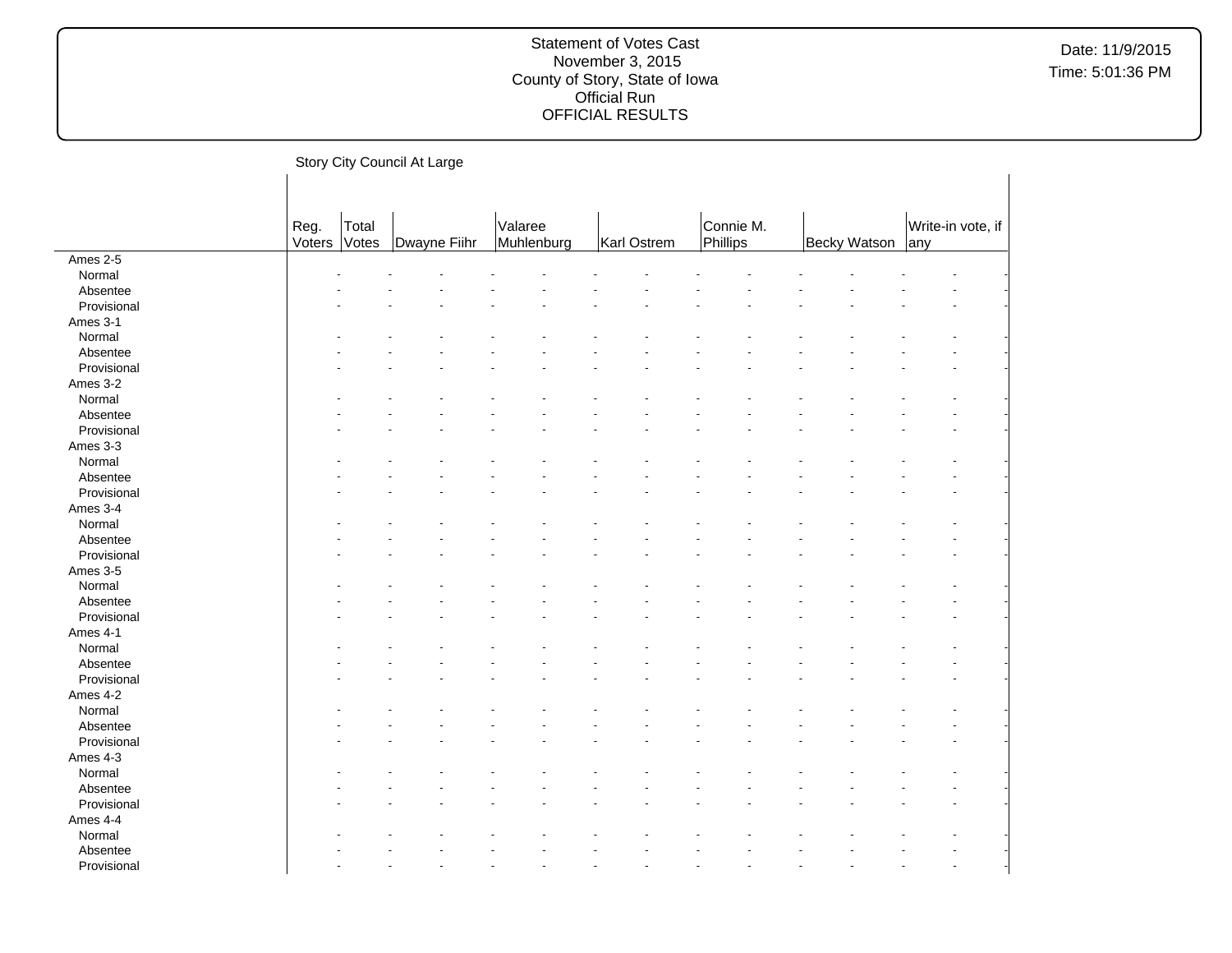Story City Council At Large Reg. Voters Total<br>Votes Dwayne Fiihr Valaree<br>Muhlenburg Karl Ostrem Connie M.<br>Phillips Phillips | Becky Watson | any Write-in vote, if Ames 4-5  $\textsf{Normal}$  . The set of the set of the set of the set of the set of the set of the set of the set of the set of the set of the set of the set of the set of the set of the set of the set of the set of the set of the set of t Absentee and the second contract of the second contract of the second contract of the second contract of the second contract of the second contract of the second contract of the second contract of the second contract of th Provisional and the second contract of the second contract of the second contract of the second contract of the second contract of the second contract of the second contract of the second contract of the second contract of Cambridge - City  $\textsf{Normal}$  . The set of the set of the set of the set of the set of the set of the set of the set of the set of the set of the set of the set of the set of the set of the set of the set of the set of the set of the set of t Absentee - - - - - - - - - - - - - - Provisional and the second contract of the second contract of the second contract of the second contract of the second contract of the second contract of the second contract of the second contract of the second contract of Collins - City  $\textsf{Normal}$  . The set of the set of the set of the set of the set of the set of the set of the set of the set of the set of the set of the set of the set of the set of the set of the set of the set of the set of the set of t Absentee and the second contract of the second contract of the second contract of the second contract of the second contract of the second contract of the second contract of the second contract of the second contract of th Provisional and the second contract of the second contract of the second contract of the second contract of the second contract of the second contract of the second contract of the second contract of the second contract of Colo - City  $\textsf{Normal}$  . The set of the set of the set of the set of the set of the set of the set of the set of the set of the set of the set of the set of the set of the set of the set of the set of the set of the set of the set of t Absentee and the second contract of the second contract of the second contract of the second contract of the second contract of the second contract of the second contract of the second contract of the second contract of th Provisional and the second contract of the second contract of the second contract of the second contract of the second contract of the second contract of the second contract of the second contract of the second contract of Gilbert - City  $\textsf{Normal}$  . The set of the set of the set of the set of the set of the set of the set of the set of the set of the set of the set of the set of the set of the set of the set of the set of the set of the set of the set of t Absentee - - - - - - - - - - - - - - Provisional and the second contract of the second contract of the second contract of the second contract of the second contract of the second contract of the second contract of the second contract of the second contract of Huxley - City<br>Normal  $\textsf{Normal}$  . The set of the set of the set of the set of the set of the set of the set of the set of the set of the set of the set of the set of the set of the set of the set of the set of the set of the set of the set of t Absentee and the second contract of the second contract of the second contract of the second contract of the second contract of the second contract of the second contract of the second contract of the second contract of th Provisional and the second contract of the second contract of the second contract of the second contract of the second contract of the second contract of the second contract of the second contract of the second contract of Kelley - City  $\textsf{Normal}$  . The set of the set of the set of the set of the set of the set of the set of the set of the set of the set of the set of the set of the set of the set of the set of the set of the set of the set of the set of t Absentee and the second contract of the second contract of the second contract of the second contract of the second contract of the second contract of the second contract of the second contract of the second contract of th Provisional and the second contract of the second contract of the second contract of the second contract of the second contract of the second contract of the second contract of the second contract of the second contract of Maxwell - City  $\textsf{Normal}$  . The set of the set of the set of the set of the set of the set of the set of the set of the set of the set of the set of the set of the set of the set of the set of the set of the set of the set of the set of t Absentee - - - - - - - - - - - - - - Provisional and the second contract of the second contract of the second contract of the second contract of the second contract of the second contract of the second contract of the second contract of the second contract of McCallsburg - City<br>Normal  $\textsf{Normal}$  . The set of the set of the set of the set of the set of the set of the set of the set of the set of the set of the set of the set of the set of the set of the set of the set of the set of the set of the set of t Absentee and the second contract of the second contract of the second contract of the second contract of the second contract of the second contract of the second contract of the second contract of the second contract of th Provisional and the second contract of the second contract of the second contract of the second contract of the second contract of the second contract of the second contract of the second contract of the second contract of Nevada 1  $\textsf{Normal}$  . The set of the set of the set of the set of the set of the set of the set of the set of the set of the set of the set of the set of the set of the set of the set of the set of the set of the set of the set of t Absentee and the second contract of the second contract of the second contract of the second contract of the second contract of the second contract of the second contract of the second contract of the second contract of th Provisional and the second contract of the second contract of the second contract of the second contract of the second contract of the second contract of the second contract of the second contract of the second contract of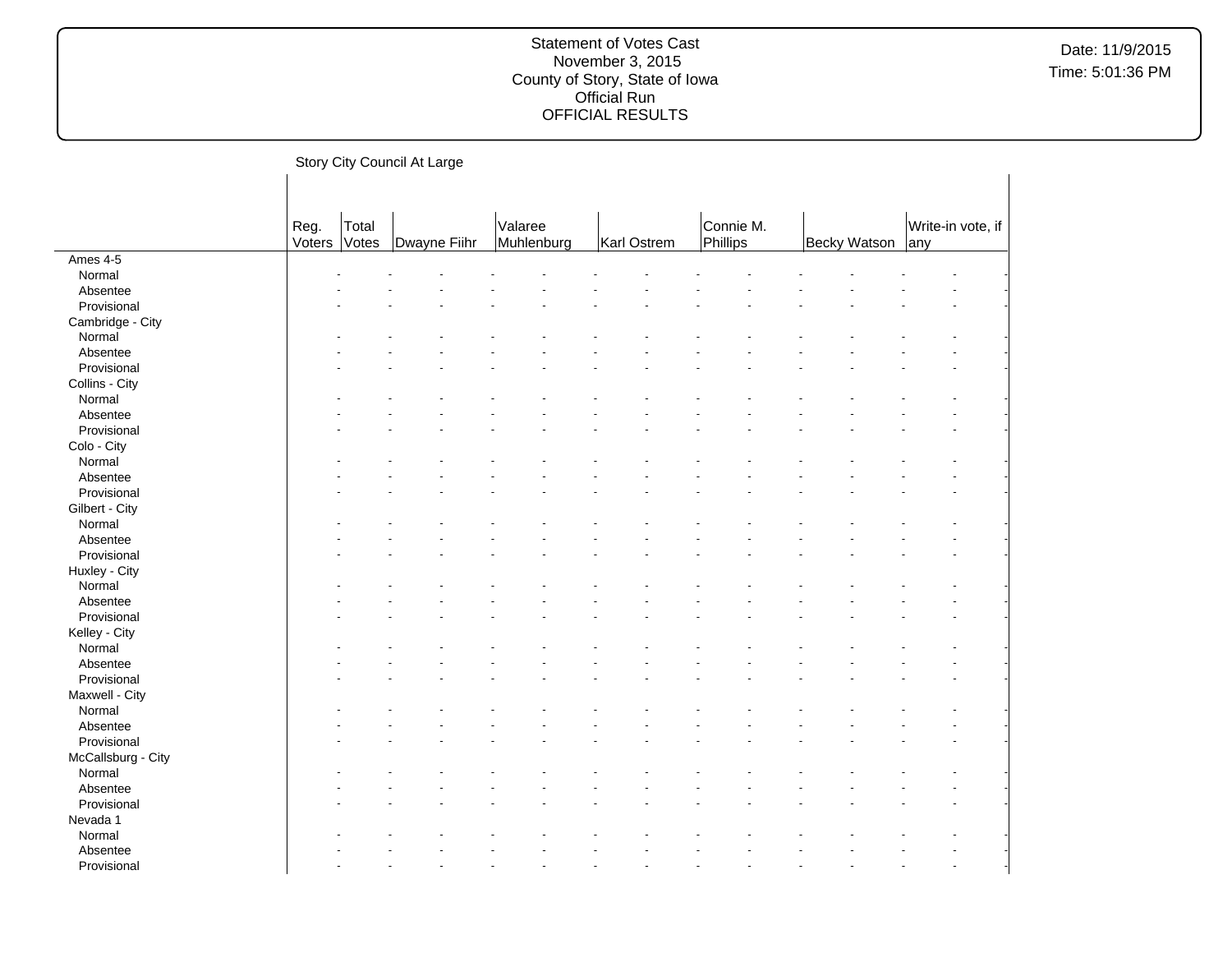|                   |        |             | Story City Council At Large |                |             |                |             |        |             |                |              |        |                   |       |
|-------------------|--------|-------------|-----------------------------|----------------|-------------|----------------|-------------|--------|-------------|----------------|--------------|--------|-------------------|-------|
|                   |        |             |                             |                |             |                |             |        |             |                |              |        |                   |       |
|                   |        |             |                             |                |             |                |             |        |             |                |              |        |                   |       |
|                   | Reg.   | Total       |                             |                | Valaree     |                |             |        | Connie M.   |                |              |        | Write-in vote, if |       |
|                   | Voters | Votes       | Dwayne Fiihr                |                | Muhlenburg  |                | Karl Ostrem |        | Phillips    |                | Becky Watson |        | lany              |       |
| Nevada 2          |        |             |                             |                |             |                |             |        |             |                |              |        |                   |       |
| Normal            |        |             |                             |                |             |                |             |        |             |                |              |        |                   |       |
| Absentee          |        |             |                             |                |             |                |             |        |             |                |              |        |                   |       |
| Provisional       |        |             |                             |                |             |                |             |        |             |                |              |        |                   |       |
| Nevada 3          |        |             |                             |                |             |                |             |        |             |                |              |        |                   |       |
| Normal            |        |             |                             |                |             |                |             |        |             |                |              |        |                   |       |
| Absentee          |        |             |                             |                |             |                |             |        |             |                |              |        |                   |       |
| Provisional       |        |             |                             |                |             |                |             |        |             |                |              |        |                   |       |
| Nevada 4          |        |             |                             |                |             |                |             |        |             |                |              |        |                   |       |
| Normal            |        |             |                             |                |             |                |             |        |             |                |              |        |                   |       |
| Absentee          |        |             |                             |                |             |                |             |        |             |                |              |        |                   |       |
| Provisional       |        |             |                             |                |             |                |             |        |             |                |              |        |                   |       |
| Roland - City     |        |             |                             |                |             |                |             |        |             |                |              |        |                   |       |
| Normal            |        |             |                             |                |             |                |             |        |             |                |              |        |                   |       |
| Absentee          |        |             |                             |                |             |                |             |        |             |                |              |        |                   |       |
| Provisional       |        |             |                             |                |             |                |             |        |             |                |              |        |                   |       |
| Slater - City     |        |             |                             |                |             |                |             |        |             |                |              |        |                   |       |
| Normal            |        |             |                             |                |             |                |             |        |             |                |              |        |                   |       |
| Absentee          |        |             |                             |                |             |                |             |        |             |                |              |        |                   |       |
| Provisional       |        |             |                             |                |             |                |             |        |             |                |              |        |                   |       |
| Story City - City |        |             |                             |                |             |                |             |        |             |                |              |        |                   |       |
| Normal            | 2391   | 1371        | 187                         | 13.64%         | 145         | 10.58%         | 336         | 24.51% | 300         | 21.88%         | 398          | 29.03% | 5                 | 0.36% |
| Absentee          | 2391   | 51          | 5                           | 9.80%          | 3           | 5.88%          | 15          | 29.41% | 11          | 21.57%         | 16           | 31.37% | $\overline{1}$    | 1.96% |
| Provisional       | 2391   | $\mathbf 0$ | $\mathbf 0$                 | $\blacksquare$ | $\mathbf 0$ | $\blacksquare$ | $\mathbf 0$ | $\sim$ | $\mathbf 0$ | $\blacksquare$ | $\mathbf 0$  | $\sim$ | $\mathbf 0$       |       |
| Zearing - City    |        |             |                             |                |             |                |             |        |             |                |              |        |                   |       |
| Normal            |        |             |                             |                |             |                |             |        |             |                |              |        |                   |       |
| Absentee          |        |             |                             |                |             |                |             |        |             |                |              |        |                   |       |
| Provisional       |        |             |                             |                |             |                |             |        |             |                |              |        |                   |       |
| Total             |        |             |                             |                |             |                |             |        |             |                |              |        |                   |       |
| Normal            | 2391   | 1371        | 187                         | 13.64%         | 145         | 10.58%         | 336         | 24.51% | 300         | 21.88%         | 398          | 29.03% | 5                 | 0.36% |
| Absentee          | 2391   | 51          | 5                           | 9.80%          | 3           | 5.88%          | 15          | 29.41% | 11          | 21.57%         | 16           | 31.37% | -1                | 1.96% |
| Provisional       | 2391   | $\mathbf 0$ | $\mathbf 0$                 |                | $\mathbf 0$ |                | $\mathbf 0$ |        | $\mathbf 0$ |                | $\mathbf 0$  |        | 0                 |       |
| Total             | 2391   | 1422        | 192                         | 13.50%         | 148         | 10.41%         | 351         | 24.68% | 311         | 21.87%         | 414          | 29.11% | 6                 | 0.42% |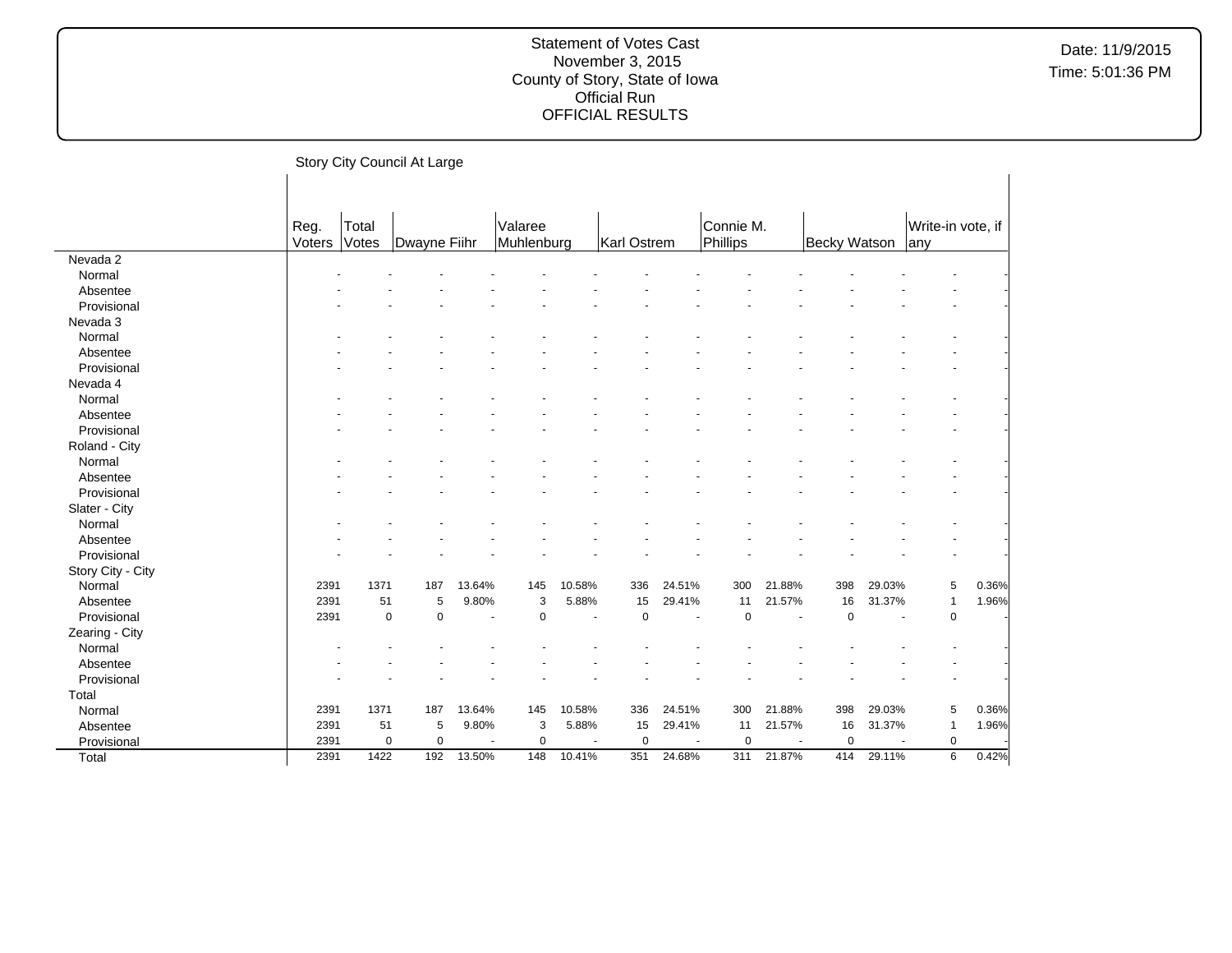|                   |                |                | <b>Story City Capital Improvement Reserve</b> |    |                |                | Zearing Mayor (2-Year) |                |     |                   |
|-------------------|----------------|----------------|-----------------------------------------------|----|----------------|----------------|------------------------|----------------|-----|-------------------|
|                   | Reg.<br>Voters | Total<br>Votes | <b>YES</b>                                    | NO | Reg.<br>Voters | Total<br>Votes |                        | Sarah L. Clark | any | Write-in vote, if |
| Jursidiction Wide |                |                |                                               |    |                |                |                        |                |     |                   |
| Ames 1-1          |                |                |                                               |    |                |                |                        |                |     |                   |
| Normal            |                |                |                                               |    |                |                |                        |                |     |                   |
| Absentee          |                |                |                                               |    |                |                |                        |                |     |                   |
| Provisional       |                |                |                                               |    |                |                |                        |                |     |                   |
| Ames 1-2          |                |                |                                               |    |                |                |                        |                |     |                   |
| Normal            |                |                |                                               |    |                |                |                        |                |     |                   |
| Absentee          |                |                |                                               |    |                |                |                        |                |     |                   |
| Provisional       |                |                |                                               |    |                |                |                        |                |     |                   |
| Ames 1-3          |                |                |                                               |    |                |                |                        |                |     |                   |
| Normal            |                |                |                                               |    |                |                |                        |                |     |                   |
| Absentee          |                |                |                                               |    |                |                |                        |                |     |                   |
| Provisional       |                |                |                                               |    |                |                |                        |                |     |                   |
| Ames 1-4          |                |                |                                               |    |                |                |                        |                |     |                   |
| Normal            |                |                |                                               |    |                |                |                        |                |     |                   |
| Absentee          |                |                |                                               |    |                |                |                        |                |     |                   |
| Provisional       |                |                |                                               |    |                |                |                        |                |     |                   |
| Ames 1-5          |                |                |                                               |    |                |                |                        |                |     |                   |
| Normal            |                |                |                                               |    |                |                |                        |                |     |                   |
| Absentee          |                |                |                                               |    |                |                |                        |                |     |                   |
| Provisional       |                |                |                                               |    |                |                |                        |                |     |                   |
| Ames 2-1          |                |                |                                               |    |                |                |                        |                |     |                   |
| Normal            |                |                |                                               |    |                |                |                        |                |     |                   |
|                   |                |                |                                               |    |                |                |                        |                |     |                   |
| Absentee          |                |                |                                               |    |                |                |                        |                |     |                   |
| Provisional       |                |                |                                               |    |                |                |                        |                |     |                   |
| Ames 2-2          |                |                |                                               |    |                |                |                        |                |     |                   |
| Normal            |                |                |                                               |    |                |                |                        |                |     |                   |
| Absentee          |                |                |                                               |    |                |                |                        |                |     |                   |
| Provisional       |                |                |                                               |    |                |                |                        |                |     |                   |
| Ames 2-3          |                |                |                                               |    |                |                |                        |                |     |                   |
| Normal            |                |                |                                               |    |                |                |                        |                |     |                   |
| Absentee          |                |                |                                               |    |                |                |                        |                |     |                   |
| Provisional       |                |                |                                               |    |                |                |                        |                |     |                   |
| Ames 2-4          |                |                |                                               |    |                |                |                        |                |     |                   |
| Normal            |                |                |                                               |    |                |                |                        |                |     |                   |
| Absentee          |                |                |                                               |    |                |                |                        |                |     |                   |
| Provisional       |                |                |                                               | ä, |                |                |                        |                |     |                   |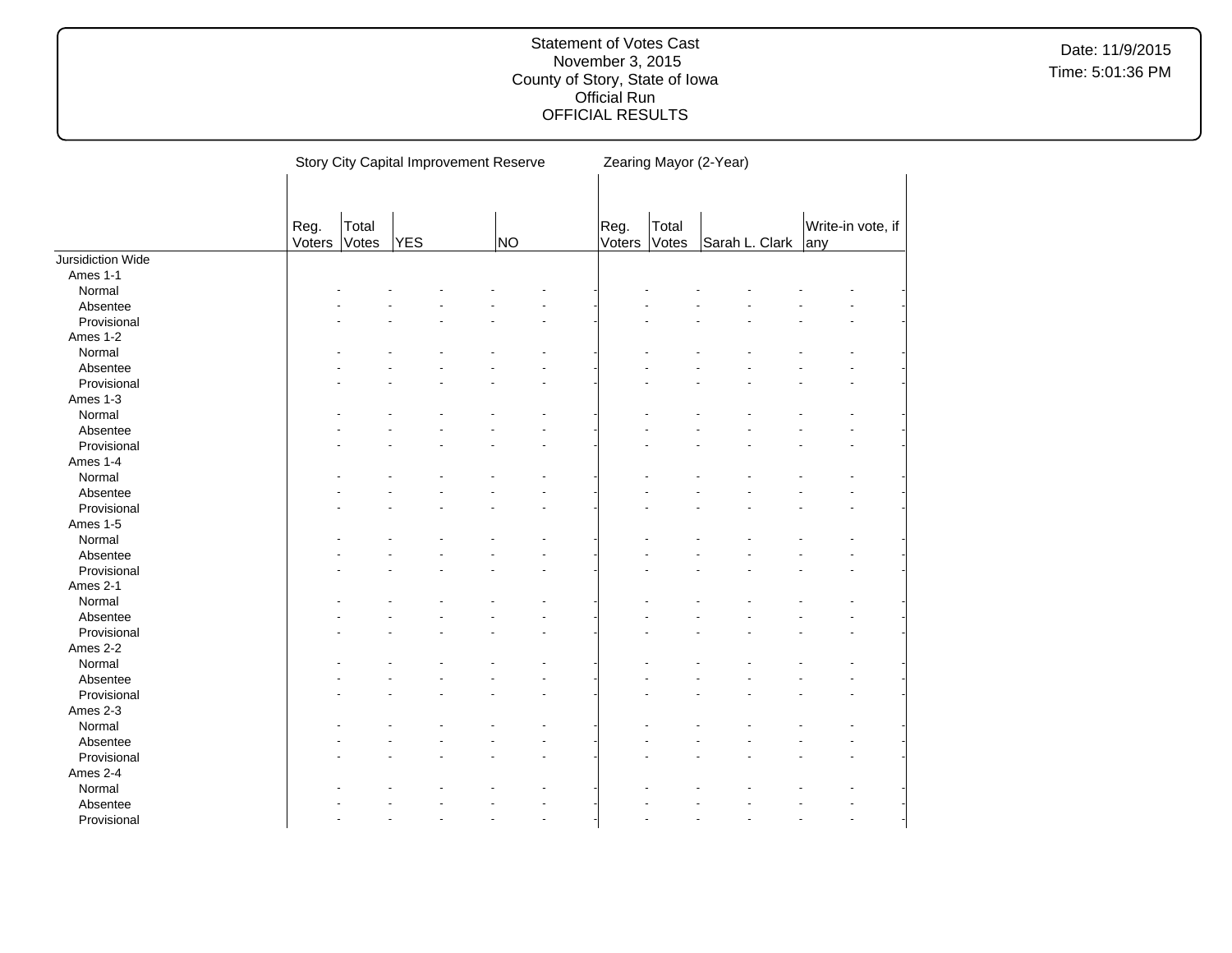|             |        |       |     | Story City Capital Improvement Reserve |        |       | Zearing Mayor (2-Year) |     |                   |
|-------------|--------|-------|-----|----------------------------------------|--------|-------|------------------------|-----|-------------------|
|             |        |       |     |                                        |        |       |                        |     |                   |
|             |        |       |     |                                        |        |       |                        |     |                   |
|             | Reg.   | Total |     |                                        | Reg.   | Total |                        |     | Write-in vote, if |
|             | Voters | Votes | YES | NO                                     | Voters | Votes | Sarah L. Clark         | any |                   |
| Ames 2-5    |        |       |     |                                        |        |       |                        |     |                   |
| Normal      |        |       |     |                                        |        |       |                        |     |                   |
| Absentee    |        |       |     |                                        |        |       |                        |     |                   |
| Provisional |        |       |     |                                        |        |       |                        |     |                   |
| Ames 3-1    |        |       |     |                                        |        |       |                        |     |                   |
| Normal      |        |       |     |                                        |        |       |                        |     |                   |
| Absentee    |        |       |     |                                        |        |       |                        |     |                   |
| Provisional |        |       |     |                                        |        |       |                        |     |                   |
| Ames 3-2    |        |       |     |                                        |        |       |                        |     |                   |
| Normal      |        |       |     |                                        |        |       |                        |     |                   |
| Absentee    |        |       |     |                                        |        |       |                        |     |                   |
| Provisional |        |       |     |                                        |        |       |                        |     |                   |
| Ames 3-3    |        |       |     |                                        |        |       |                        |     |                   |
| Normal      |        |       |     |                                        |        |       |                        |     |                   |
| Absentee    |        |       |     |                                        |        |       |                        |     |                   |
| Provisional |        |       |     |                                        |        |       |                        |     |                   |
| Ames 3-4    |        |       |     |                                        |        |       |                        |     |                   |
| Normal      |        |       |     |                                        |        |       |                        |     |                   |
| Absentee    |        |       |     |                                        |        |       |                        |     |                   |
| Provisional |        |       |     |                                        |        |       |                        |     |                   |
| Ames 3-5    |        |       |     |                                        |        |       |                        |     |                   |
| Normal      |        |       |     |                                        |        |       |                        |     |                   |
| Absentee    |        |       |     |                                        |        |       |                        |     |                   |
| Provisional |        |       |     |                                        |        |       |                        |     |                   |
| Ames 4-1    |        |       |     |                                        |        |       |                        |     |                   |
| Normal      |        |       |     |                                        |        |       |                        |     |                   |
| Absentee    |        |       |     |                                        |        |       |                        |     |                   |
| Provisional |        |       |     |                                        |        |       |                        |     |                   |
| Ames 4-2    |        |       |     |                                        |        |       |                        |     |                   |
| Normal      |        |       |     |                                        |        |       |                        |     |                   |
| Absentee    |        |       |     |                                        |        |       |                        |     |                   |
| Provisional |        |       |     |                                        |        |       |                        |     |                   |
| Ames 4-3    |        |       |     |                                        |        |       |                        |     |                   |
| Normal      |        |       |     |                                        |        |       |                        |     |                   |
| Absentee    |        |       |     |                                        |        |       |                        |     |                   |
| Provisional |        |       |     |                                        |        |       |                        |     |                   |
| Ames 4-4    |        |       |     |                                        |        |       |                        |     |                   |
| Normal      |        |       |     |                                        |        |       |                        |     |                   |
| Absentee    |        |       |     |                                        |        |       |                        |     |                   |
| Provisional |        |       |     |                                        |        |       |                        |     |                   |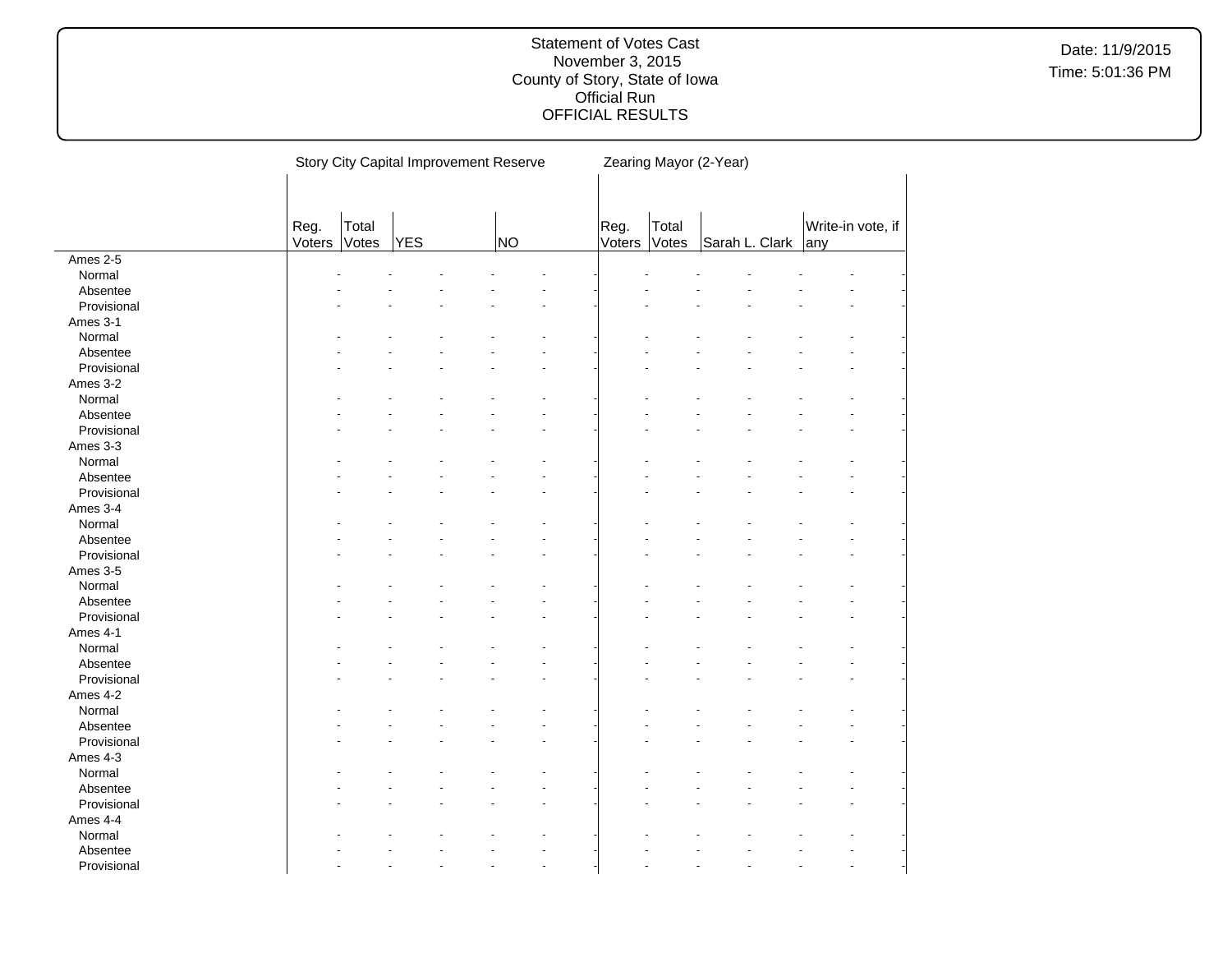|                    |        |       |     | Story City Capital Improvement Reserve |        |       | Zearing Mayor (2-Year) |     |                   |
|--------------------|--------|-------|-----|----------------------------------------|--------|-------|------------------------|-----|-------------------|
|                    |        |       |     |                                        |        |       |                        |     |                   |
|                    |        |       |     |                                        |        |       |                        |     |                   |
|                    | Reg.   | Total |     |                                        | Reg.   | Total |                        |     | Write-in vote, if |
|                    | Voters | Votes | YES | NO                                     | Voters | Votes | Sarah L. Clark         | any |                   |
| Ames 4-5           |        |       |     |                                        |        |       |                        |     |                   |
| Normal             |        |       |     |                                        |        |       |                        |     |                   |
| Absentee           |        |       |     |                                        |        |       |                        |     |                   |
| Provisional        |        |       |     |                                        |        |       |                        |     |                   |
| Cambridge - City   |        |       |     |                                        |        |       |                        |     |                   |
| Normal             |        |       |     |                                        |        |       |                        |     |                   |
| Absentee           |        |       |     |                                        |        |       |                        |     |                   |
| Provisional        |        |       |     |                                        |        |       |                        |     |                   |
| Collins - City     |        |       |     |                                        |        |       |                        |     |                   |
| Normal             |        |       |     |                                        |        |       |                        |     |                   |
| Absentee           |        |       |     |                                        |        |       |                        |     |                   |
| Provisional        |        |       |     |                                        |        |       |                        |     |                   |
| Colo - City        |        |       |     |                                        |        |       |                        |     |                   |
| Normal             |        |       |     |                                        |        |       |                        |     |                   |
| Absentee           |        |       |     |                                        |        |       |                        |     |                   |
| Provisional        |        |       |     |                                        |        |       |                        |     |                   |
| Gilbert - City     |        |       |     |                                        |        |       |                        |     |                   |
| Normal             |        |       |     |                                        |        |       |                        |     |                   |
| Absentee           |        |       |     |                                        |        |       |                        |     |                   |
| Provisional        |        |       |     |                                        |        |       |                        |     |                   |
| Huxley - City      |        |       |     |                                        |        |       |                        |     |                   |
| Normal             |        |       |     |                                        |        |       |                        |     |                   |
| Absentee           |        |       |     |                                        |        |       |                        |     |                   |
| Provisional        |        |       |     |                                        |        |       |                        |     |                   |
| Kelley - City      |        |       |     |                                        |        |       |                        |     |                   |
| Normal             |        |       |     |                                        |        |       |                        |     |                   |
| Absentee           |        |       |     |                                        |        |       |                        |     |                   |
| Provisional        |        |       |     |                                        |        |       |                        |     |                   |
| Maxwell - City     |        |       |     |                                        |        |       |                        |     |                   |
| Normal             |        |       |     |                                        |        |       |                        |     |                   |
| Absentee           |        |       |     |                                        |        |       |                        |     |                   |
| Provisional        |        |       |     |                                        |        |       |                        |     |                   |
| McCallsburg - City |        |       |     |                                        |        |       |                        |     |                   |
| Normal             |        |       |     |                                        |        |       |                        |     |                   |
| Absentee           |        |       |     |                                        |        |       |                        |     |                   |
| Provisional        |        |       |     |                                        |        |       |                        |     |                   |
| Nevada 1           |        |       |     |                                        |        |       |                        |     |                   |
| Normal             |        |       |     |                                        |        |       |                        |     |                   |
| Absentee           |        |       |     |                                        |        |       |                        |     |                   |
| Provisional        |        |       |     |                                        |        |       |                        |     |                   |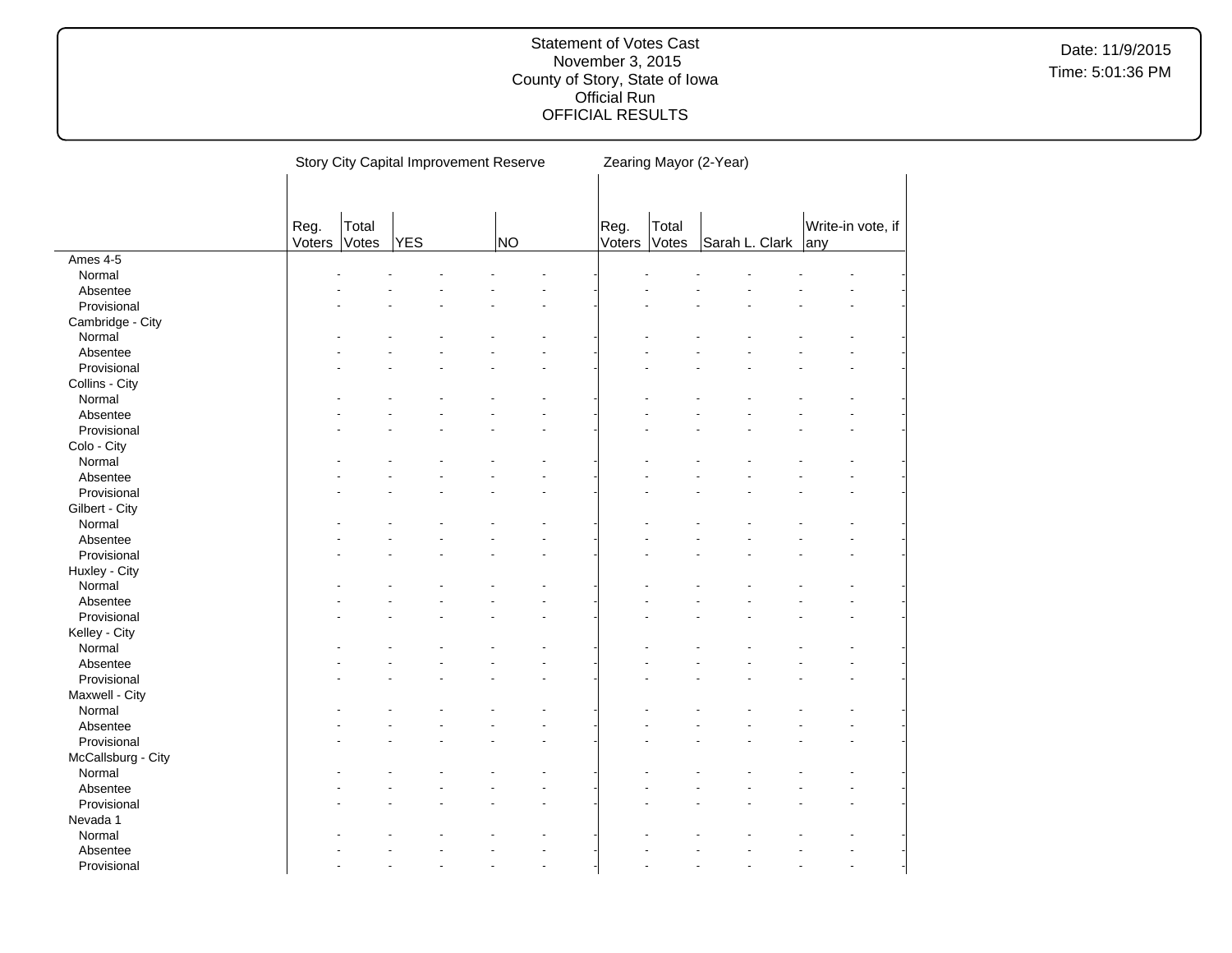|                   | Story City Capital Improvement Reserve |       |             |                          |           |        | Zearing Mayor (2-Year) |       |                                  |           |                   |        |  |
|-------------------|----------------------------------------|-------|-------------|--------------------------|-----------|--------|------------------------|-------|----------------------------------|-----------|-------------------|--------|--|
|                   | Reg.                                   | Total |             |                          |           |        | Reg.                   | Total |                                  |           | Write-in vote, if |        |  |
|                   | Voters                                 | Votes | <b>YES</b>  |                          | NO        |        | Voters                 | Votes | Sarah L. Clark                   |           | any               |        |  |
| Nevada 2          |                                        |       |             |                          |           |        |                        |       |                                  |           |                   |        |  |
| Normal            |                                        |       |             |                          |           |        |                        |       |                                  |           |                   |        |  |
| Absentee          |                                        |       |             |                          |           |        |                        |       |                                  |           |                   |        |  |
| Provisional       |                                        |       |             |                          |           |        |                        |       |                                  |           |                   |        |  |
| Nevada 3          |                                        |       |             |                          |           |        |                        |       |                                  |           |                   |        |  |
| Normal            |                                        |       |             |                          |           |        |                        |       |                                  |           |                   |        |  |
| Absentee          |                                        |       |             |                          |           |        |                        |       |                                  |           |                   |        |  |
| Provisional       |                                        |       |             |                          |           |        |                        |       |                                  |           |                   |        |  |
| Nevada 4          |                                        |       |             |                          |           |        |                        |       |                                  |           |                   |        |  |
| Normal            |                                        |       |             |                          |           |        |                        |       |                                  |           |                   |        |  |
| Absentee          |                                        |       |             |                          |           |        |                        |       |                                  |           |                   |        |  |
| Provisional       |                                        |       |             |                          |           |        |                        |       |                                  |           |                   |        |  |
| Roland - City     |                                        |       |             |                          |           |        |                        |       |                                  |           |                   |        |  |
| Normal            |                                        |       |             |                          |           |        |                        |       |                                  |           |                   |        |  |
| Absentee          |                                        |       |             |                          |           |        |                        |       |                                  |           |                   |        |  |
| Provisional       |                                        |       |             |                          |           |        |                        |       |                                  |           |                   |        |  |
| Slater - City     |                                        |       |             |                          |           |        |                        |       |                                  |           |                   |        |  |
| Normal            |                                        |       |             |                          |           |        |                        |       |                                  |           |                   |        |  |
| Absentee          |                                        |       |             |                          |           |        |                        |       |                                  |           |                   |        |  |
| Provisional       |                                        |       |             |                          |           |        |                        |       |                                  |           |                   |        |  |
| Story City - City |                                        |       |             |                          |           |        |                        |       |                                  |           |                   |        |  |
| Normal            | 2391                                   | 452   | 359         | 79.42%                   | 93        | 20.58% |                        |       |                                  |           |                   |        |  |
| Absentee          | 2391                                   | 18    | 10          | 55.56%                   | 8         | 44.44% |                        |       |                                  |           |                   |        |  |
| Provisional       | 2391                                   | 0     | $\mathbf 0$ | $\blacksquare$           | $\pmb{0}$ |        |                        |       |                                  |           |                   |        |  |
| Zearing - City    |                                        |       |             |                          |           |        |                        |       |                                  |           |                   |        |  |
| Normal            |                                        |       |             |                          |           |        | 347                    | 59    | 49                               | 83.05%    | 10                | 16.95% |  |
| Absentee          |                                        |       |             |                          |           |        | 347                    |       | $\overline{c}$                   | 2 100.00% | 0                 |        |  |
| Provisional       |                                        |       |             |                          |           |        | 347                    |       | $\pmb{0}$<br>$\pmb{0}$           | $\sim$    | 0                 |        |  |
| Total             |                                        |       |             |                          |           |        |                        |       |                                  |           |                   |        |  |
| Normal            | 2391                                   | 452   | 359         | 79.42%                   | 93        | 20.58% | 347                    | 59    | 49                               | 83.05%    | 10                | 16.95% |  |
| Absentee          | 2391                                   | 18    | 10          | 55.56%                   | 8         | 44.44% | 347                    |       | $\overline{c}$<br>$\overline{2}$ | 100.00%   | $\mathbf 0$       |        |  |
| Provisional       | 2391                                   | 0     | $\mathbf 0$ | $\overline{\phantom{a}}$ | $\pmb{0}$ |        | 347                    |       | $\pmb{0}$<br>$\pmb{0}$           |           | $\mathbf 0$       |        |  |
| Total             | 2391                                   | 470   | 369         | 78.51%                   | 101       | 21.49% | 347                    | 61    | 51                               | 83.61%    | 10                | 16.39% |  |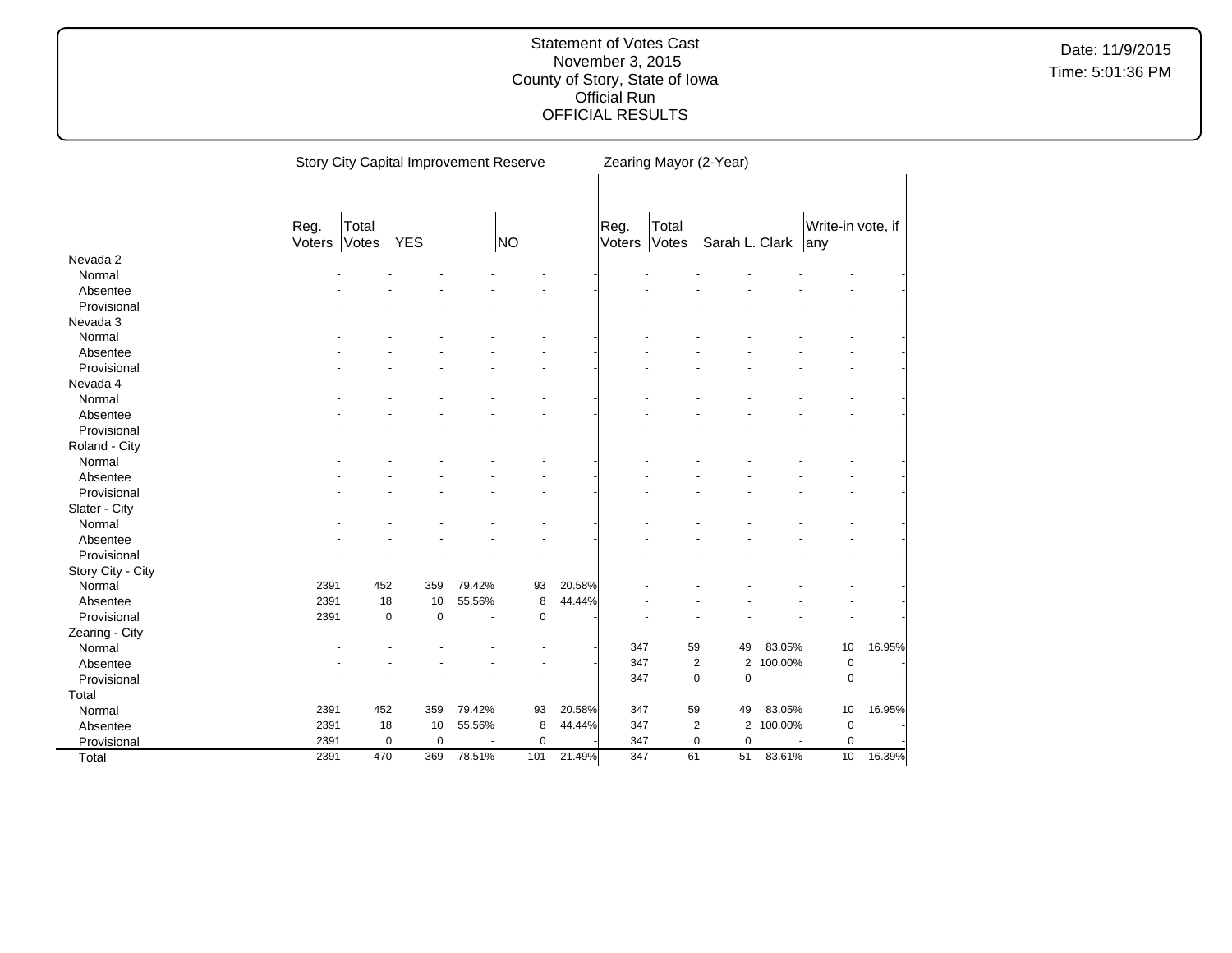#### Statement of Votes Cast November 3, 2015 County of Story, State of Iowa Official Run OFFICIAL RESULTS

|                   | Reg.<br>Voters | Total<br>Votes | David Skinner<br>(W) | <b>Trever Ewalt</b><br>(W) | Write-in vote, if<br>any |
|-------------------|----------------|----------------|----------------------|----------------------------|--------------------------|
| Jursidiction Wide |                |                |                      |                            |                          |
| Ames 1-1          |                |                |                      |                            |                          |
| Normal            |                |                |                      |                            |                          |
| Absentee          |                |                |                      |                            |                          |
| Provisional       |                |                |                      |                            |                          |
| Ames 1-2          |                |                |                      |                            |                          |
| Normal            |                |                |                      |                            |                          |
| Absentee          |                |                |                      |                            |                          |
| Provisional       |                |                |                      |                            |                          |
| Ames 1-3          |                |                |                      |                            |                          |
| Normal            |                |                |                      |                            |                          |
| Absentee          |                |                |                      |                            |                          |
| Provisional       |                |                |                      |                            |                          |
| Ames 1-4          |                |                |                      |                            |                          |
| Normal            |                |                |                      |                            |                          |
| Absentee          |                |                |                      |                            |                          |
| Provisional       |                |                |                      |                            |                          |
| Ames 1-5          |                |                |                      |                            |                          |
| Normal            |                |                |                      |                            |                          |
| Absentee          |                |                |                      |                            |                          |
| Provisional       |                |                |                      |                            |                          |
| Ames 2-1          |                |                |                      |                            |                          |
| Normal            |                |                |                      |                            |                          |
| Absentee          |                |                |                      |                            |                          |
| Provisional       |                |                |                      |                            |                          |
| Ames 2-2          |                |                |                      |                            |                          |
| Normal            |                |                |                      |                            |                          |
| Absentee          |                |                |                      |                            |                          |
| Provisional       |                |                |                      |                            |                          |
| Ames 2-3          |                |                |                      |                            |                          |
| Normal            |                |                |                      |                            |                          |
| Absentee          |                |                |                      |                            |                          |
| Provisional       |                |                |                      |                            |                          |
| Ames 2-4          |                |                |                      |                            |                          |
| Normal            |                |                |                      |                            |                          |
| Absentee          |                |                |                      |                            |                          |
| Provisional       |                |                |                      |                            |                          |
|                   |                |                |                      |                            |                          |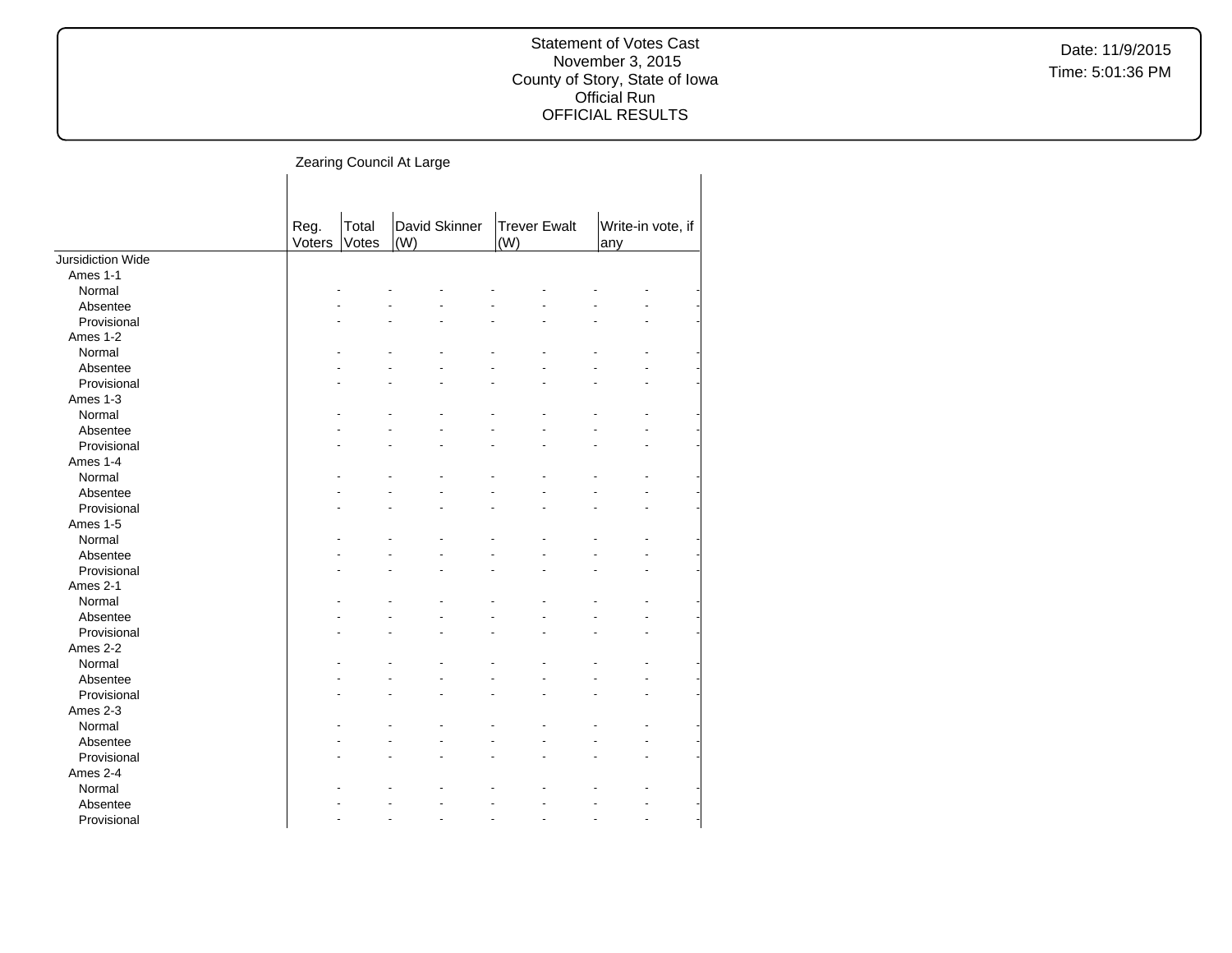#### Statement of Votes Cast November 3, 2015 County of Story, State of Iowa Official Run OFFICIAL RESULTS

|             | Reg.<br>Voters | Total<br>Votes | David Skinner<br>(W) | <b>Trever Ewalt</b><br>(W) | Write-in vote, if<br>any |  |
|-------------|----------------|----------------|----------------------|----------------------------|--------------------------|--|
| Ames $2-5$  |                |                |                      |                            |                          |  |
| Normal      |                |                |                      |                            |                          |  |
| Absentee    |                |                |                      |                            |                          |  |
| Provisional |                |                |                      |                            |                          |  |
| Ames 3-1    |                |                |                      |                            |                          |  |
| Normal      |                |                |                      |                            |                          |  |
| Absentee    |                |                |                      |                            |                          |  |
| Provisional |                |                |                      |                            |                          |  |
| Ames 3-2    |                |                |                      |                            |                          |  |
| Normal      |                |                |                      |                            |                          |  |
| Absentee    |                |                |                      |                            |                          |  |
| Provisional |                |                |                      |                            |                          |  |
| Ames 3-3    |                |                |                      |                            |                          |  |
| Normal      |                |                |                      |                            |                          |  |
| Absentee    |                |                |                      |                            |                          |  |
| Provisional |                |                |                      |                            |                          |  |
| Ames 3-4    |                |                |                      |                            |                          |  |
| Normal      |                |                |                      |                            |                          |  |
| Absentee    |                |                |                      |                            |                          |  |
| Provisional |                |                |                      |                            |                          |  |
| Ames 3-5    |                |                |                      |                            |                          |  |
| Normal      |                |                |                      |                            |                          |  |
| Absentee    |                |                |                      |                            |                          |  |
| Provisional |                |                |                      |                            |                          |  |
| Ames 4-1    |                |                |                      |                            |                          |  |
| Normal      |                |                |                      |                            |                          |  |
| Absentee    |                |                |                      |                            |                          |  |
| Provisional |                |                |                      |                            |                          |  |
| Ames 4-2    |                |                |                      |                            |                          |  |
| Normal      |                |                |                      |                            |                          |  |
| Absentee    |                |                |                      |                            |                          |  |
| Provisional |                |                |                      |                            |                          |  |
| Ames 4-3    |                |                |                      |                            |                          |  |
| Normal      |                |                |                      |                            |                          |  |
| Absentee    |                |                |                      |                            |                          |  |
| Provisional |                |                |                      |                            |                          |  |
| Ames 4-4    |                |                |                      |                            |                          |  |
| Normal      |                |                |                      |                            |                          |  |
| Absentee    |                |                |                      |                            |                          |  |
| Provisional |                |                |                      |                            |                          |  |
|             |                |                |                      |                            |                          |  |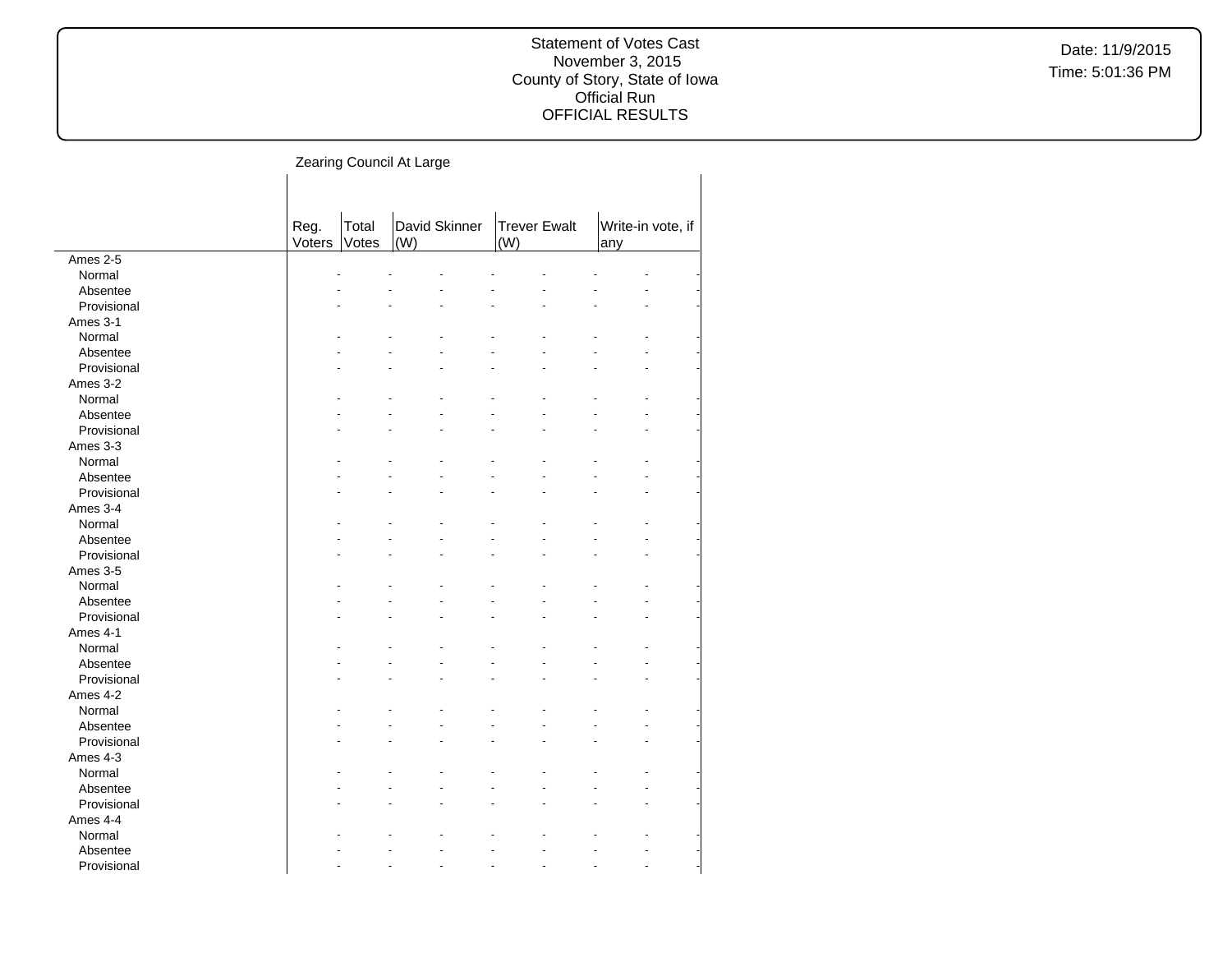#### Statement of Votes Cast November 3, 2015 County of Story, State of Iowa Official Run OFFICIAL RESULTS

|                    | Reg.   | Total | David Skinner | <b>Trever Ewalt</b><br>(W) | Write-in vote, if |  |
|--------------------|--------|-------|---------------|----------------------------|-------------------|--|
|                    | Voters | Votes | (W)           |                            | any               |  |
| Ames 4-5           |        |       |               |                            |                   |  |
| Normal             |        |       |               |                            |                   |  |
| Absentee           |        |       |               |                            |                   |  |
| Provisional        |        |       |               |                            |                   |  |
| Cambridge - City   |        |       |               |                            |                   |  |
| Normal             |        |       |               |                            |                   |  |
| Absentee           |        |       |               |                            |                   |  |
| Provisional        |        |       |               |                            |                   |  |
| Collins - City     |        |       |               |                            |                   |  |
| Normal             |        |       |               |                            |                   |  |
| Absentee           |        |       |               |                            |                   |  |
| Provisional        |        |       |               |                            |                   |  |
| Colo - City        |        |       |               |                            |                   |  |
| Normal             |        |       |               |                            |                   |  |
| Absentee           |        |       |               |                            |                   |  |
| Provisional        |        |       |               |                            |                   |  |
| Gilbert - City     |        |       |               |                            |                   |  |
| Normal             |        |       |               |                            |                   |  |
| Absentee           |        |       |               |                            |                   |  |
| Provisional        |        |       |               |                            |                   |  |
| Huxley - City      |        |       |               |                            |                   |  |
| Normal             |        |       |               |                            |                   |  |
| Absentee           |        |       |               |                            |                   |  |
| Provisional        |        |       |               |                            |                   |  |
| Kelley - City      |        |       |               |                            |                   |  |
| Normal             |        |       |               |                            |                   |  |
| Absentee           |        |       |               |                            |                   |  |
| Provisional        |        |       |               |                            |                   |  |
| Maxwell - City     |        |       |               |                            |                   |  |
| Normal             |        |       |               |                            |                   |  |
|                    |        |       |               |                            |                   |  |
| Absentee           |        |       |               |                            |                   |  |
| Provisional        |        |       |               |                            |                   |  |
| McCallsburg - City |        |       |               |                            |                   |  |
| Normal             |        |       |               |                            |                   |  |
| Absentee           |        |       |               |                            |                   |  |
| Provisional        |        |       |               |                            |                   |  |
| Nevada 1           |        |       |               |                            |                   |  |
| Normal             |        |       |               |                            |                   |  |
| Absentee           |        |       |               |                            |                   |  |
| Provisional        |        |       |               |                            |                   |  |